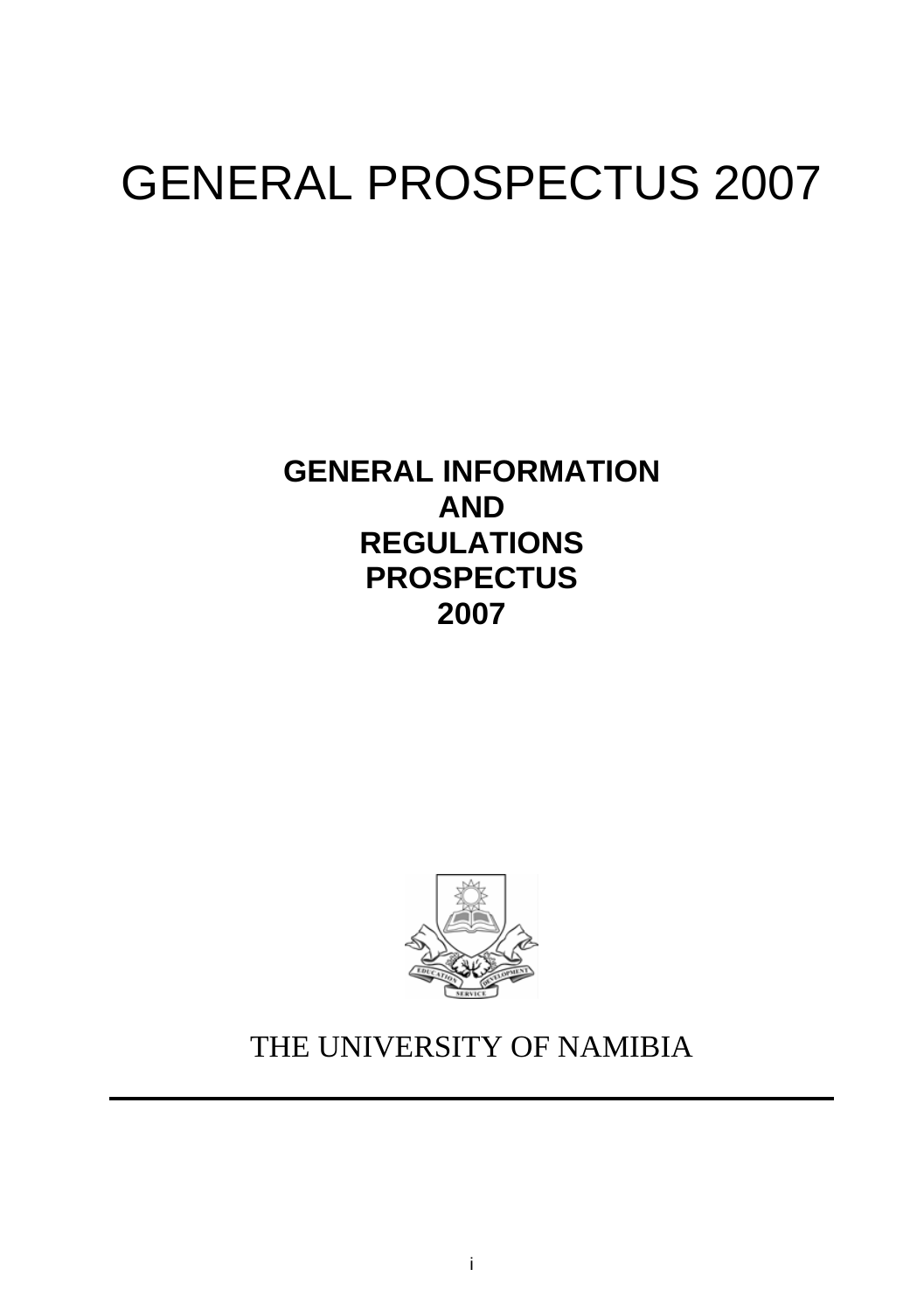# **U N I V E R S I T Y O F N A M I B I A**

# **GENERAL INFORMATION AND REGULATIONS PROSPECTUS 2007**

This Prospectus has been compiled to reflect all information as accurately as possible. However, the University of Namibia does not accept any responsibility or liability for any errors or omissions, and reserves the right to amend any regulation or other stipulation without prior notice.

The information in this Prospectus is correct up to 31 October 2006.

Copyright: University of Namibia, 2006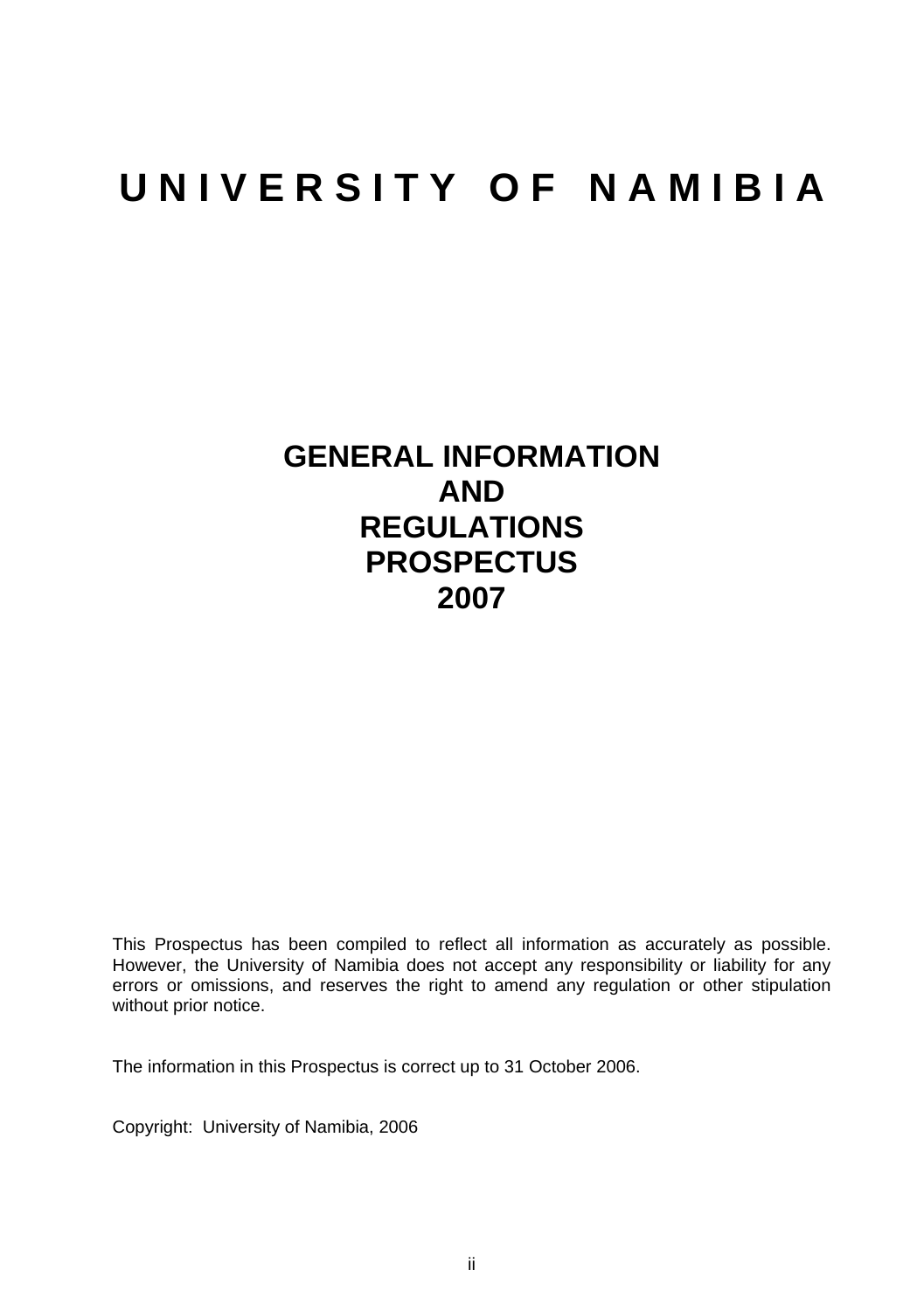### **CONTENTS**

| 1. |         |                                                              |  |  |
|----|---------|--------------------------------------------------------------|--|--|
| 2. |         |                                                              |  |  |
|    | 2.1     |                                                              |  |  |
|    | 2.2     |                                                              |  |  |
|    | 2.3     |                                                              |  |  |
|    | 24      |                                                              |  |  |
|    | 2.5     |                                                              |  |  |
| 3. |         |                                                              |  |  |
| 4. |         |                                                              |  |  |
| 5. |         |                                                              |  |  |
|    |         |                                                              |  |  |
| 6. |         |                                                              |  |  |
| 7. |         | <b>GENERAL AND EXAMINATION REGULATIONS FOR UNDERGRADUATE</b> |  |  |
| А. |         |                                                              |  |  |
|    | 7.1     |                                                              |  |  |
|    | 7.2     |                                                              |  |  |
|    | 7.3     | General Admission Criteria for Undergraduate Programmes  14  |  |  |
|    | 7.4     |                                                              |  |  |
|    | 7.5     |                                                              |  |  |
|    | 7.6     |                                                              |  |  |
|    | 7.7     |                                                              |  |  |
|    | 7.8     |                                                              |  |  |
|    | 7.9     |                                                              |  |  |
|    | 7.10    |                                                              |  |  |
|    | 7.11    | Amendment of Study Programme / Curriculum / Module(s)  18    |  |  |
|    | 7.12    |                                                              |  |  |
|    | 7.13    |                                                              |  |  |
|    | 7.14    |                                                              |  |  |
|    | 7.15    |                                                              |  |  |
|    | 7.16    |                                                              |  |  |
|    | 7.17    |                                                              |  |  |
|    | 7.18    |                                                              |  |  |
|    | 7.19    |                                                              |  |  |
|    | 7.20    |                                                              |  |  |
| В. |         |                                                              |  |  |
|    | 7.21    |                                                              |  |  |
|    | 7.21.1  |                                                              |  |  |
|    | 7.21.2  |                                                              |  |  |
|    | 7.21.3  |                                                              |  |  |
|    | 7.21.4  |                                                              |  |  |
|    | 7.21.5  |                                                              |  |  |
|    | 7.21.6  |                                                              |  |  |
|    | 7.21.7  |                                                              |  |  |
|    | 7.21.8  |                                                              |  |  |
|    | 7.21.9  |                                                              |  |  |
|    | 7.21.10 |                                                              |  |  |
|    | 7.21.11 | Final Approval and Release of Exam Results 25                |  |  |
|    | 7.21.12 |                                                              |  |  |
|    | 7.21.13 |                                                              |  |  |
|    | 7.21.14 |                                                              |  |  |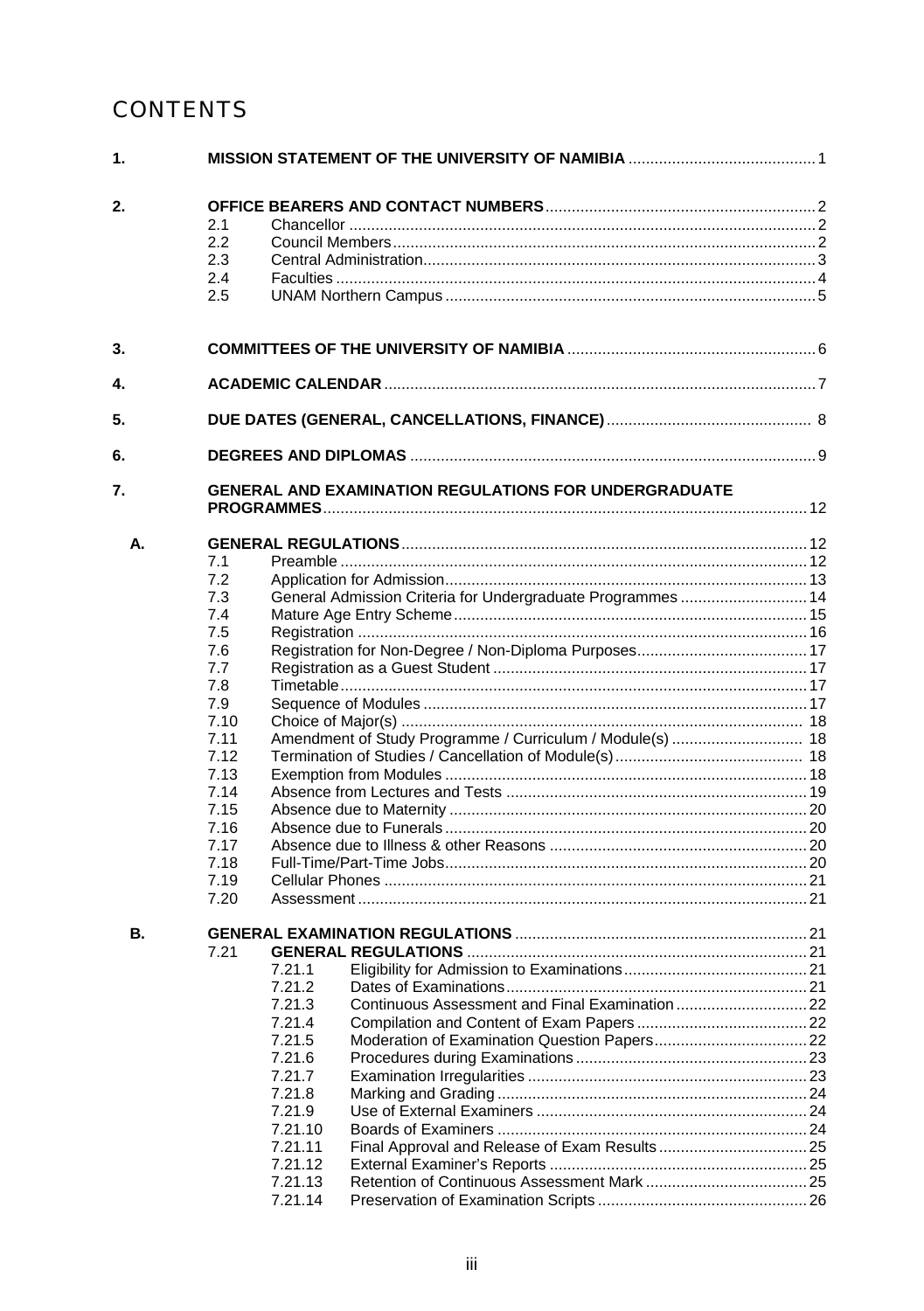|    |     | 7.21.15                                  |                                                             |  |
|----|-----|------------------------------------------|-------------------------------------------------------------|--|
|    |     | 7.21.16                                  | Re-Evaluation and Supplementary Examinations  26            |  |
|    |     | 7.21.17                                  |                                                             |  |
| 8. |     |                                          | GENERAL REGULATIONS FOR DIPLOMA AND DEGREE PROGRAMMES 27    |  |
|    | 8.1 |                                          |                                                             |  |
|    |     | 8.1.1                                    |                                                             |  |
|    |     | 8.1.2                                    |                                                             |  |
|    |     | 8.1.3                                    |                                                             |  |
|    |     | 8.1.4                                    | Academic Advancement of Diploma Programmes 28               |  |
|    | 8.2 |                                          | <b>GENERAL REGULATIONS FOR BACHELOR DEGR. PROGRAMMES 29</b> |  |
|    |     | 8.2.1                                    |                                                             |  |
|    |     | 8.2.2                                    |                                                             |  |
|    |     | 8.2.3                                    | Advanced Placement Credit for Bachelor Degr. Programmes  29 |  |
|    |     | 8.2.4                                    |                                                             |  |
|    |     | 8.2.5                                    |                                                             |  |
| 9. |     |                                          | REGULATIONS FOR POSTGRADUATE COURSES OF STUDY31             |  |
|    | 9.1 |                                          |                                                             |  |
|    | 9.2 |                                          | POSTGRADUATE TRAINING PROGRAMMES AT UNAM  32                |  |
|    |     | 9.2.1                                    |                                                             |  |
|    |     | 9.2.2                                    |                                                             |  |
|    |     | 9.2.3                                    |                                                             |  |
|    |     | 9.2.4                                    |                                                             |  |
|    |     | 9.2.5                                    |                                                             |  |
|    | 9.3 |                                          |                                                             |  |
|    |     | 9.3.1                                    |                                                             |  |
|    |     | 9.3.2                                    |                                                             |  |
|    |     | 9.3.3                                    | Doctor of Philosophy Degree & other Doctoral Programmes34   |  |
|    |     | 9.3.4                                    |                                                             |  |
|    | 9.4 |                                          | <b>REGULATIONS AND GUIDELINES GOVERNING POSTGRADUATE</b>    |  |
|    |     |                                          |                                                             |  |
|    |     | 9.4.1                                    | Procedures to Apply for Postgraduate Studies 36             |  |
|    |     | 9.4.2                                    |                                                             |  |
|    |     | 9.4.3                                    |                                                             |  |
|    |     | 9.4.4                                    |                                                             |  |
|    |     | 9.4.5                                    |                                                             |  |
|    |     | 9.4.6                                    |                                                             |  |
|    |     | 9.4.7                                    |                                                             |  |
|    |     | 9.4.8                                    | Regulations and Guidelines for Higher Doctorates 38         |  |
|    |     | 9.4.9                                    |                                                             |  |
|    |     | 9.4.10                                   | Subsequent Publication from a Thesis/Dissertation39         |  |
|    | 9.5 |                                          | GUIDELINES ON THE WRITING OF THESIS/DISSERTATION            |  |
|    |     |                                          |                                                             |  |
|    | 9.6 |                                          | <b>GUIDELINES ON THE TEACHING AT POSTGRADUATE LEVEL  39</b> |  |
|    | 9.7 |                                          | GUIDELINES ON THE SUPERVISION OF RESEARCH                   |  |
|    |     |                                          |                                                             |  |
|    |     | 9.7.1                                    |                                                             |  |
|    |     | 9.7.2                                    | General Duties and Responsibilities of Postgraduate         |  |
|    |     |                                          |                                                             |  |
|    | 9.8 |                                          | REGULATIONS AND GUIDELINES GOVERNING THE                    |  |
|    |     |                                          |                                                             |  |
|    | 9.9 |                                          | REGULATIONS AND GUIDELINES ON THE EXAMINATION OF THE        |  |
|    |     |                                          | SUBMITTED MASTER'S THESES AND DOCTORAL DISSERTATIONS43      |  |
|    |     | 9.9.1                                    |                                                             |  |
|    |     | 9.9.2                                    | Assessment of Published Works for Higher Doctorates  44     |  |
|    |     | 9.9.3                                    |                                                             |  |
|    |     | 9.9.4                                    |                                                             |  |
|    |     |                                          |                                                             |  |
|    |     | ANNEX <sub>1</sub><br>ANNEX <sub>2</sub> |                                                             |  |
|    |     | ANNEX 3                                  |                                                             |  |
|    |     |                                          |                                                             |  |
|    |     | ANNEX 4                                  |                                                             |  |
|    |     | <b>ANNEX 5</b>                           |                                                             |  |

8.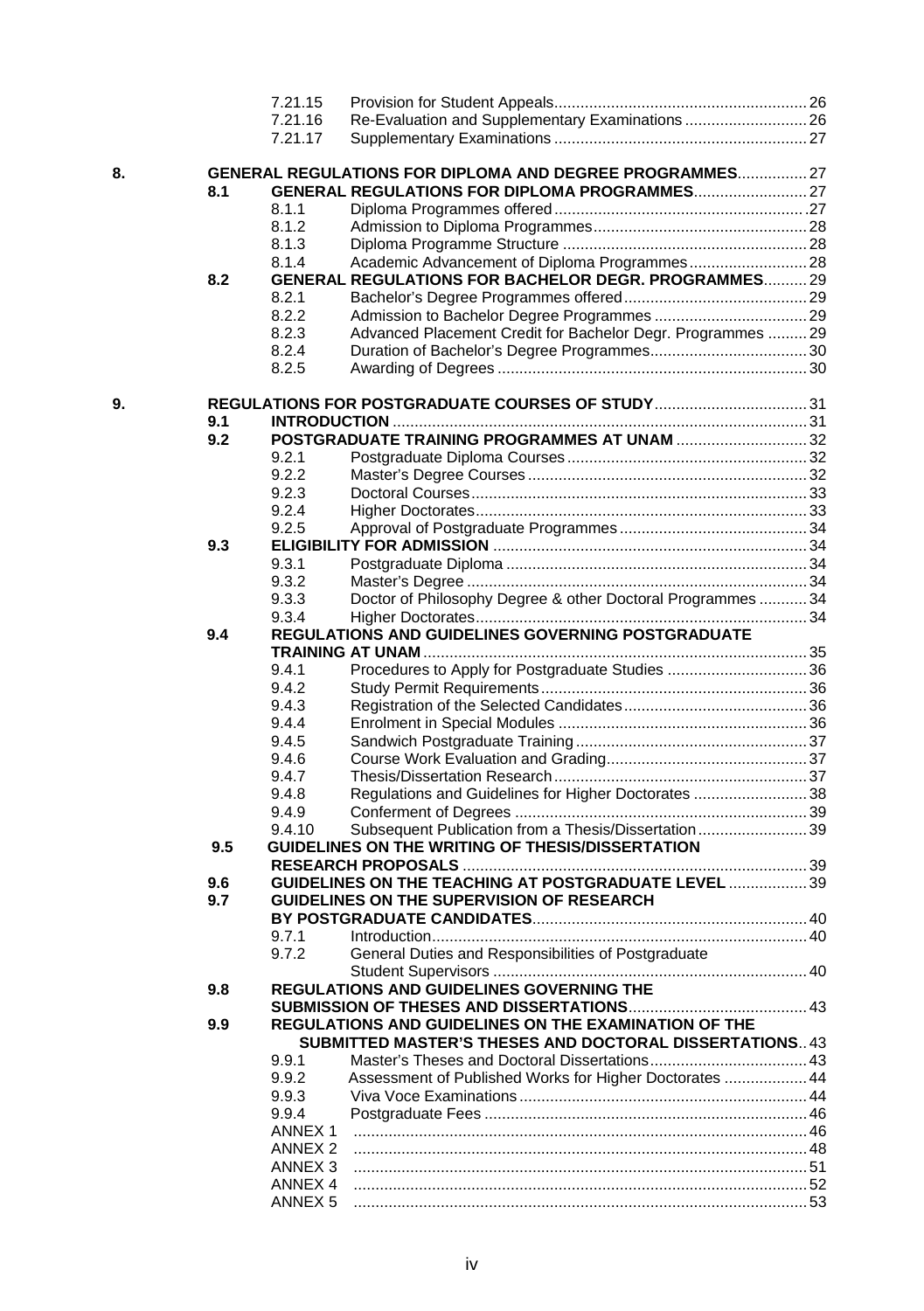|     |      | ANNEX 6          |                                                                 |  |
|-----|------|------------------|-----------------------------------------------------------------|--|
|     |      |                  |                                                                 |  |
| 10. | 10.1 |                  |                                                                 |  |
|     |      |                  |                                                                 |  |
|     | 10.2 |                  |                                                                 |  |
|     |      |                  |                                                                 |  |
|     | 10.3 |                  |                                                                 |  |
|     |      |                  |                                                                 |  |
|     |      |                  |                                                                 |  |
|     | 10.4 |                  | DETERMINATION OF EXAMINATION ADMISSION.                         |  |
|     |      |                  |                                                                 |  |
|     |      |                  |                                                                 |  |
|     |      |                  |                                                                 |  |
|     |      |                  |                                                                 |  |
|     |      |                  |                                                                 |  |
|     |      |                  |                                                                 |  |
|     |      |                  |                                                                 |  |
|     | 10.5 |                  | RECOGNITION OF MODULES PASSED AT OTHER INSTITUTIONS  57         |  |
|     |      | Creditina        |                                                                 |  |
|     |      |                  |                                                                 |  |
|     | 10.6 |                  |                                                                 |  |
|     | 10.7 |                  |                                                                 |  |
|     |      |                  |                                                                 |  |
| 11. |      |                  |                                                                 |  |
|     | 11.1 |                  |                                                                 |  |
|     |      |                  |                                                                 |  |
|     | 11.2 |                  |                                                                 |  |
|     |      | A)<br>B)         |                                                                 |  |
|     |      | C)               |                                                                 |  |
|     | 11.3 |                  |                                                                 |  |
|     |      | A)               |                                                                 |  |
|     |      | B)               |                                                                 |  |
|     |      | C)               |                                                                 |  |
|     |      | 11.3.1           | <b>CONDITIONS FOR THE AWARDING OF</b>                           |  |
|     | 11.4 |                  |                                                                 |  |
|     | 11.5 |                  | <b>PAYMENT OF SCHOLARSHIPS CONTROLLED BY THE UNIVERSITY  61</b> |  |
|     | 11.6 |                  |                                                                 |  |
|     | 11.7 |                  |                                                                 |  |
|     |      |                  |                                                                 |  |
|     |      | 11.7.1.1         | Best Undergraduate Student per year of study per Faculty 61     |  |
|     |      | 11.7.1.2         | Vice Chancellor's Medal (Best Student per Faculty)  61          |  |
|     |      | 11.7.1.3         | Vice Chancellor's Medal (Best Postgraduate Student) 62          |  |
|     |      | 11.7.1.4         | Chancellor's Medal                                              |  |
|     |      |                  |                                                                 |  |
| 12. |      |                  |                                                                 |  |
|     | 12.1 |                  |                                                                 |  |
|     | 12.2 |                  |                                                                 |  |
|     | 12.3 |                  |                                                                 |  |
|     | 12.4 |                  |                                                                 |  |
|     |      | 12.4.1           |                                                                 |  |
|     |      | 12.4.2           |                                                                 |  |
|     |      | 12.4.3           |                                                                 |  |
|     |      | 12.4.4<br>12.4.5 |                                                                 |  |
|     |      | 12.4.6           |                                                                 |  |
|     |      | 12.4.7           |                                                                 |  |
|     |      |                  |                                                                 |  |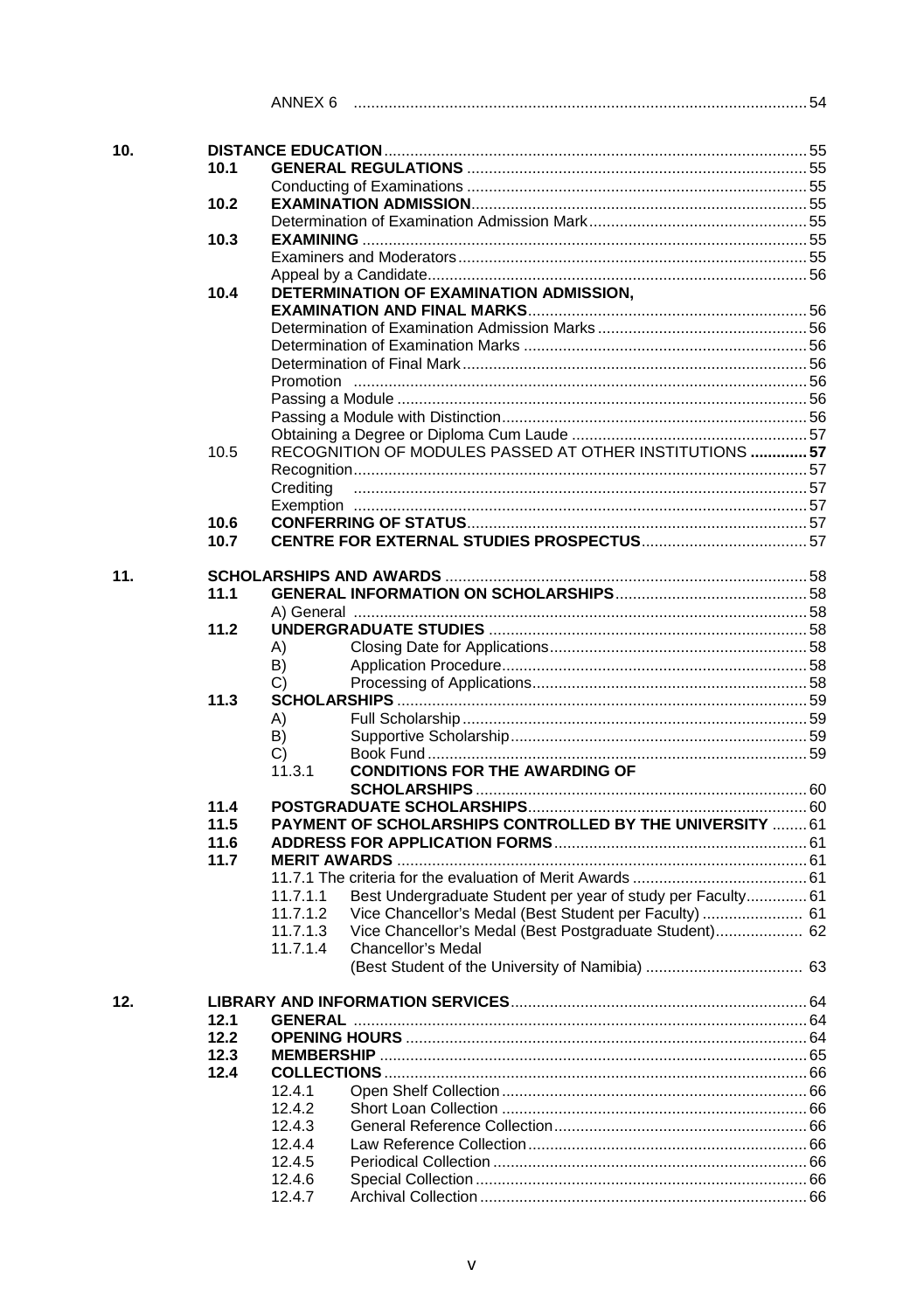|     |            | 12.4.8            |                                                                  |  |
|-----|------------|-------------------|------------------------------------------------------------------|--|
|     |            | 12.4.9            |                                                                  |  |
|     |            | 12.4.10           |                                                                  |  |
|     |            | 12.4.11           |                                                                  |  |
|     | 12.5       |                   |                                                                  |  |
|     | 12.6       |                   |                                                                  |  |
|     |            | 12.6.1            |                                                                  |  |
|     |            | 12.6.2            |                                                                  |  |
|     |            | 12.6.3            |                                                                  |  |
|     |            | 12.6.4            |                                                                  |  |
|     |            | 12.6.5            |                                                                  |  |
|     |            | 12.6.6            |                                                                  |  |
|     | 12.7       |                   |                                                                  |  |
|     |            | 12.7.1            |                                                                  |  |
|     |            | 12.7.2            |                                                                  |  |
|     |            | 12.7.3            |                                                                  |  |
|     |            | 12.7.4            |                                                                  |  |
|     |            | 12.7.5            |                                                                  |  |
|     | 12.8       |                   |                                                                  |  |
|     |            |                   |                                                                  |  |
| 13. |            |                   |                                                                  |  |
|     | А.<br>13.1 |                   | <b>SPORT CLUBS AND STUDENT SOCIETIES ACTIVITIES ON CAMPUS 73</b> |  |
|     | 13.2       |                   |                                                                  |  |
|     | 13.3       |                   |                                                                  |  |
|     | 13.4       |                   |                                                                  |  |
|     |            | 13.4.1            |                                                                  |  |
|     |            | 13.4.2            |                                                                  |  |
|     |            |                   |                                                                  |  |
|     |            |                   |                                                                  |  |
|     |            | 13.4.3            |                                                                  |  |
|     |            | 13.4.4            |                                                                  |  |
|     |            | 13.4.5            |                                                                  |  |
|     |            | 13.4.6            |                                                                  |  |
|     |            | 13.4.7            |                                                                  |  |
|     |            | 13.4.8            |                                                                  |  |
|     |            | 13.4.9<br>13.4.10 |                                                                  |  |
|     |            | 13.4.11           |                                                                  |  |
|     |            | 13.4.12           |                                                                  |  |
|     |            | 13.4.13           |                                                                  |  |
|     | В.         |                   |                                                                  |  |
|     | C.         |                   |                                                                  |  |
|     | D.         |                   |                                                                  |  |

| 14. |  |
|-----|--|
|     |  |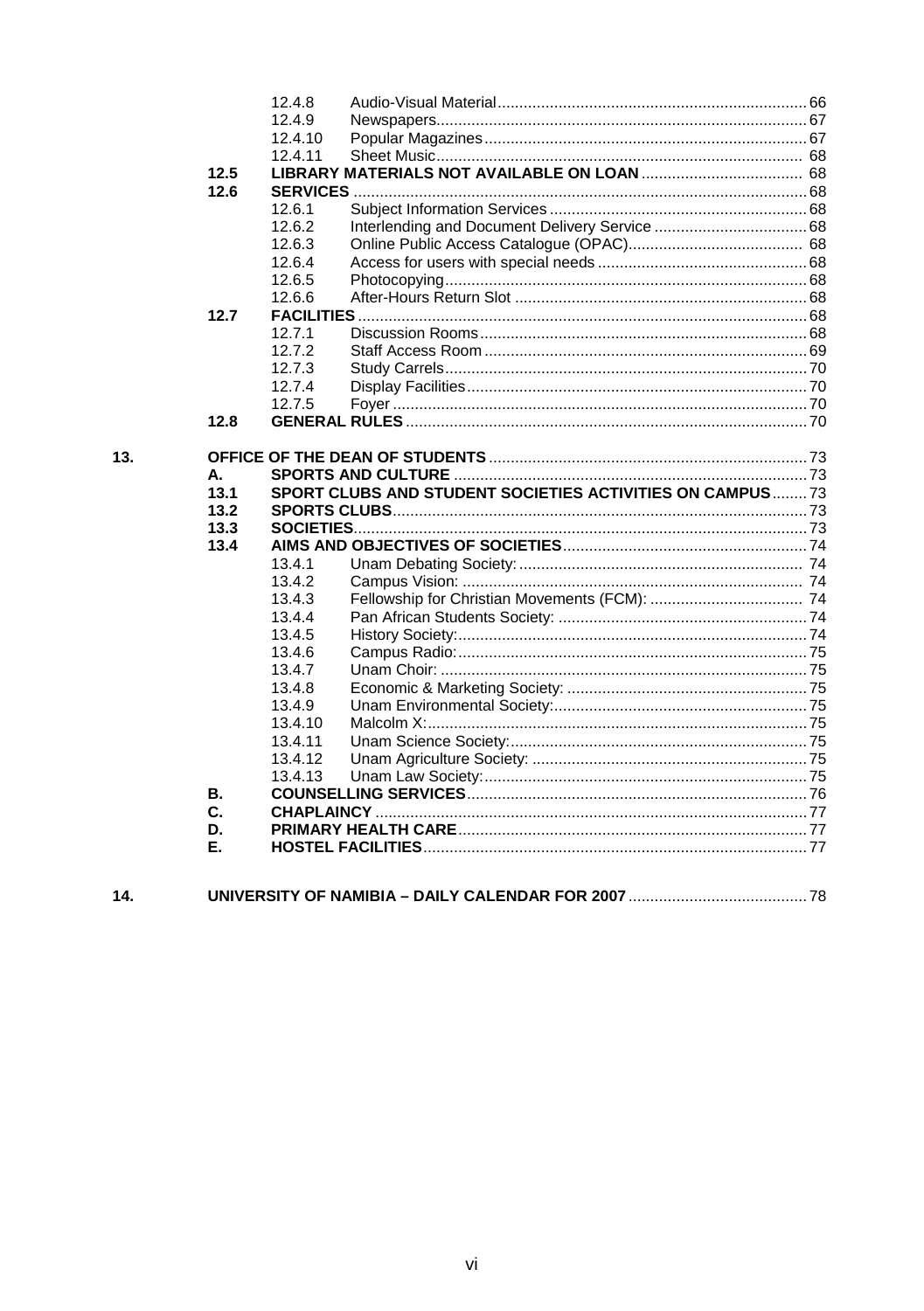### 1. MISSION STATEMENT OF THE UNIVERSITY OF NAMIBIA

- $\div$  Continue to develop the University as a leading national institution and a major role model for teaching and research that significantly contributes to nation-building, and thereby to accord high priority to research across a broad spectrum of relevant fields by encouraging inter-disciplinary approaches to the resolution of real-world problems.
- Cultivate standards of excellence in teaching, research, community service and all the prescribed functions of UNAM, through constructive criticism, constant selfimprovement, self-evaluation, and peer assessment.
- Make the University services, expertise, skills, scholarly leadership, and facilities accessible to all such persons as are likely to benefit from them, regardless of race, colour, gender, ethnic origin, religion, creed, physical condition, social and/or economic status.
- Safeguard and promote principles of University autonomy, with the view of providing a conducive environment; an appropriate atmosphere and opportunities for UNAM's scholars to pursue the development of their capacities and capabilities to the highest intellectual potential.
- $\cdot \cdot$  Serve as a repository for the preservation, promotion, development and articulation of national values and culture, through the promotion of Namibian history, art and languages.
- $\div$  Undertake basic and applied research, with a view to contribute toward the social, economic, cultural and political development of Namibia.
- $\div$  Encourage endogenous development and application of science and technology.
- Provide advisory, consultancy, and extension services throughout the country, with the view of promoting community education and appropriate know-how, thus enhancing society's productivity and socio-economic development to achieve national and regional cohesion and international understanding.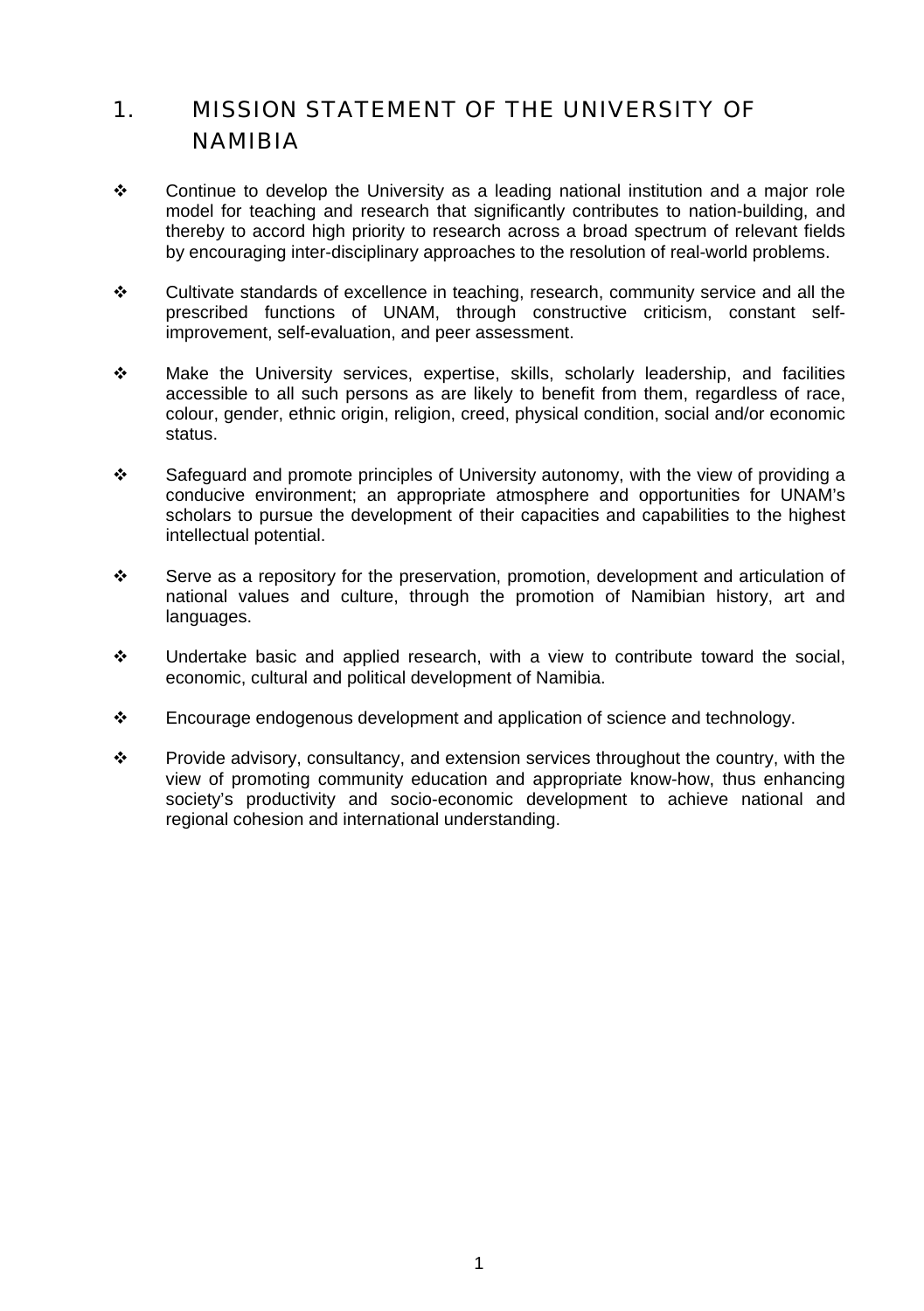### 2. OFFICE BEARERS AND CONTACT NUMBERS

### **2.1 Chancellor**

His Excellency, Dr Sam S Nujoma

### **2.2 Council Members**

### **Presidential Appointments**

Prof Filemon Amaambo (Chairperson)

Dr Ndeutala Angolo-Amutenya (Vice-Chairperson)

Prof Keto Mshigeni

Dr Gabrielle Schneider

Mr Siseho Simasiku

Ms Inge Zaamwani

#### **Ministry of Education**

Mr Vitalis Ankama

#### **Ministry of Finance**

Mr Calle Schlettwein

### **Windhoek Municipality Council**

Ms Agnes Kafula

### **External Non-Resident**

Judge Harold Levy Prof Thomas Tlou

### **Alumni**

Mr Tylvas Amunjela Mr Moses Moses

### **UNAM Management**

Prof Lazarus Hangula (Vice Chancellor) Prof Osmund Mwandemele (Pro-Vice Chancellor: Academic Affairs and Research) Mr Zacheus Kazapua (Pro-Vice Chancellor: Administration and Finance) Mr Alois Fledersbacher (Registrar)

### **Senate Members**

Dr Lischen Haoses-Gorases Dr Erica Maass Prof Kingo Mchombu Dr Louise Mostert

### **Administrative Staff Representative**

Mr Martino Olivier

### **SRC**

Mr Fillemon lmmanuel (President) Ms Olivia Haludilu (Vice-President)

### **Management Observers**

Mr Job Jansen (Bursar) Dr Itah Kandjii-Murangi (Dean of Students) Mr James Kwenani (Director: Estate Services)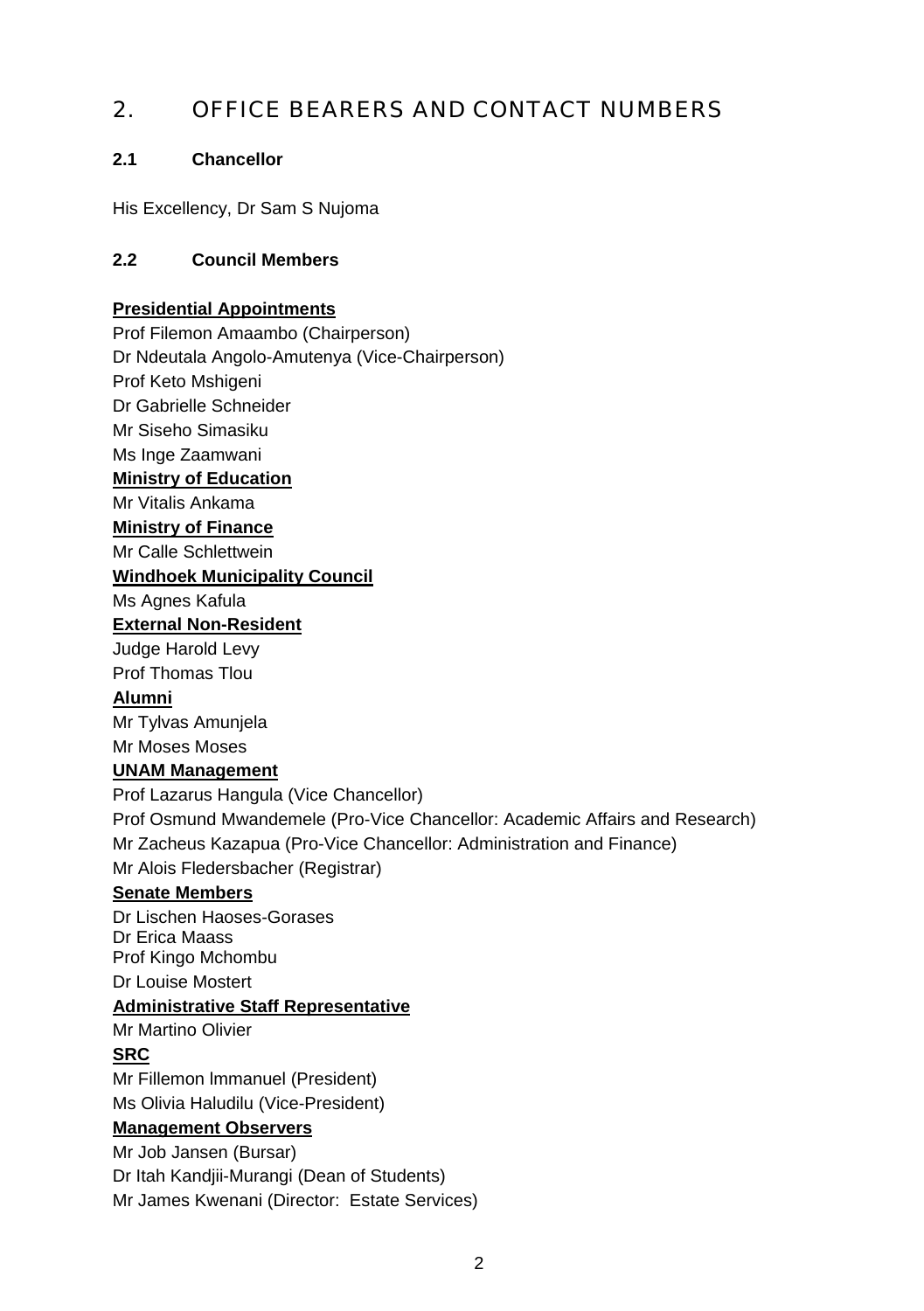Ms Angelica Supii Mbirijona (Director: Human Resources) Mr Edwin Tjiramba (Director: Communications and Marketing)

### **2.3 Central Administration**

#### **Central Administration**

**Postal address:** Private Bag 13301, Windhoek, NAMIBIA **Street address:** 340 Mandume Ndemufayo Avenue, Pionierspark, Windhoek

#### **Centre for External Studies**

**Postal address:** Private Bag 13245, Windhoek, NAMIBIA **Street address:** 340 Mandume Ndemufayo Avenue, Pionierspark, Windhoek

#### **UNAM Northern Campus**

**Postal address:** P.O. Box 3654, Oshakati, NAMIBIA **Street address:** Eliader Mwatale Street, Oshakati

### **TELEPHONE NUMBERS**

*int.* **(+264+61+...)**

### **Office of the Vice Chancellor**

| Pro-Vice Chancellor: Acad Affairs & Research (Prof Osmund Mwandemele)   | 206 3933<br>206 3934 |
|-------------------------------------------------------------------------|----------------------|
| Pro-Vice Chancellor: Administration & Finance (Mr Zach JN Kazapua)      | 206 3082             |
| Director: Communications & Marketing (Mr Edwin Tjiramba)                | 206 3445             |
|                                                                         | 206 3904             |
| Director: Human Resources (Ms Angelica Supii Mbirijona)                 | 206 3103             |
|                                                                         |                      |
| <b>Office of the Registrar</b>                                          |                      |
|                                                                         | 206 3044             |
| Assistant Registrar: Academic Administration (Ms Annelie v/d Hoeven)    | 206 3832             |
| Senior Student Records Officer (Ms Irene Esterhuizen)                   | 206 3786             |
|                                                                         | 206 3666             |
|                                                                         | 206 3769             |
| Assistant Registrar: Examinations (Mr Abraham Ockhuizen)                | 206 3842             |
|                                                                         | 206 3899             |
|                                                                         | 206 3256             |
|                                                                         |                      |
| <b>Office of the Bursar</b>                                             |                      |
|                                                                         | 206 3076             |
| Assistant Bursar: Systems and Management (Mr Ralph van Rooi)            | 206 3021             |
| Assistant Bursar: Income and Revenue (Ms Lorna Mbwale)                  | 206 3068             |
| Assistant Accountant: Student Debtors (Ms Katy Majiedt)                 | 206 3045             |
|                                                                         | 206 3191             |
|                                                                         |                      |
| Office of the Dean of Students                                          |                      |
|                                                                         | 206 3765             |
|                                                                         | 206 3956             |
| Assistant Dean: Professional Services (Ms Margareth Mainga)             | 206 3156             |
| Assistant Dean: Student Support & Liaison Services) (Mr Levi Shigwedha) | 206 3762             |
|                                                                         | 206 3605             |
|                                                                         | 206 3759             |
| Head: Accommodation & Support Services (Mr Martino Olivier)             | 206 3794             |
|                                                                         | 206 3771             |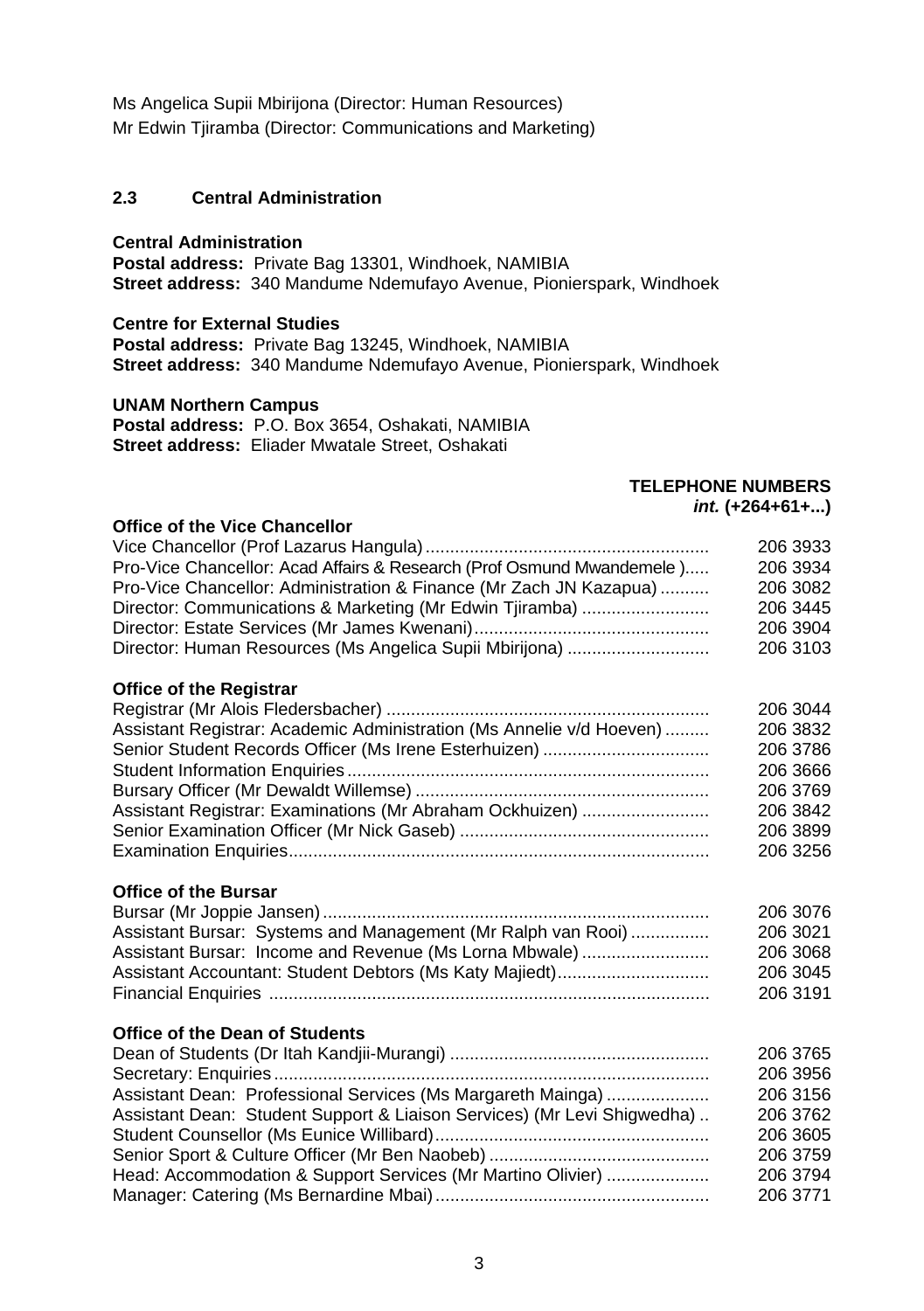### **Library**

|                                                            | 206 3243 |
|------------------------------------------------------------|----------|
|                                                            | 206 3874 |
|                                                            | 206 3059 |
|                                                            | 2063531  |
| Head: Archives and Records Management (Mr Jochen Kutzner)  | 206 3692 |
| Head: Technical Services & Systems (Ms Renate Morgenstern) | 206 3869 |
|                                                            |          |

### **Centre for External Studies**

| 206 3627 |
|----------|
|          |
| 206 3722 |
| 206 3676 |

### **2.4 Faculties**

### **Faculty of Agriculture and Natural Resources**

|                                                    | 206 3890 |
|----------------------------------------------------|----------|
|                                                    | 206 3180 |
|                                                    | 206 3890 |
|                                                    | 206 3895 |
| <b>Faculty of Economics and Management Science</b> |          |
|                                                    | 206 3770 |
|                                                    | 206 3417 |
|                                                    | 206 3772 |
|                                                    | 206 3987 |
| <b>Faculty of Education</b>                        |          |
|                                                    | 206 3346 |
|                                                    | 206 3640 |
|                                                    | 206 3724 |
|                                                    | 206 3978 |
| <b>Faculty of Humanities and Social Sciences</b>   |          |
|                                                    | 206 3799 |
|                                                    | 206 3641 |
|                                                    | 206 3801 |
|                                                    | 206 3813 |
| <b>Faculty of Law</b>                              |          |
|                                                    | 206 3702 |
|                                                    | 206 3993 |
|                                                    | 206 3662 |
|                                                    | 206 3998 |
| <b>Faculty of Medical and Health Sciences</b>      |          |
|                                                    | 206 3200 |
|                                                    | 206 3823 |
|                                                    | 206 3827 |
|                                                    | 206 3826 |
| <b>Faculty of Science</b>                          |          |
|                                                    | 206 3934 |
|                                                    | 206 3961 |
|                                                    | 206 3046 |
|                                                    | 206 3047 |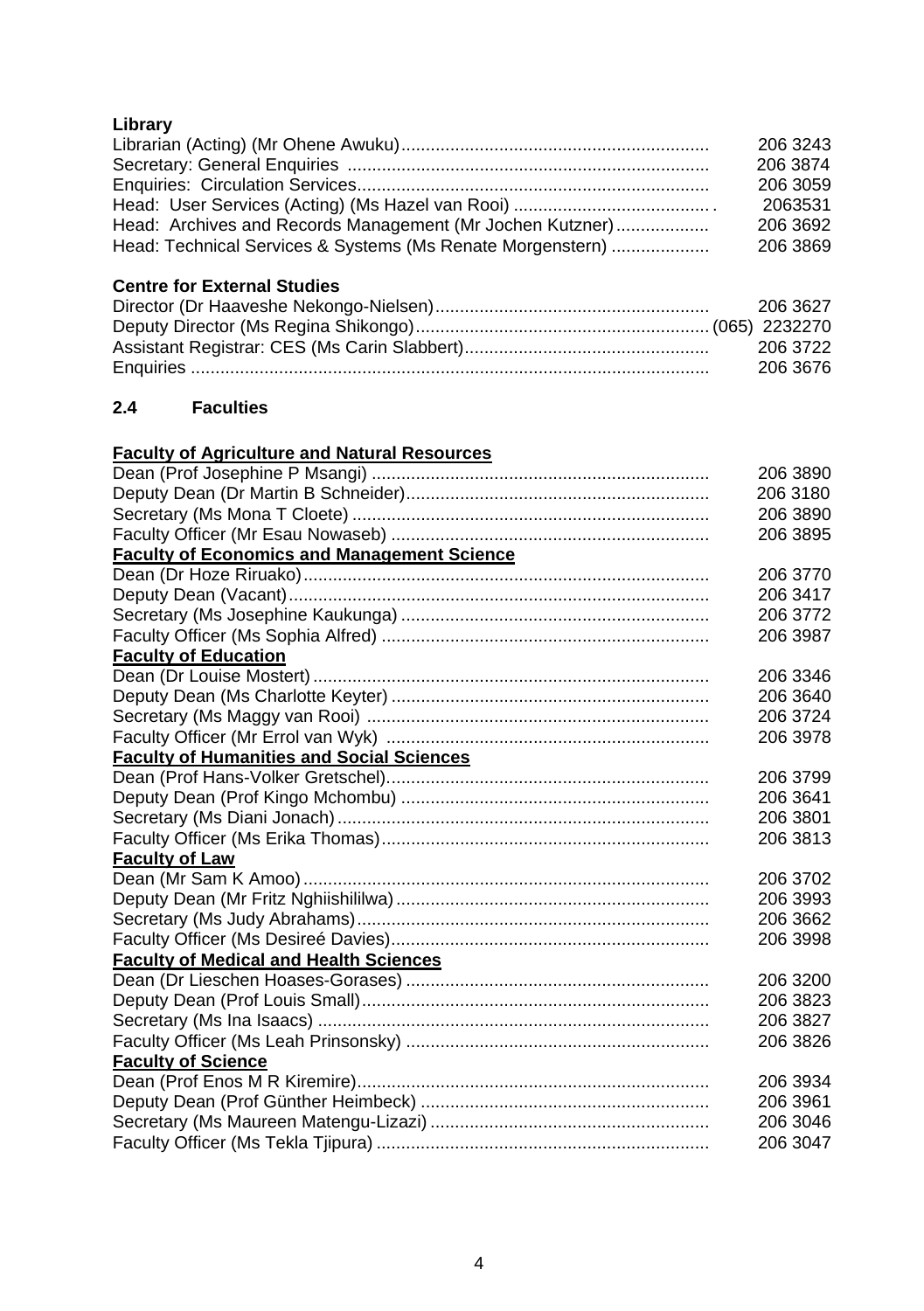### **2.5 UNAM Northern Campus**

### *Int.* **(+264+65+...)**

| 2232234 |
|---------|
| 2232242 |
| 2232270 |
| 2232251 |
| 2232267 |
| 2232000 |
|         |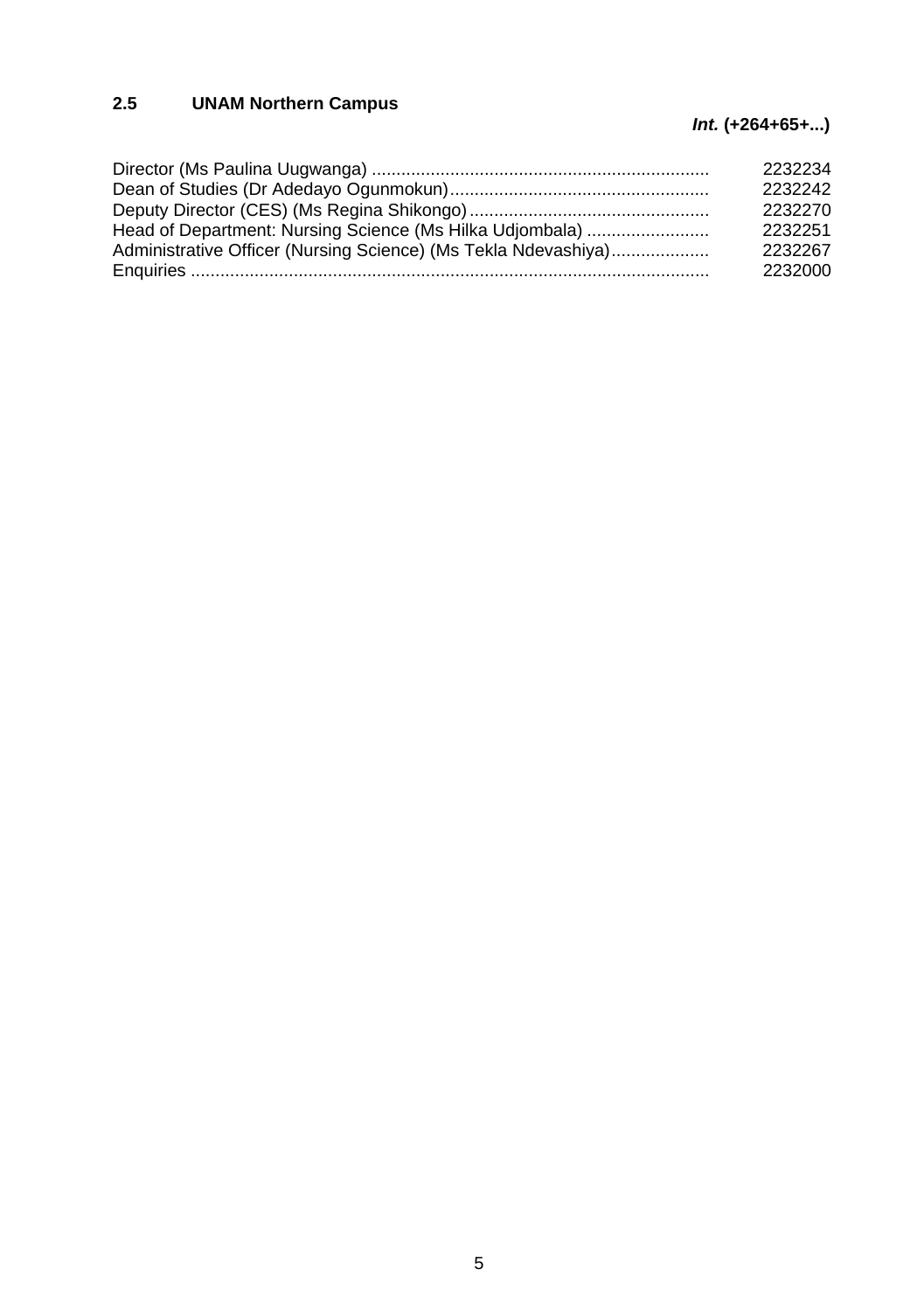### **3.** COMMITTEES OF THE UNIVERSITY OF NAMIBIA

### **STANDING COMMITTEES OF COUNCIL**

- $\sim$  Council
- Executive Committee of Council
- Staff Appointments Committee
- Staff Development Committee
- ❖ Finance Committee<br>❖ Audit Committee
- Audit Committee
- ❖ Physical Planning Committee<br>❖ Anneals Committee
- Appeals Committee

### **STANDING COMMITTEES OF SENATE**

- ❖ Senate<br>❖ Fxecuti
- ❖ Executive Committee of Senate<br>❖ Academic Planning Committee
- ❖ Academic Planning Committee<br>❖ Admissions and Examinations 0
- ❖ Admissions and Examinations Committee<br>❖ Bursaries and Awards Committee
- ❖ Bursaries and Awards Committee<br>❖ Calendar & Timetable Committee
- ❖ Calendar & Timetable Committee<br>❖ Honorary Degrees Committee
- ❖ Honorary Degrees Committee<br>❖ Library and Information Techno
- ❖ Library and Information Technology Committee<br>❖ Postgraduate Studies Committee
- ❖ Postgraduate Studies Committee<br>❖ Research and Publications Comm
- Research and Publications Committee

### **MANAGEMENT COMMITTEES AND WORKING GROUPS**

- Vice Chancellor's Management Committee
- Staff Disciplinary Committee
- Student Disciplinary Committee
- ❖ Budget Task Force<br>❖ PVC Academic For
- ❖ PVC Academic Forum<br>❖ PVC Administration Fo
- PVC Administration Forum
- ❖ Tender Board<br>❖ Faculty / Centi
- Faculty / Centre Boards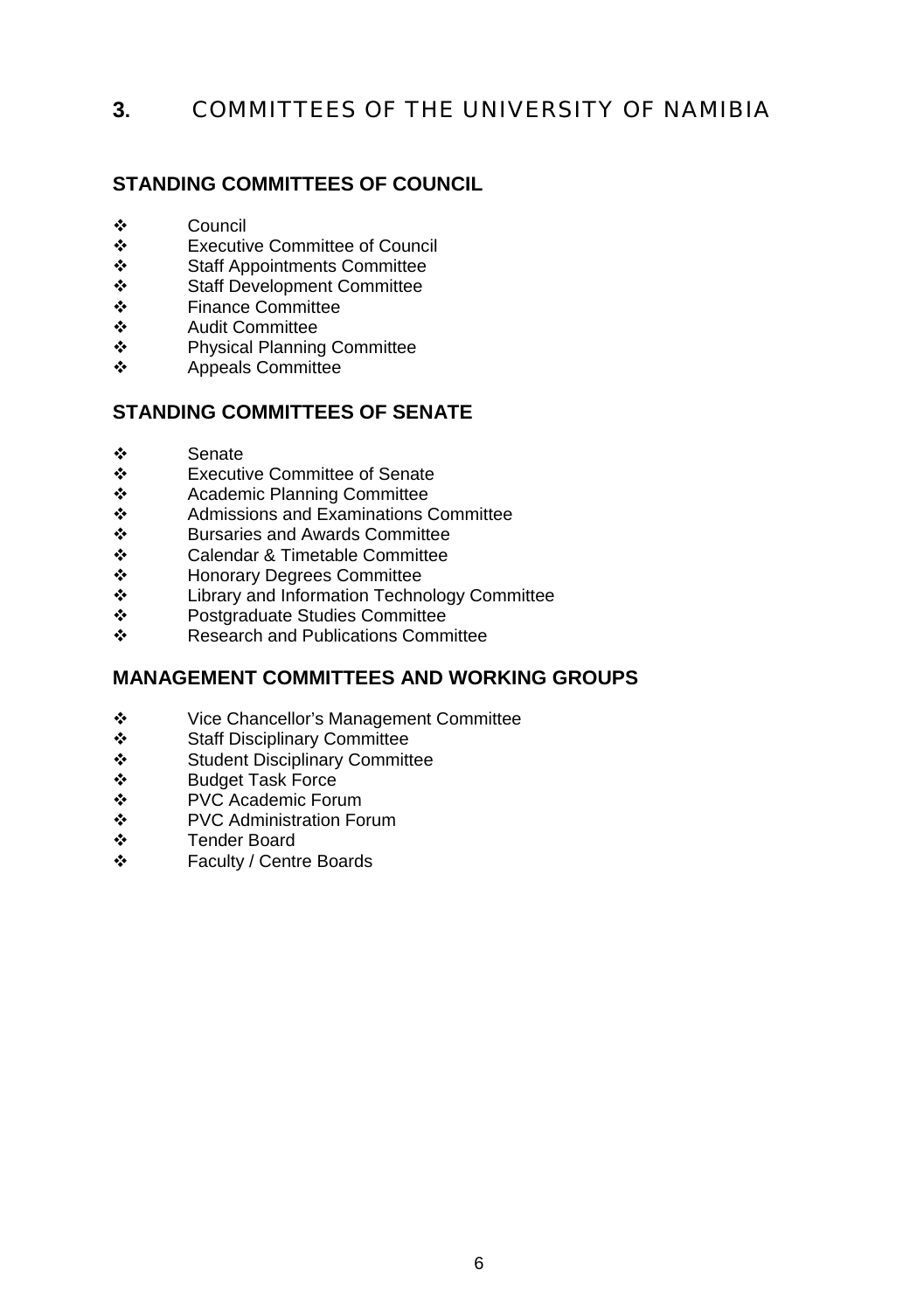### 4. ACADEMIC CALENDAR

### **FIRST SEMESTER**

| 08 Jan             | University opens (2007 academic year)                                                             |
|--------------------|---------------------------------------------------------------------------------------------------|
| 18 January         | Lecturers resume office duties                                                                    |
| 29 Jan - 09 Febr   | Registration (Last day for Late Reg: 16 February)                                                 |
| 12 February        | <b>Lectures commence for FIRST SEMESTER</b>                                                       |
| 02 April           | <b>EASTER BREAK starts</b>                                                                        |
| 10 April           | Lectures resume after Easter Break                                                                |
| 01 June            | <b>Lectures end for FIRST SEMESTER</b>                                                            |
| 05 June            | First Opportunity Exams commence (Sem 1 modules)                                                  |
| 22 June            | First Opportunity Exams end (Sem 1 modules)                                                       |
| 10 July<br>27 July | Second Opportunity Exams commence (Sem 1 modules)<br>Second Opportunity Exams end (Sem 1 modules) |
|                    |                                                                                                   |

### **SECOND SEMESTER**

| 30 July               | <b>Lectures commence for SECOND SEMESTER</b>                 |
|-----------------------|--------------------------------------------------------------|
| $30$ July $-3$ August | Rectification of 2 <sup>nd</sup> semester modules registered |
| 17 September          | <b>SPRING BREAK starts</b>                                   |
| 24 September          | Lectures resume after Spring Break                           |
| 09 November           | <b>Lectures end for SECOND SEMESTER</b>                      |
| 13 November           | First Opportunity Exams commence (Sem 2 & Year mod)          |
| 30 November           | First Opportunity Exams end (Sem 2 & Year mod)               |
| 14 December           | Academic Year ends & University closes (until 08 Jan 2008)   |
| 08 January 2008       | University opens (2008 academic year)                        |
| 09 January 2008       | Second Opportunity Exams commence (Sem 2 & Year mod)         |
| 26 January 2008       | Second Opportunity Exams end (Sem 2 & Year mod)              |
|                       |                                                              |
|                       |                                                              |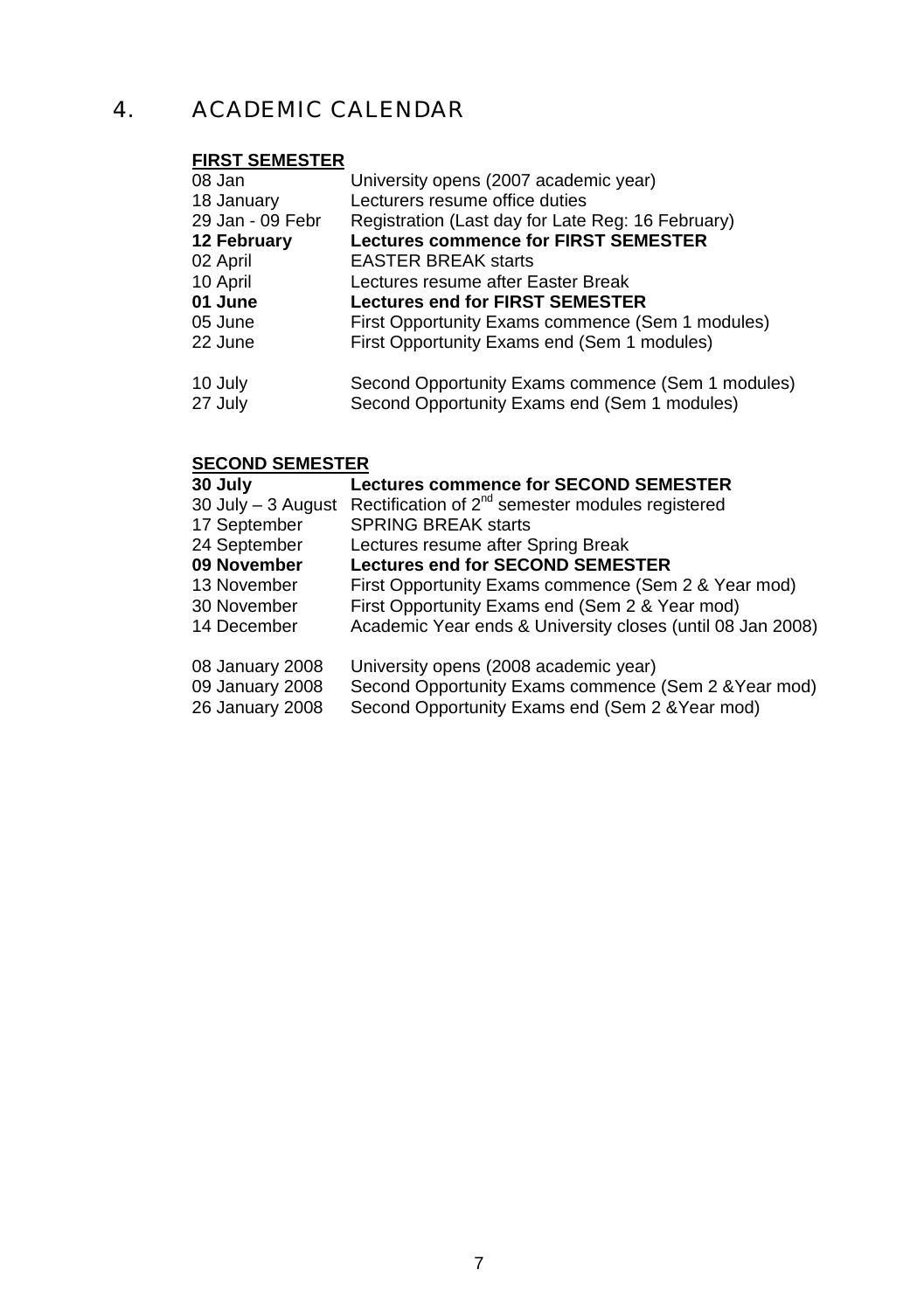### 5. DUE DATES FOR THE 2007 ACADEMIC YEAR

| (i)   | <b>GENERAL</b><br>Last day for approval of retention of continuous assessment mark16 February<br>Last day for approval of module(s) & qualification changes16 February |  |
|-------|------------------------------------------------------------------------------------------------------------------------------------------------------------------------|--|
| (i)   | <b>CANCELLATIONS</b>                                                                                                                                                   |  |
|       | Semester I modules                                                                                                                                                     |  |
|       |                                                                                                                                                                        |  |
|       | Semester II modules                                                                                                                                                    |  |
|       |                                                                                                                                                                        |  |
|       | Double modules                                                                                                                                                         |  |
|       | (a double module normally extends over one academic year)                                                                                                              |  |
|       |                                                                                                                                                                        |  |
| (iii) | <b>FINANCE</b>                                                                                                                                                         |  |
|       | Semester I modules                                                                                                                                                     |  |
|       |                                                                                                                                                                        |  |
|       |                                                                                                                                                                        |  |
|       | Semester II modules                                                                                                                                                    |  |
|       |                                                                                                                                                                        |  |
|       |                                                                                                                                                                        |  |
|       | Double modules                                                                                                                                                         |  |
|       | (a double module normally extends over one academic year)                                                                                                              |  |
|       |                                                                                                                                                                        |  |
|       |                                                                                                                                                                        |  |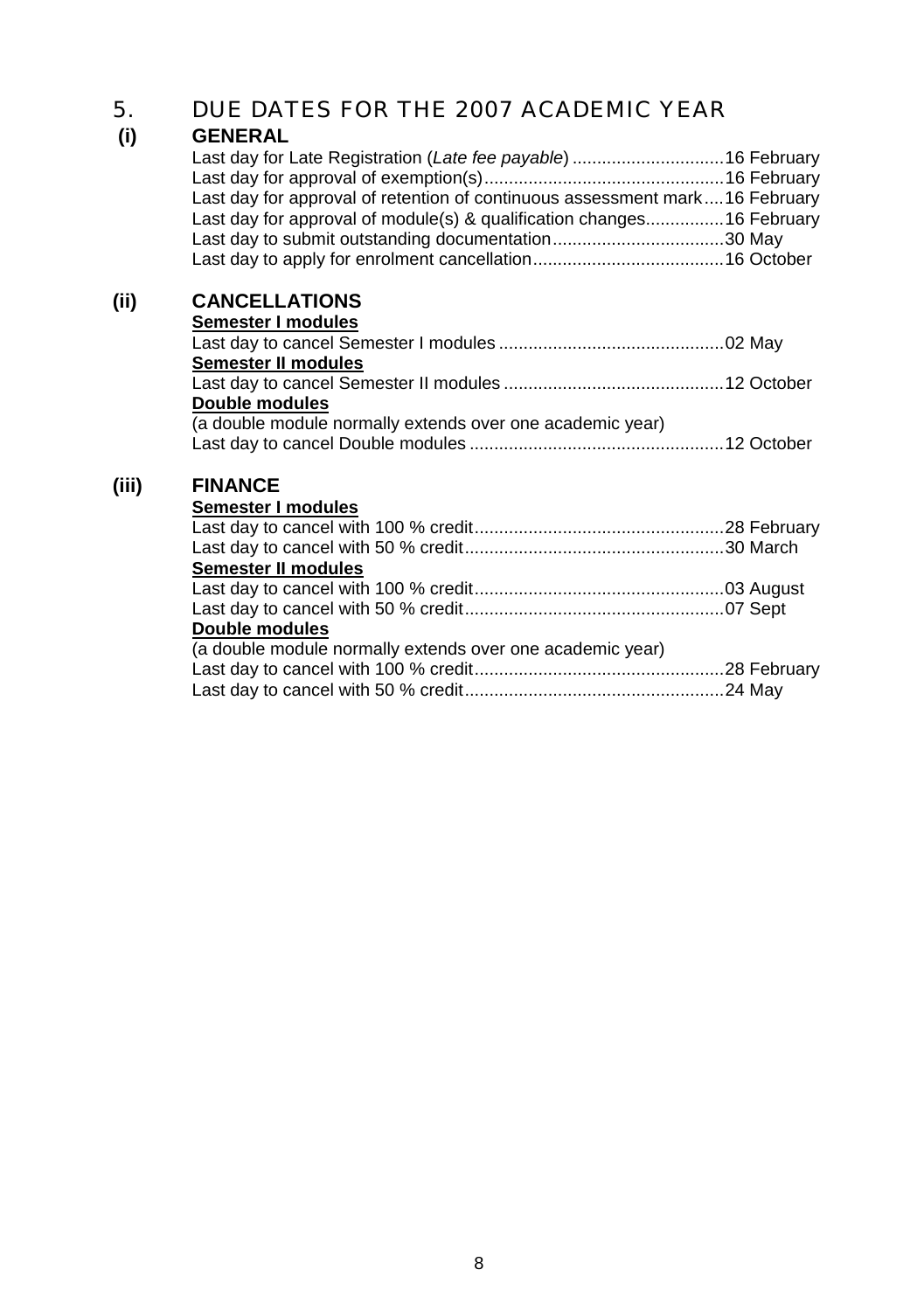### 6. DEGREES AND DIPLOMAS

|                                                                                                                                           | <b>Minimum duration</b> |
|-------------------------------------------------------------------------------------------------------------------------------------------|-------------------------|
| <b>Faculty of Agriculture and Natural Resources</b>                                                                                       | (years)                 |
| <b>Degrees</b>                                                                                                                            | 4                       |
|                                                                                                                                           | 4                       |
|                                                                                                                                           | 2                       |
|                                                                                                                                           | 2                       |
|                                                                                                                                           |                         |
| <b>Diplomas</b>                                                                                                                           |                         |
|                                                                                                                                           | 3                       |
|                                                                                                                                           | 3                       |
| <b>Faculty of Economics and Management Science</b>                                                                                        |                         |
| <b>Degrees</b>                                                                                                                            | 4 (Full time)           |
|                                                                                                                                           | 6 (Part time)           |
|                                                                                                                                           | 4                       |
|                                                                                                                                           | 4 (Full time)           |
|                                                                                                                                           | 6 (Part time)           |
|                                                                                                                                           | 6 (Distance             |
|                                                                                                                                           | Teaching)               |
|                                                                                                                                           | 4                       |
|                                                                                                                                           | 4<br>2                  |
|                                                                                                                                           | 1                       |
|                                                                                                                                           | 1                       |
|                                                                                                                                           | 2                       |
|                                                                                                                                           | 2                       |
|                                                                                                                                           | 2                       |
|                                                                                                                                           | 2                       |
|                                                                                                                                           | 2                       |
| <b>Diplomas</b>                                                                                                                           |                         |
|                                                                                                                                           | 2                       |
|                                                                                                                                           | 2                       |
| <b>Faculty of Education</b><br><b>Degrees</b>                                                                                             |                         |
|                                                                                                                                           | 4                       |
|                                                                                                                                           | 6 (Distance             |
|                                                                                                                                           | Teaching)               |
|                                                                                                                                           | 4                       |
|                                                                                                                                           | 2                       |
|                                                                                                                                           | 2                       |
|                                                                                                                                           | $\overline{2}$          |
| Doctor of Philosophy (Curriculum Studies, Instruction and Assessment)<br>Doctor of Philosophy (Educational Foundation and Administration) | 2<br>$\overline{2}$     |
|                                                                                                                                           |                         |
| <b>Diplomas</b>                                                                                                                           |                         |
| Diploma in Adult Education and Community Development                                                                                      | 2                       |
|                                                                                                                                           | 3 (Distance             |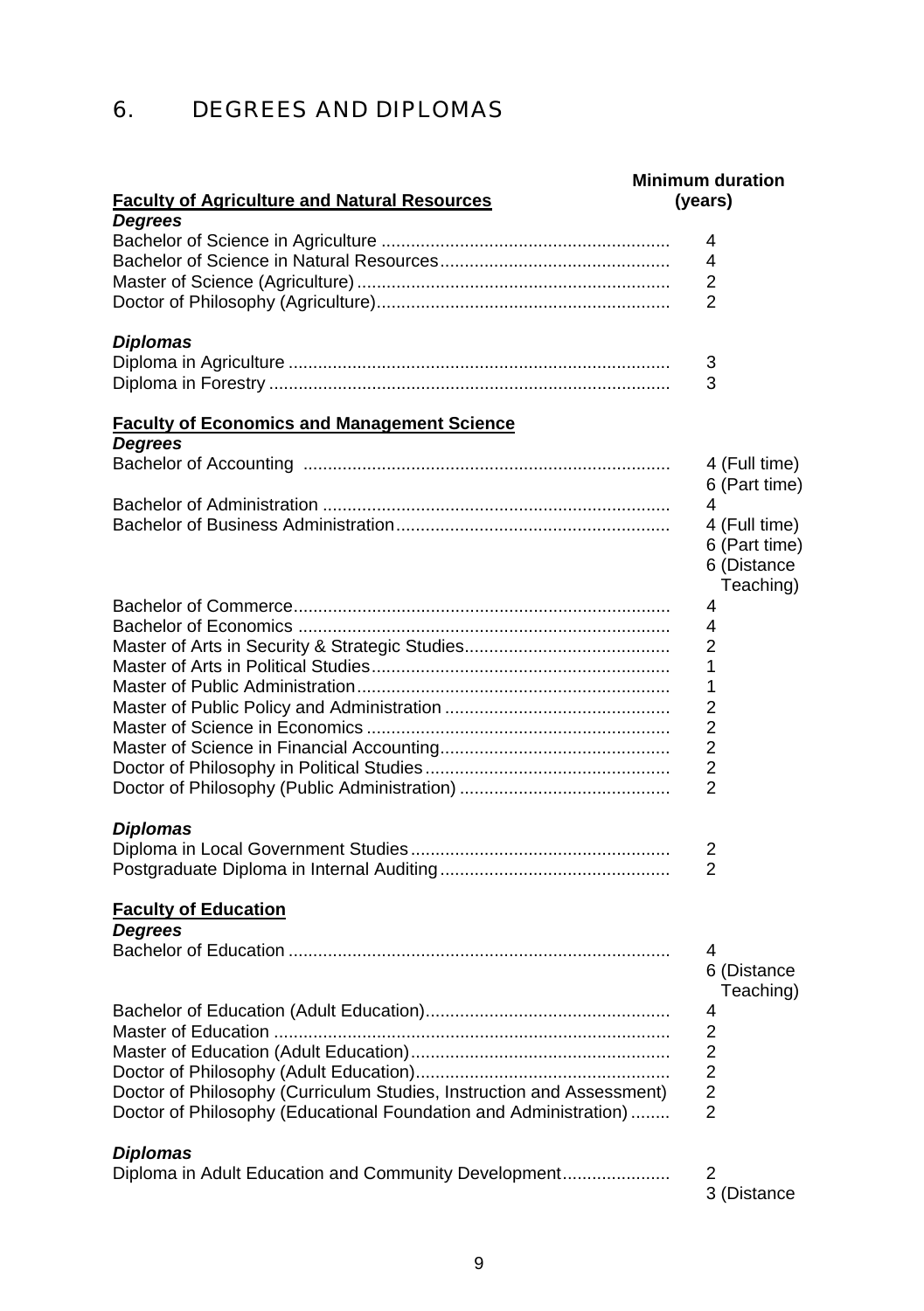#### Teaching)

|                                                                          | 2 |
|--------------------------------------------------------------------------|---|
| * Diploma in Education (Bio - / Maths - / Phys Science - specialization) | 2 |
| * Specialized Diploma in Education (Home Econ & Fashion and Fabrics)     | 3 |
| Specialized Diploma in Educational Management & Leadership               |   |
| Specialized Diploma in Gender and Development Studies                    |   |
|                                                                          |   |
|                                                                          |   |

#### **Faculty of Humanities and Social Sciences**

### *Degrees* Bachelor of Arts........................................................................................ 4 Bachelor of Arts: Media Studies............................................................... 4 Bachelor of Arts: Social Work................................................................... 4 Bachelor of Arts: Tourism......................................................................... 4 Bachelor of Arts: Library Science & Records Management ..................... 4 Bachelor of Psychology............................................................................ 4 Bachelor of Theology ............................................................................... 4 Master of Arts (Performing Arts)............................................................... 2 Master of Arts (Religion)........................................................................... 2 Master of Arts (Theology)......................................................................... 2 Master of Arts (Industrial Psychology)...................................................... 2 Master of Arts (Clinical / Counseling Psychology).................................... 2 Doctor of Philosophy ................................................................................ 2 *Diplomas*

| 2 (Full time) |
|---------------|
| 3 (Part time) |
| 2 (Full time) |
| 4 (Part time) |
|               |
|               |

### **Faculty of Law**

| <b>Degrees</b>  |               |
|-----------------|---------------|
|                 | 3 (Full time) |
|                 | 4 (Part time) |
|                 | 2 (Full time) |
|                 | 3 (Part time) |
|                 | 1 (Full time) |
|                 | 2 (Part time) |
| <b>Diplomas</b> |               |

#### **Faculty of Medical & Health Sciences** *Degrees*

|                                                        | 2             |
|--------------------------------------------------------|---------------|
| * Bachelor of Nursing Science (Advanced Practice)      | 5             |
|                                                        | 2             |
| Master of Nursing Science (Medical – Surgical Nursing) | 2             |
|                                                        | $\mathcal{P}$ |
|                                                        | 2             |
|                                                        |               |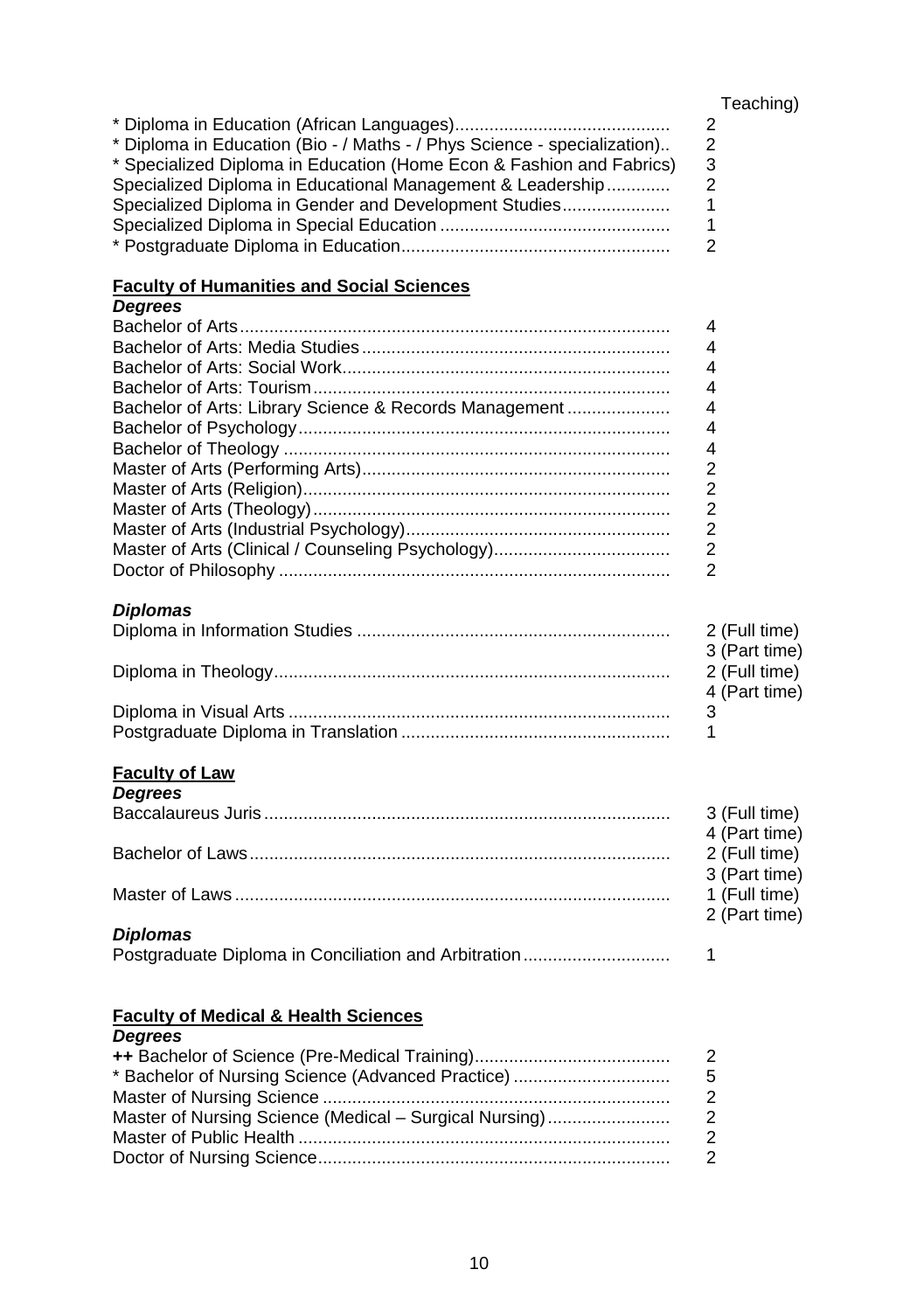| <b>Diplomas</b>                                                                                                  |   |
|------------------------------------------------------------------------------------------------------------------|---|
| Diploma in Comprehensive Nursing and Midwifery Science                                                           | 4 |
|                                                                                                                  |   |
|                                                                                                                  | 3 |
| Advanced University Diploma in Nursing Science (Operating Room)                                                  | 1 |
| Advanced University Diploma in Nursing Science (Critical Care)<br>Advanced University Diploma in Nursing Science |   |
| (Health Promotion, Clinical Diagnosis and Treatment)                                                             | 1 |
| <b>Faculty of Science</b>                                                                                        |   |
|                                                                                                                  | 4 |
| Bachelor of Science (Special in Population and Development)                                                      | 4 |
|                                                                                                                  | 2 |
|                                                                                                                  | 2 |
| Master of Science (Biodiversity Management & Research)                                                           | 2 |
|                                                                                                                  | 2 |
|                                                                                                                  | 2 |
|                                                                                                                  | 2 |
|                                                                                                                  |   |

**\* Centre for External Studies (Distance Teaching) ++ Only first two (2) years offered at UNAM**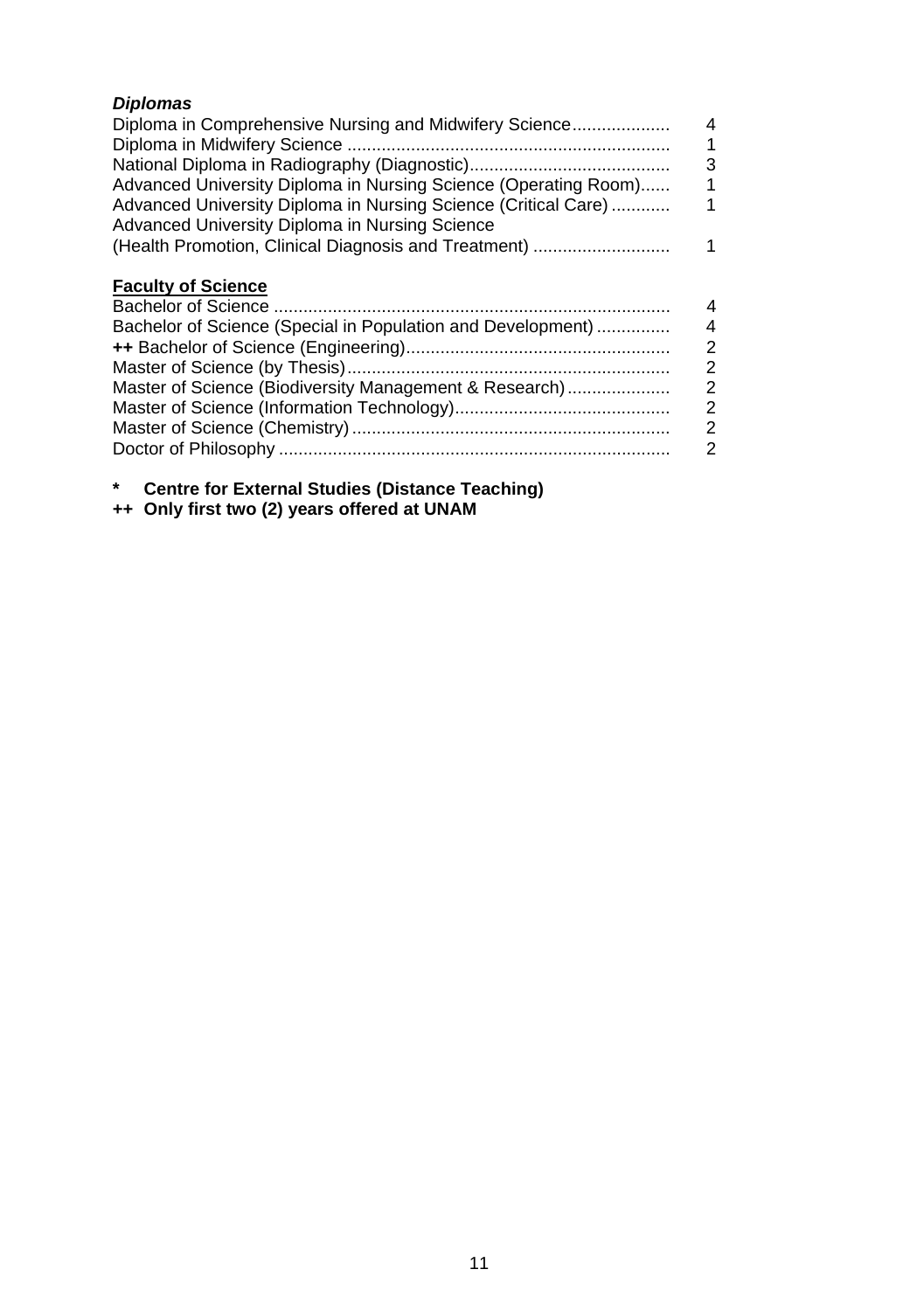### 7. GENERAL AND EXAMINATION REGULATIONS FOR UNDERGRADUATE PROGRAMMES

### A. GENERAL REGULATIONS

### 7.1 PREAMBLE

- 7.1.1 The regulations that appear in this Prospectus are based on the University of Namibia Act, no 18 of 1992, and the statutes and regulations approved by Council and Senate in terms of the Act and Statutes.
- 7.1.2 These general regulations apply to all faculties unless expressly excluded by special regulations of a faculty.
- 7.1.3 If the special regulations of a faculty prescribe special requirements for the study of a module, such regulations also apply where the said module is offered in another faculty, unless the special regulations of the latter faculty prescribe otherwise.
- 7.1.4 Senate reserves the right to alter, amend, cancel or replace any of the academic regulations, and shall be the final authority for the interpretation of these regulations.
- 7.1.5 Subject to 7.1.4, no student who has started a programme of study following one set of regulations shall be adversely affected by a regulation subsequently adopted.
- 7.1.6 Senate has the power to exempt any student from any of the academic regulations.
- 7.1.7 In these regulations the following terms shall be used as indicated:

### (a) **Admission**

approval to report for registration as a student of the University;

#### (b) **Study Programme/Curriculum**

a complete plan of study, lasting over a specified period, which leads to a degree, diploma or certificate qualification;

### (c) **Academic year**

 that portion of a calendar year approved by the Calendar and Timetable Committee for the academic activities of the University;

#### (d) **Semester**

one half of the academic year (normally fourteen teaching weeks);<br>(e) Subject

### Subject

 a discipline or field of study offered by a department in which a student may take a major or other component of his/her programme;

#### (f) **Module**

 a separately examinable component, normally extending over one semester at four periods per week or alternatively two periods per week extending over two semesters;

### (g) **Half Module**

 a separately examinable component, normally extending over one semester at two periods per week;

#### (h) **Double Module**

 a module that extends over one academic year at four periods per week and terminates in an examination at the end of the year. (For the composition of a curriculum a double module is regarded as equal to two modules);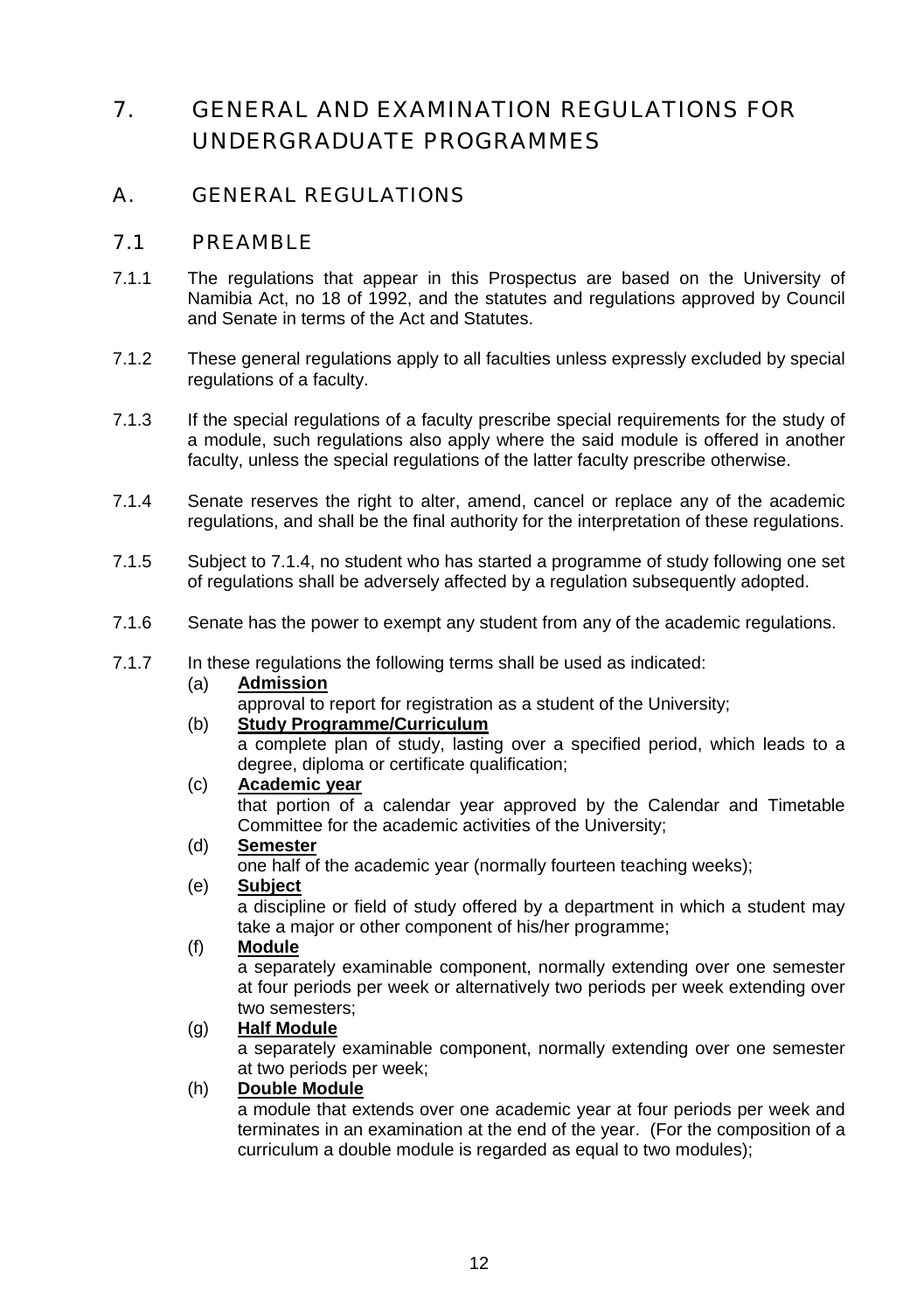### (i) **Paper**

 each module, for the purposes of examination, shall be divided into one or more components called papers. A paper shall normally be a formal written, oral or practical examination of 1½ to 3 hours duration;

### (j) **Syllabus**

the contents of a module;

### (k) **Continuous Assessment Mark (CAM)**

 the accumulated numerical value, expressed as a percentage, arrived at when a student's academic performance is assessed by testing and/or other valid means of evaluation at intervals or on a continuous basis, during the course of a semester in the case of modules, or during the course of the year in the case of double modules;

### (l) **Examination**

 the written and/or oral evaluation, which may include practical work, conducted at the end of a semester or at the end of the academic year; it includes re-evaluation;

### (m) **Examination Mark**

the mark obtained in an examination;

### (n) **Final Mark**

a combination of the continuous assessment mark and examination mark.

### 7.2 APPLICATION FOR ADMISSION

- 7.2.1 (1) All prospective students must apply for admission to the University of Namibia on the prescribed form. Application forms are available on request from the University of Namibia as well as online at http://www.unam.na
	- (2) Completed application forms, accompanied by application fees and relevant documentation as prescribed, must be returned to: **The Office of the Registrar;** University of Namibia; Private Bag 13301; Windhoek; NAMIBIA
	- (3) Applications will not be considered until the University has received the application form accompanied by the prescribed application fees and relevant documentation.
	- (4) The closing date for all applications will annually be determined by the Calendar & Timetable Committee.
	- (5) All applications are subject to a selection process.
	- (6) Applicants will be notified as soon as possible after the above-mentioned closing dates whether or not their applications for provisional admission were successful.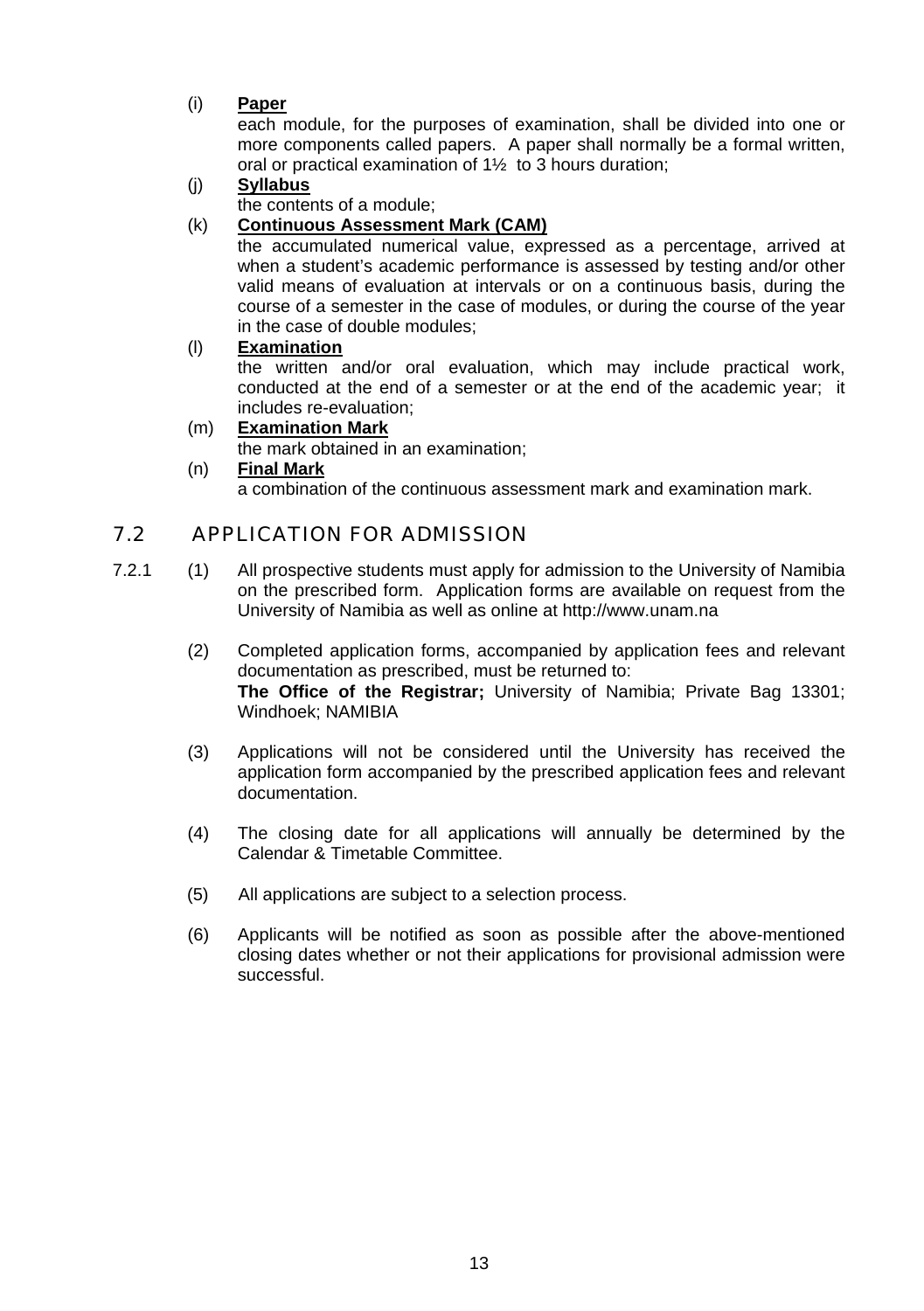### 7.3 GENERAL ADMISSION CRITERIA FOR UNDERGRADUATE PROGRAMMES

### 7.3.1 (1) *Undergraduate Degree Programmes*

Subject to Faculty Special Regulations, the normal basic requirement for entrance to undergraduate degree programmes shall be an International General Certificate of Secondary Education (IGCSE), provided that the candidate has passed **five subjects** normally in not more than three examination sittings with a minimum of **25 points** on the UNAM Evaluation Scale, or passed the UNAM Foundation programme with at least a Caverage. The following will be taken into consideration when computing the point scores:

- (i) the score will be calculated by adding together the points of the best five subjects only:
- (ii) one of the five subjects must be English;
- (iii) should a specific subject be a prerequisite for entry to a faculty, that subject must also be one of the five subjects counted.

Candidates with a 2 year diploma (equivalent to 240 NQA credits) from a recognized institution may be granted admission to an undergraduate degree programme, provided that the minimum entry requirement to the diploma was at least 22 points in five subjects on the UNAM Evaluation Scale with English as a Second Language grade D or better.

#### *Undergraduate Diploma Programmes*

Subject to Faculty Special Regulations, the normal basic requirement for entrance to undergraduate diploma programmes shall be an International General Certificate of Secondary Education (IGCSE), provided that the candidate has passed **five subjects** normally in not more than three examination sittings with a minimum of **22 points** on the UNAM Evaluation Scale. The following will be taken into consideration when computing the point scores:

- $(i)$  the score will be calculated by adding together the points of the best five subjects only;
- (ii) one of the five subjects must be English;
- (iii) should a specific subject be a prerequisite for entry to a faculty, that subject must also be one of the five subjects counted.

#### (2) *Undergraduate Degree Programmes*

**English is a compulsory subject and should normally be obtained at IGCSE** (English as a Second Language) grade C or better, or at IGCSE (English as a First Language) grade D or better.

#### *Undergraduate Diploma Programmes*

English is a compulsory subject and should normally be obtained at IGCSE (English as a Second Language) grade D or better.

- (3) Other school-leaving qualifications may be accepted on their own merit as alternatives, and will be evaluated according to 7.3.1 (1).
- (4) Places will be awarded on the basis of merit. Therefore the possession of a Certificate with the minimum score does not necessarily guarantee admission. Entrance is based upon places available within the faculties.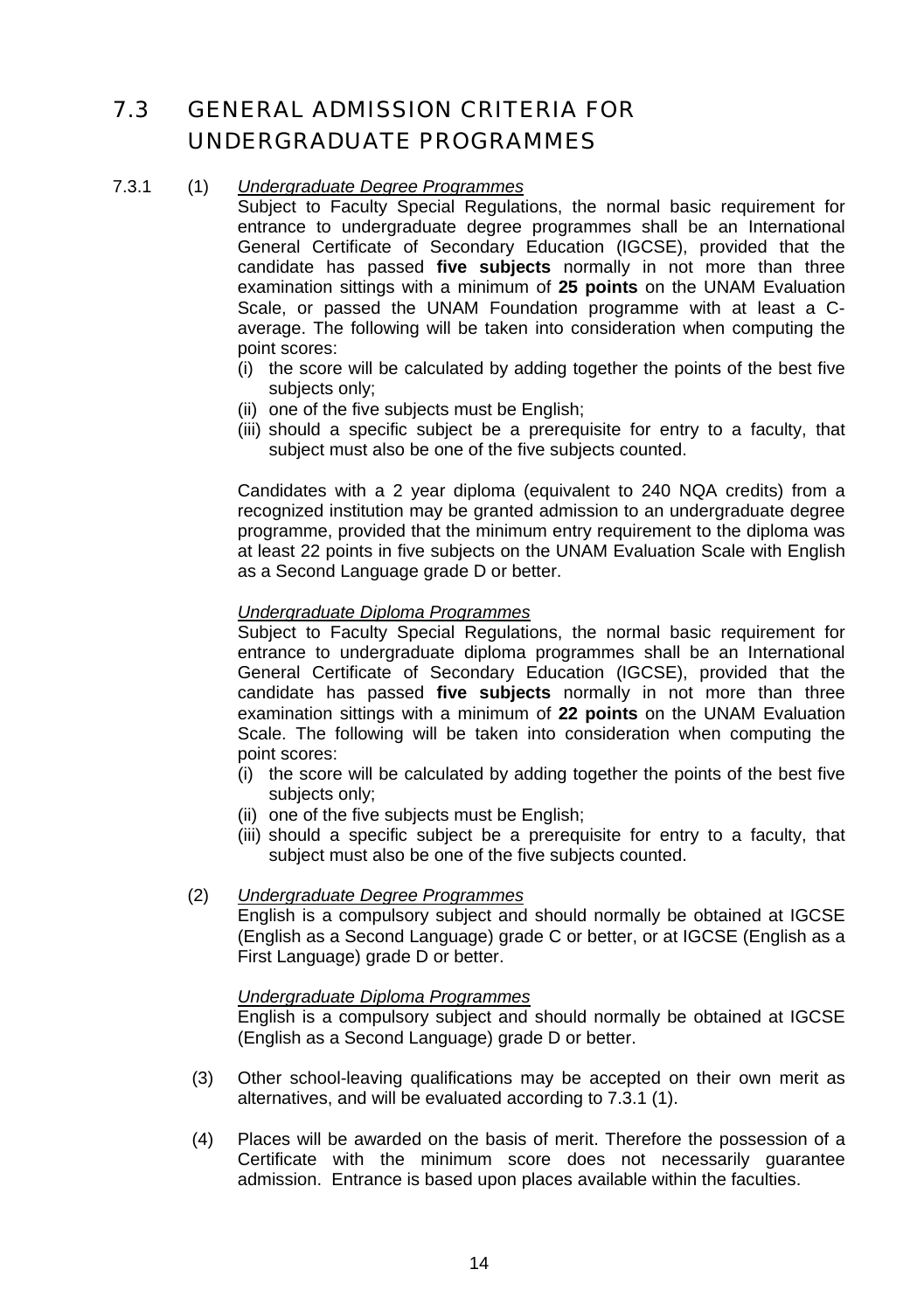- (5) Faculty admission requirements are prescribed by each faculty. Prospective students must acquaint themselves with the faculty admission requirements as stipulated by the respective Faculty Special Regulations. Such requirements may include an admission test.
- (6) The University of Namibia reserves the right to interview candidates before admission.

|                | <b>CAMBRIDGE</b> | <b>CAMBRIDGE</b> | <b>SENIOR</b><br><b>CERTIFICATE</b> | <b>SENIOR</b><br><b>CERTIFICATE</b> | GCE                            | GCE     |
|----------------|------------------|------------------|-------------------------------------|-------------------------------------|--------------------------------|---------|
| <b>POINTS</b>  | <b>HIGCSE</b>    | <b>IGCSE</b>     | НG                                  | SG                                  | <b>A-LEVEL</b>                 | O-LEVEL |
| 10             |                  |                  |                                     |                                     | A                              |         |
| 9              | 1                |                  | A                                   |                                     | в                              |         |
| 8              | $\overline{2}$   | A*               | B                                   |                                     | C                              |         |
| $\overline{7}$ | 3                | A                | C                                   | A                                   | D                              | A       |
| 6              | 4                | в                | D                                   | B                                   | Е                              | в       |
| 5              |                  | c                | Е                                   | C                                   | N OR O OR<br><b>SUBSIDIARY</b> | C       |
| 4              |                  | D                | F                                   | D                                   |                                | D       |
| 3              |                  | Е                |                                     | Е                                   |                                | Е       |
| $\overline{2}$ |                  | F                |                                     | F                                   |                                | F       |
| 1              |                  | G                |                                     |                                     |                                | G       |

#### (7) **UNAM Evaluation Scale:**

### 7.4 MATURE AGE ENTRY SCHEME

7.4.1 (1) Candidates aspiring for admission to UNAM's undergraduate programmes through the Mature Age Entry Scheme must satisfy the following conditions:

- (a) They should be at least 25 years old on the first day of the academic year in which admission is sought;
- (b) They should preferably have successfully completed junior secondary education; and
- (c) They should normally have proof of at least five years relevant work experience relating to the proposed study programme.
- (2) The applicants will be required to complete Mature Age Entry Application Forms, and return them to the Office of the Registrar, University of Namibia, accompanied by a processing fee as well as relevant documentation (as stipulated in the Application Form). They will then sit for the Mature Age Entry Test, which will consist of three papers:
	- (a) Paper 1: An English Test;
	- (b) Paper 2: A General Knowledge Test;
	- (c) Paper 3: A Numerical Ability Test.
- (3) Candidates who, in the opinion of the relevant Faculty, merit further consideration, may be called for an oral interview before the final selection is made.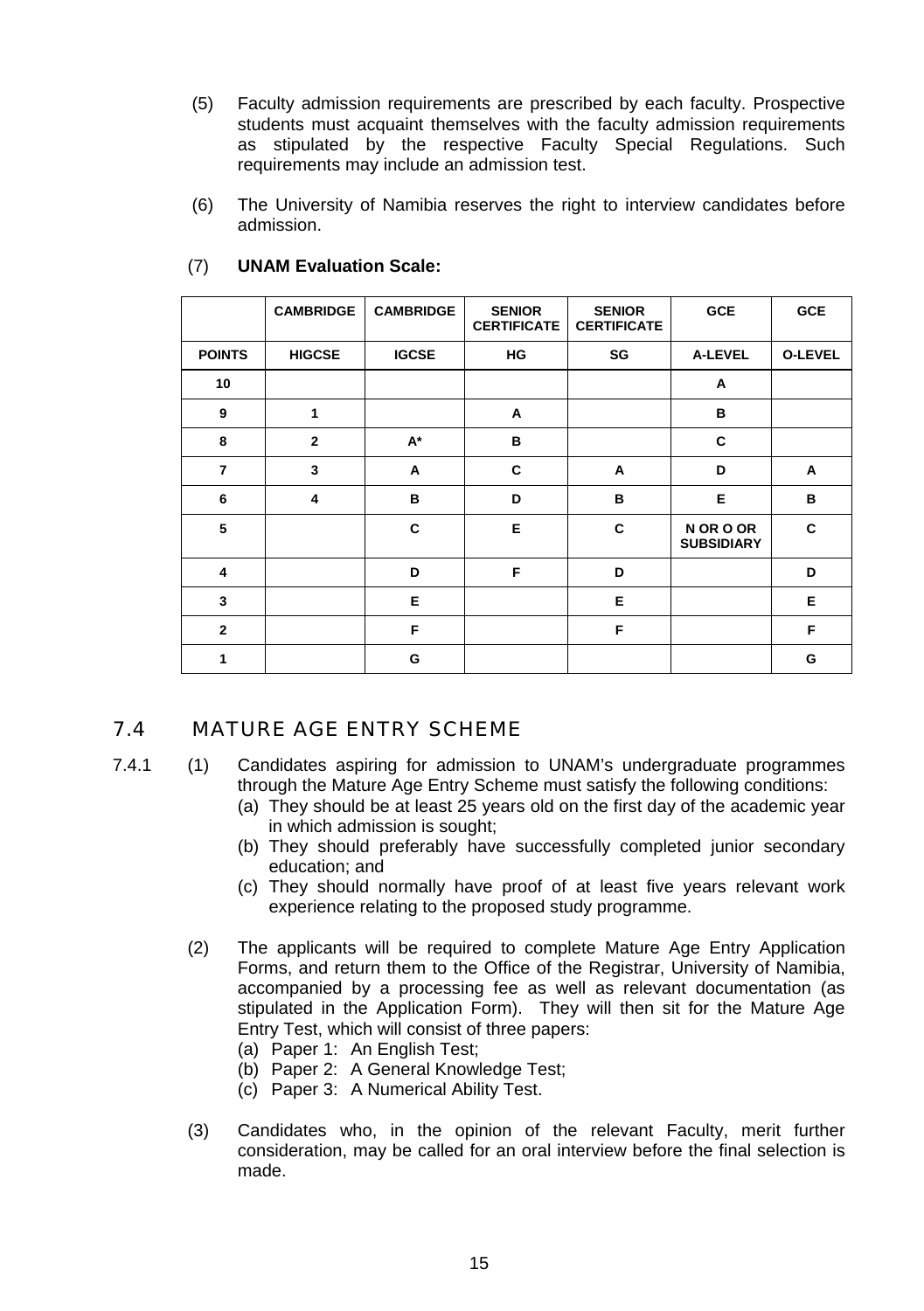### 7.5 REGISTRATION

- 7.5.1 (1) The registration programme will be announced in the media. Students must abide by the registration programme and relevant deadlines.
	- (2) A student shall, prior to the commencement of his/her studies, register annually as a student of the University of Namibia by completing his/her registration form in full, thereby binding him/herself to the rules of the University of Namibia and undertaking to pay the prescribed fees. A student is provisionally registered until s/he submits his/her original certificates serving as requirements for admission to a particular course of study. Such certificates must be submitted before the last day as annually approved by the Calendar & Timetable Committee in the year in which s/he first registers as a student, unless the Registrar allows him/her extension of time.
	- (3) Students must provide the Office of the Registrar with a postal and residential address as well as an address for the receipt of University of Namibia correspondence/ accounts. Any **change** in this address must be submitted to the Office of the Registrar **without delay** but not later than 7 days after such a change. Official correspondence/accounts sent to the addresses thus provided by the student will be deemed to have been received by him/her.
	- (4) The Calendar & Timetable Committee will annually determine the closing date for registration.
	- (5) No student shall be admitted as a candidate for more than one qualification at the same time without the special permission of Senate. Likewise, no student registered at the University of Namibia shall be permitted to enroll as a student at another university at the same time.
	- (6) Senate may, after consultation with Faculties, restrict the number of persons who may be permitted to register for a particular course of study, in which case Faculties may, from amongst the persons qualified to register for such a course of study, select those who will be permitted to register.
	- (7) On **first registration** an original certificate serving as admission qualification, must be submitted together with an original identity document or any other documents needed to establish the identity of the student, plus such other documents as specified per faculty or in the letters of admission.
	- (8) International students must submit their Namibian School Leaving Certificate (Grade 12) if they attended a Secondary School in Namibia.
	- (9) International students should note that only original School Leaving Certificates or an Advice of Results with a confirmation from the relevant Examination Authority stating that certificates will be issued during the first year of registration, will be accepted. No student will be allowed a second registration without their original School Leaving Certificate.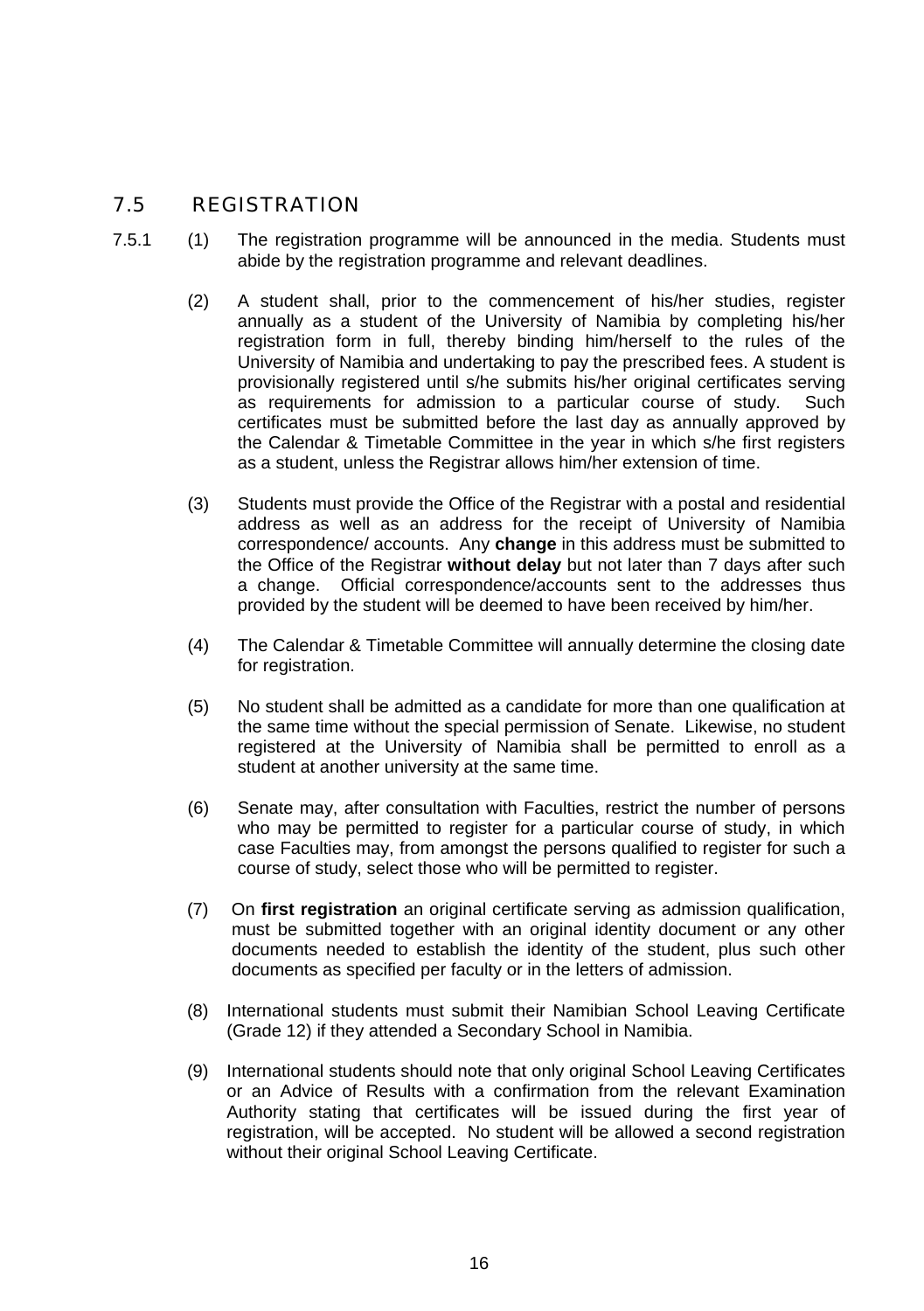(10) Students should ensure that they are registered for the correct course of study and module(s) (e.g. check course/module codes and correct semester). No additional registration will be allowed after the deadline as annually determined by the Calendar & Timetable Committee.

### 7.6 REGISTRATION FOR NON-DEGREE / NON-DIPLOMA PURPOSES

- 7.6.1 (1) A student who does not wish to register for a degree or diploma, but is only interested in (a) particular module(s) may register for non-degree/non-diploma purposes if s/he meets the admission requirements for the particular module(s).
	- (2) Modules followed for non-degree / non-diploma purposes are subject to the same conditions and other stipulations as those applicable to students following these for degree or diploma purposes.
	- (3) Modules in which a student has passed will not necessarily be recognized as credits for a future degree or diploma. The granting of such credit may be considered only if the student has **qualified for admission to study** for the relevant degree or diploma.

### 7.7 REGISTRATION AS A GUEST STUDENT

- 7.7.1 (1) Any person who does not want to follow an approved degree or diploma course of study but who wants to attend lectures in one or more modules may be admitted as a guest student, if s/he:
	- (a) completes the prescribed application form;
	- (b) obtains the written permission from the relevant lecturer(s) to attend the lecture(s);
	- (c) registers as **guest student** (including payment of the prescribed fees and submit relevant admission documents) and submits such proof of registration to the relevant lecturer(s).
	- (2) A guest student is **not entitled** to formal evaluation and certification, i.e., s/he will write no tests or examinations and receive no credit for attending lectures in (a) specific module(s).
	- (3) A guest student is **entitled** to certain rights/privileges as determined by the Office of the Registrar.

### 7.8 TIMETABLE

7.8.1 Students are responsible for selecting their modules within the framework of the UNAM timetable. Students will not be allowed to register for more than one module in the same timeslot.

### 7.9 SEQUENCE OF MODULES

7.9.1 Unless otherwise determined, a student shall not be admitted to a second or subsequent level module in a subiect if s/he has not passed the preceding module.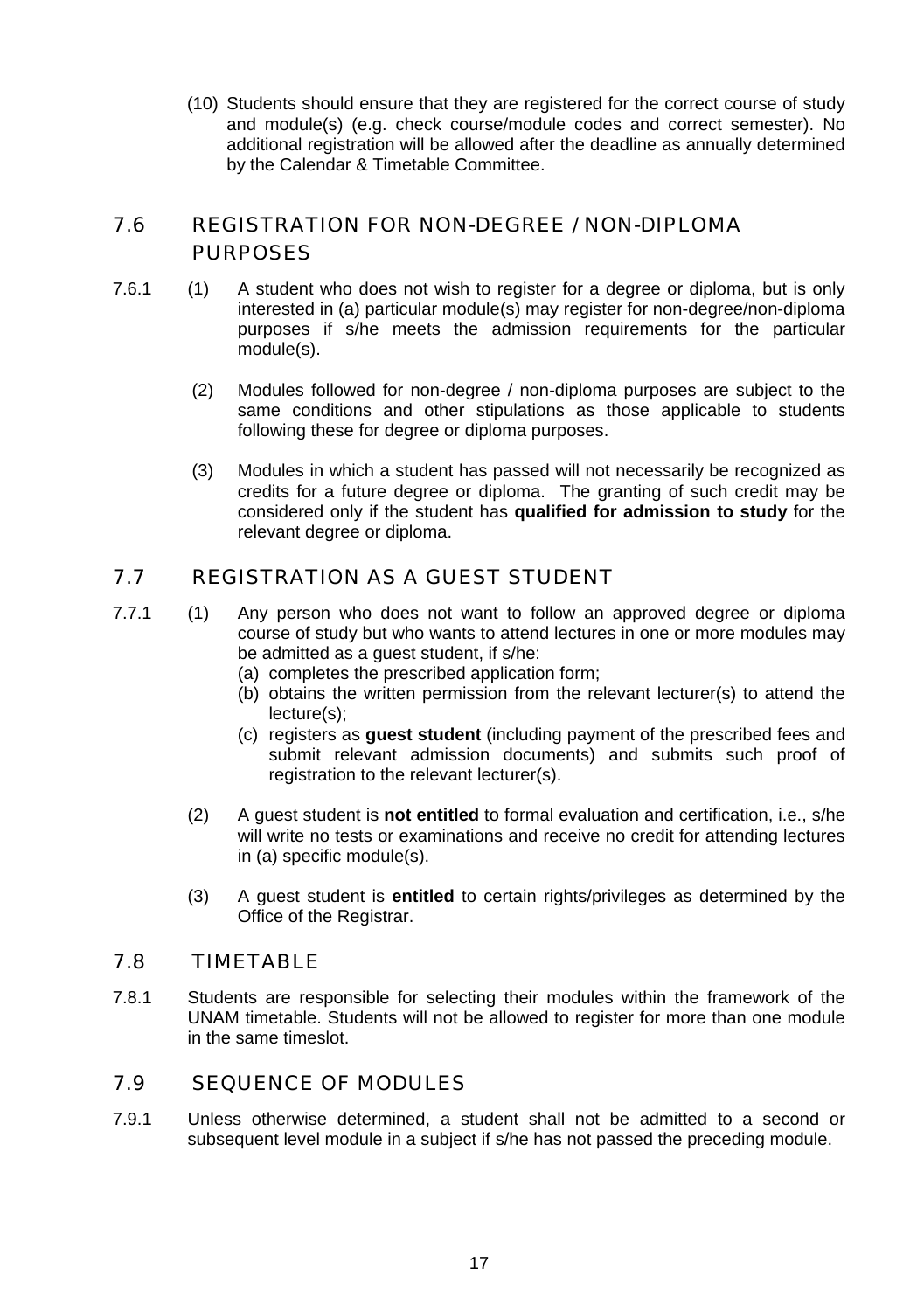### 7.10 CHOICE OF MAJOR(S)

7.10.1 A candidate shall not offer as a major for a degree/diploma subjects which were majors of a degree/diploma already conferred upon him/her, but shall offer alternative subjects approved by Senate.

### 7.11 AMENDMENT OF STUDY PROGRAMME / CURRICULUM / MODULE(S)

- 7.11.1 A student may only amend his/her study programme/curriculum/modules(s) until the last day as annually approved by the Calendar & Timetable Committee. In respect of each amendment:<br>(a) the written approval of tl
	- the written approval of the Head of the Department and the consent of the Faculty Dean must be obtained; and
	- (b) the Office of the Dean must be notified on the prescribed form within the prescribed period; and
	- (c) the written approval from the Office of the Registrar must be obtained if a student wishes to transfer from a Diploma to a Degree course of study.

### 7.12 TERMINATION OF STUDIES / CANCELLATION OF MODULE(S)

- 7.12.1 (1) Where a student wishes to terminate a course of study or cancel module(s), the Office of the Dean of the relevant Faculty must be notified in writing on the prescribed form. The **date** on which such written notification is **received** on the prescribed form will be deemed as the **official date** for the cancellation of the module(s) and/or study course. (For financial obligations arising from cancellations refer to the **Student Fees Prospectus**.)
	- (2) If it becomes clear that a student follows a study programme and/or a module for which s/he does not qualify, the student's participation in such a study programme and/or module will be terminated with immediate effect and all the modules passed will be declared null and void.
	- (3) Notwithstanding the above, if it becomes clear that a student has altered and/or forged his/her advice of results and/or admission certificate, the student's participation in a study programme will be terminated with immediate effect and all the modules passed will be declared null and void.

### 7.13 EXEMPTION FROM MODULES

- 7.13.1 (1) Students who wish to apply for recognition of modules successfully completed at academic institutions other than the University of Namibia, must direct such applications to the Office of the Dean of the specific Faculty before 30 September of the year preceding the intended year of registration. The Office of the Dean may accept applications after this closing date, but the full liability for any consequences of an unsuccessful late application for exemption rests with the student.
	- (2) Exemption from (a) module(s) will be considered if a student has passed an examination conducted by any other recognized examining body in (a) corresponding or similar module(s) on the same level.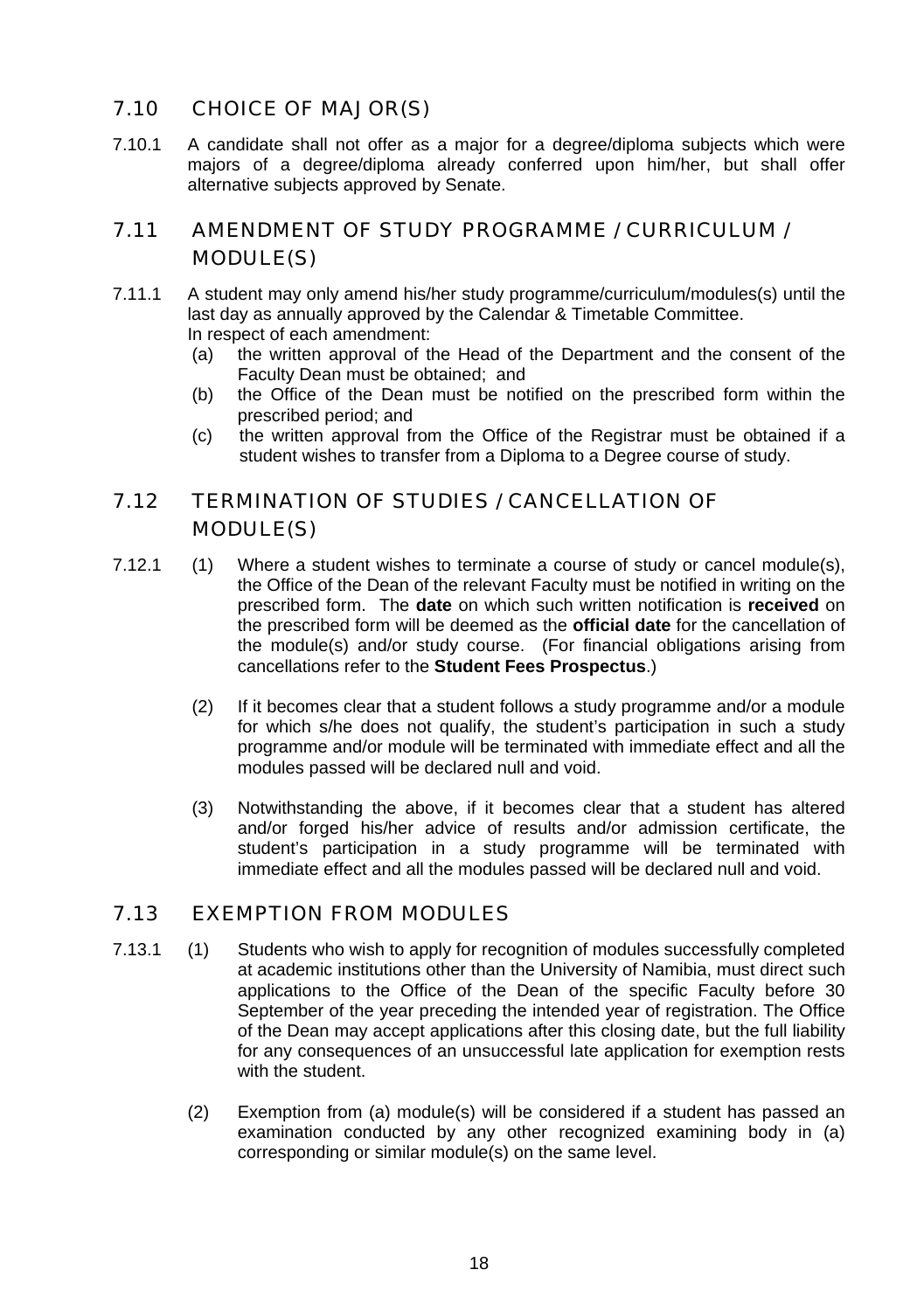- (3) An application for exemption from (a) module(s) must be accompanied by documentary proof issued by the examining body concerned that the student has passed the relevant module.
- (4) A student **who has not completed** a degree / diploma / certificate programme at the University of Namibia, and wants to enroll for another degree / diploma / certificate programme at the University of Namibia, will be entitled to recognition **of all corresponding modules passed** on condition that the original course of study is no longer pursued. However, a student from another institution who has not completed a degree / diploma / certificate, and who wants to enroll for a study course at the University of Namibia, will only be entitled to exemption of a maximum of 50% of the modules contained in the curriculum of a UNAM study course.
- (5) A student **who has completed** a degree / diploma / certificate programme at the University of Namibia or another institution, and wants to enroll for another degree / diploma / certificate programme at the University of Namibia, is entitled to exemption of a maximum of 50% of the modules contained in the envisaged curriculum, **excluding** the final (major) modules.
- (6) Exemption **will not be granted** for a major subject passed at another institution.
- (7) If an existing degree / diploma / certificate programme has been revised so that the structure of the programme and the name of the degree / diploma / certificate changes, degrees / diplomas / certificates will not be interchangeable and recognition of completed modules will be refused.
- (8) If a student holds a phased out programme, and wishes to obtain the new diploma / certificate, s/he will receive exemption for a maximum of 50% of the number of relevant prescribed modules.
- (9) On application for exemption(s), an original advice of results and a certificate of conduct must accompany the application as well as syllabi of the modules for which exemption is requested.
- (10) Where approval has been granted, an exemption fee will be charged.
- (11) In the case of an unsuccessful application for exemption(s), the student remains fully liable for the academic and financial consequences pertaining to the relevant module(s).

### 7.14 ABSENCE FROM LECTURES AND TESTS

7.14.1 In order to be admitted to examinations, students are required to attend at least 80% of the lectures and to complete the required elements that make up the continuous assessment mark.

> Students who are unable to attend classes/tests for any reason, must complete the necessary application form (obtainable from the Office of the Registrar), and supply the necessary documentation. The application must be seen by all lecturers concerned, who will provide their comments and signatures. Final approval rests with the Registrar's Office. It will be the responsibility of the student to make up for missed events/complete the relevant requirements (including tests).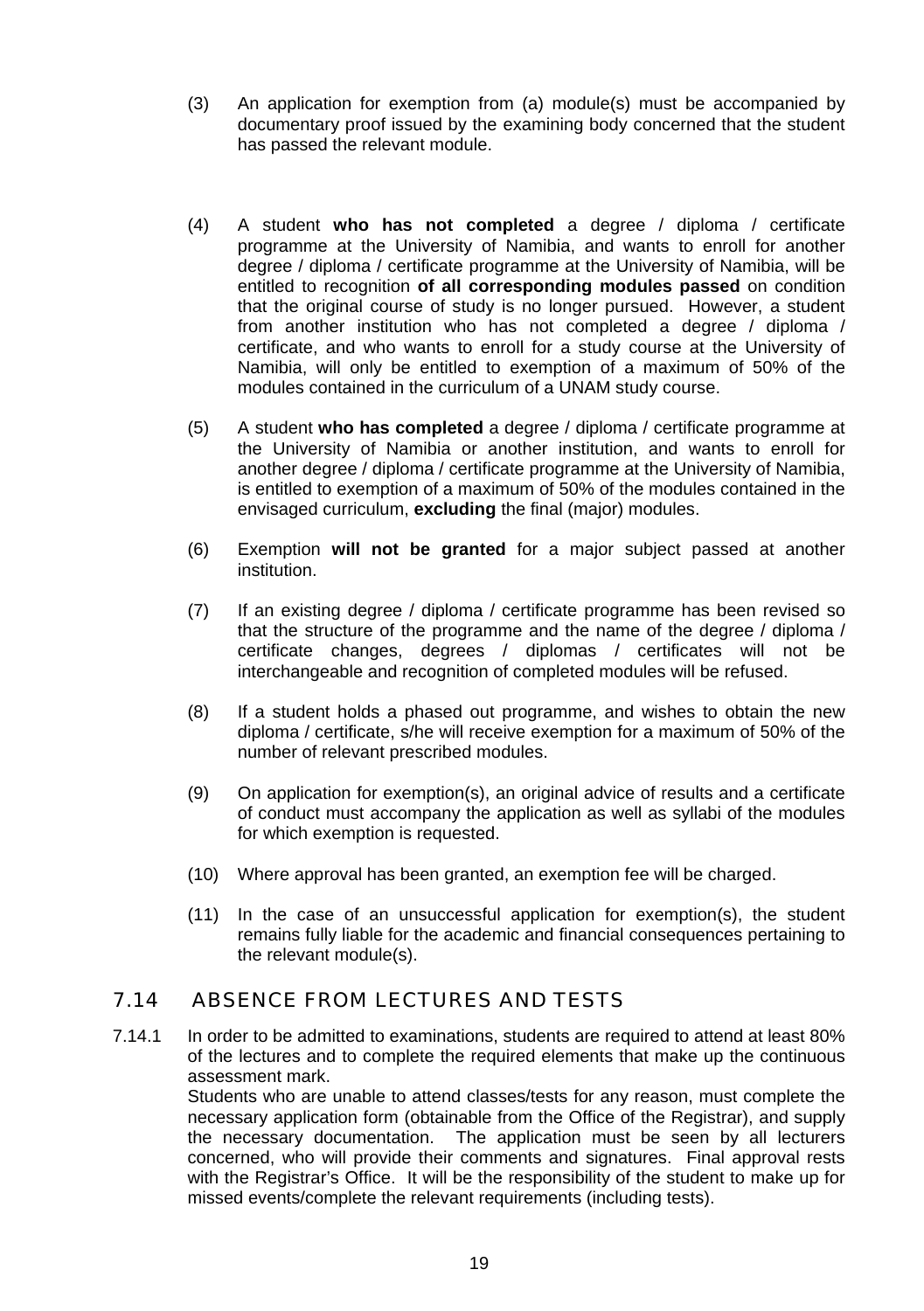### 7.15 ABSENCE DUE TO MATERNITY

7.15.1 Students who request absence from classes/tests for the purpose of delivery, must apply beforehand (application form obtainable from the Office of the Registrar), and provide a medical certificate, signed by a Medical Practitioner, indicating the expected date of delivery. Students will be expected to attend classes **two weeks prior to and after the date of delivery**. Should the date of delivery differ from the expected date students, on resumption of classes, will be expected to furnish a medical certificate stating the new date. A new, late application for absence from classes must be completed by the student in such cases.

### 7.16 ABSENCE DUE TO FUNERALS

7.16.1 Students who miss classes/tests due to funeral attendance must, prior to departure, apply for absence from classes (application form obtainable from the Office of the Registrar). On return, the student must supply satisfactory proof which confirms that the student attended the funeral. On receipt of the above mentioned, the application will be processed further. Students should note that absence from classes/tests should normally not exceed one week.

### 7.17 ABSENCE DUE TO ILLNESS & OTHER REASONS

- 7.17.1 Students who miss classes/tests due to illness, must produce a valid medical certificate, signed by a Medical Practitioner, stating the period of absence and nature of the illness. An application for absence from classes must be completed by all students before or not later than five days after the illness, depending on the circumstances (application form obtainable from the Office of the Registrar). Students who are in possession of surgery dates, etc. will be expected to apply for absence from classes prior to their leave of absence. Permission will only be granted for emergency cases. The Registrar's Office reserves the right to reject such applications if the illness does not warrant absence from classes/tests.
- 7.17.2 Students should note that reasons such as over-sleeping, car trouble, lift problems, misreading the examination timetable, etc. will not be considered as valid reasons for missing tests / classes / examinations.

### 7.18 FULL-TIME/PART-TIME JOBS

- 7.18.1 (1) Full-time students should note that they are registered at the University of Namibia on a full-time basis.
	- (2) The University of Namibia reserves the right to request proof of study leave, written permission from an employer, etc. from a student before admitting him/her to a full-time study course. In the case where study courses are offered both full-time and part-time, employed persons are expected to make use of the part-time offering type.
	- (3) No exemption from class attendance shall be given to a student because of employment. If a student is employed and intends to study, an official letter from the employer should be submitted. This letter should indicate the fact that the employer is aware that the student will study full-time; how many hours per week the student will be absent from work to attend classes, and that the student will be absent from work during test/examination periods.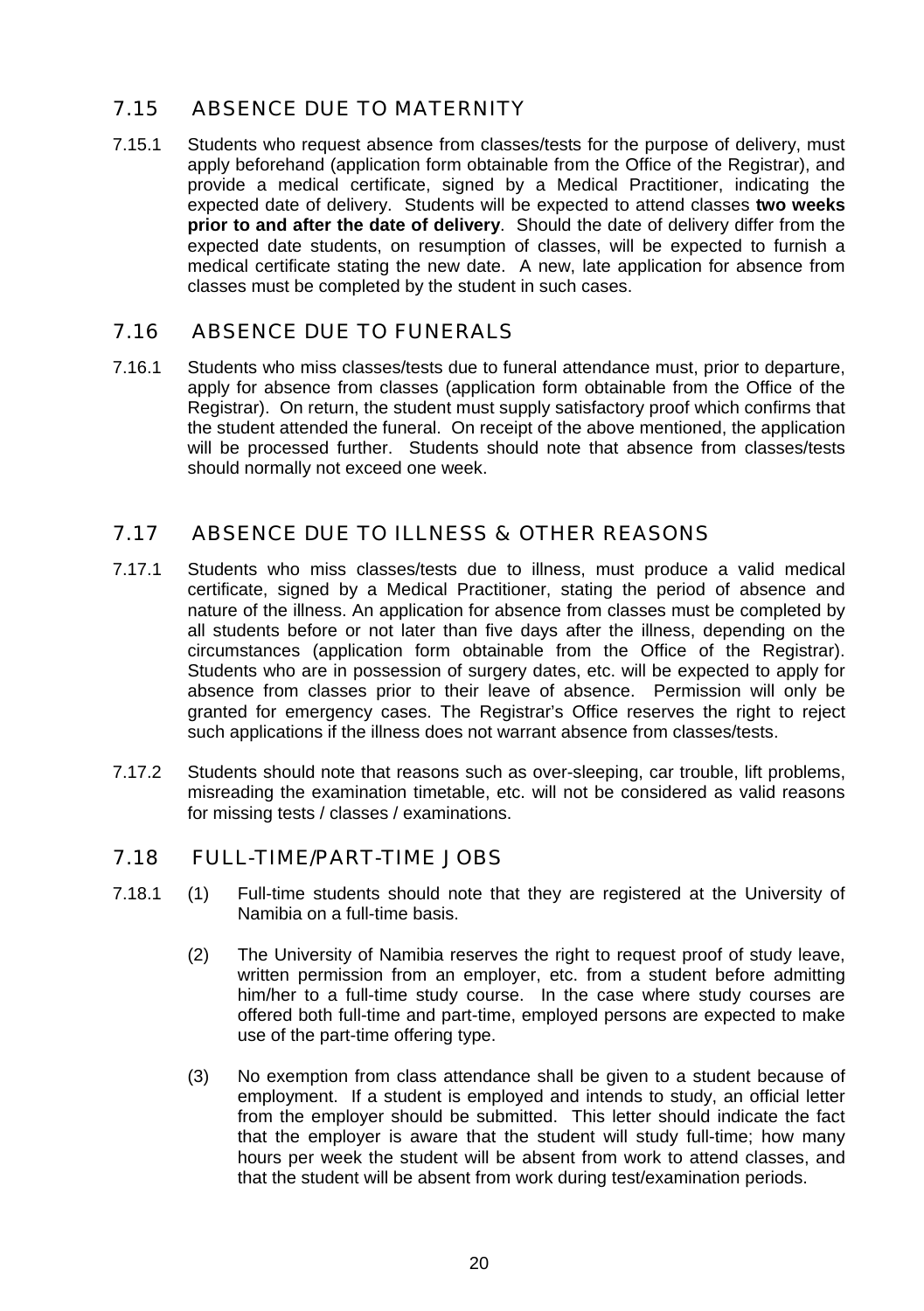(4) Part-time students, who commit themselves to studies at the University of Namibia, will be expected to attend the classes, tests and examinations set down for the relevant study course. Such students should not engage in other commitments during this period, which could interfere with their studies, e.g.: job-related courses (local and abroad), out-of-town work, etc.

### 7.19 CELLULAR PHONES

7.19.1 Cellular phones must be switched off before lectures and practicals commence, failing which the student will be expelled from the particular lecture or practical.

### 7.20 ASSESSMENT

- 7.20.1 (1) Assessment of a student's performance in a study programme shall be based on continuous assessment and/or examinations.
	- (2) The continuous assessment component of each module shall be supervised by the Head of Department.
	- (3) Students are required to submit work for continuous assessment by due dates. Failure to do so will normally incur penalties as prescribed in Faculty Special Regulations.

### B. GENERAL EXAMINATION REGULATIONS

### 7.21 GENERAL REGULATIONS

### **7.21.1 Eligibility for Admission to Examinations**

Admission to UNAM's final Examinations will only be granted to students who:

- (a) have satisfied the requirements of UNAM Regulations and any other Special Regulations as stipulated by Faculty Special Regulations; if such a candidate who does not qualify for admission enters the examination and sits for the paper(s), his/her results in that paper(s) will be declared null and void;
- (b) have conformed with Council Resolutions with regard to the payment of the required registration, tuition and other relevant fees, as certified by the Bursar's and the Registrar's Office;
- (c) have attained at least 40% in the continuous assessment component, unless otherwise approved by Senate.

### **7.21.2 Dates of Examinations**

 (1) The examination of the various modules taught in UNAM's Departments, Faculties and Centres, will take place on completion of each module (i.e. at the end of the semester when the module is completed).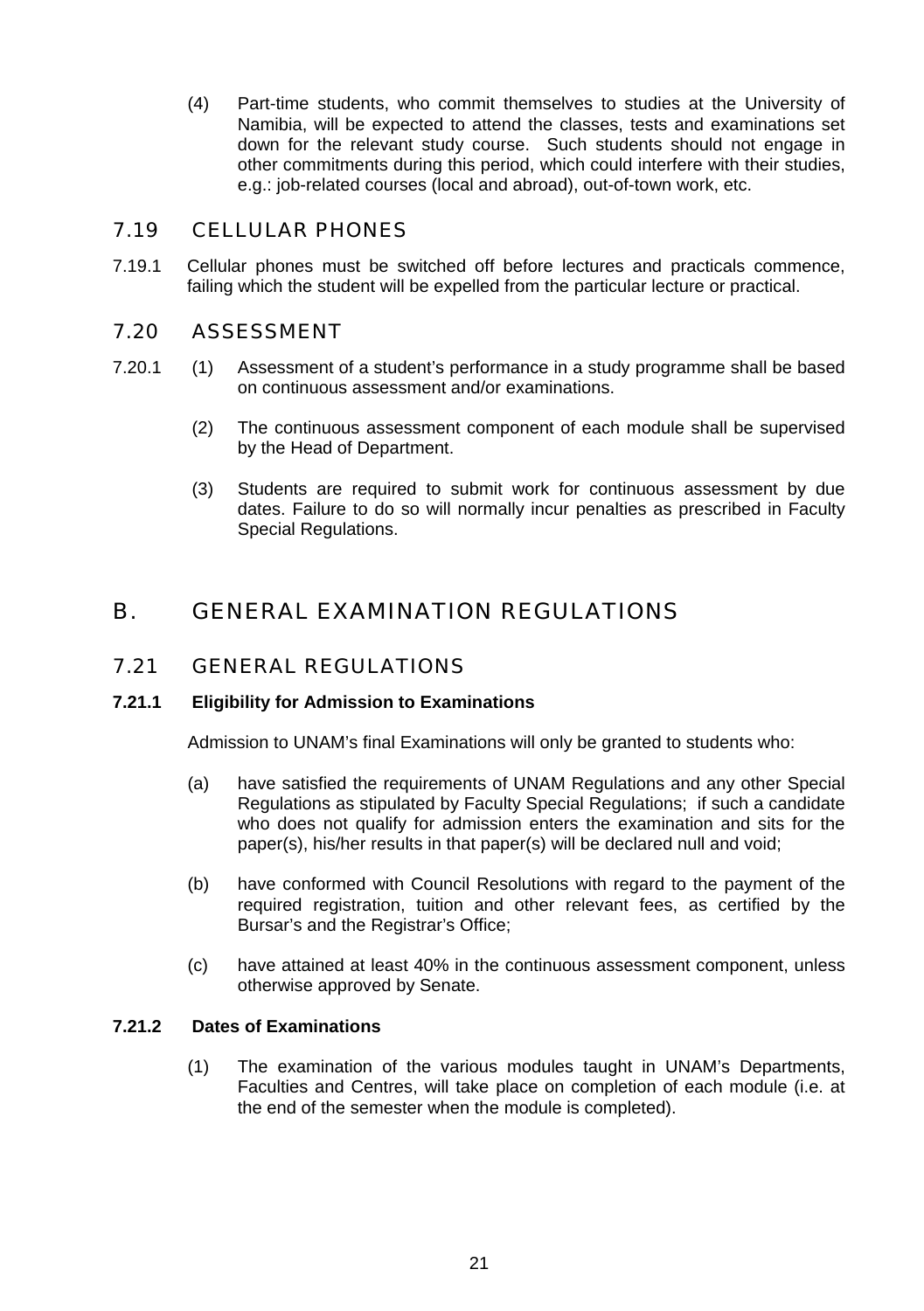### **7.21.3 Continuous Assessment and Final Examination**

- (1) The academic performance of students enrolled for various modules at UNAM will be assessed on a continuous basis through written tests, seminars, research reports, practical work, etc. The continuous assessment mark will, unless otherwise approved by Senate and specified by Faculty Special Regulations, constitute a weighting of 60% of the Final Mark.
- (2) Continuous assessment marks will be published on the last teaching day of the relevant semester. A minimum of two (2) continuous assessment/assignments per semester is required for each module.
- (3) The final examination at the end of the module will comprise a written examination paper of at least 1½ to 3 hours, which will be given a weighting of 40% of the total, unless approved otherwise by Senate, and specified by Faculty Special Regulations. In addition, an oral/practical examination may also be given.
- (4) In order to pass a module, a student must obtain a **Final Mark** of at least 50%, which consists of the continuous assessment and examination mark. A candidate must obtain a sub-minimum of 40% in the examination to pass a module. Where the examination in a module consists of two or more papers, a sub-minimum of 35% is required in each paper, unless otherwise stipulated in Special Faculty Regulations.

### **7.21.4 Compilation and Content of Examination Papers**

 Examination papers for the various modules shall be set in accordance with approved syllabi, and focus on testing understanding, synthesis, and application, rather than simple recall of memorized facts.

#### **7.21.5 Moderation of Examination Question Papers**

- (1) It is the responsibility of the Head of Department to ensure that the examination papers are set by a specified date. The Head of Department will, through the UNAM Examinations Office, forward the question papers to the Second or External Examiner for comments and advice. After final revision, the Examinations Office will safely keep the Examination Paper, until the date of the examination.
- (2) UNAM will adhere to the system of using **external** examiners, in order to sustain academic quality assurance. There shall be External Examiners as prescribed by Senate for all modules of the second and fourth year. The External Examiners will be nominated by the Department with supporting documentation, and recommended through the relevant Faculty Board for appointment by Senate. Normally, there will not be reciprocity of external examiners within a department; nor will external examiners be appointed within three years of the time at which they were students or members of staff of the department concerned.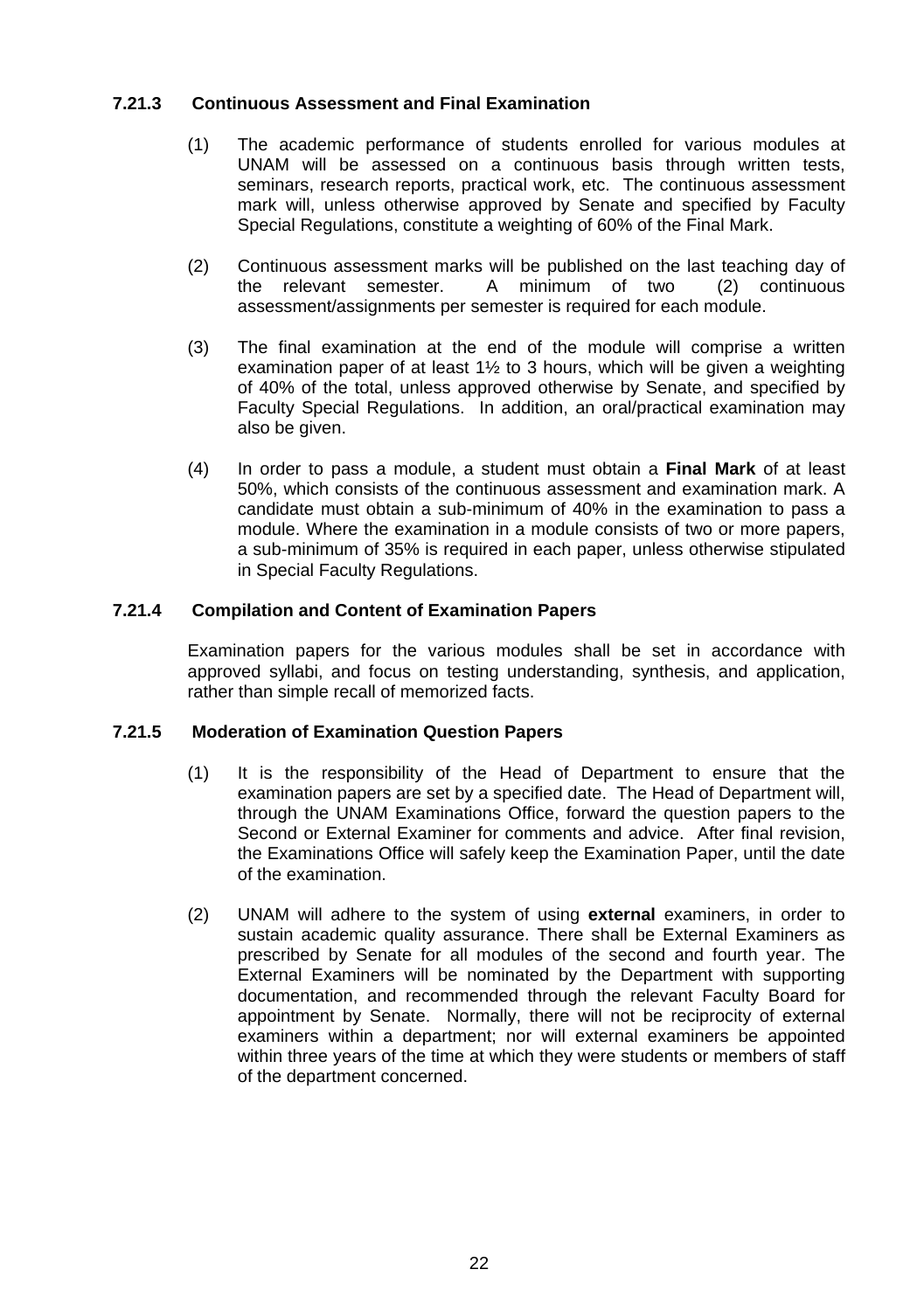### **7.21.6 Procedures during Examinations**

- (1) The UNAM Examinations Office shall arrange and announce the examinations for the sessions. The Examinations Office shall announce the examination dates at least two weeks before the commencement of the examination period. The condition of the examination room shall be suitable for conducting the examination in terms of cleanliness, lighting and ventilation. The Examinations Office will also ensure that adequate seating arrangements, answer books, and other relevant examination materials are provided, in good time.
- (2) Before the examinations commence, the Examinations Office must ensure that the desks at the examination venues are devoid of notes, maps, drawings, writings, and any materials relating to the modules(s) being examined. The desks must be sufficiently far apart to avoid possible examination irregularities.
- (3) Students are not allowed to carry any unauthorized material (e.g., lecture notes, maps, diagrams, certain programmable devices, cellular telephones etc.) into the examination hall. Any candidate caught with such material, examination shall be declared null and void.
- (4) Before the examination begins, the Examination Office shall check the identity of the students admitted. The Chief Invigilator must emphasize that the students must read the instructions carefully, take note of the number of questions to be answered, and the time limits.
- (5) A student who arrives up to 30 minutes late for an examination, shall be admitted, but shall not be allowed additional time. Candidates arriving later than 30 minutes after the commencement of the examination, shall not be admitted. No student shall be allowed to leave the examinations venue within 45 minutes of the beginning of the examination.
- (6) A student who absents him/herself from the examination without compelling reasons as determined by the Office of the Registrar, shall be deemed to have failed the examination.
- (7) Students with proven certified challenges/difficulties may be granted appropriate extra time, subject to professional advice and approval from the Office of the Registrar.
- (8) At the end of the examination, each student must hand in all answer books.

### **7.21.7 Examination Irregularities**

- (1) A student who is suspected of committing an examination irregularity in the examination venues, shall be treated as follows:
	- (a) the relevant invigilator shall call in the Chief Invigilator, or another invigilator as an additional witness to attend the irregularity;
	- (b) the student's answer book and any unauthorized examination material shall be confiscated and handed over to the Examinations Office;
	- (c) the student will be provided with a new answer book to complete the rest of the examinations (without any additional time);
	- (d) the student will be requested to submit a written statement, to put his/her case;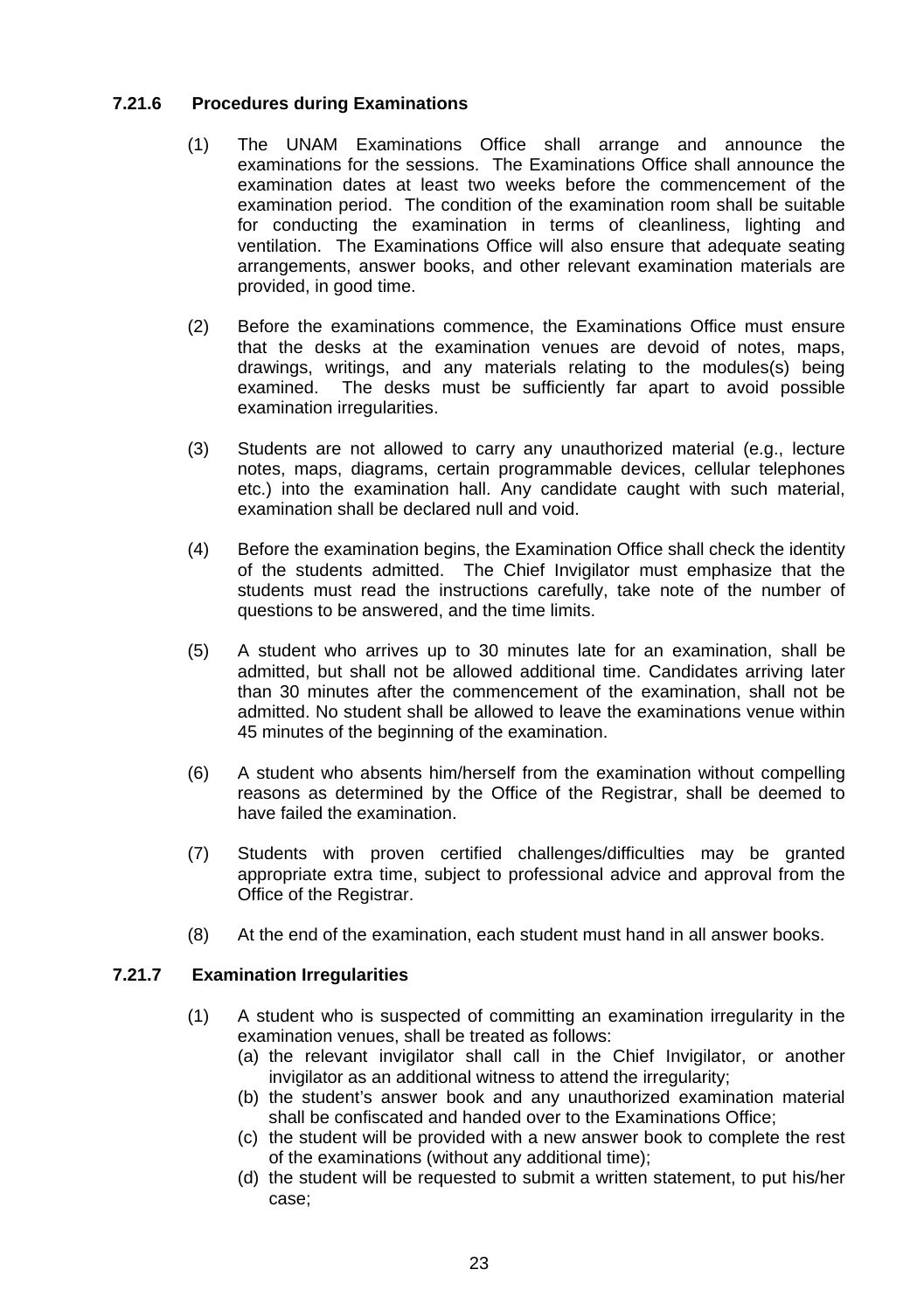- (e) the invigilators will submit statements and particulars of the alleged irregularity;
- (f) the statements and the confiscated material shall be referred to the Examinations Office;
- (g) a sub-committee of the Disciplinary Committee shall examine the case within 5 working days and submit decisions to Senate for noting.
- (2) A student found guilty of an examination irregularity shall be deemed to have failed the relevant module and may be subjected to further penalties on the recommendation of the sub-committee of the Disciplinary Committee.
- (3) A student found not guilty of the alleged irregularities shall have the right to special examination, in the relevant paper(s).

### **7.21.8 Marking and Grading**

- (1) Lecturers of a given module will normally serve as internal examiners for that module. They will be responsible for the scripts from the time of collection of the scripts from the Examination Office.
- (2) The following grading system will be used in all cases:

| Grade | Interpretation     | % Equivalence |
|-------|--------------------|---------------|
|       | <b>Distinction</b> | 80 and above  |
| в     | Very Good          | 70 - 79       |
| C.    | Good               | $60 - 69$     |
|       | Satisfactory       | $50 - 59$     |
|       | Fail               | 49 and below  |

 (3) The examiners must strive towards ensuring that marking is fair, objective, and carefully done. After completing the grading of the scripts, the lecturer (internal examiner) must submit the scripts, with his/her assessment, to a second internal examiner. Question papers and examination scripts shall be moderated by External Examiners.

### **7.21.9 Use of External Examiners**

 In addition to moderating examination question papers and scripts, External Examiners may also hold consultative meetings with the relevant Departments and advise on curriculum reviews.

### **7.21.10 Boards of Examiners**

- (1) At the end of each examination period, the Department will discuss the overall performance of each student in the various modules offered and take decisions on extra-ordinary examinations.
- (2) The Faculty Examination Board shall meet at the end of the academic year to discuss whether the candidates - qualify for graduation; have passed with distinction; determine the Diploma/Degree classification; have passed/failed the specific academic year; or should be excluded from the Faculty.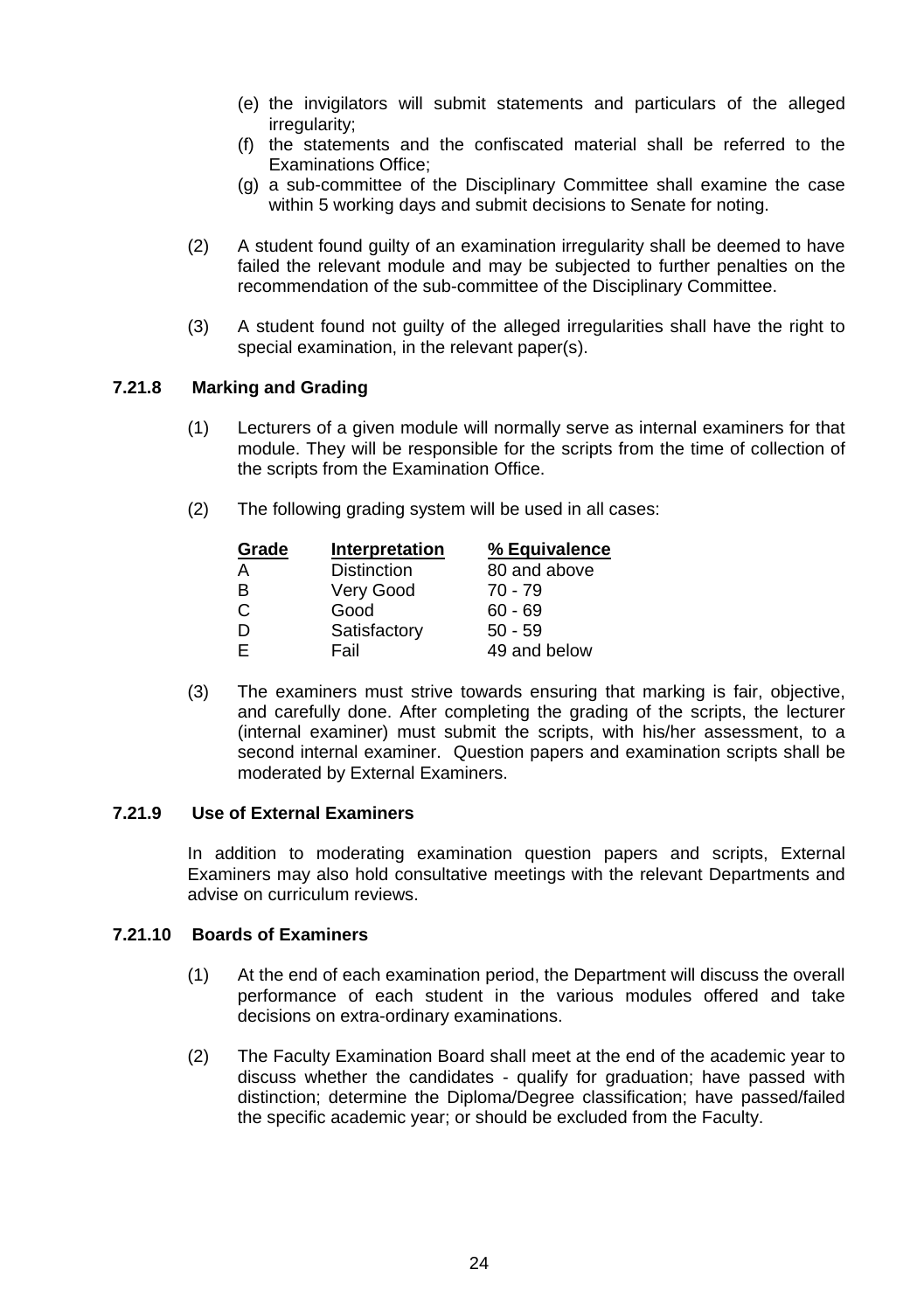### **7.21.11 Final Approval and Release of Examination Results**

- (1) The final approving authority for the various examination results submitted by UNAM Faculties, is the Admissions and Examinations Committee. It is after the Admissions and Examinations Committee's approval that the results may officially be announced.
- (2) Only the Office of the Registrar shall be responsible for the publication of the examination results as approved by the Admissions and Examination Committee.

### **7.21.12 External Examiner's Reports**

- (1) After completing the task of moderating the examination question papers, marking the scripts, and discussing the students' performance with the Department, the External Examiner will submit a report to the Examinations Office, commenting on the coverage and quality of the questions, the quality of the answers by the students, and any special strengths or weaknesses observed about the students and the Department. The report should include recommendations on how to overcome any possible weaknesses observed.
- (2) The Examinations Office will acknowledge receipt of the Report, and transmit it to the Faculty Dean, for critical study and discussion by the Faculty Board, and subsequently by Senate.

### **7.21.13 Retention of Continuous Assessment Mark**

- (1) A final-year student who lacks a pass mark in only one module in order to obtain his/her qualification, may retain credit for the continuous assessment mark already allocated in the outstanding module for a period of two consecutive calendar years, if the continuous assessment mark is 45% or higher.
- (2) The continuous assessment mark of a module which is only evaluated by means of continuous assessment, without a terminal examination, cannot be retained. Such a module must be repeated in full, if it has not been passed, unless otherwise approved by Senate.
- (3) The provisions of (1) are not applicable in cases where a module has been failed due to examination irregularities.
- (4) A final-year student who qualifies for retention of the continuous assessment mark in terms of (1), may apply for exemption from class attendance, following the procedures below:
	- (a) registering for the module during the prescribed period;
	- (b) paying the prescribed fees;
	- (c) requesting the Office of the Registrar, on the prescribed form during the prescribed period, to retain his/her continuous assessment mark.
- (5) A final-year student who qualifies for retention of the continuous assessment mark in terms of (1), may apply for a Special Examination, following the procedures below:
	- (a) registering for the module during the prescribed period;
	- (b) paying the prescribed fees;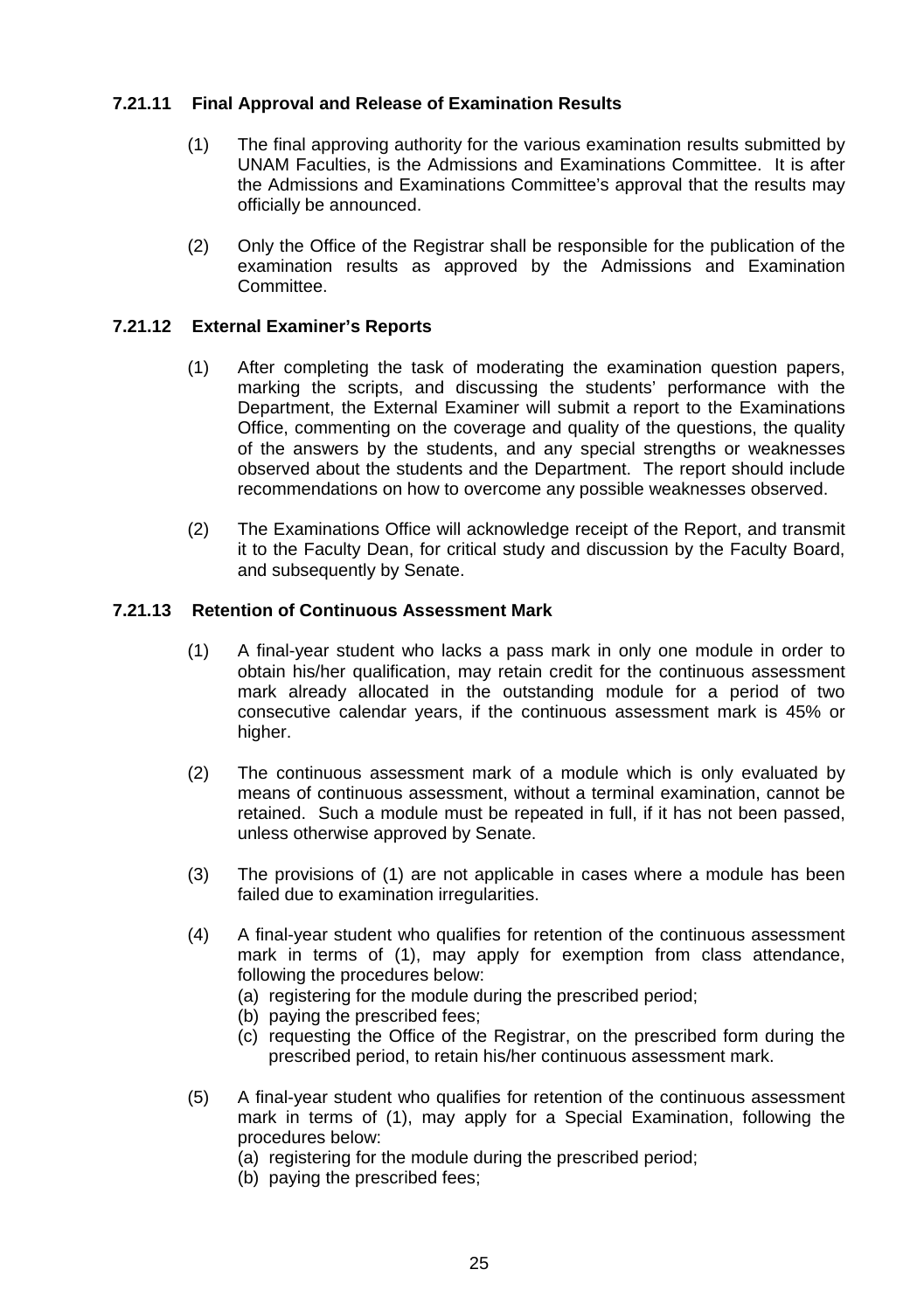- (c) requesting the Office of the Registrar, on the prescribed form during the prescribed period, to retain his/her continuous assessment mark;
- (d) requesting the Office of the Registrar, on the prescribed form during the prescribed period, to be allowed to write a Special Examination.

### **7.21.14 Preservation of Examination Scripts**

- (1) An examination script shall be the property of the University and shall be put at the disposal of a student only during the period determined for the examination paper concerned.
- (2) Examination scripts shall be kept by the University for a period of at least two years after the results of the examination concerned were made available.

#### **7.21.15 Provision for Student Appeals**

- (1) A student recommended for failure in a module, or for discontinuation from studies, may lodge an appeal against the relevant Faculty Board's ruling, if s/he genuinely thinks that there are sound facts in support of his/her appeal.
- (2) Appeals must be lodged, to the Registrar's Office, within 14 days of the announcement of the examination results (30 days for end-of-year examinations).
- (3) Where there is an appeal, the Faculty shall set up a sub-committee of the Faculty Promotions Committee to handle the appeal, and submit appropriate recommendations (including re-checking and remarking) to the Office of the Registrar for action and which s/he shall report to Senate for noting.
- (4) A non-refundable fee will be charged for processing such appeals, as will be determined by Senate from time to time.

#### **7.21.16 Re-Evaluation and Supplementary Examinations**

- (1) The terms defined below will be understood to mean the following:
	- (a) **Re-evaluation:** Instead of re-examinations, a student who obtains a borderline mark between two passing grade bands may be given an oral / practical examination to determine into which grade band s/he falls.
	- (b) **Supplementary examination:** A supplementary examination may be conducted in cases where a student has obtained a fail mark of 45-49% (hereinafter referred to as marginal fail) in the First Opportunity Examinations, subject to the sub-minimum rule (7.21.3) (4). This examination shall normally take place as annually determined by the Calendar and Timetable Committee (i.e. Second Opportunity Examinations).
	- (c) A student who qualifies for a supplementary examination in a module consisting of more than one paper, may be allowed to re-write the failed paper(s) only. If this is unlikely to raise the overall result to above 50%, the student may be requested to re-write all the papers.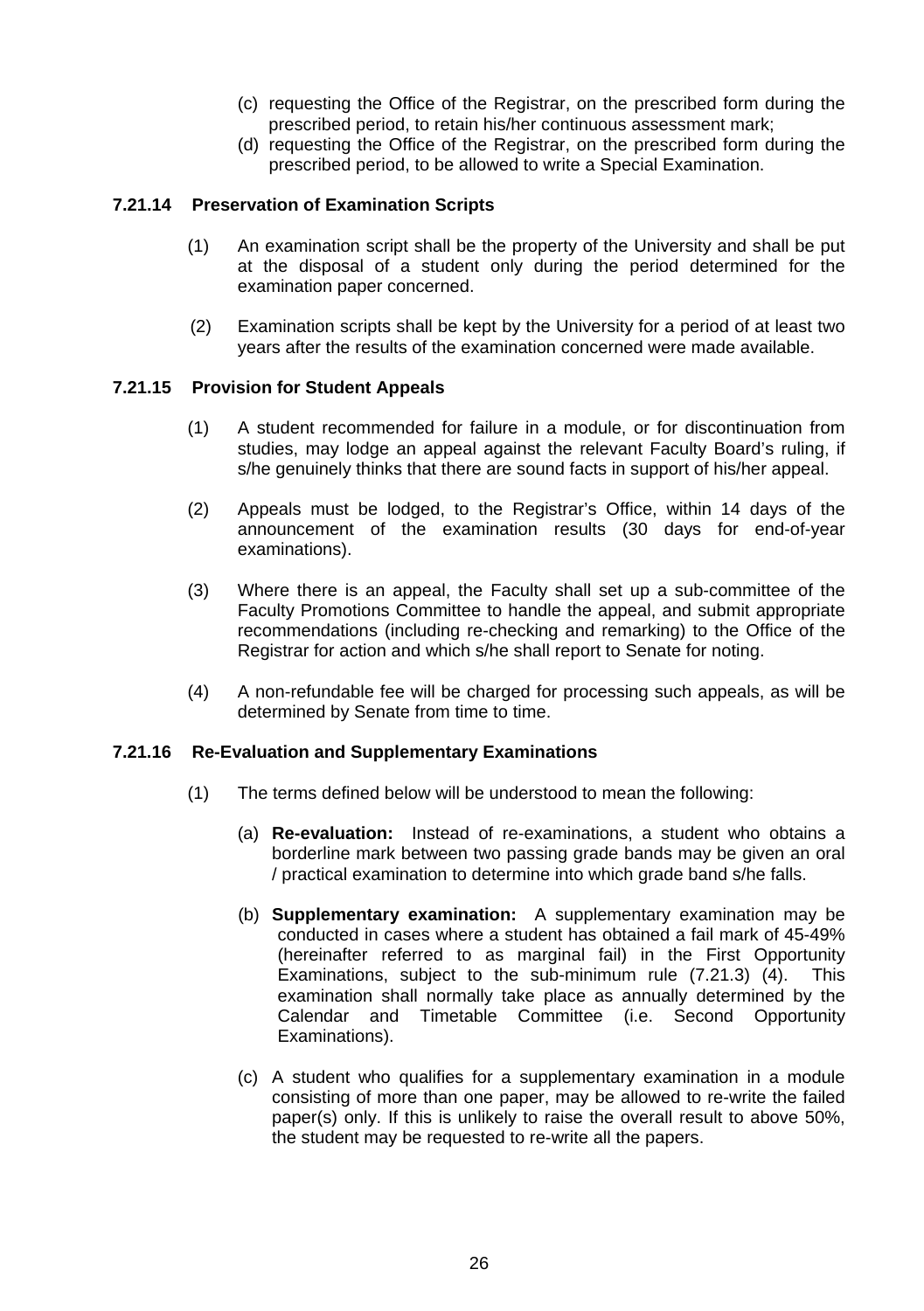- (d) A supplementary examination will only be allowed for students who wrote the First Opportunity Examinations, and not for students who opted for the Second Opportunity Examinations.
- (2) Admission to any one of these two types of examinations (i.e., re-evaluation and supplementary examinations) is entirely at the discretion of the relevant Faculty Board.

### **7.21.17 Supplementary Examinations**

- (1) The supplementary examination will be exactly the same as for the ordinary examination, and the candidate shall be examined on the same content, valid for the ordinary examination.
- (2) The supplementary examination shall be conducted by at least two examiners.
- (3) A student will not be allowed to sit for more than four supplementary examinations in any one given academic year.
- (4) Where supplementary examinations have been recommended, the maximum Final Mark shall be 50% (i.e., grade of D).
- (5) No supplementary examinations will be granted on a supplementary examination (Second Opportunity Examination).
- (6) A supplementary examination will only be allowed for students who wrote the First Opportunity Examinations, and not for students who opted for the Second Opportunity Examinations.

### 8. GENERAL REGULATIONS FOR DIPLOMA AND DEGREE PROGRAMMES

### 8.1 GENERAL REGULATIONS FOR DIPLOMA PROGRAMMES

### **8.1.1 DIPLOMA PROGRAMMES OFFERED**

- (1) Programmes of study are offered for the following Diplomas:
	- \* Diploma in Agriculture<br>\* Diploma in Ecreetry
	- Diploma in Forestry
	- Diploma in Local Government Studies
	- Diploma in Adult Education and Community Development
	- Diploma in Education (African Languages)
	- Diploma in Education (Bio / Maths- / Phys Science specialization)
	- Diploma in Information Studies
	- Diploma in Theology
	- Diploma in Visual Arts
	- Diploma in Comprehensive Nursing and Midwifery Science
	- **Diploma in Midwifery Science**
	- **National Diploma in Radiography (Diagnostic)**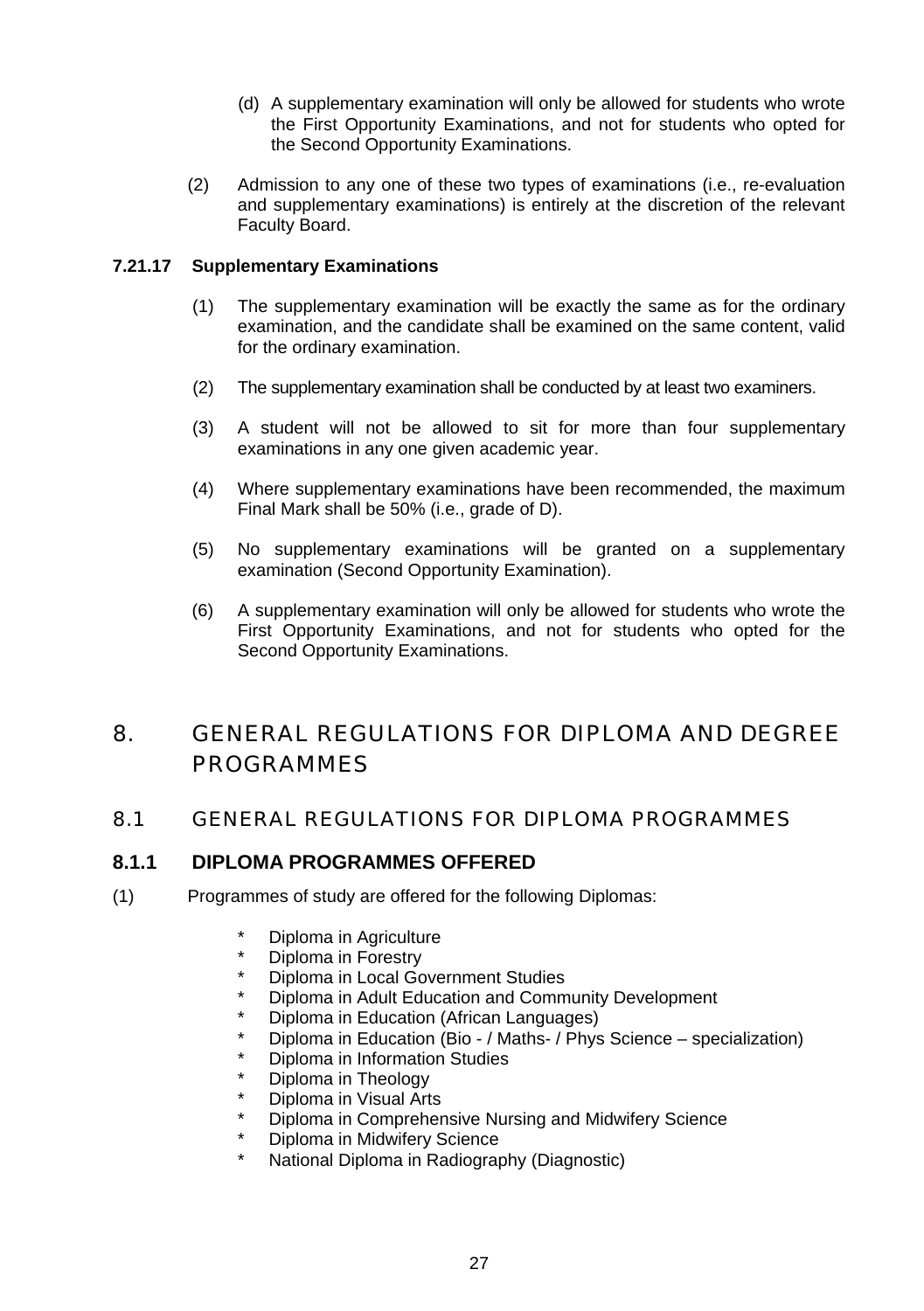- (2) Programmes of study are offered for the following Advanced / Postgraduate / Specialized Diplomas:
	- Advanced University Diploma in Nursing Science (Operating Room)
	- Advanced University Diploma in Nursing Science (Critical Care)
	- Advanced University Diploma in Nursing Science (Health Promotion, Clinical Diagnosis and Treatment)
	- Postgraduate Diploma in Education
	- Postgraduate Diploma in Translation
	- Postgraduate Diploma in Conciliation and Arbitration
	- Postgraduate Diploma in Internal Auditing
	- Specialized Diploma in Education (Home Econ & Fashion and Fabrics)
	- Specialized Diploma in Educational Management & Leadership
	- Specialized Diploma in Gender and Development Studies
	- Postgraduate Diploma in Special Education

### **8.1.2 ADMISSION TO DIPLOMA PROGRAMMES**

- (1) Unless otherwise specified in the appropriate Faculty Special Regulations, admission requirements for the Diploma programmes shall normally be as specified in Regulation 7.3.
- (2) The normal requirement for admission to an Advanced Diploma shall be an appropriate Diploma as specified in the Faculty Special Regulations.

### **8.1.3 DIPLOMA PROGRAMME STRUCTURE**

- (1) Normally, the duration of full-time study for Diplomas shall be one to four years as specified in the appropriate Faculty Special Regulations.
- (2) The curricula for Diploma programmes shall be specified in the appropriate Faculty Special Regulations.
- (3) Normally, the academic year shall include two teaching semesters each consisting of not less than fourteen teaching weeks.
- (4) A student's academic programme shall normally entail 15-21 lecture hours or equivalent per week, and must be approved by Senate.

### **8.1.4 ACADEMIC ADVANCEMENT OF DIPLOMA PROGRAMMES**

- (1) Normally, a student may not proceed to a subsequent year of study unless s/he has passed, or has been exempted from, the previous year of study.
- (2) The criteria for a student's progression from year to year in a Diploma programme shall be prescribed by Faculty Special Regulations.
- (3) The overall performance in Diploma programmes shall be assessed on the basis of the average results in all the years of study.
- (4) The overall result of the Diploma shall be classified according to Faculty Special Regulations.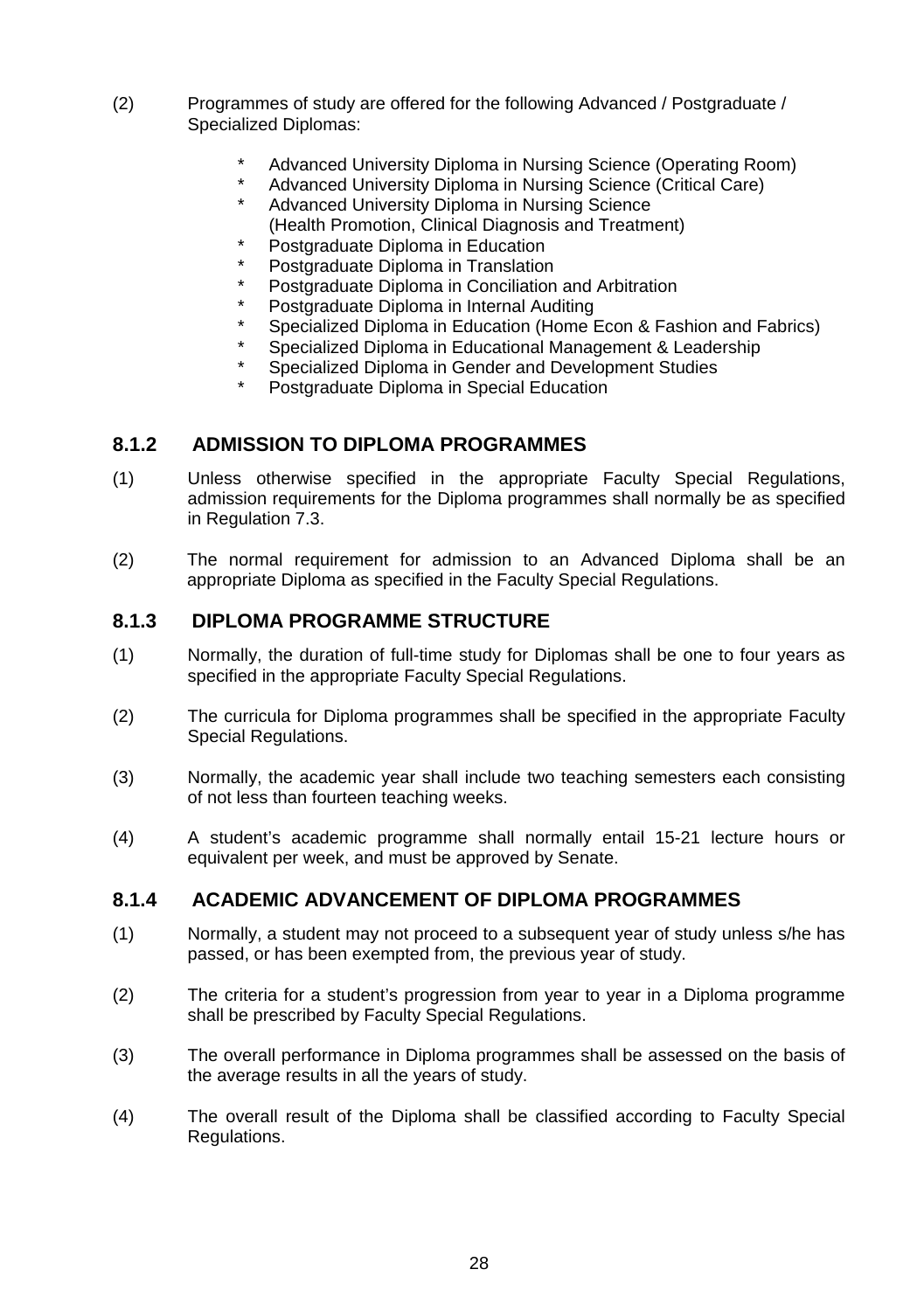### 8.2 GENERAL REGULATIONS FOR BACHELOR'S DEGREE PROGRAMMES

### **8.2.1 BACHELOR'S DEGREE PROGRAMMES OFFERED**

Programmes of study may be offered for the following Bachelor's Degrees:

- Bachelor of Arts
- **Bachelor of Accounting**
- **Bachelor of Administration**
- **Bachelor of Business Administration**
- Bachelor of Commerce
- **Bachelor of Economics**
- **Bachelor of Education**
- Bachelor of Education (Adult Education)
- **Bachelor of Laws**
- Bachelor of Nursing Science (Advanced Practice)
- Bachelor of Psychology
- \* + Bachelor of Science (Pre-Medical Training)
- Bachelor of Science
- Bachelor of Science (Special in Population and Development)
- + Bachelor of Science (Engineering)
- Bachelor of Science in Agriculture
- Bachelor of Science in Natural Resources
- Bachelor of Theology
- Baccalaureus Juris

+ **[only first two (2) years offered at UNAM]** 

### **8.2.2 ADMISSION TO BACHELOR DEGREE PROGRAMMES**

Unless otherwise specified in the appropriate Faculty Special Regulations, admission requirements for the Bachelor's Degree programmes shall normally be as specified in Regulation 7.3.

### **8.2.3 ADVANCED PLACEMENT CREDIT FOR BACHELOR DEGREE PROGRAMMES**

The University of Namibia encourages applicants to seek Advanced Placement Credit so that the academically successful students may move forward in their programmes at an appropriate pace. Credits are accepted, and modules are exempted, based on departmental approval, according to the kind and nature of an applicant's qualification. In particular:

- (a) Subject to Special Faculty Regulations, and without prejudice to the provisions of Regulation 7.3, credits may be granted on the basis of the subjects passed on HIGCSE level and intended majors.
- (b) An applicant for the Bachelor's Degree may be granted advanced placement, provided s/he is in possession of a good credit diploma from a recognized Tertiary Institution. Credits will however be granted on the basis of majors passed.
- (c) On the recommendation of the relevant Faculty, a student who obtained a pass in a two-year Diploma of UNAM may be allowed by Senate to enter Year 2 of a related Bachelor's Degree programme. S/he may, however, be required to successfully complete some core prerequisites s/he may not have taken in the Diploma programme.
- (d) On the recommendation of the relevant Faculty, a student who obtained a pass in a three-year full-time Diploma programme of UNAM, may be allowed by Senate to enter Year 3 of a related Bachelor's Degree programme. S/he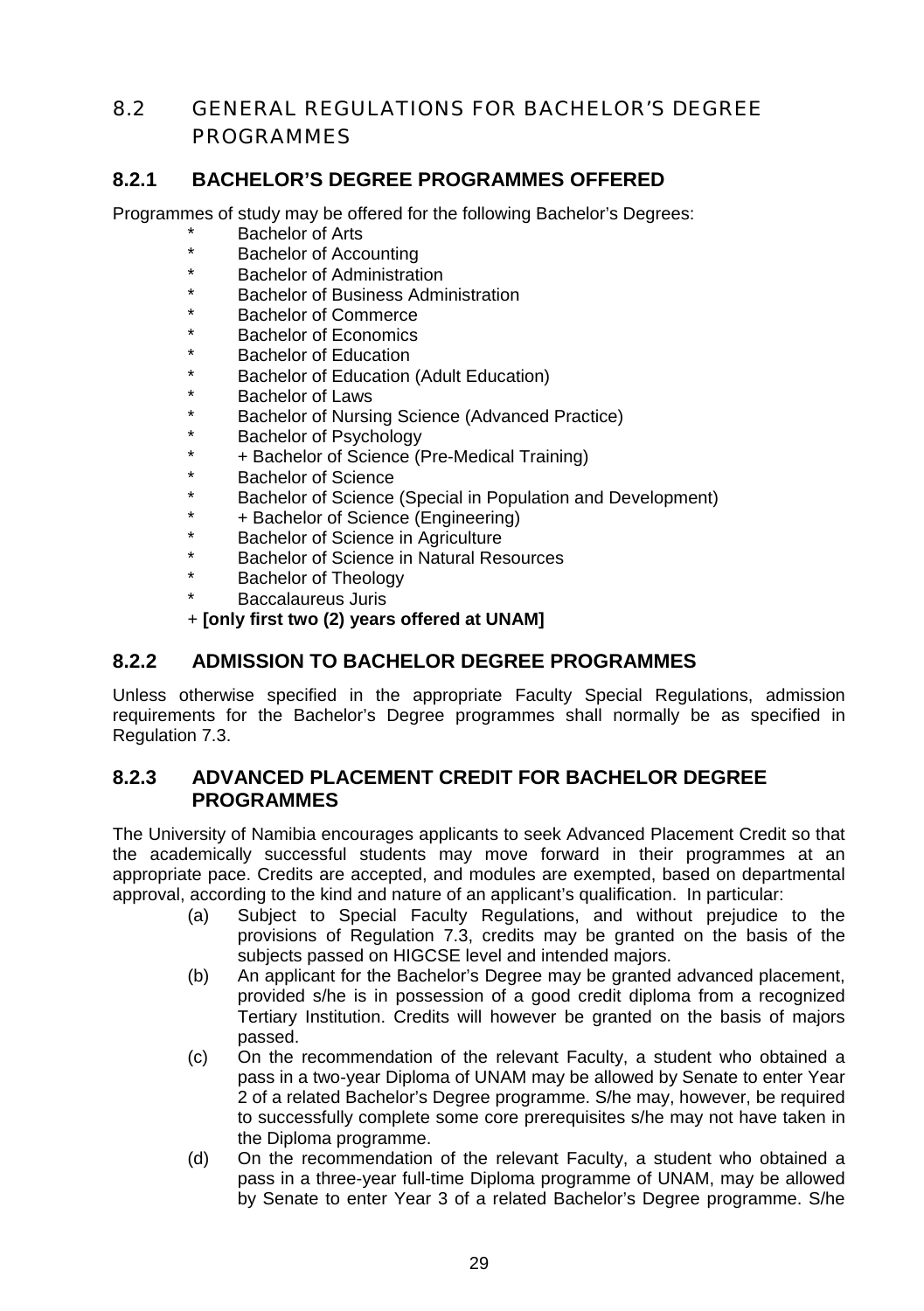may, however, be required to successfully complete some core prerequisites s/he may not have taken in the Diploma programme.

 (e) On the recommendation of the relevant faculty, a student who obtains a credit in a 4-year diploma programme of the University may be allowed by Senate to enter Year 3 of a 4-year degree programme. S/he may, however, be required to successfully complete some core prerequisites s/he may not have taken in the Diploma programme.

### **8.2.4 DURATION OF BACHELOR'S DEGREE PROGRAMMES**

- (1) Subject to the provisions of Faculty Special Regulations, the duration of full-time study for a Bachelor's Degree shall normally be four years.
- (2) The maximum period of full-time study for a Bachelor's Degree is the minimum period of study for that Degree plus two years, unless otherwise described in Faculty Special Regulations.

### **8.2.5 AWARDING OF DEGREES**

- (1) To qualify for a Bachelor's Degree a candidate must:
	- pass all the approved modules as prescribed by Faculty Special Regulations.
- (2) The degrees awarded by UNAM are classified as follows:

| Grade | Interpretation     | Mean % Score | <b>Degree Classification</b> |
|-------|--------------------|--------------|------------------------------|
|       | <b>Distinction</b> | 80 and above | <b>First Class</b>           |
| в     | Very Good          | 70 - 79      | Upper Second                 |
| С     | Good               | $60 - 69$    | Lower Second                 |
| D     | Satisfactory       | $50 - 59$    | Pass                         |

(3) The computation of the final mean percentage score will take Faculty Special Regulations into consideration.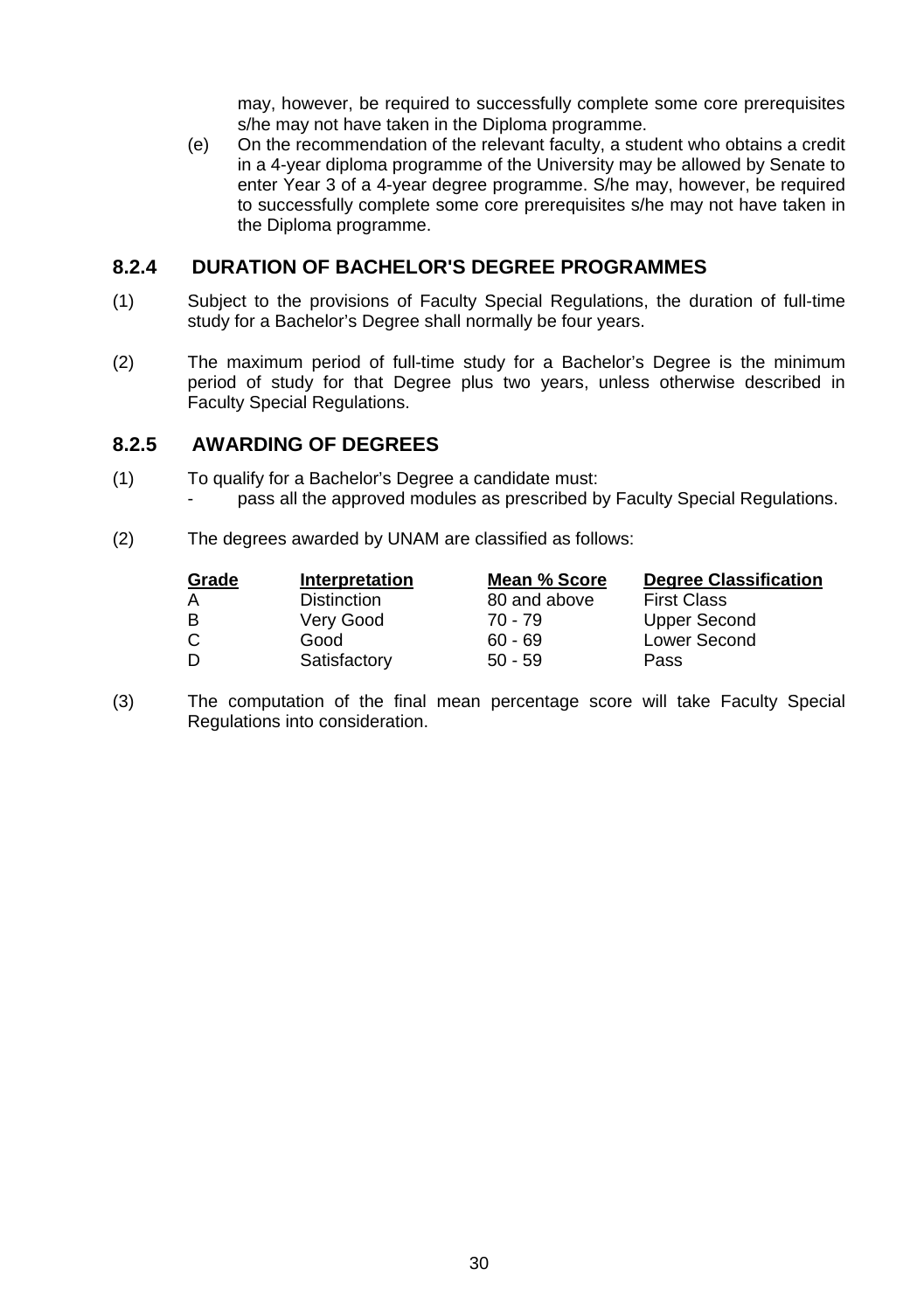# 9. REGULATIONS AND GUIDELINES FOR POSTGRADUATE PROGRAMMES

## 9.1 INTRODUCTION

- (1) Section 18 of the University of Namibia Act (Act No 18, 1992) makes provision for UNAM to award certificates and diplomas, and to confer Bachelor's, Master's, Doctoral Degrees, etc., as determined by Senate.
- (2) Interest towards the pursuit of postgraduate education, the necessity for it, and the significance of postgraduate training, are increasingly being realized world-wide.
- (3) Whereas, at **Bachelor's** degree level, the University students acquire knowledge from their lecturers and professors primarily through the chalkand-talk method, seminars, and tutorials, at **Master's** degree level, the candidates undergo training on how to acquire new knowledge largely by themselves through library research, and how to create new knowledge through laboratory experiments and field research. At **Doctoral** level, the focus is to give the candidates ample study experience, at the end of which they will have demonstrated maturity to undertake research independently, and will have made an original and a significant contribution to new knowledge, which will be beneficial to society, in the chosen field of study.
- (4) In considering community benefits of higher (postgraduate) degree training, one notes that the training experience the postgraduate students acquire is of tremendous benefit to the learners, and to the community as a whole. This is because the training package equips them with ideas and skills on how to solve the key problems curtailing socio-economic development in the society. It is in realization of this fact that many employers today increasingly look for candidates with postgraduate training qualifications, indeed even in the less affluent countries.
- (5) During the 1960's and 1970's, the general tendency was for Africa and other Third World countries to send their first degree graduates for postgraduate training in Europe and North America. In those years, postgraduate training scholarships were readily obtainable if one had the necessary qualifications for admission. But due to a multiplicity of factors, including inflation, scholarships for postgraduate training overseas are increasingly dwindling in number. The situation is aggravated by the high postgraduate fees involved, especially for foreign students. It is also a fact that what is learnt overseas is not necessarily relevant and applicable to the local and cultural situations in Africa. Thus if Namibia is to speedily produce a critical mass of graduates in the fields of natural, economic and social sciences, in medical and agricultural sciences, etc., with relevant postgraduate training experiences, who are so much needed in the various sectors of the national economy, she must develop her own postgraduate training programmes.
- (6) The guidelines and regulations presented below are intended to guide Departments, Centres, Faculties and Institutes at UNAM towards establishing sound and well co-ordinated postgraduate programmes.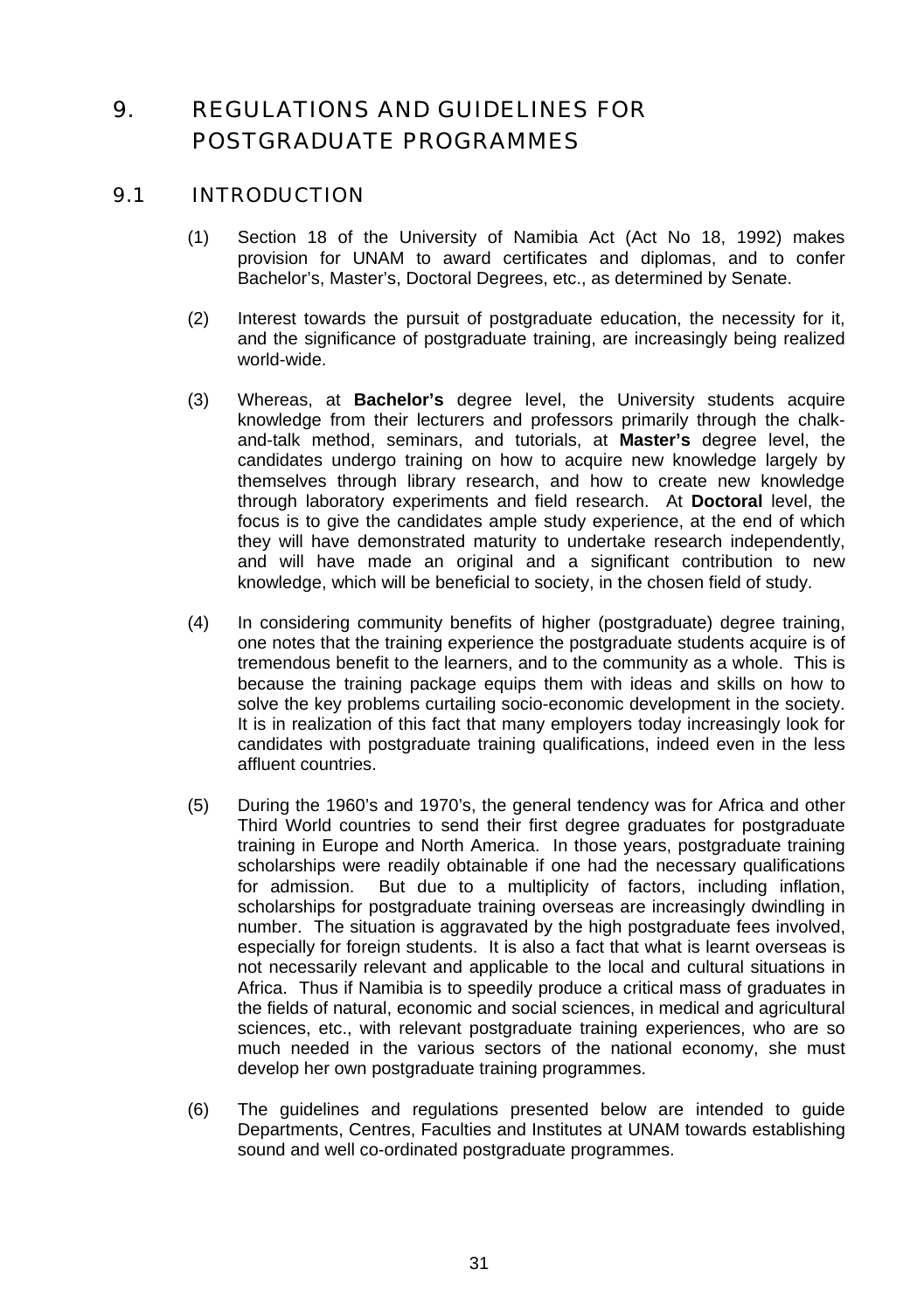## 9.2 POSTGRADUATE TRAINING PROGRAMMES AT UNAM

## **9.2.1 POSTGRADUATE DIPLOMA COURSES**

- (1) UNAM makes provision for Postgraduate Diploma courses in selected fields, as recommended by UNAM's Faculties, Centres and Institutes, the Postgraduate Studies Unit, and approved by Senate.
- (2) Postgraduate Diploma courses offer specialized training, which is careeroriented. Candidates with a general undergraduate degree, who want to pursue a teaching career, would, for example, be advised to enroll for a Postgraduate Diploma course in Education.
- (3) The postgraduate Diploma courses normally have a minimum of **one year** duration for **full-time** candidates, and **two years** for **part-time** students; are **taught** courses (i.e., involve lectures, seminars, practicals, written tests and examinations, etc.); and also include a small independent research component.

## **9.2.2 MASTER'S DEGREE COURSES**

- (1) Postgraduate training programmes at Master's degree level are of two types:
	- (a) Programmes whereby the Master's degree is pursued by research alone, entailing the writing of a thesis, in accordance with guidelines provided by the Postgraduate Studies Committee.
	- (b) Programmes developed by various Faculties / Centres / Institutes, involving one academic year of coursework study, followed by written examinations, and then up to one academic year of research and writing a thesis, as a partial fulfillment of the requirements for the Master's degree.
- (2) Candidates admitted to both taught and research Master's degree courses have the option of doing their Master's studies on a **full time** or **part time** basis. Full time candidates should complete their Master's degree programmes within **two** calendar years. Part-time students will be allowed up to **three** years to complete their programmes. An extension of the registration period of up to six months beyond the stipulated deadlines, **may** be granted by relevant committees, if valid reasons are advanced.
- (3) Heads of the various academic Departments at UNAM are requested to indicate whether they have adequate staff strength to mount Master's degree programmes by course work and/or dissertation, and also to submit names of staff members who have the necessary research and training experience to serve as supervisors for Master's degree candidates in their respective fields.
- (4) Where coursework and written examinations are involved, UNAM will adopt a course credit system in order to match with standards of Universities abroad. Under this system one unit credit will be equivalent to ten contact hours. A three credit course will thus involve 30 contact hours between the student and lecturer. An equivalent of 30 credits (inclusive of credit for the thesis) must be completed before a candidate is awarded a Master's degree. Final examinations will be written at the end of each course/module (i.e., at the end of the Semester when the course is completed).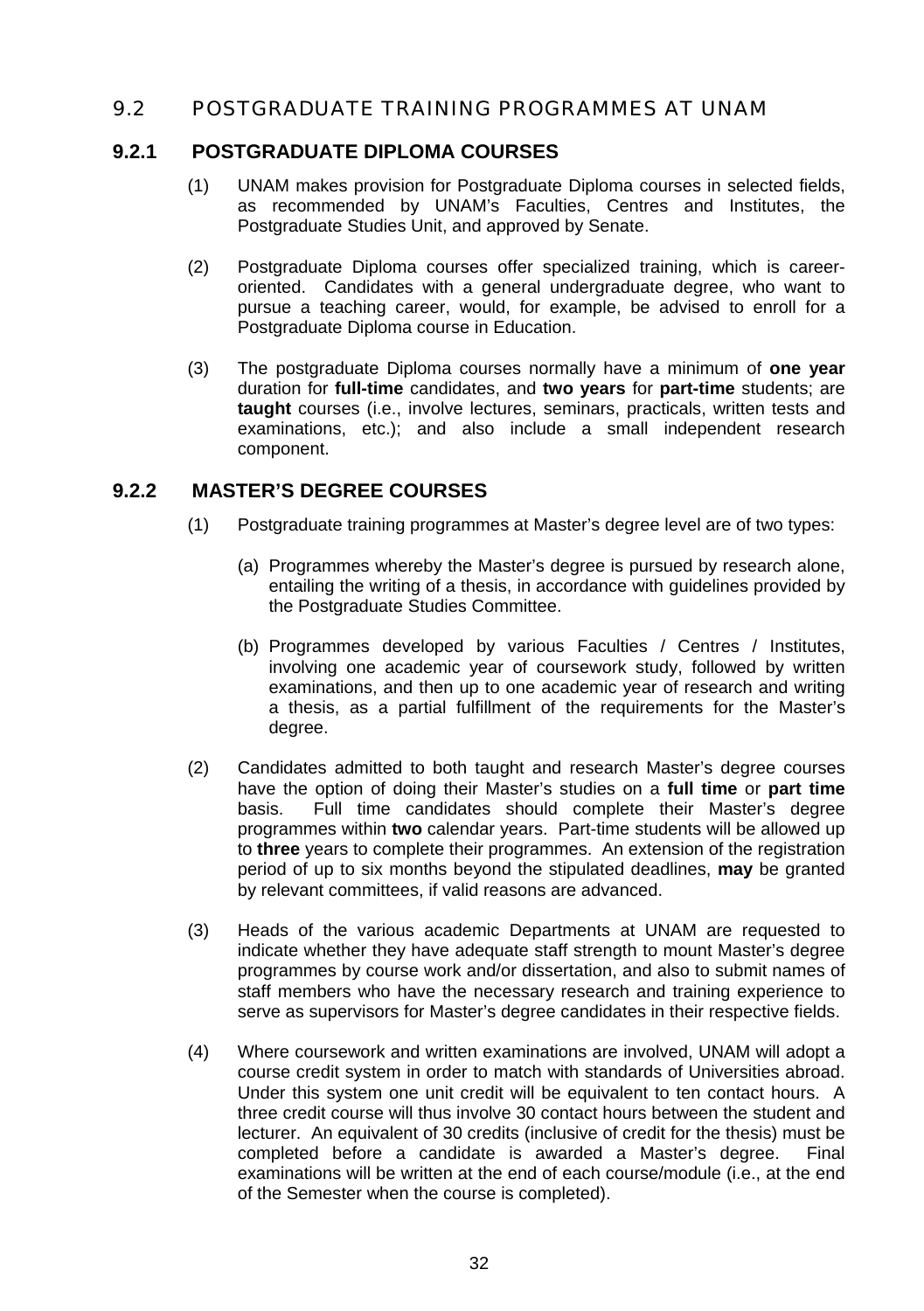(5) Where experts in relevant academic fields are to be found in various Ministries and other institutions outside UNAM, such experts will be co-opted as co-supervisors of the postgraduate students. Such potential external supervisors will be encouraged to propose thesis research areas which, in their opinion, are areas of high research priority, with respect to the socioeconomic needs of Namibia.

## **9.2.3 DOCTORAL COURSES**

- (1) Doctoral study opportunities at UNAM are offered to candidates who have the necessary qualifications for admission, where the relevant Department has the necessary research facilities and infrastructure, and where sufficiently qualified and experienced academics are available and ready to offer effective supervision.
- (2) Doctoral courses at UNAM are normally undertaken by research and the writing of a dissertation. The duration of the doctoral programmes shall be a maximum of three years for full-time students, and five years for part-time students.
- (3) Heads of academic Departments of UNAM are requested to propose names of experienced academic members of staff in their fields who can effectively supervise postgraduate students, and also academically qualified persons, who could be appointed as co-supervisors of prospective doctoral students applying for admission in their Departments.

# **9.2.4 HIGHER DOCTORATES**

- (1) UNAM also makes provision for the award of Higher Doctorate Degrees. These are awarded to scholars who have made original contributions of international standard in their respective fields of specialization.
- (2) UNAM scholars who consider themselves qualified for Higher Doctorate awards must submit their applications for their candidacy to the Dean of their respective Faculty through Heads of the relevant Departments.
- (3) The respective Faculty concerned screens the application and recommends to the Postgraduate Studies Committee whether or not, in the opinion of the Faculty, the applicant qualifies as a candidate for UNAM's Higher Doctorate.
- (4) The following Higher Doctorate degrees will be awarded:
	- (a) Doctor of Education (D.Ed.): for successful candidates in the field of Education;
	- (b) Doctor of Literature (D.Lit.): for successful candidates in the Humanities, Economic and Social Sciences, and in the Visual and Performing Arts;
	- (c) Doctor of Laws (LL.D.): for successful candidates in the field of Law;
	- (d) Doctor of Science (D.Sc.): for successful candidates in the Agricultural, Engineering, Medical and the Natural Sciences.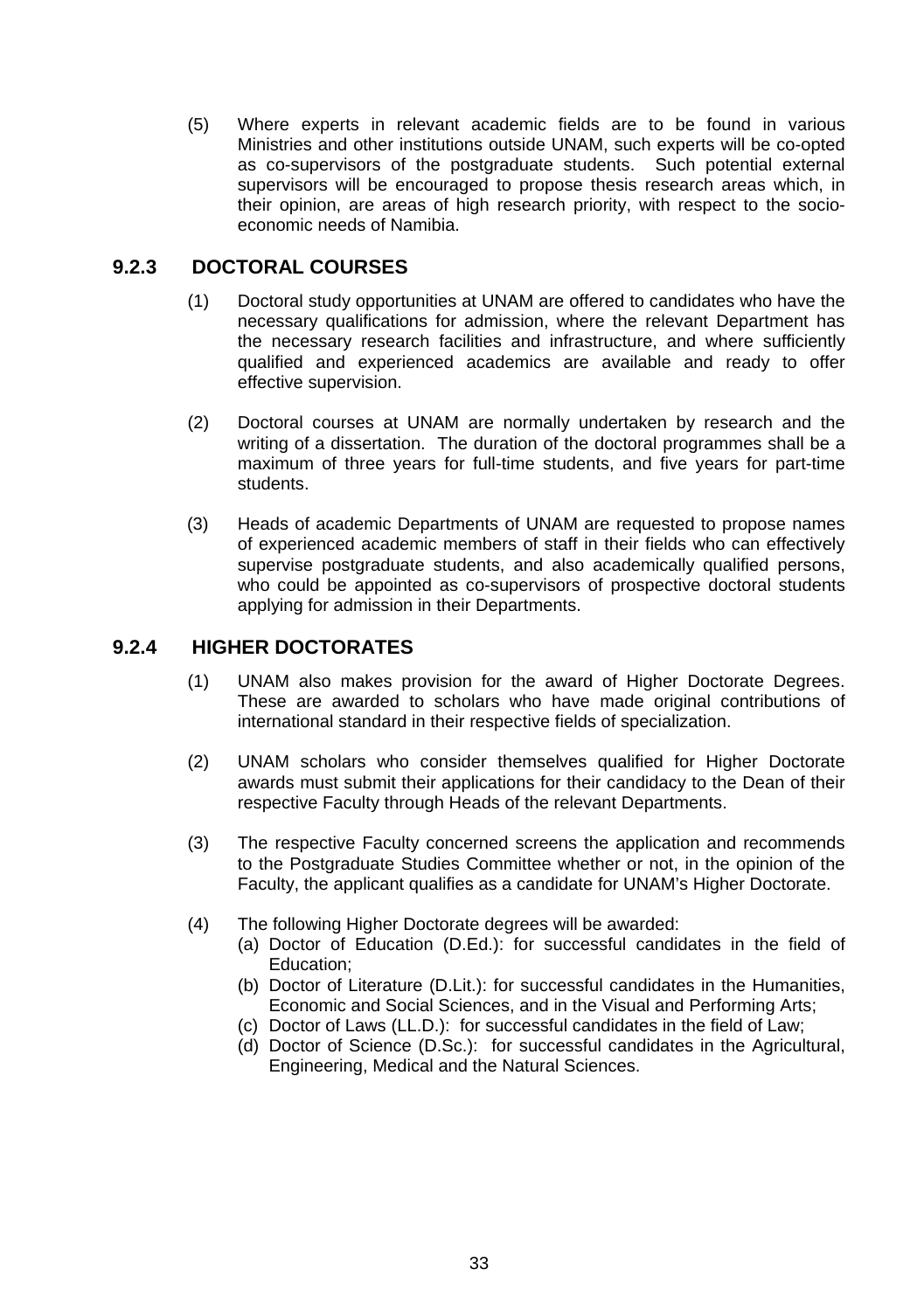# **9.2.5 APPROVAL OF POSTGRADUATE PROGRAMMES**

 Before postgraduate programmes are recommended by the Academic Planning Committee (APC) and approved by the Senate, all postgraduate programmes should be considered by the Postgraduate Studies Committee to ensure that they adhere to UNAM regulations and standards of quality.

# 9.3 ELIGIBILITY FOR ADMISSION

## **9.3.1 POSTGRADUATE DIPLOMA**

- (1) Prospective candidates must be in possession of a Bachelor's degree from an accredited institution.
- (2) Candidates who do not comply with (1) above, but whose field experience and work accomplishments have been certified by the relevant Faculty/Department/Institute to be equivalent to a Bachelor's degree, may, under special circumstances, also be considered for admission.

## **9.3.2 MASTER'S DEGREE**

- (1) Prospective candidates must be in possession of a very good Bachelor's degree with at least a B-grade average (i.e., 70-79% average), or a good Postgraduate Diploma from a recognized Institution.
- (2) Candidates without a Bachelor's degree or a Postgraduate Diploma, but who hold qualifications from an approved institution of higher learning, deemed to be equivalent to a very good Bachelor's degree or a good Postgraduate Diploma from UNAM, may also be considered for admission.
- (3) Prospective candidates must also satisfy specific requirements of the Faculties where they intend to enroll (e.g., teaching experience for M.Ed. admission.)

## **9.3.3 DOCTOR OF PHILOSOPHY DEGREE AND OTHER DOCTORAL PROGRAMMES**

- (1) Candidates for admission to doctoral programmes of UNAM must be in possession of a Master's degree or equivalent from a recognized institution of higher learning in the chosen field of study.
- (2) Candidates with only the Bachelor's degree may initially be enrolled for a Master's degree by research only. If, during the first year of research they demonstrate exceptional abilities, they may be considered for upgrading into the Doctoral Programme.

## **9.3.4 HIGHER DOCTORATES**

- (1) To qualify for a Higher Doctorate candidacy of UNAM, the scholars should be:
	- (a) graduates from the University of Namibia with the following minimum qualifications:
		- Bachelor's degree of at least 15 years standing; or
		- Master's degree of at least 10 years standing; or
		- Doctoral degree of at least 8 years standing; or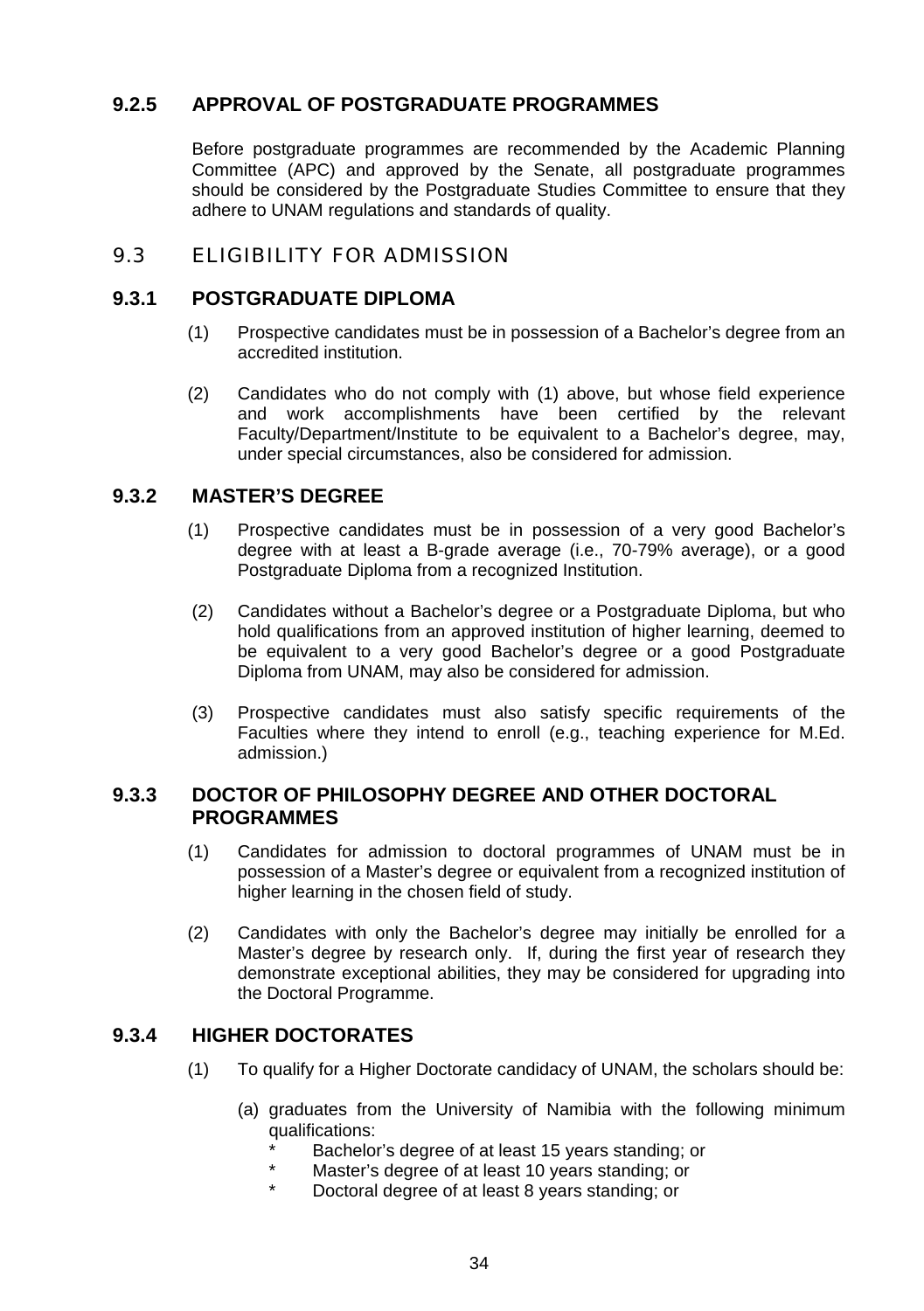- (b) graduates from any other recognized institution of higher learning, who have served at UNAM for at least five years in teaching, research or other approved academic roles, and who satisfy the criteria equivalent to those set under (1) (a) above.
- (2) Only outstanding scholars whose contributions have attained national and international recognition will be considered for Higher Doctorate awards.

# 9.4 REGULATIONS AND GUIDELINES GOVERNING POSTGRADUATE TRAINING AT UNAM

## **9.4.1 PROCEDURES TO APPLY FOR POSTGRADUATE STUIES**

UNAM welcomes students with a range of qualifications from all over the world. You are advised to fulfill the minimum admission requirements for entry as well as English Language requirement (if relevant) as indicated. Please note that competition for places in some programmes is extremely high, and that the minimum requirement given may not be sufficient to secure an offer.

Before completing our application form, please familiarize yourself with all aspects pertaining postgraduate studies as set out in this prospectus. You are strongly advised to ensure that you send all relevant documentation with your application form, together with a non-refundable application fee. Receipt of your application will be acknowledged by mail. Incomplete applications will not be considered.

### **Postgraduate degrees by coursework:**

Unless otherwise stated, applications for taught courses should be made on a University application form which is available on request from the University of Namibia, and can also be downloaded from the UNAM Webpage: [http://www.unam.na](http://www.unam.na/)

Closing date for all applications is 30 September.

### **Postgraduate degrees by Thesis/ Dissertation only:**

The completed and processed application forms will be forwarded by the Student Records Section to the Head of Department of the relevant Faculty. The Faculty or Departmental will have a Screening Committee which will scrutinize your application to ensure that you fulfill the minimum admission requirements. The Screening Committee may require the candidate to be interviewed. The recommendations of the Screening Committee will be submitted to the Dean of Faculty and the relevant Faculty Officer. The Department will allocate a Supervisor/ Study Leader, according to your field of study who will confirm the recommendation in wrting. Students need to submit this confirmation letter to the Office of the Registrar in order to be registered for the Research Proposal. Please update yourself on the different modes of the programmes offered (e.g. by coursework and thesis or by thesis only). If the postgraduate programme is only offered by thesis, the Supervisor/ Study Leader will inform you on the following:

- 1. The way forward with regard to writing the Research Proposal there should be an agreement between the student and the Supervisor on how the Research Proposal should be written. Students should decide on their own topic.
- 2. The procedures on submitting your Research Proposal.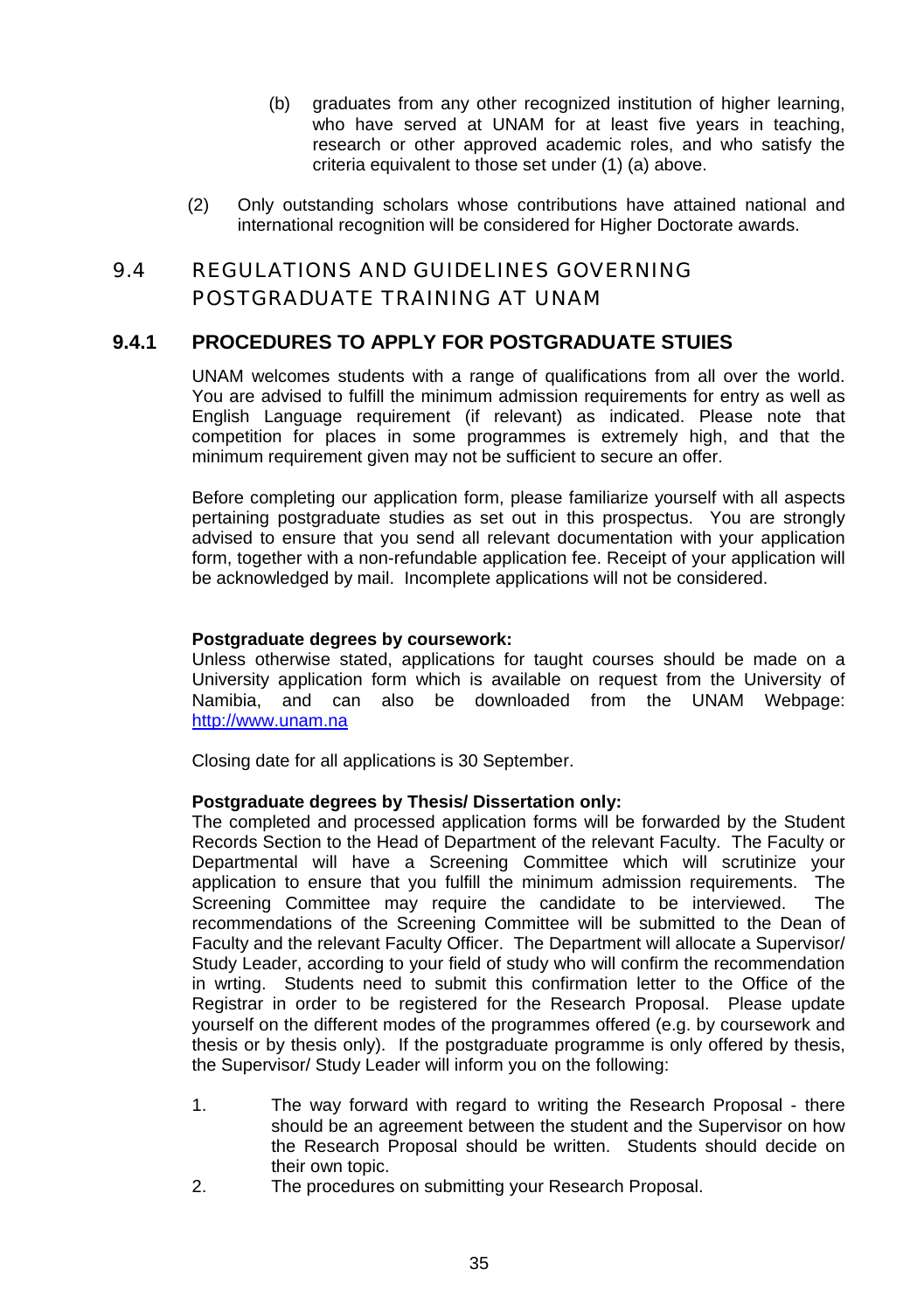- 3. Different committee systems to evaluate, recommend and approve the Research Proposal.
- 4. The importance to keep to registration deadlines for draft and final submissions.
- 5. Inform the student when to register for the Masters Thesis or Doctorate Dissertation after final approval by the Postgraduate Studies Committee and Senate.

## **9.4.2 STUDY PERMIT REQUIREMENTS**

International applicants are required to apply for admission to the University of Namibia on the prescribed forms. International students, who are provisionally admitted, are required to apply for a Study Permit before leaving their home country.

 If you are resident outside Namibia and are not a Namibian Citizen or you do not have permanent residence status, you are required to obtain a study permit to enter Namibia for the purpose of studying at the University of Namibia. This rule is applicable to students from SADC member countries as well as Non-SADC countries. Kindly note that should you be in possession of a work permit, you will still need to apply for a study permit if you are offered provisional admission to the University of Namibia. It is not allowed to enter Namibia on a visitor's visa in the hope of filing an application for a study permit from within Namibia. All applications for study permits should be submitted and issued before entering Namibia.

## **9.4.3 REGISTRATION OF THE SELECTED CANDIDATES**

- (1) Candidates who are registered in programmes involving coursework and a thesis/ dissertation will be required to enroll in recommended faculty **core** and **elective** (optional) courses, as prescribed in relevant Faculty / Institute brochures.
- (2) Candidates who are to be registered for postgraduate studies by research alone will be required to submit to the relevant Department, an outline of a research proposal, indicating the suggested research topic, stating the research problem to be tackled, the proposed research methods, etc. On the basis of the availability of qualified staff in the department, candidates will be provisionally registered. The final registration of the candidates will be undertaken after the approval by the Postgraduate Studies Committee of their fully fledged research proposal.
- (3) The Committee will, in consultation with relevant Faculties, recommend to Senate the appointment of supervisors to guide prospective thesis /dissertation candidates.

## **9.4.4 ENROLMENT IN SPECIAL MODULES**

 Candidates who are registered for postgraduate study by thesis/dissertation research alone may, if recommended by relevant Faculties and approved by the Postgraduate Studies Committee, be required to enroll in selected modules, which will help to bridge any gaps in their earlier training, or expose them to new developments in their study disciplines.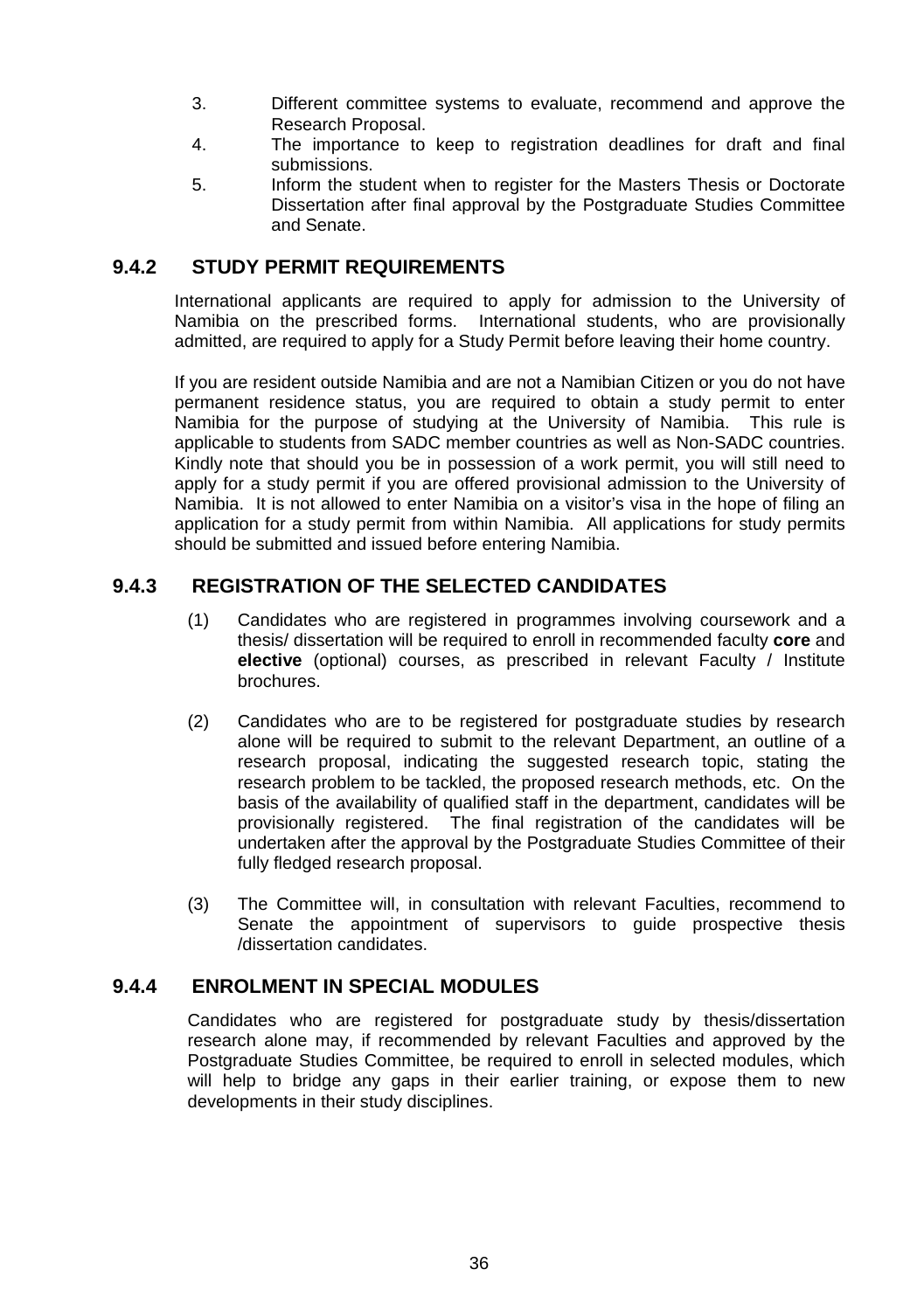## **9.4.5 SANDWICH POSTGRADUATE TRAINING**

- (1) Where the staffing strength and the teaching and research equipment for postgraduate training at UNAM can be complemented by co-operation linkage agreements with institutions abroad, sandwich postgraduate training programmes are be established and jointly run.
- (2) Through sandwich arrangements, candidates will undertake part of their training in suitable institutions abroad, and also benefit from co-supervisors from institutions with which UNAM will establish co-operation linkage agreements.

## **9.4.6 COURSE WORK EVALUATION AND GRADING**

- (1) Candidates who are registered for lectured postgraduate modules will be examined according to procedures approved by Senate.
- (2) In all Faculties / Institutes, the meaning attached to letter grades awarded by examiners is as follows:

| Grade | Interpretation     | % Equivalence |
|-------|--------------------|---------------|
| А     | <b>Distinction</b> | 80 and above  |
| в     | Very Good          | $70 - 79$     |
| С     | Good               | $60 - 69$     |
| D     | Satisfactory       | $50 - 59$     |
| F     | Fail               | 49 and below  |

- (3) Before a candidate can proceed to the thesis / dissertation research phase (in the case of the coursework and dissertation students), s/he must first successfully pass the coursework examinations. Successful completion of the coursework phase shall mean attaining at least a D-grade average.
- (4) Supplementary examinations as contained in Regulations 7.21.16 and 7.21.17 will apply to postgraduate students.

## **9.4.7 THESIS/DISSERTATION RESEARCH**

- (1) Candidates who successfully complete the coursework phase, or who are registered for postgraduate study by thesis/ dissertation research alone, undertake research in an approved research topic, and write a thesis / dissertation. This shall normally be after a specified period set by the relevant Committees and approved by Senate.
- (2) **Thesis** and **Dissertation** research may include an artistic/ aesthetic component, presented in the form of a composition, a theatre / musical performance, and/or an exhibition of original works, as a partial fulfillment of the requirements for a **Master's** or **Doctoral** degree, respectively.
- (3) The candidates shall be assigned supervisors to guide them in their research programmes, and shall write their theses / dissertations in accordance with the guidelines provided by the Postgraduate Studies Committee and approved by Senate.
- (4) As a standard practice, every thesis / dissertation shall be accompanied by a declaration stating that it has not been submitted for a similar degree in any other university.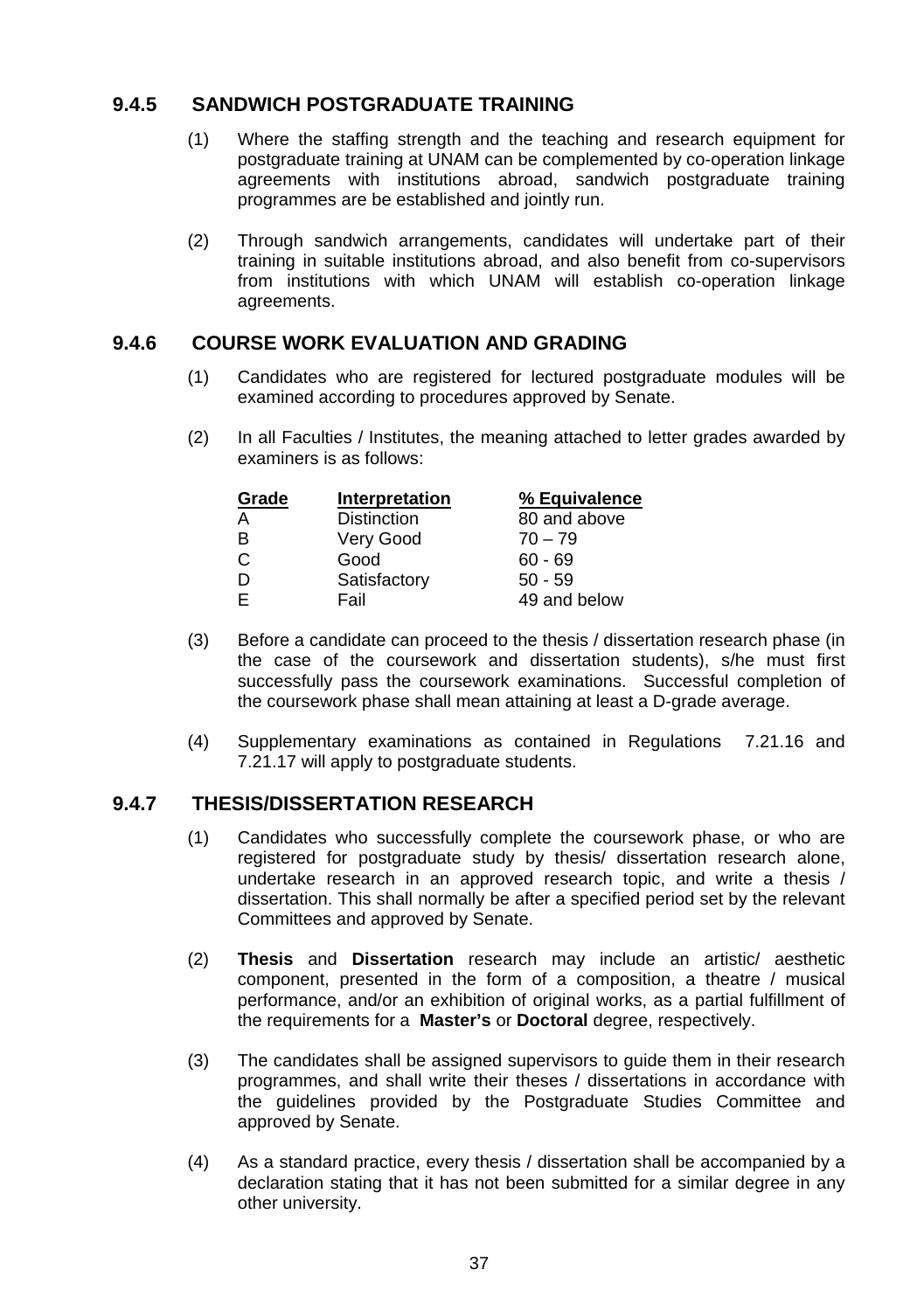- (5) The thesis / dissertation must contain an abstract of not more than 300/400 words, respectively, indicating the general findings of the research, and the major conclusions reached. It must also be satisfactory as regards the format and literary presentation.
- (6) Every Master's thesis/ Postgraduate Diploma submitted shall be examined by at least two specialists approved by Senate on recommendation by the relevant Postgraduate Studies Committees. At least one of these specialists must be external to UNAM. In the case of doctoral dissertations, at least three examiners shall be appointed, of whom one must be external to the University. The supervisor could be one of the examiners.
- (7) The examiners shall be required to submit a detailed assessment of the thesis / dissertation, and also write definite recommendations on whether the degree should be awarded to the candidate unconditionally, or whether the degree should be awarded subject to specified corrections/ revisions being made, or whether the thesis / dissertation should be referred back to the candidate for re-writing and re-submission, or whether the thesis/dissertation should be rejected outright.
- (8) In cases where the examiners of the thesis / dissertation disagree in their recommendations, the Postgraduate Studies Committee shall study the case and recommend to Senate the appointment of an additional independent examiner to serve as referee on the thesis/ dissertation.
- (9) A postgraduate candidate, who disagrees with the results of the examination as approved by Senate, may appeal, giving reasons and evidence to support the appeal. Senate will then have the case examined by an Appeals Committee.
- (10) Candidates who are registered by thesis research alone (both Master's and Doctoral students) will normally appear for **viva voce** examinations. These will be conducted in accordance with the procedures approved by Senate on recommendation by the Postgraduate Studies Committee.

## **9.4.8 REGULATIONS AND GUIDELINES FOR HIGHER DOCTORATES**

- (1) Candidates for Higher Doctorates must submit to the relevant Faculty Dean, through the respective Head of Department:
	- (a) a complete Curriculum Vitae, showing their academic, research, and publication experience and records;
	- (b) a unifying statement (in their fields of specialization) of not more than 5000 words, which sums up their contributions to knowledge and scholarship;
	- (c) a sample of reprints (or copies) of their important and original works.
- (2) The candidates must supply the unifying statement and copies of publications in four sets. Published works shall mean what is printed as a book, or papers published in reputed journals, or work already accepted as being equivalent to a publication. Emphasis on published work ensures that the work submitted for assessment has already benefited from criticism and evaluation by peers.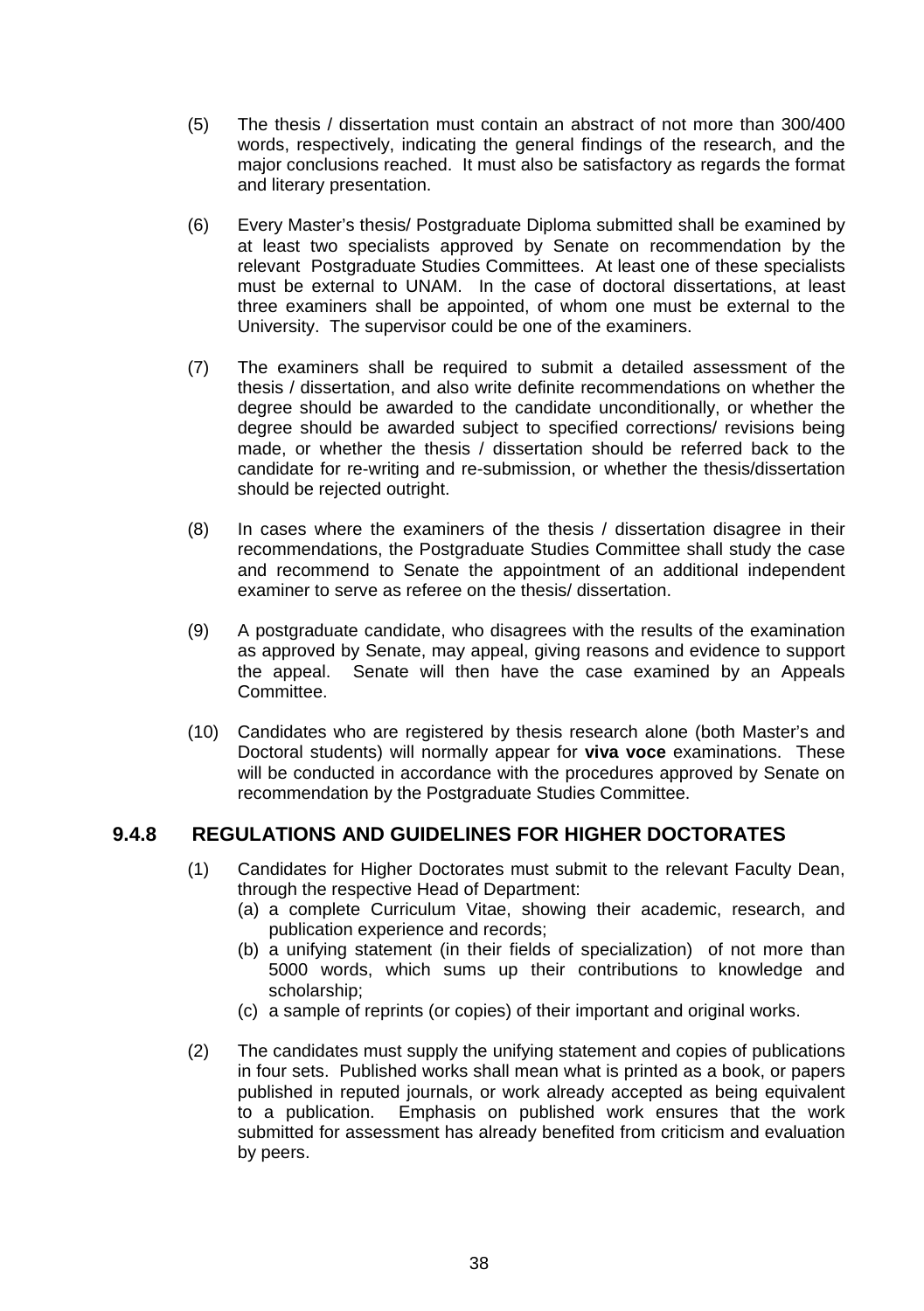# **9.4.9 CONFERMENT OF DEGREES**

## **Higher Doctorates**

- (1) The final approval on the degree awarded to prospective candidates shall be granted by UNAM Senate on recommendation by the Postgraduate Studies Committee, (after assessing the recommendations by the external examiners).
- (2) The successful Higher Doctorate candidates shall each be required to deliver a public lecture in their respective fields of specialization within a year of the degree award.
- (3) Unsuccessful candidates may not be allowed to re-apply for the same degree within at least three years of the previous application.

# **9.4.10 SUBSEQUENT PUBLICATION FROM A THESIS/DISSERTATION**

 Papers or publications extracted from a thesis/dissertation submitted for a postgraduate degree of UNAM must contain a statement acknowledging that the work is based on a thesis/dissertation submitted to the University of Namibia.

# 9.5 GUIDELINES ON THE WRITING OF THESIS/DISSERTATION RESEARCH PROPOSALS

- (1) The terms "thesis" and "dissertation" carry different connotations in various countries.
- (2) At the University of Namibia, the terms are conceived in the context of common usage in many universities, whereby the term **thesis** is used for a written document presenting the results of research by Master's degree candidates, while a **dissertation** refers to a corresponding document submitted by doctoral candidates.
- (3) The guidelines to supervisors define what is expected of theses and dissertations, respectively.
- (4) Applicants for admission to postgraduate training programmes by research only and by coursework and thesis/dissertation shall be required to write thesis/ dissertation research proposals.

# 9.6 GUIDELINES ON THE TEACHING AT POSTGRADUATE LEVEL

- (1) To teach at the master's and doctoral programme levels, a member of staff should have a doctoral degree.
- (2) Members of staff with lower qualifications but with specialized expertise can co-teach with members of staff holding doctoral degrees.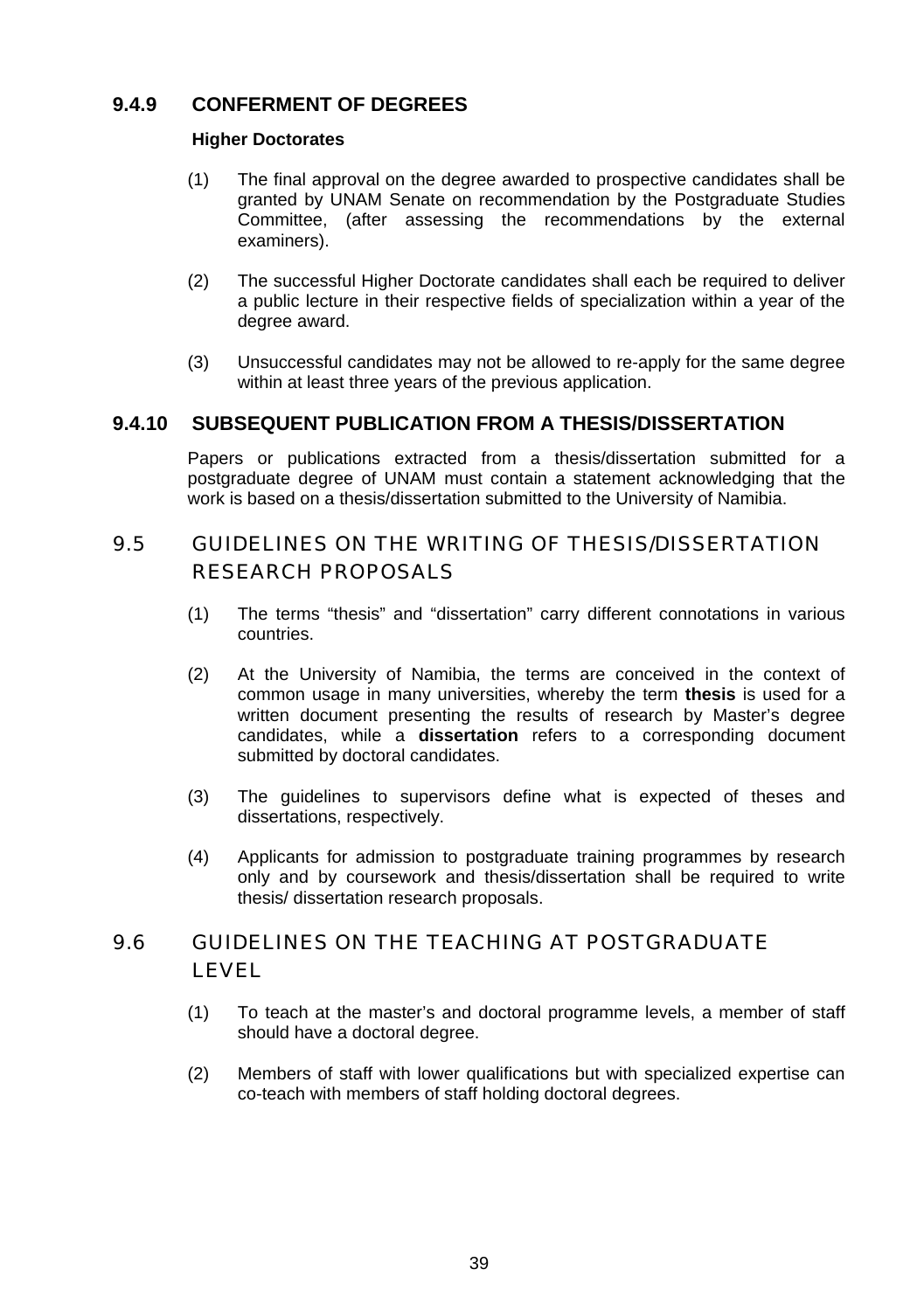# 9.7 GUIDELINES ON THE SUPERVISION OF RESEARCH BY POSTGRADUATE CANDIDATES

## **9.7.1 INTRODUCTION**

- (1) Every postgraduate candidate shall be assigned a supervisor nominated by the relevant Department and approved by Senate on recommendation by the Postgraduate Studies Committee. This shall be both for lectured and independent research courses. Where the student's research topic is multidisciplinary in nature, or where the need for additional expert supervision in the same discipline exists, or where the candidate's postgraduate training programme involves sandwich arrangements, one or more additional supervisors will be appointed.
- (2) Postgraduate student supervisors will be appointed from amongst suitably qualified members of the Faculties/ Centres.

## **9.7.2 GENERAL DUTIES AND RESPONSIBILITIES OF POSTGRADUATE STUDENT SUPERVISORS**

- (1) The supervisor should have a thorough understanding of the University's Postgraduate Regulations and Guidelines, in order to effectively guide the candidate towards attaining the stipulated standards.
- (2) As far as possible, the supervisor should be allowed to supervise postgraduate students only in his/her field of study. This will help to ensure high standards of attainment, and to avoid possible embarrassments resulting from the rejection of theses / dissertations by examiners. To supervise Mater's and Doctoral level candidates adequately, the supervisor should have a doctoral degree. He/she can co-supervise with members of staff holding a lower qualification but who have specialized expertise.
- (3) The supervisor has the responsibility of knowing his/her students well, and of being familiar with whatever special problems they may have. Where the problems affect the candidate's research progress, s/he shall communicate these to the Postgraduate Studies Committee through the Head of the relevant Department and the Dean of Faculty, in good time.
- (4) Supervisors should know what is expected of them when supervising Master's degree theses and Doctoral dissertation research respectively. Thus they should understand that:
	- (a) The Master's thesis research programme is designed as a **training** course, whereby it is intended that the candidate will:
		- be exposed to the fundamentals of research.
		- \* acquire certain new techniques and methods of research,
		- learn how to present the results of research in a scholarly manner, and
		- make some contribution to knowledge.
	- (b) Because Master's candidates usually lack previous research experience, they require close and careful supervision, especially during the early stage when learning about research methodology, experimental design and research technique, and also when preparing the initial drafts of their theses.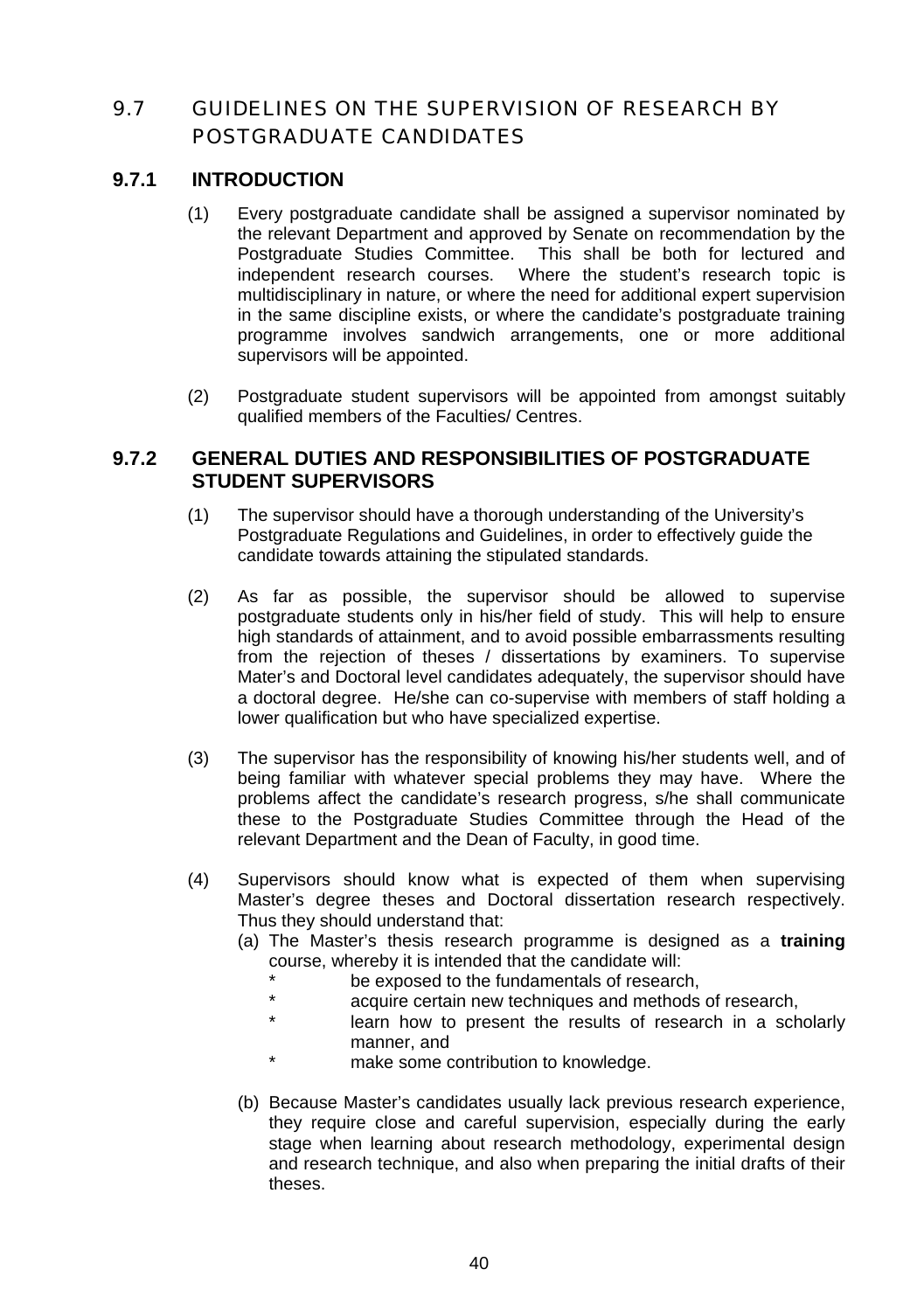- (5) The doctoral dissertation, unlike the Master's thesis, is a recognition of successful postgraduate **research experience**. The supervisor of a Doctoral student should recognize that the candidates, in most cases, will have acquired some research experience when they were Master's degree candidates. What is expected of the Doctoral candidate, is thus qualitatively and quantitatively very much more than outlined above for Master's degree candidates. Here the supervisor expects the candidate to:
	- make a **distinct and original contribution** to **knowledge**, of fact and/or theory;
	- \* produce a considerable amount of **original work**;
	- undertake a more critical and extensive review of the relevant literature than is the case for Master's candidates, and
	- exercise considerably more initiative in conducting the research.
- (6) After completion of a research proposal the doctoral candidate should be able to work **independently**, and to be **guided** rather than directed by his/her supervisor. It will, nevertheless, remain the supervisor's responsibility to guide the candidate in the right direction.
- (7) During the initial phase, the supervisors have the responsibility of assisting their candidates in the formulation of appropriate postgraduate research projects. The proposed research topic must be approved by relevant Postgraduate Study Committees, through relevant Faculty Boards before the candidate formally begins to undertake his/her research.
- (8) After one year with the candidate, the supervisor shall provide an evaluation of the candidate's progress, presenting his/her assessment as to whether the candidate has the potential to produce an acceptable doctoral dissertation, or whether he/she should be advised to withdraw.
- (9) The supervisors must be able to look ahead and recognize potential impediments to the research problem in good time. They should be able to determine, through their previous research experience, what can be achieved meaningfully by their postgraduate students, within the time allocated for the study.
- (10) In order to ensure that the thesis/dissertation research proposals benefit from inputs from other academics in the Departments, every Faculty offering postgraduate courses shall, in consultation with the supervisors, arrange research seminar series, which will enable the candidates to stand on their own feet, and to think carefully about why they proposed to use approaches which they intend to adopt in their research etc.
- (11) The supervisors have the responsibility of monitoring the candidate's research progress throughout the research period. There are various methods through which they could be kept up-to-date about the candidate's research progress:
	- (a) requiring the candidate to submit periodic written reports about the research findings (e.g., once every semester);
	- (b) holding regular discussions where modifications to the original research methods should be made, in view of the research findings and on areas which require new emphasis: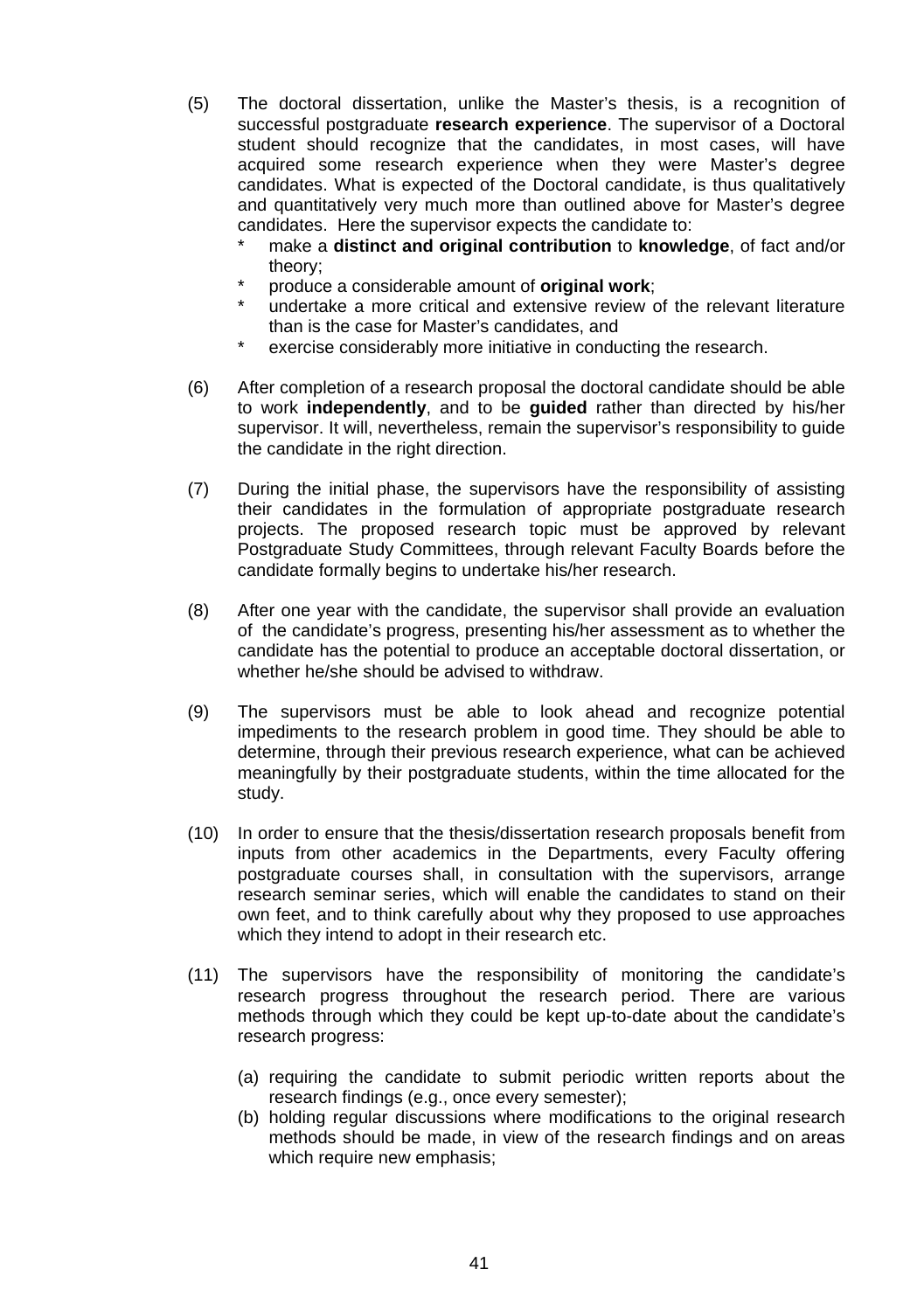- (c) participation in the research seminar series suggested above, where the candidate could present any breakthroughs s/he may have made in the research, and benefit from other scholars' inputs during the discussions.
- (12) The supervisor ultimately has the responsibility of, in the end, assisting the candidate to give an appropriate title to the thesis/dissertation, and to guide him/her on the presentation of the research results in the form of a scholarly thesis/ dissertation, in accordance with the set guidelines.
- (13) Although the writing of the postgraduate thesis/dissertation is entirely the responsibility of the candidate, it is the supervisor's role to ensure that the standards set by the University are adhered to. The supervisor should:
	- (a) be accessible to the candidate during the critical stage of thesis/dissertation writing;
	- (b) discuss the drafts of the thesis/ dissertation with the candidate throughout the process;
	- (c) read the candidate's thesis/ dissertation carefully and critically, indicating where improvements are needed, e.g., where there is paucity of information, and where the important findings could be published, or should be published, etc.;
	- (d) at the conclusion of the work, read the entire thesis/ dissertation, and advise whether or not it is in a form suitable for presentation to examiners; but
	- (e) should not be responsible for personally editing language usage in the thesis, or correcting typographical errors. He/she can however, point out language errors.
- (14) Towards the end of the research phase, the supervisor also has the responsibility of presenting to the Head of the relevant Department, names and addresses, as well as curriculum vitae, of experts in the candidate's research topic, who could be nominated by relevant Postgraduate Committees as external examiners for the candidate's thesis/ dissertation.
- (15) If the candidate has two or more supervisors, one of these should be appointed Chairperson of the Supervisory Committee. If the main supervisor should be away from the University for more than three consecutive months, an acting supervisor is appointed to guide the candidate in the interim.
- (16) If, in the course of the candidate's research, a situation develops whereby:
	- (a) there is a breakdown in communication between the student and the supervisor;
	- (b) there are personal clashes and conflicts between the two;
	- (c) the candidate refuses to follow the supervisor's advice, both the supervisor and the candidate should report the problem in writing to the Head of the relevant Department, with a copy to the Chairperson of the Faculty Postgraduate Studies Committee for appropriate action. Where necessary a new supervisor could be appointed; the student could be discontinued from studies; the supervisor or the candidate could be warned of any weaknesses.
- (17) Since the supervisor's responsibility is so central and critical in postgraduate student research, and since the task of supervising postgraduate student research is time-consuming, it is decided that: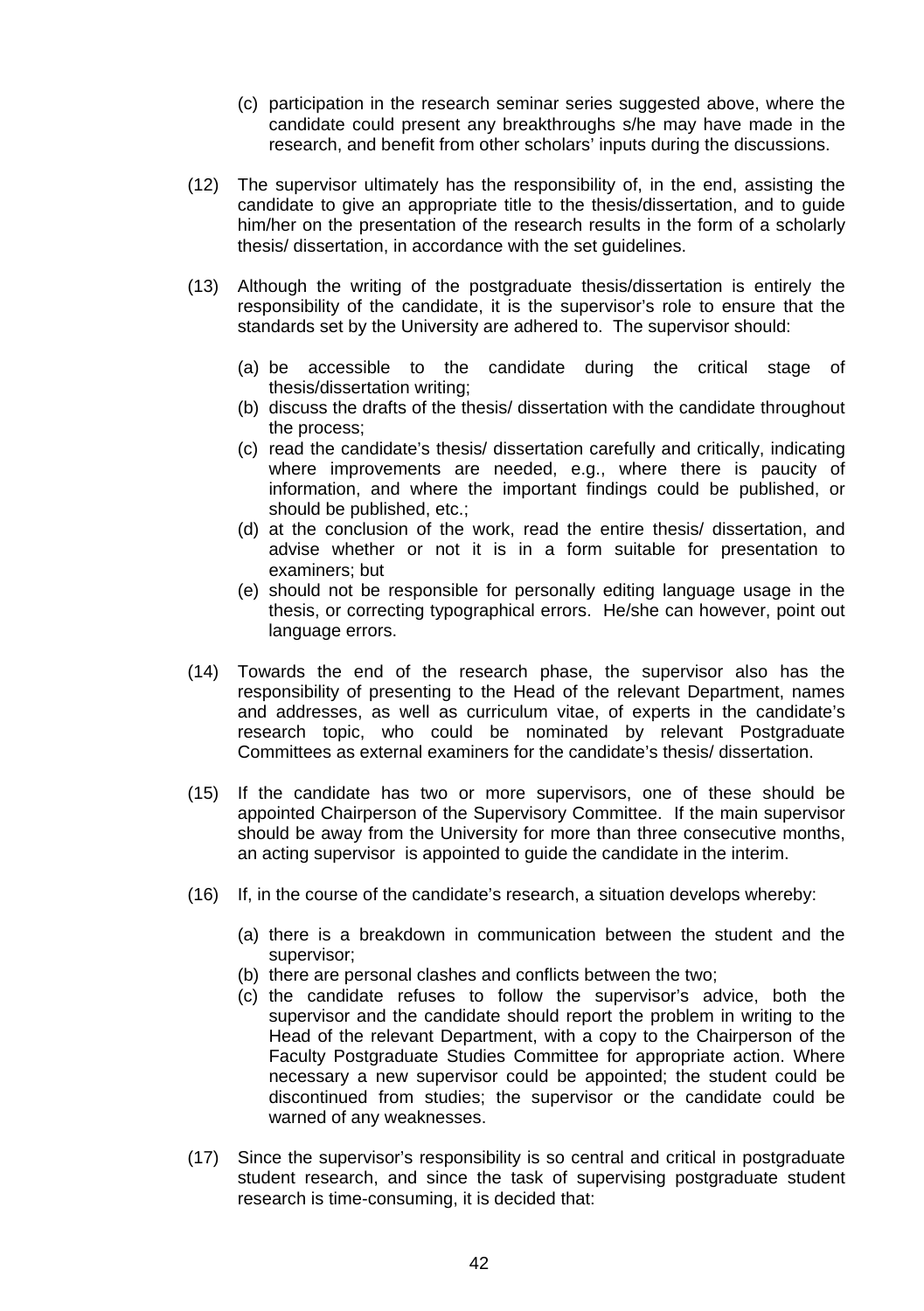- (a) in order to ensure adequate supervision, a single staff member should not normally supervise more than five postgraduate candidates;
- (b) staff members' supervision responsibilities should be taken into consideration by Heads of Departments when other teaching duties are assigned.

# 9.8 REGULATIONS AND GUIDELINES GOVERNING THE SUBMISSION OF THESES AND DISSERTATIONS

- (1) At least three months prior to the scheduled date for the submission of the thesis/dissertation, the respective postgraduate candidates shall, through their supervisors, Departments, Faculties and Institutes, submit a notice, in writing, to the Chairperson of the Postgraduate Studies Committee, declaring their intention to submit their theses/ dissertations.
- (2) The notice shall be accompanied by an **abstract** of the thesis/dissertation, which shall not exceed 300/400 words, for a Master's thesis or a Doctoral dissertation, respectively. The abstract shall be a synopsis of the methodology of the research undertaken, the findings, and the major conclusions reached.

# 9.9 REGULATIONS AND GUIDELINES ON THE EXAMINATION OF THE SUBMITTED MASTER'S THESES AND DOCTORAL DISSERTATIONS

# **9.9.1 MASTER'S THESES AND DOCTORAL DISSERTATIONS**

- (1) Every thesis/dissertation shall be assessed by at least two examiners in the case of Master's candidates, and at least three examiners for Doctoral candidates. At least one of the examiners in each case must be external to the University of Namibia.
- (2) The examiners shall be required to submit their detailed reports about the theses/dissertations within a period of two months from the date of receipt of the documents. If their assessments are not received within two months, new examiners may be appointed.
- (3) Each examiner shall be required to examine the thesis/ dissertation in detail, and submit his/her assessment under the following headings:
	- (a) **Appropriateness of the thesis/ dissertation title.** The title should be a true reflection of the content of the thesis/ dissertation.
	- (b) **Completeness of the Literature Review**. The literature review should lead the reader to a good understanding of what is already known about the research topic, what gaps of knowledge exist, what the study was intended to contribute, and what hypotheses guided the study. The examiners should comment on the candidate's familiarity with the literature.
	- (c) **Research Methods**: The examiners should also comment on the appropriateness of the research methods (and instruments, where relevant) employed in the study.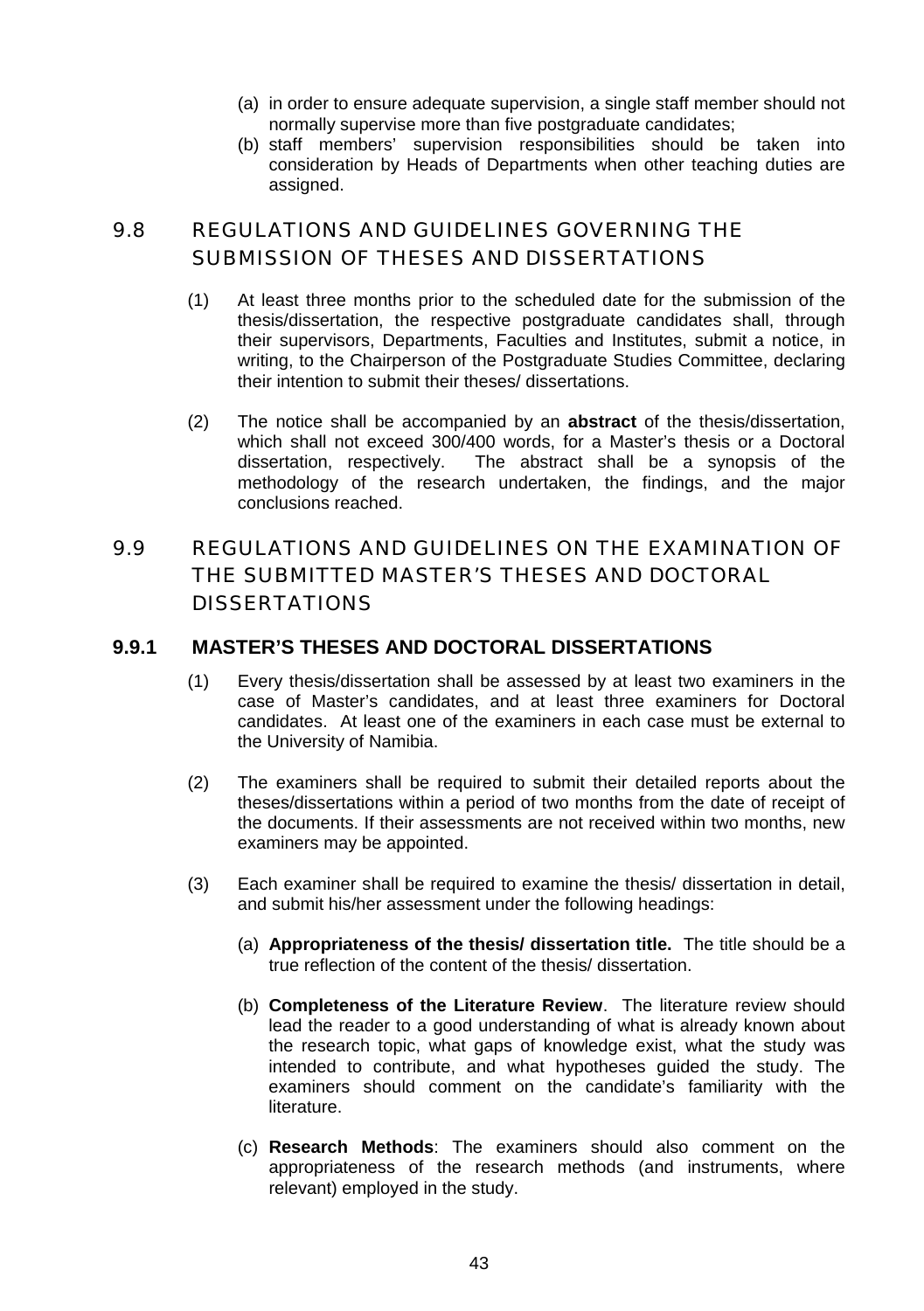- (d) **Presentation of the Results**: The examiners should comment on the manner in which the findings of the study are presented. If tables of data are provided, are they reduced statistically? Are the statistical analyses appropriate? If illustrations are provided, are they of publishable quality? Is the description of the research results of adequate clarity and scholarship?
- (e) **Discussions and Conclusions**: Are the conclusions clearly presented? Are they logical and supported by data? Has the candidate sufficiently indicated how his/her results compare with those of others, as cited in the literature? From the thesis/dissertation, is his/her contribution to new knowledge clearly brought out? In the case of Doctoral dissertations, is there evidence of sufficient originality? If there are weaknesses in the thesis/ dissertation, what are the shortcomings?
- (f) **Summary**: The examiner should present a summary indicating whether s/he recommends the thesis/ dissertation for a postgraduate degree award, by completing the Summary Form (attached as Annex 4).
- (4) (a) Where a Master's thesis is recommended for re-writing, it must be resubmitted within 6 months.
	- (b) Where a Doctoral dissertation is recommended for re-writing, it must be re-submitted within 12 months.

# **9.9.2 ASSESSMENT OF PUBLISHED WORKS FOR HIGHER DOCTORATES**

- (1) The work submitted to UNAM for a Higher Doctorate candidacy shall be evaluated by at least three examiners appointed by Senate on recommendation of the relevant Faculty Board and Postgraduate Studies Committee.
- (2) The job of examiners shall be to critically examine the candidate's contribution, to ascertain that:
	- (a) the work shows outstanding originality;
	- (b) the candidate's contribution to new knowledge has been substantial;
	- (c) the quality of the candidate's **unifying statement** is truly excellent.
- (3) Examiners for Higher Doctorates shall be selected from amongst the most highly distinguished international scholars on the subject, preferably holders of Higher Doctorates themselves.
- (4) The examiners shall be required to report on the candidate's works, recommending in definite terms, whether or not the Higher Doctorate should be awarded.
- (5) For a candidate to merit a higher doctorate award, the examiners must unanimously approve the award. In case of disagreement among the examiners, similar guidelines to those applicable to Master's and Doctoral candidates shall be followed.

## **9.9.3 VIVA VOCE EXAMINATIONS**

 (1) In addition to writing a thesis/dissertation, the postgraduate candidates who are registered as per provisions under Regulation 9.4.3 (2), shall appear for a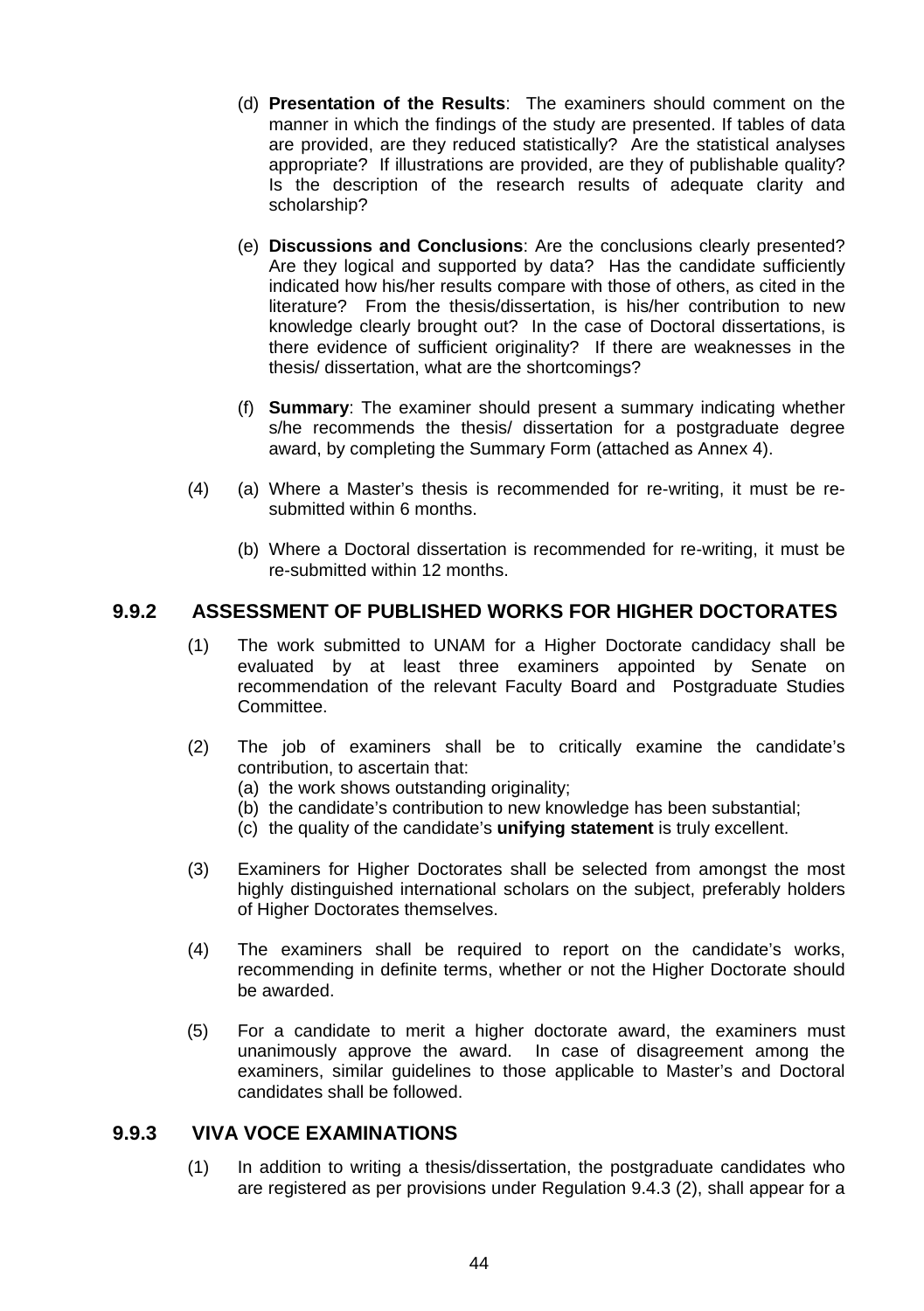viva voce examination, to defend the submitted work before a panel of specialists on the subject.

- (2) The **viva voce** examination shall take place only after the Postgraduate Studies Committee and the Senate are satisfied that the theses/ dissertation submitted by the candidate is considered by the examiners to be of an acceptable standard.
- (3) The questions to be asked in the **viva voce** examination shall primarily be focused on the candidate's thesis/dissertation research area.
- (4) The members of the **viva voce** panel shall be so selected as to ensure that the candidate is examined by scholars who are sufficiently qualified and experienced in the research field.
- (5) The examiners of the thesis/ dissertation shall be members of the **viva voce** panel. The public may attend.
- (6) The Chairperson of the **viva voce** panel shall be a senior academic and shall be appointed by Senate on recommendation of relevant academic Boards.
- (7) The **viva voce** panelists shall be provided with full texts of the theses/dissertations, and also of the examiners' reports, at least two weeks before the date scheduled for the oral examination.
- (8) The function of the **viva voce** panel shall be:
	- (a) to ascertain that:
	- the thesis/dissertation presented (the data, methodology, analysis and findings) is the original work of the candidate;
	- \* the broader subject area in which the study is based is fully grasped by the candidate, and
	- any weaknesses in the thesis/dissertation can be adequately clarified by the candidate, and
	- (b) to make a definite recommendation to the Postgraduate Studies Committee and Senate, as to whether the candidate be deemed to have **passed** or **failed.**
- (9) The **viva voce** panel shall, as far as possible, endeavour to reach an unanimous decision on the candidate's performance. Where the panelists are unable to reach a consensus as to whether the candidate passes or fails, a vote may be taken to arrive at a reasonable decision. A majority vote shall be required for passing the **viva voce** examination.
- (10) (a) At the end of the oral examination, the panel shall sign a **viva voce** Examination Results Form (Annex 5) making a specific recommendation to the Postgraduate Studies Committee on the candidate's performance.
	- (b) The Chairperson of the panel shall also submit to the Postgraduate Studies Committee a comprehensive report, approved by the **viva voce** panelists.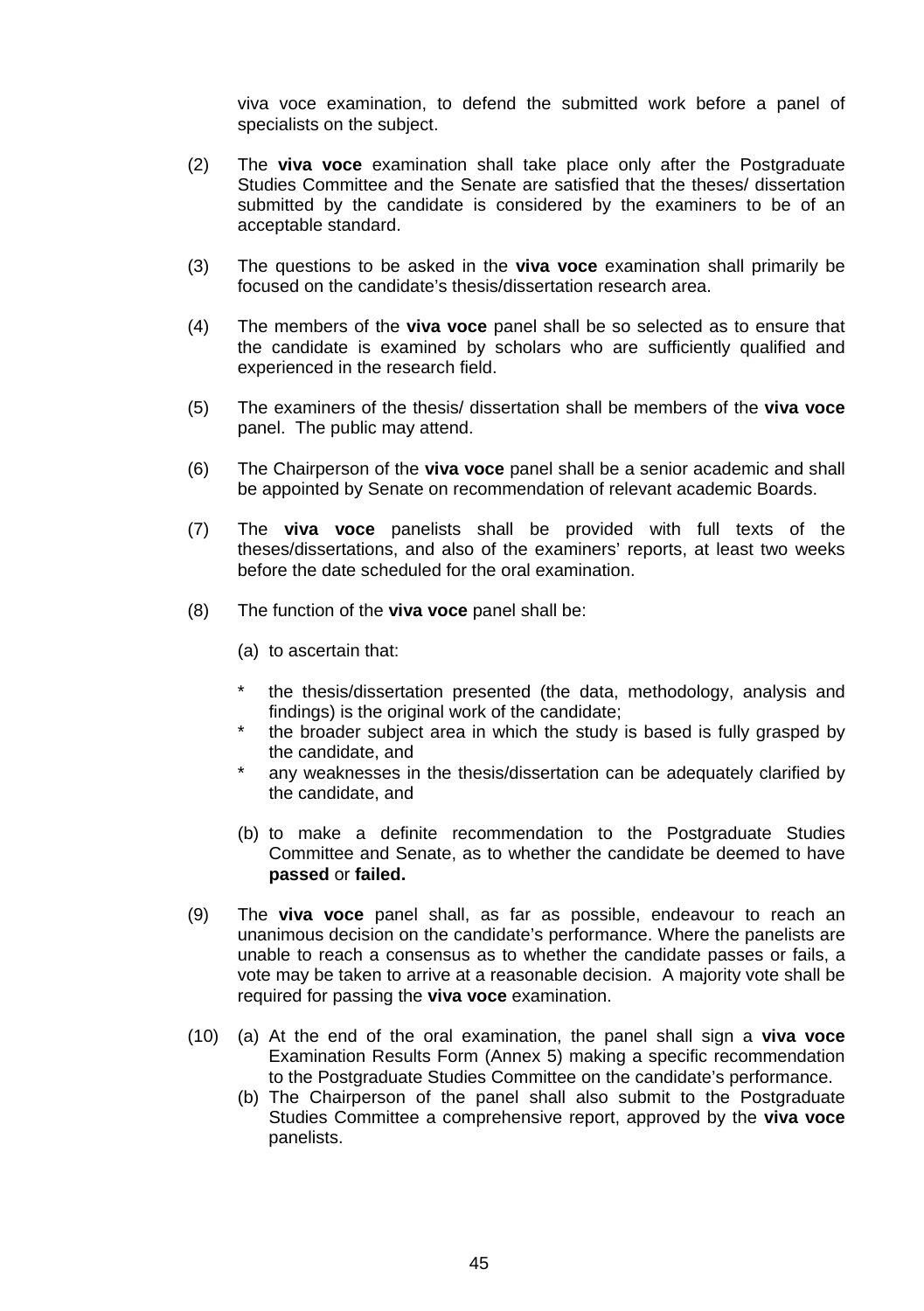- (11) In cases of disagreement amongst the **viva voce** panelists, the Postgraduate Studies Committee shall carefully study the case and recommend to Senate one of the following actions:
	- (a) the candidate should revise and re-submit the thesis/ dissertation, and subsequently re-appear for a further oral examination, within a specified time (but not exceeding 12 months from the date of the decision by Senate); or
	- (b) the candidate shall be deemed to have failed outright.
- (12) The duration of the **viva voce** shall not normally exceed **three** hours.
- (13) Doctoral work shall not be graded: the examination shall be on pass/fail basis only.

## **9.9.4 POSTGRADUATE FEES**

- (1) All the registered candidates shall pay the various categories of fees as approved by the University Council on recommendation of appropriate Committees of UNAM.
- (2) The work of students whose fees are in arrears will not be assessed until the arrears have been cleared.

## **ANNEX 1**

## **GUIDELINES ON THE WRITING OF RESEARCH PROPOSALS**

## **Preamble**

 These guidelines have been developed for prospective postgraduate candidates, who are about to enter into the research phase of their studies, in an attempt to ensure that they embark on their research with a clear focus, and in the right direction. In preparing their research proposals, both for Master's and Doctoral work, prospective candidates should consult with Heads of relevant Departments, who will refer them to lecturers and Professors with relevant experience and expertise.

#### **Tentative Title**

 The title of the thesis/dissertation research proposals should be clear and concise. From the title, one should be able to infer clearly the subject of the thesis/dissertation. This means that the title should be self-explanatory.

### **Introduction**

 A thesis/dissertation proposal should contain an Introduction, which provides background information and a setting to the problem of the proposed research. In this section the applicant reviews the key literature pertaining to the research problem, indicates what information has already been published on the subject (citing specific authors, where appropriate), what gaps of knowledge still exist, and what additional research needs to be done. Here the candidate should demonstrate that s/he has comprehensively mastered the theoretical framework of his/her thesis research area, and has clearly presented a statement of the hypotheses which will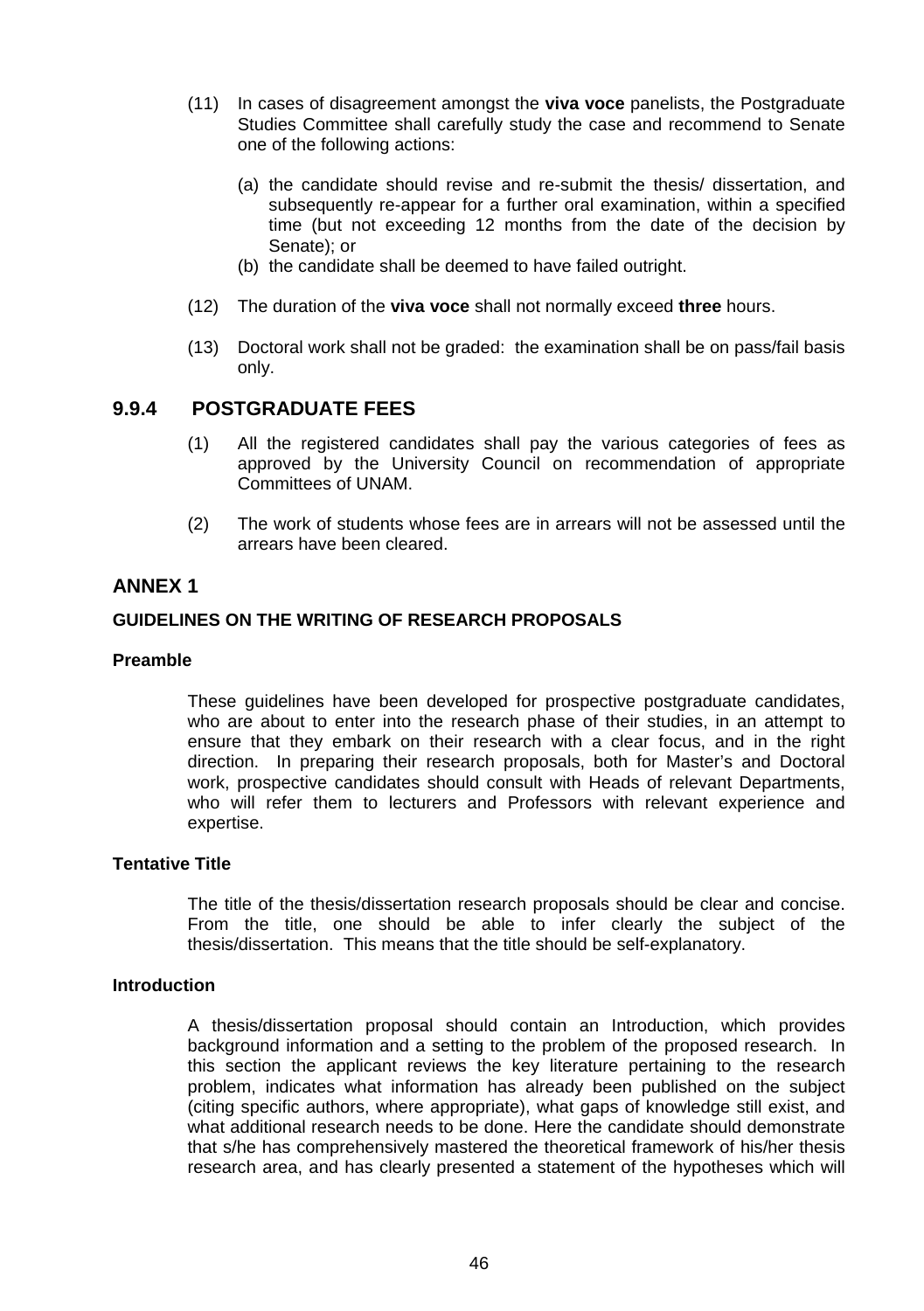be tested in the proposed research, or which will guide the research. Often it is useful to divide the Introduction section into sub-headings such as:

- \* **General Introduction**: identifying research concerns and defining the problem area.
- **Literature Review**: focusing attention on the findings of other researchers (on the subject).
- **Statement of the Problem:** including an elaboration on the significance of the problem, anticipated contribution to knowledge, and/or socio-economic progress.
- \* **Working Hypotheses**: objectives/research questions summarizing the applicant's expected research findings, and presenting a clear rationale for each hypothesis in addition, in social sciences, objectives or research questions should be stated here.

### **Methods and Materials**

- (1) A thesis/dissertation proposal should contain a section which gives details on the methodologies, the theoretical approaches, and the materials proposed to be used when conducting the research. A choice between qualitative and quantitative approaches should be made here.
- (2) Where relevant:
	- (i) the locations where the research will be carried out should also be stated;
	- (ii) particular instruments to be used (e.g., test, observations, interviews, questionnaires), their outlines and specifications, as well as the resources available to the candidate, should be presented;.
	- (iii) if the data are to be collected through sampling, the research design and the sampling procedures should be described.
	- (iv) if standard methods will be used, full reference to them should be given. In the event that new research methods have been developed by the applicant, these should be described in sufficient detail;
	- (v) the data analysis plan, and any limitations to the proposed methods, should be indicated; and
	- (vi) the budget for the proposed research, should be indicated for sponsored research.

### **References**

 At the end of the proposal, the applicant should prepare a bibliography of the references cited in the text, following guidelines approved by the respective Departments e.g., arranging names of all the authors cited in the text in alphabetical order, and giving full details of the journals/books cited, and where and when published (including page numbers).

### **Duration**

 The applicant should state whether he/she will undertake the proposed research on full time or on a part-time basis, and whether fieldwork is involved. He/she should also present a time table showing the sequence of his/her research activities and the planned date of completing the degree programme.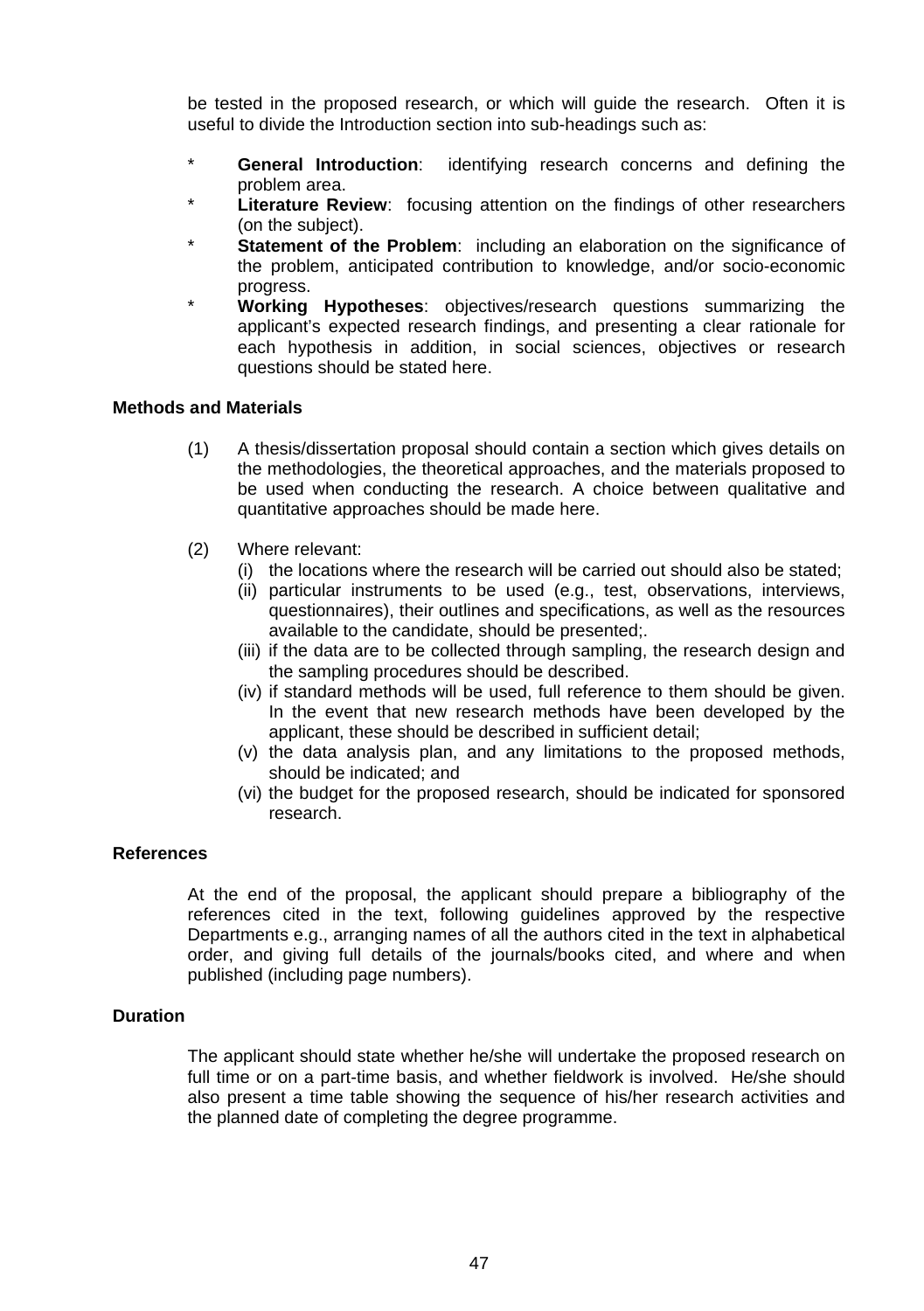#### **Referees**

 The Postgraduate Studies Committee may wish to require scholars who know the applicant well to comment on his/her ability to undertake the proposed research. It is important, therefore, that the applicant includes names (and full addresses) of two or three possible referees who could give an assessment of the applicant's abilities.

#### **Outline of Research Proposal summaries**

The candidates are required to submit to the Senate  $2 - 3$  page summaries of their research proposals. These should include the title of the research proposal using information contained in annex 6, a statement of the problem and its significance, a brief summation of the foci of the literature in the area of study and the methodology to be used in the study (indication a clear statement of data analyzing).

## **ANNEX 2**

## **REGULATIONS AND GUIDELINES FOR WRITING AND PRESENTATION OF POSTGRADUATE THESES AND DISSERTATIONS**

#### **Introduction**

- (1) There are many styles of writing theses and dissertations adopted by various universities. In some, the candidate is allowed to follow the style of an international journal in his/her chosen field of study, and is allowed to publish his/her theses/dissertation research results along the way. Thus in the end, the candidate's thesis/dissertation could be a synthesis of published papers, with a unifying introduction, and a unifying discussion. In some, the candidate is allowed to arrange his/her thesis/dissertation data in the form of interrelated chapters, each chapter covering a specific sub-theme. In others, the candidate is directed to have a single Introduction, a single Materials and Methods section, a single Results section, and a single Discussion section.
- (2) Because of the wide range of subjects and areas of specialization, the methods of presenting the results cannot be absolutely uniform. However, it is important that certain key issues are standardized for a given University, to guide the Faculties and Departments, and to guide the candidates. But about the specific style to be used within the umbrella of the broad guidelines, the postgraduate candidate shall consult with his/her Department.

#### **Broad Guidelines on Thesis/ Dissertation Manuscript Preparation**

## **Typing/Word-processing**

 The thesis/dissertation must be typed or printed on good quality A4 paper. The typescript must be clear, double-spaced, and on one side of the paper. In addition, the letter size of 12 and the Times New Roman format should be used.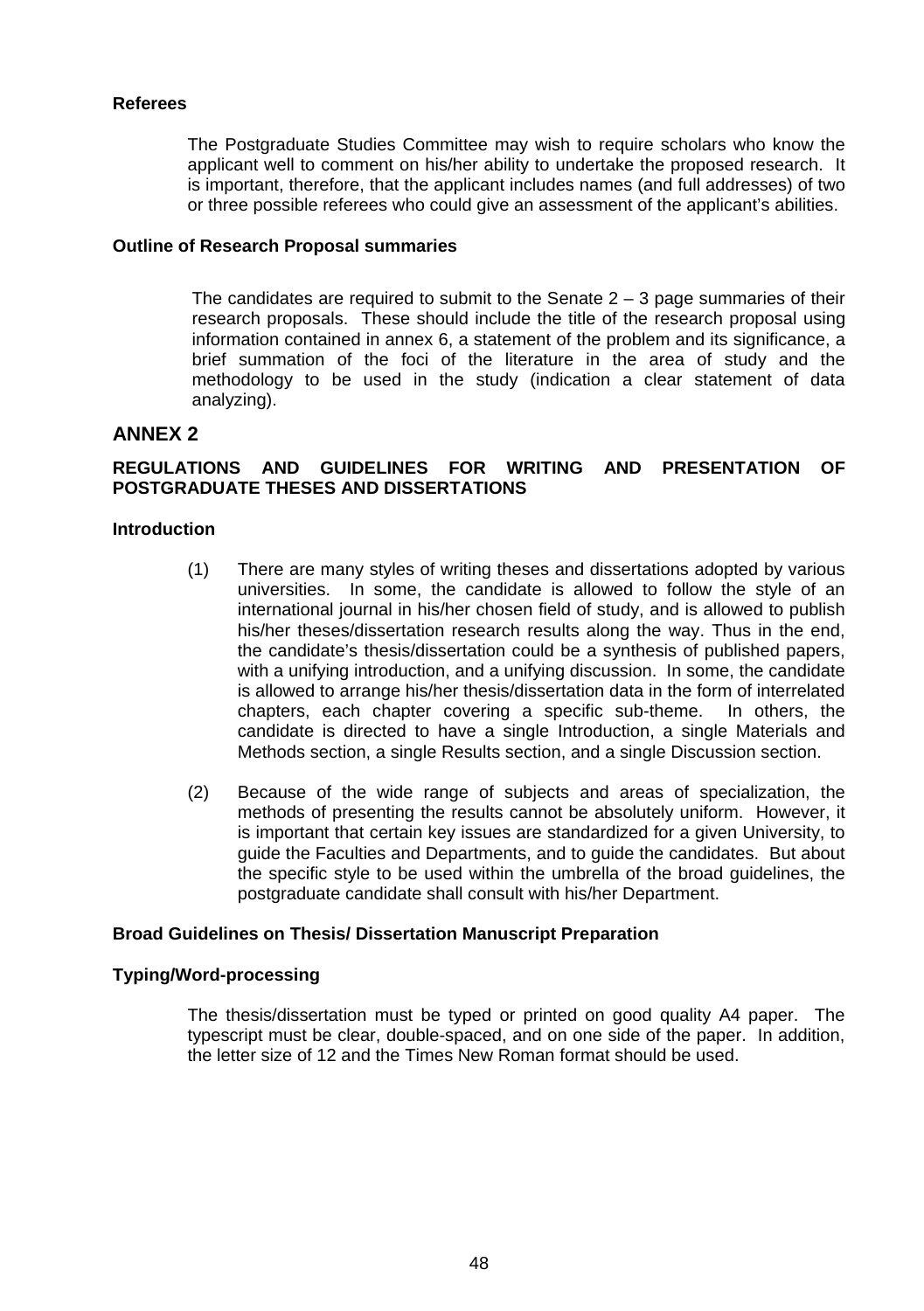#### **Pagination**

 The preliminaries (i.e., parts preceding the Introduction) must be in lower case Roman numerals (i.e.: (i), (ii), (iii), (iv)...), beginning with the title page. The pages in the main body of the thesis/dissertation should be numbered in Arabic numerals (i.e.: "1", "2", "3", "4"...) consecutively throughout. The page numbers should be centered in the upper margin.

#### **Margins**

 The left hand margin must be 4.0 cm from the left edge of the paper; the right hand margin must be 2.5 cm from the right edge; the top margin 4.0 cm from he top of the page, and the bottom one 2.5 cm from the bottom edge of the paper.

#### **Title page**

 The title page must be organized such that it is symmetrically arranged. The page should show the title of the thesis/dissertation in CAPITALS; should contain a statement that the thesis/dissertation is being submitted in partial fulfillment of the requirements for the degree mentioned; should give the year of completion of the study, and the name of the degree for which it has been submitted.

## **Abstract**

 Following the title page, the thesis/dissertation shall contain an abstract which concisely and comprehensively summarizes the essential points and conclusions emanating from the research. The abstract should, as stated earlier, not exceed 300 words in the case of Master's theses, and 400 words for Doctoral dissertations. Furthermore, it should include the purpose of the study, the methodology used and the main findings.

#### **Table of Contents**

 The Table of Contents shall be analytical and refer to specific pages where each major component of the thesis/ dissertation is found. If there is a list of Tables, or a list of Figures, these should be arranged separately, but in the general format of the Table of Contents.

#### **Acknowledgements**

 The thesis/dissertation shall also contain an Acknowledgements section, in which the candidates express their appreciation and gratitude to all the people and institutions which rendered help in the course of the study.

### **Dedication**

 If the candidate wishes to dedicate the thesis/dissertation to any person, the dedication should be concisely written, and should appear in the preliminaries.

#### **Declarations**

 The thesis/dissertation shall also contain the various declarations as pointed out earlier (i.e., one stating that the thesis/dissertation is the candidate's original work, and that it has not been submitted for a degree elsewhere; and a declaration of copyright; see annex 3).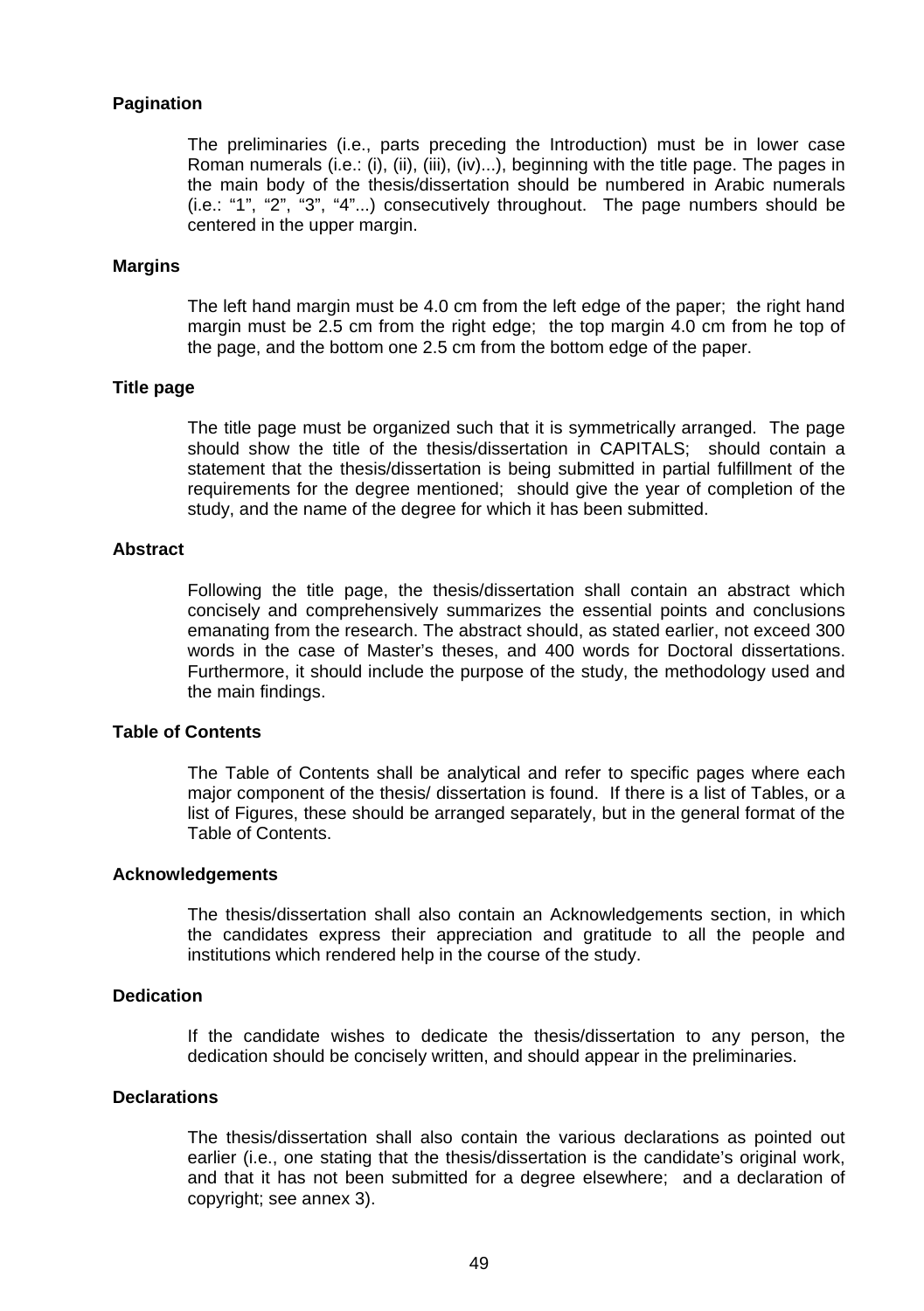#### **Body of the Thesis/Dissertation**

- (a) Tables, text figures, diagrams and photographic illustrations should be numbered in separate sequence, and be cited by number in the text. Each table and figure should have a concise but comprehensive caption. The illustrations should be of publishable quality.
- (b) The text should contain a comprehensive Introduction and Literature Review, a statement of the research problem, the objectives, the hypotheses, the Materials and Methods used in the research, a description and statistical analysis of the research data, a discussion of the results, a statement on the practical applications and implications of the research findings, and possibly also suggestions for further research. There should also be a conclusion, summing up, in not more than 1 000 words, the major findings of the research. All these aspects should be presented into chapters on Introduction, Literature Review, Methodology, Results, Recommendation, and Conclusion.

### **Language**

 The presentation of the thesis/dissertation shall normally be in English. The use of a language other than English requires approval of Senate.

### **Literature Cited**

 All the literature cited in the text must be arranged in alphabetical order at the end of the thesis/dissertation, in accordance with styles used in international journals. Departments may vary in the recommended style, but there should be consistency in each case, and the candidates should consult their supervisors for the finer details. The American Psychological Association (APA) publication manual style could for instance be used.

 If a candidate draws from work that s/he has published previously, it should be fully cited.

## **Length of Theses/Dissertation**

The suggested guidelines are as follows (A4 double spacing):

- (a) **Master's theses**: The recommended length of a Master's thesis/dissertation should preferably be 50,000 words, but should not exceed 75,000 words.
- (b) **Doctoral dissertations**: The recommended length of a Doctoral dissertation should, preferably be 90,000 words, but should not exceed 150,000 words.

## **Submission of Theses/Dissertations**

 The initial submission of the thesis/dissertation shall be in **two** copies for Master's candidates, and **four** copies for doctoral candidates. These shall be in loose-bound form.

 After the approval of the thesis/dissertation by the examiners, and after all the corrections recommended by the examiners have been made, **five** fully bound copies of the theses/dissertations shall be submitted to the Postgraduate Studies Committee. In addition, candidates should submit electronic versions of their theses/dissertation.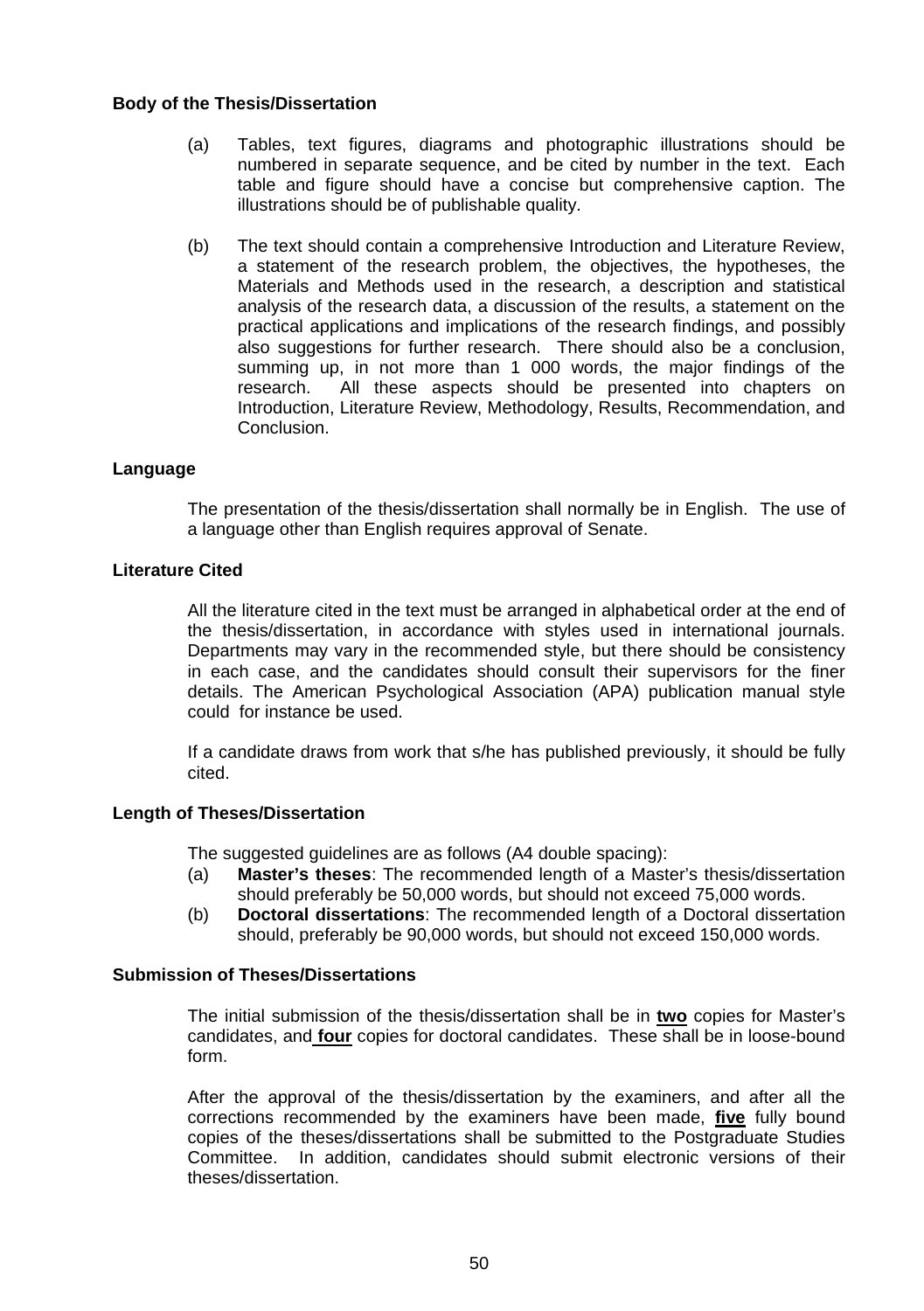The colour for Master's theses shall be blue, and that for Doctoral Dissertations shall be green.

 When binding the thesis/ dissertation, what would appear on the spine shall at least be the name of the candidate, the degree for which it was submitted, and the year of degree award.

## **ANNEX 3**

## **SUMMARY ON THE DECLARATIONS WHICH MUST BE CONTAINED IN THE SUBMITTED THESES/ DISSERTATIONS**

- (1) Every thesis/dissertation shall be accompanied by a statement declaring that the document is a true reflection of the candidate's own research, and has not been submitted for a degree in any other institution of higher learning.
- (2) The thesis/dissertation shall contain a statement of copyright, reading as follows: No part of this thesis/ dissertation may be reproduced, stored in any retrieval system, or transmitted in any form, or by any means (e.g., electronic, mechanical, photocopying, recording or otherwise) without the prior written permission of the author, or the University of Namibia in that behalf.
- (3) In presenting a thesis, the candidate shall be deemed by so doing to have granted the University the right to reproduce it in whole or in part, in any manner or format which the University may deem fit, for any person or institution requiring it for study and research; provided that the University shall waive this right if the whole thesis has been or is being published in a manner satisfactory to the University.

These declarations should be used in theses/dissertations as follows:

### **DECLARATIONS**

. I, [student's name], declare hereby that this study is a true reflection of my own research, and that this work, or part thereof has not been submitted for a degree in any other institution of higher education.

. No part of this thesis may be reproduced, stored in any retrieval system, or transmitted in any form, or by means (e.g. electronic, mechanical, photocopying, recording or otherwise) without the prior permission of the author, or The University of Namibia in that behalf.

. I, [student's name], grant The University of Namibia the right to reproduce this thesis in whole or in part, in any manner or format, which The University of Namibia may deem fit, for any person or institution requiring it for study and research; providing that The University of Namibia shall waive this right if the whole thesis has been or is being published in a manner satisfactory to the University.

| [student's name] |  |
|------------------|--|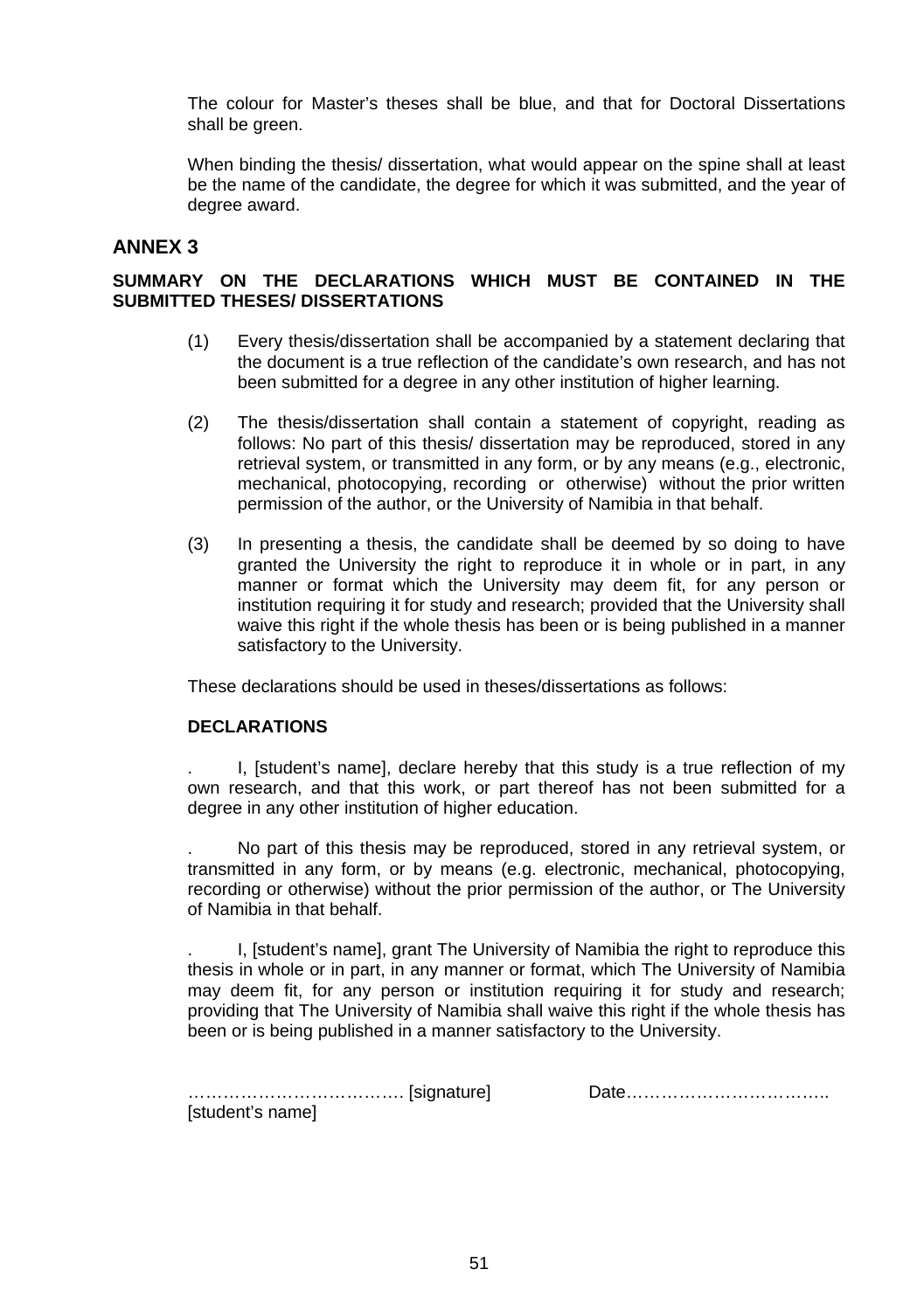## **ANNEX 4**

## **SUMMARY OF RECOMMENDATIONS ON POSTGRADUATE THESIS AND DISSERTATION**

## **Name of Candidate**: **Degree registered for**: **Thesis/Dissertation Title**:

|     | <b>EXAMINERS RECOMMENDATIONS*</b>                                                                                                                | (X) |
|-----|--------------------------------------------------------------------------------------------------------------------------------------------------|-----|
| 1.  | <b>PASSED</b>                                                                                                                                    |     |
| 1.1 | Thesis/Dissertation PASSES AS IT IS (no revisions or<br>typographical corrections required).                                                     |     |
| 1.2 | Thesis/Dissertation PASSES SUBJECT TO corrections of<br>typographical nature and other minor errors (list of errors<br>attached to Main Report). |     |
| 1.3 | Thesis/Dissertation recommended for publication.                                                                                                 |     |
| 2.  | <b>REJECTED</b>                                                                                                                                  |     |
| 2.1 | Thesis/Dissertation REJECTED, BUT MAY BE RE-<br>SUBMITTED after one or more of the following (specify):                                          |     |
|     | 2.1.1 Additional data collection                                                                                                                 |     |
|     | 2.1.2 Additional data analysis                                                                                                                   |     |
|     | 2.1.3 Additional literature review                                                                                                               |     |
|     | 2.1.4 Thesis/Dissertation Re-writing                                                                                                             |     |
|     | 2.1.5 Other (specify in Main Report)                                                                                                             |     |
| 2.2 | Thesis/Dissertation REJECTED OUTRIGHT (reasons<br>specified in Main Report).                                                                     |     |

*\* Please tick your recommendation (X) in the right hand column.*

Name of Examiner:...................................................................................................................

Signature: ......................................Date:..................................................................................

 *\*\* The Examiner should be aware of the fact that the report will be made available to the candidate. In the case of passes for Master's theses, an indication should be made (in the Main Report) whether or not the Candidate passes with distinction.*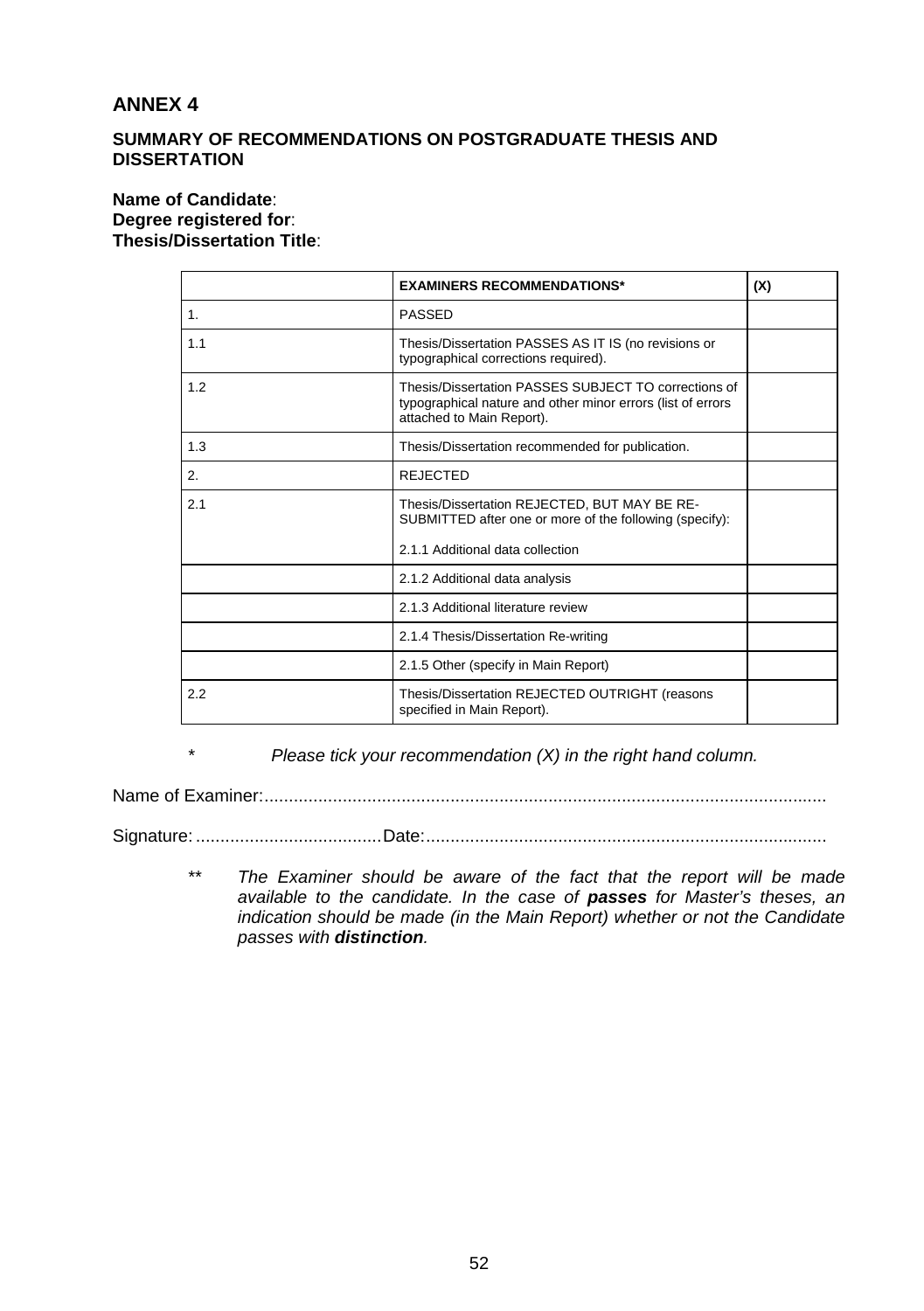# **ANNEX 5**

## **VIVA VOCE EXAMINATION RESULTS FORM**

### **Name of Candidate**: **Degree registered for**: **Thesis/Dissertation Title**:

| No.            | <b>EXAMINERS' RECOMMENDATION</b>                                                                                                                                               |                          |           | (X) |      |
|----------------|--------------------------------------------------------------------------------------------------------------------------------------------------------------------------------|--------------------------|-----------|-----|------|
| 1 <sub>1</sub> | <b>PASSES</b>                                                                                                                                                                  |                          |           |     |      |
| 1.1            | Candidate PASSES and no additional adjustments in the thesis/dissertation<br>are required.                                                                                     |                          |           |     |      |
| 1.2            | Candidate PASSES SUBJECT TO making minor corrections and revisions in<br>the thesis, as stated in the report by the viva voce Chairperson.                                     |                          |           |     |      |
| 2.             | <b>FAILS</b>                                                                                                                                                                   |                          |           |     |      |
| 2.1            | Candidate FAILS, but should be given another chance of defending the<br>thesis/dissertation after rectifying the weaknesses detailed in the viva voce<br>Chairperson's report. |                          |           |     |      |
| 2.2            | Candidate FAILS OUTRIGHT (reasons detailed in viva voce Chairperson's<br>report).                                                                                              |                          |           |     |      |
| No.            | Panel member's name*                                                                                                                                                           | Designation              | Signature |     | Date |
| 1.             |                                                                                                                                                                                | Chairperson              |           |     |      |
| 2.             |                                                                                                                                                                                | <b>External Examiner</b> |           |     |      |
| 3.             |                                                                                                                                                                                |                          |           |     |      |
| 4.             |                                                                                                                                                                                |                          |           |     |      |
| 5.             |                                                                                                                                                                                |                          |           |     |      |
| 6.             |                                                                                                                                                                                |                          |           |     |      |
| 7.             |                                                                                                                                                                                |                          |           |     |      |

 *\* In case of disagreement, each panellist shall show against his/her signature which recommendation (e.g., 1.1, 1.2, 2.1 or 2.2) s/he prefers.*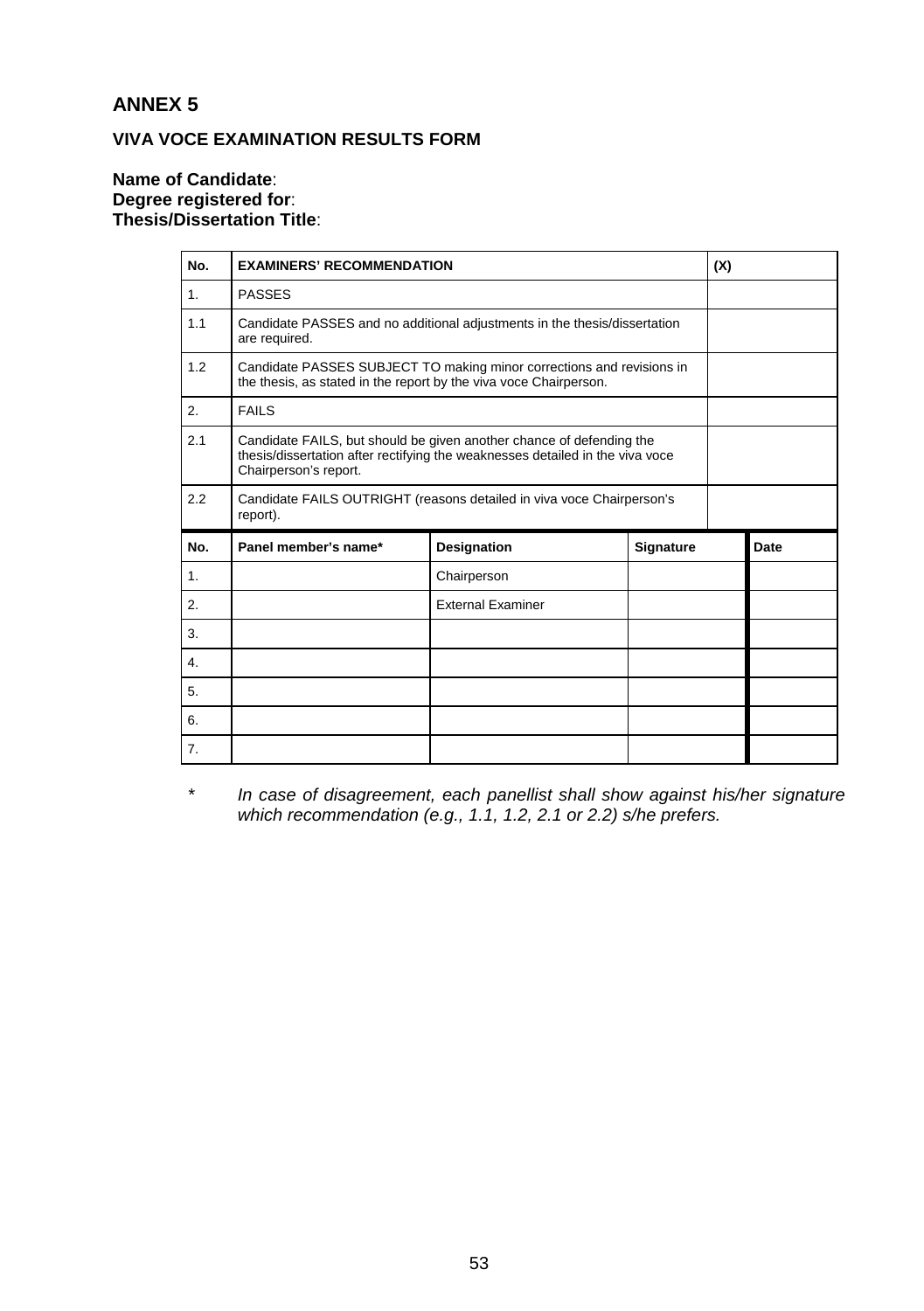**ANNEX 6** 

(Thesis/dissertation title page)

STUDY OF THE MARINE PHYTOPLANKTON OF NAMIBIA

A THESIS/DISSERTATION SUBMITTED IN PARTIAL FULFILMENT

## OF THE REQUIREMENTS FOR THE DEGREE OF

## MASTER OF SCIENCE

OF

## THE UNIVERSITY OF NAMIBIA

**BY** 

.............................................. (name of candidate)

> ................................ month and year

Main Supervisor: ................................

Co-supervisor(s): ................................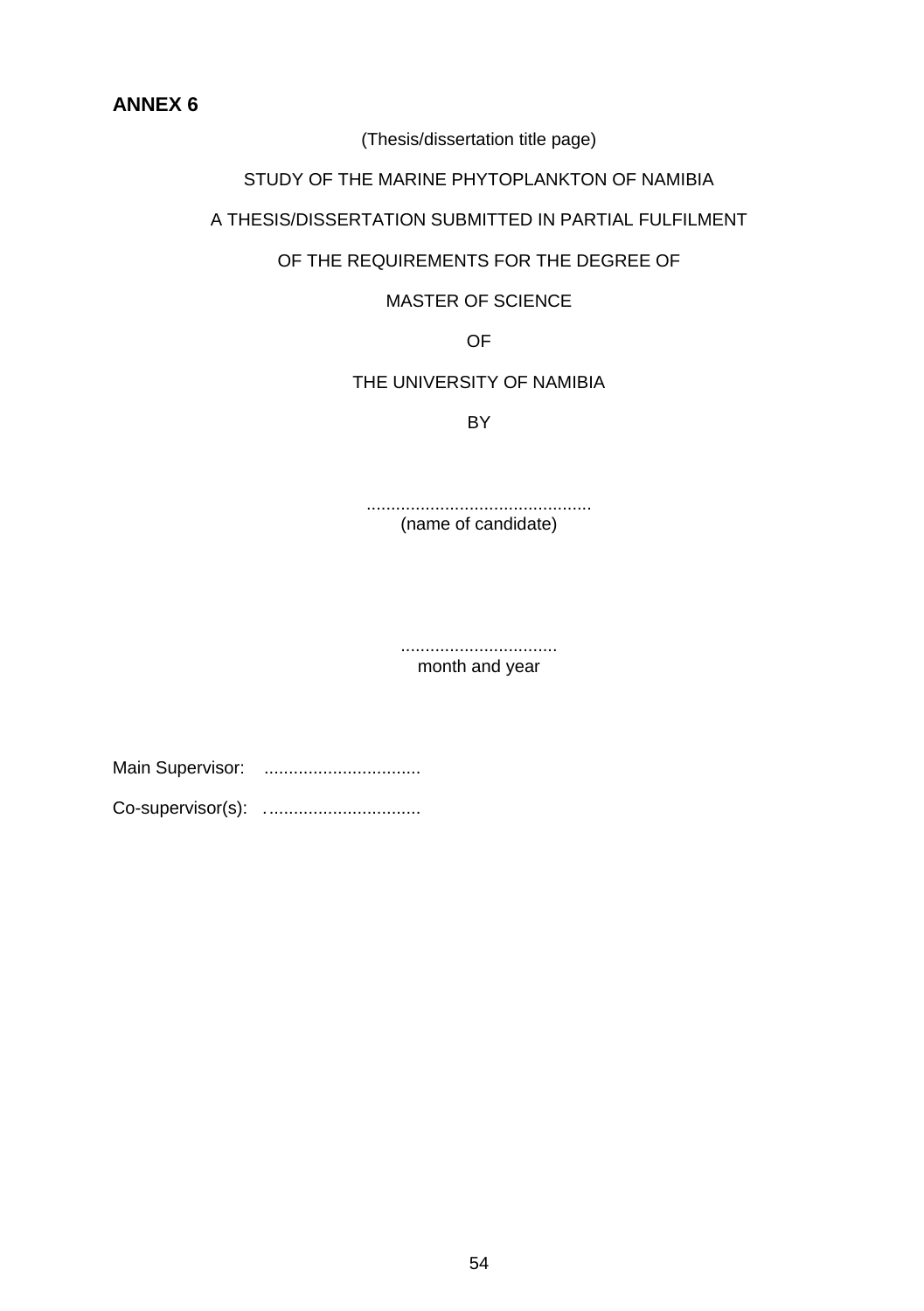# 10. DISTANCE EDUCATION

# 10.1 GENERAL REGULATIONS

## **Conducting of examinations**

The duration and scope of the examinations for the different degrees, diplomas and certificates shall be determined by Senate, and be conducted under the supervision of Senate at such place, date and time as Senate may determine. Unless Senate otherwise determines, all papers for a specific module shall be written during the same examination period. A disabled candidate (e g, blindness, physical handicap) shall be accommodated after the necessary arrangements have been made beforehand and with the approval of Senate.

# 10.2 EXAMINATION ADMISSION

A student who is registered for a degree, diploma or certificate course of study, has paid the prescribed fees and obtained a minimum examination admission mark of 40 %, shall be admitted to the examination unless Senate determine otherwise. All relevant students shall be furnished with departmental stipulations for the obtainment of the examination admission mark in writing (at the commencement of the academic year).

## **Determination of examination admission mark**

The examination admission mark is determined by continuous evaluation of a student's achievement via assignments and/or practicals/seminars/tutorials, and tests during vacation schools, etc.

## 10.3 EXAMINING

On completion of (a) prescribed syllabus (syllabi), unless otherwise determined, examinations shall be conducted in all modules. Unless expressly otherwise determined, the examination in a module shall consist of a written examination.

## **Examiners and moderators**

Senate through the Board of Studies shall, on recommendation of the Faculty Boards appoint examiners (first and second moderators).

- (i) Senate shall, on recommendation of the Faculty Boards appoint at least two examiners for each examination in a qualifying module.
- (ii) Except in exceptional circumstances such as in the case of death, resignation, absence, illness or other inability of the lecturer concerned, at least one examiner shall be a lecturer who has been involved in the internal teaching of the particular module.

## **Appeal by a candidate**

All examination results are considered to be final and no correspondence will be entered into with students. Students may, however, forward a written request to have their marks recounted. The prescribed fee must accompany such request.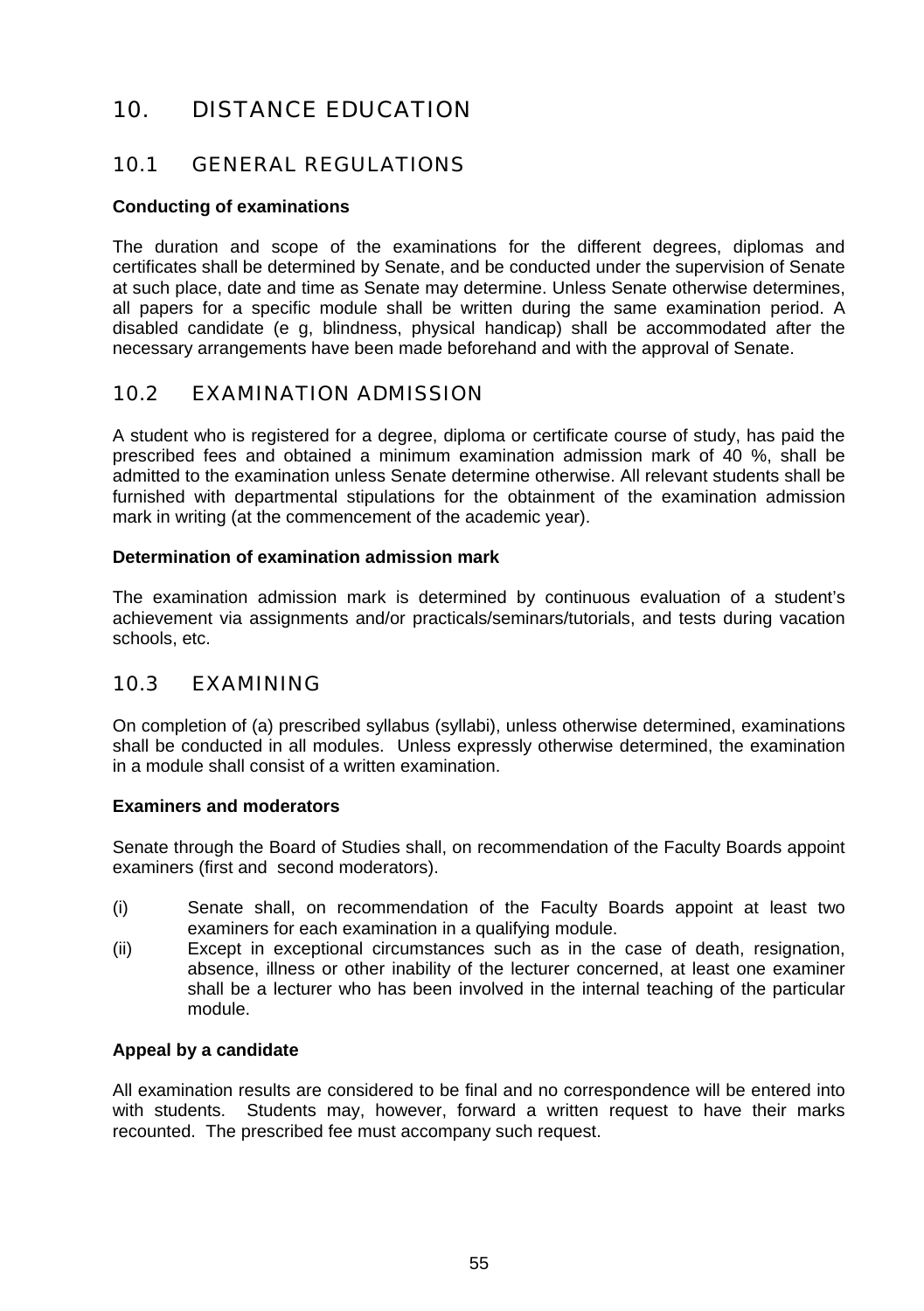# 10.4 DETERMINATION OF EXAMINATION ADMISSION, EXAMINATION AND FINAL MARKS

### **Determination of examination admission marks**

The various departments shall calculate examination admission marks before the particular examinations commence and these shall be made known to students on the dates as determined by Senate and indicated in the calendar.

#### **Determination of examination marks**

- (i) Unless otherwise stated in the respective regulations, the examination mark shall comprise the average mark of the marks obtained for each paper in a module.
- (ii) If the marks of the first and second/external examiner differ by less than 10 %, the average mark shall be taken as examination mark for that paper.
- (iii) If the marks of the first and second/external examiner differ by more than 10 %, an arbiter examiner shall be appointed. The decision by the Examinations and Promotion Committee of the Centre shall be final.

#### **Determination of final mark**

- (i) In determining the final mark, the year mark and the examination mark shall be considered. Unless determined otherwise, the weight ratio between year mark and examination mark shall be 50:50, or as determined from time to time by Senate on request of Faculties.
- (ii) The final decision regarding examination results shall rest with Senate. Results shall be announced to students in writing.

#### **Promotion**

The Examinations and Promotion Committee of the Centre shall consider and determine promotion and this shall be submitted on behalf of Senate and the Board of Studies to the Admissions and Examinations Committee for final approval.

#### **Passing a module**

In order to pass a module, a student shall obtain a final mark of at least 50 %, (unless otherwise determined by Senate), provided that:

- (i) A sub-minimum of 40% has been achieved in the examination, and
- (ii) A sub-minimum, as determined by Senate, has been achieved per paper where an examination consists of more than one paper.

#### **Passing a module with distinction**

A student shall pass a module with distinction if he/she has obtained a final mark of 80 % or more for the module and a sub-minimum of 60 % per paper.

#### **Obtaining a degree or diploma cum laude**

A student shall pass a degree or diploma cum laude if his/her average mark for all the modules in his/her course of study is 80 % or more.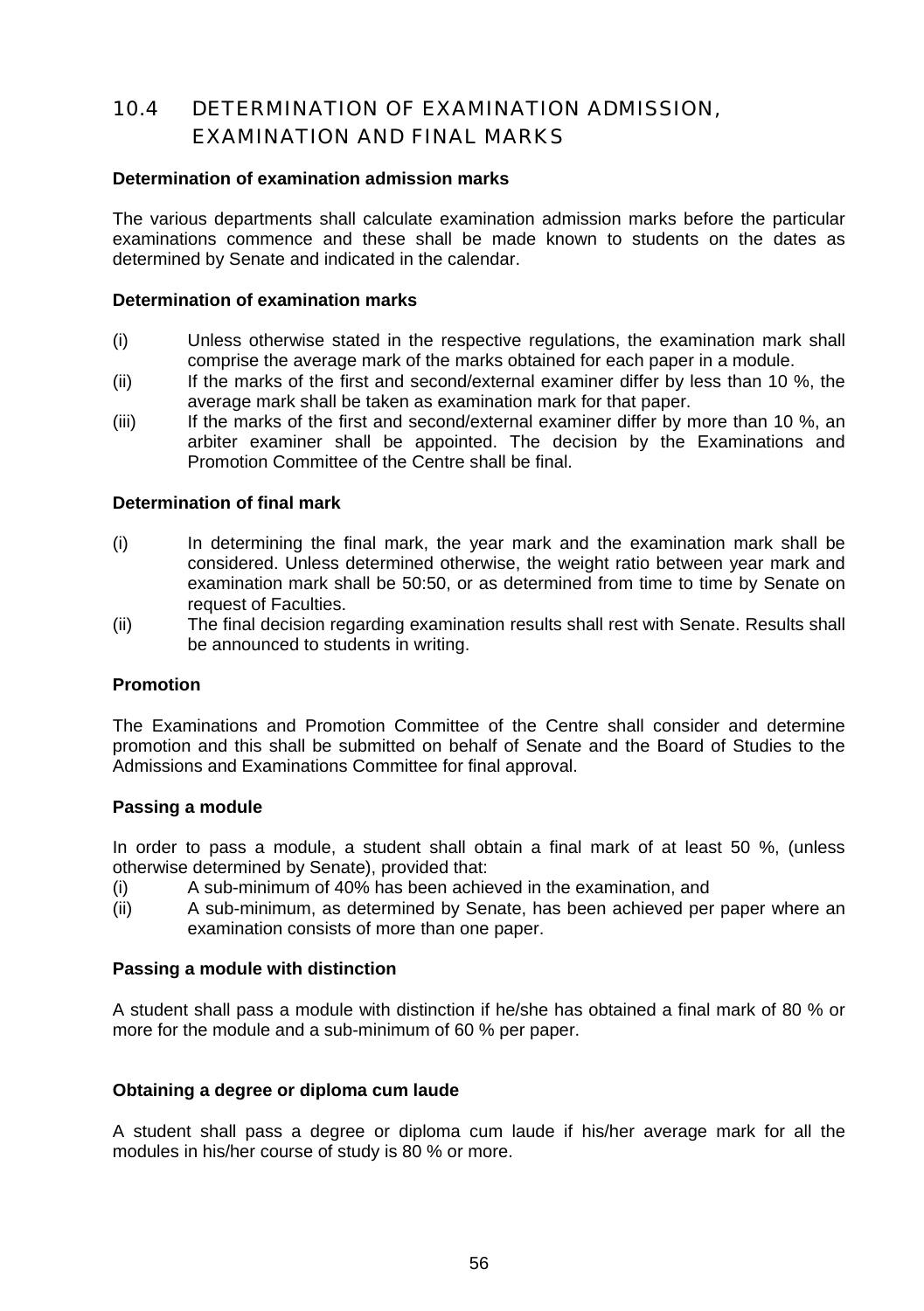# 10.5 RECOGNITION OF MODULES PASSED AT OTHER INSTITUTIONS

In certain circumstances, the University of Namibia may recognize up to a maximum of 50 % of the modules for a qualification, except major subjects, which a student has passed at another institution. The recognition of such modules shall in each case be considered on merit and may be granted as follows:

## **Recognition**

A module of the relevant student shall be recognized and form part of his/her curriculum. The student shall not need to sit for any further examinations or meet further requirements, but the module may not be taken on a higher level.

## **Crediting**

A student shall be exempted from following the relevant module at the University of Namibia and obtain credit for the module. The module shall form part of his/her curriculum and may be taken on a higher level. Supplementary work may be required by a department in order to obtain full credit.

## **Exemption**

A student may be exempted from taking a module which serves as prerequisite for registration for another module, but the exempted module shall not form part of the student's curriculum.

# 10.6 CONFERRING OF STATUS

If a student would like to register for further study for which the possession of a certificate, diploma or degree is a prerequisite, but where such a certificate, diploma or degree has not been obtained at a recognized institution or by means of a recognized course of study, Senate may, as the case may be, admit such student to the prospective further study. Such admission will be based on the basis of a certificate, diploma or degree obtained at such institution or on the basis of such other studies, as well as in cases where a certificate, diploma or degree has been obtained at a recognized institution elsewhere or locally and where the qualification has been obtained in one faculty and a further qualification has to be obtained in another faculty.

# 10.7 CENTRE FOR EXTERNAL STUDIES PROSPECTUS

The section on Distance Education should be read in conjunction with the Centre for External Studies Prospectus.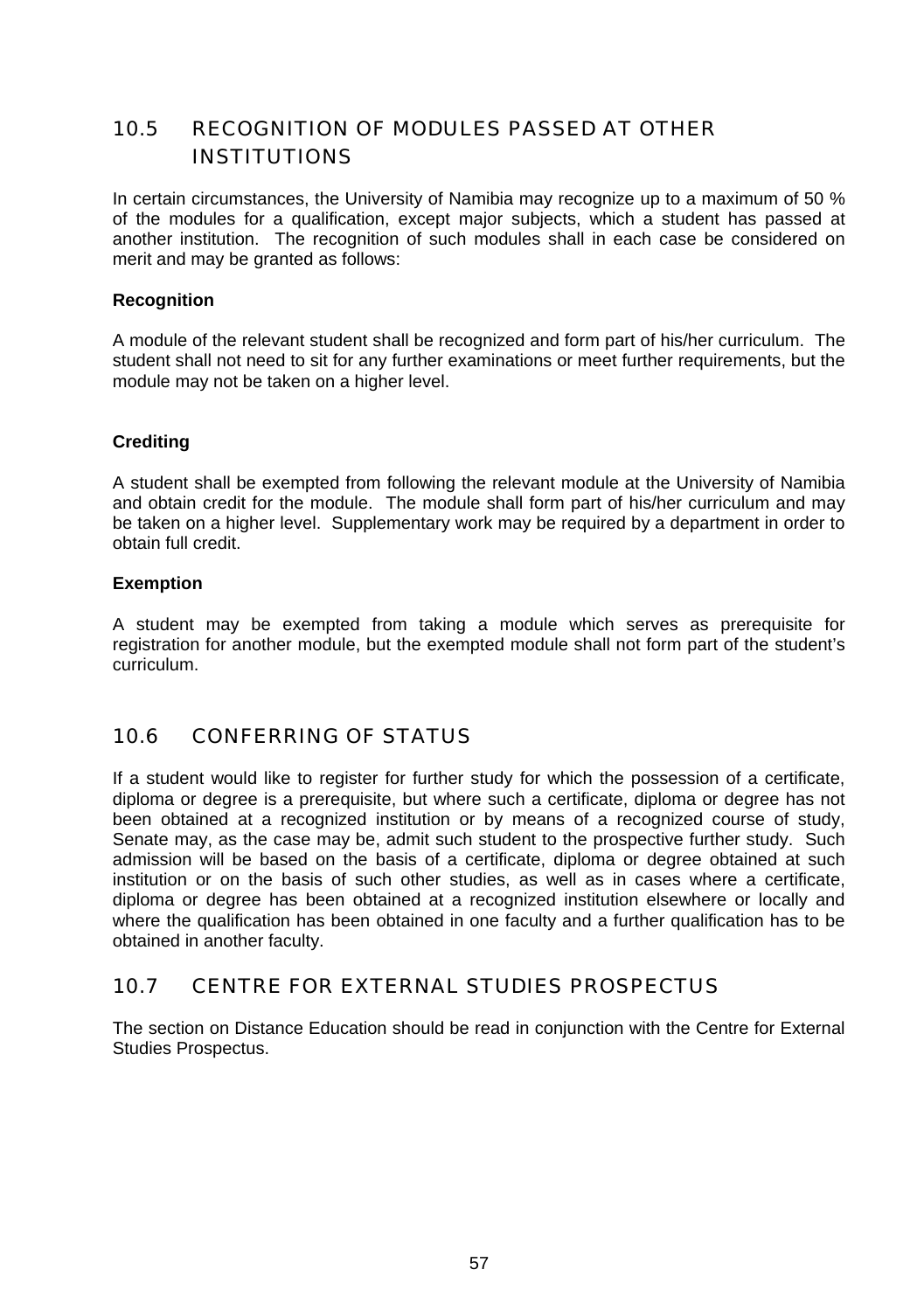# 11. SCHOLARSHIPS AND AWARDS

# 11.1 GENERAL INFORMATION ON SCHOLARSHIPS

### **a) General**

 The content of the Financial Aid Brochure is revised regularly and interested persons are therefore requested to consult the latest edition. Prospective applicants are requested to submit their applications before the dates given in the brochure for the scholarships concerned. We recommend that applicants should apply for grants at the various institutions. Scholarships and loans are also in some cases made available by the following institutions:

- Employers to employees and their children;
- Local Authorities:
- Various Government Ministries, especially the Ministry of Education:
- Schools;
- Non-Governmental and Community based organizations.

Prospective applicants must address enquiries directly to these institutions.

## 11.2 UNDERGRADUATE STUDIES

 THIS INFORMATION IS APPLICABLE ONLY TO SCHOLARSHIPS CONTROLLED AND AWARDED BY THE UNIVERSITY. THE UNIVERSITY RESERVES THE RIGHT TO AMEND THE REGULATIONS AND CONDITIONS APPLICABLE TO THE AWARDING OF SCHOLARSHIPS WITHOUT PRIOR NOTICE.

### **a) Closing date for applications**

 Applications for scholarships awarded by the University should reach the Office of the Registrar by not later than 30 September. No late applications will be considered.

## **b) Application procedure**

- (i) Only students who intend to study at UNAM may apply.
- (ii) Students who are registered at the University of Namibia in 2007 and who already have a scholarship for this particular year, must reapply for 2008.
- (iii) Every applicant must complete only one application form for the relevant scholarship.
- (iv) Only application forms that are FULLY COMPLETED will be considered.
- (v) The University of Namibia will not be held responsible for the loss of any original document(s). All certified documents will be used for filing purposes. (No copies will be returned to the students.)

## **c) Processing of applications**

 Applications for scholarships are considered in December, and the outcome will be announced to applicants as soon as possible thereafter.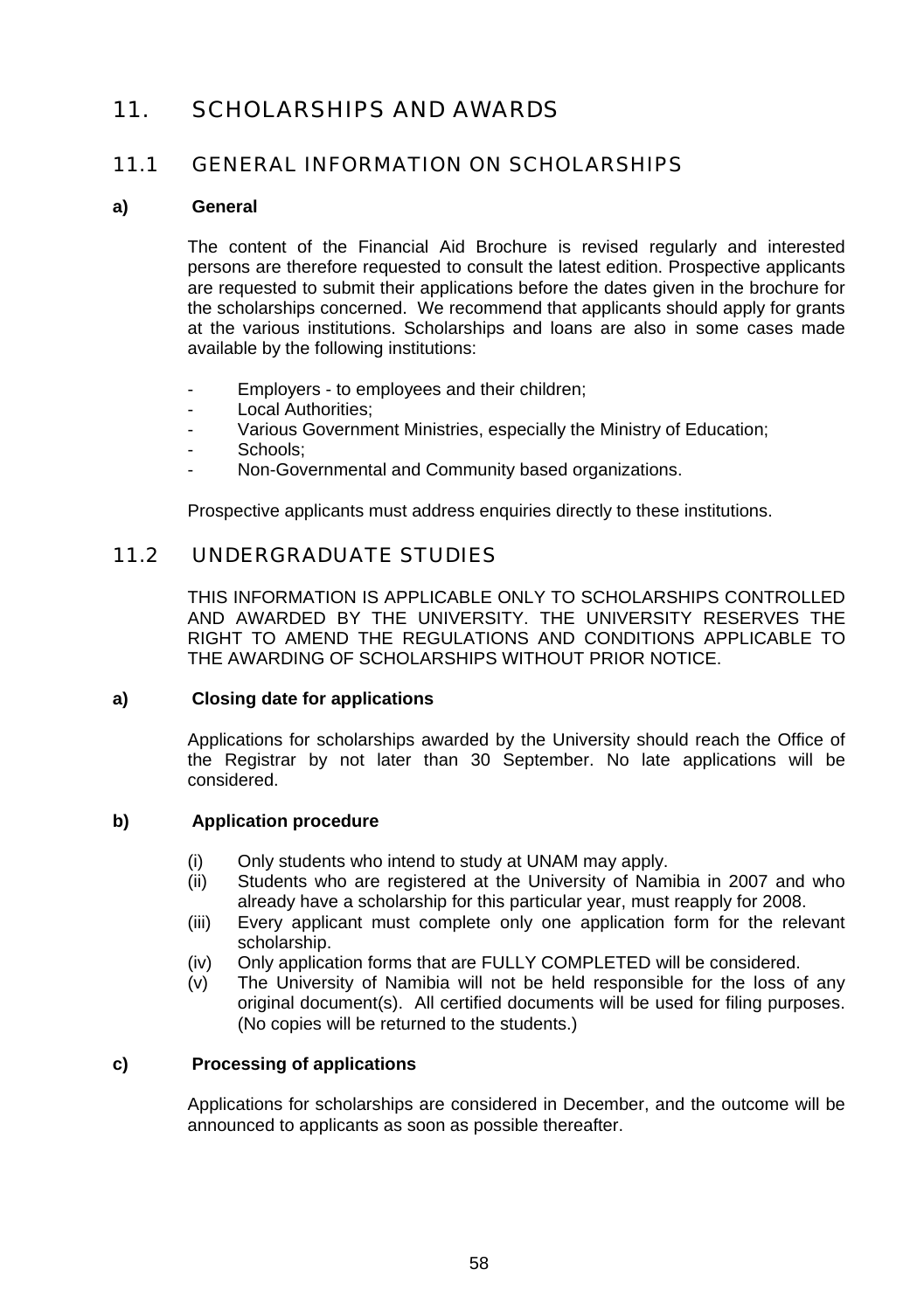# 11.3 SCHOLARSHIPS

 The Bursaries and Awards Committee of the University of Namibia reserves the right to award in its discretion one or more of the following:

## **a) FULL SCHOLARSHIP**

 A full scholarship shall cover the cost of tuition, books and accommodation as well as hostel meal fees. In special circumstances and subject to the availability of funds or where so prescribed by donors, full scholarships may include a living allowance component for students. Windhoek residents are normally not eligible for these scholarships, except in special circumstances.

## **b) SUPPORTIVE SCHOLARSHIP**

 A supportive scholarship shall be awarded to provide supplementary funding to qualifying students who have secured only part of the overall funding required to continue their studies. As such, supportive scholarships shall provide ONLY for either tuition and/or book fees, or for accommodation and/or meal fees and are normally for students who are domiciled in Windhoek.

## **c) BOOK FUND**

- i) Book fund allocations are made only for the purchase of books for a certain amount as stipulated by the Bursaries and Awards Committee.
- ii) Allocations from the Book fund are made only to students who do not have **any** financial assistance.
- iii) Allocations from the Book fund are not subject to any contractual obligations.

## **11.3.1 CONDITIONS FOR THE AWARDING OF SCHOLARSHIPS**

- 1) Full Scholarships are awarded only to students who do not hold a full scholarship from another institution. If a student accepts another full scholarship, his/her University scholarship will immediately be cancelled and the amount already paid will be claimed in full.
- 2) A student who did not perform satisfactorily in the academic year for which financial support was granted, shall not be eligible for financial assistance in the following year.
- 3) Scholarship awards are based on achievement and financial circumstances.
- 4) Scholarships are subject to contractual obligations.
- 5) Only students admitted to the University of Namibia shall be eligible for financial support.
- 6) Only students enrolled for a course of study leading to a formal qualification shall be eligible for financial support.
- 7) Preference will be given to first degree candidates, followed by Masters' and finally Ph.D candidates.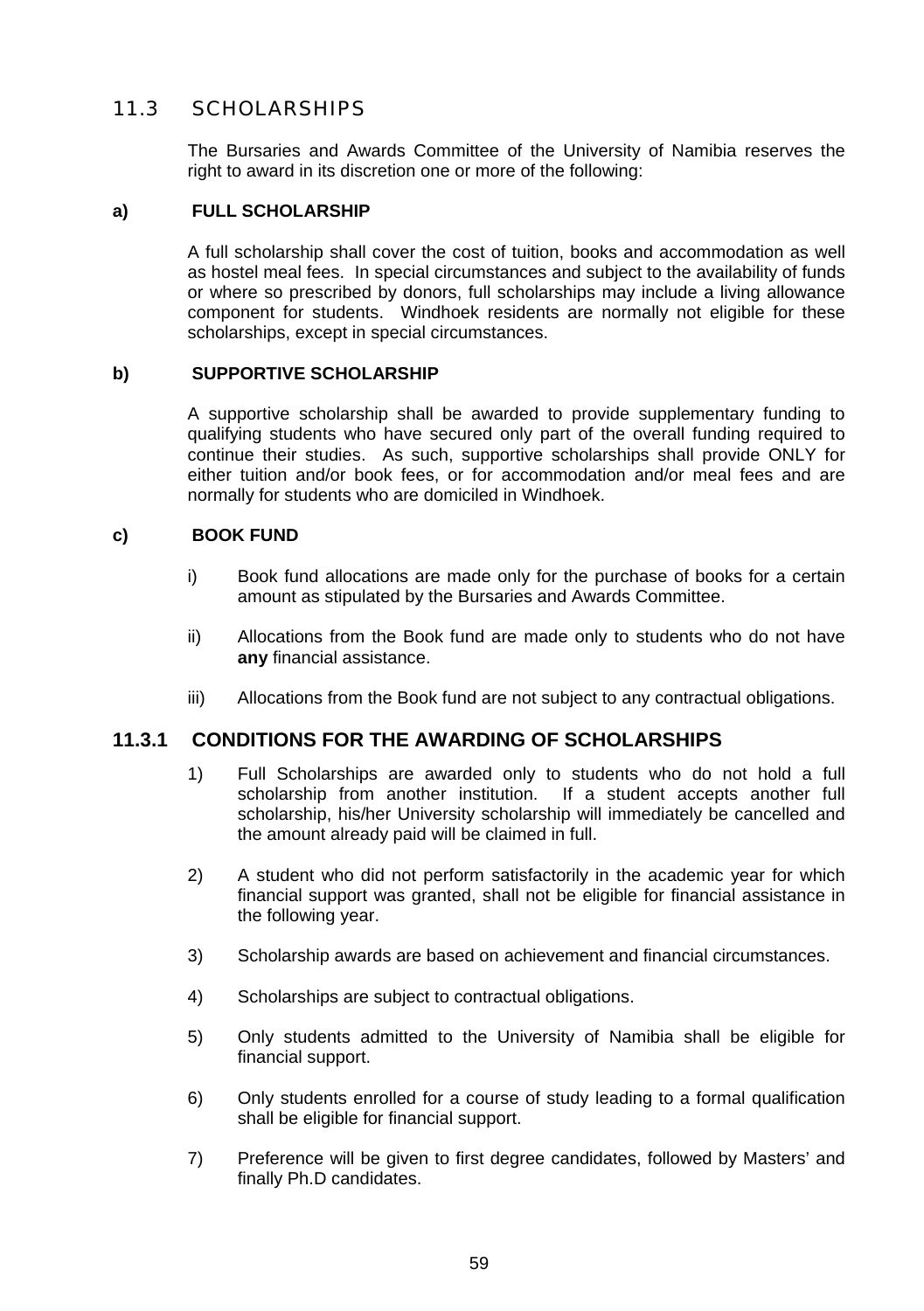- 8) Where a financially supported student discontinues before completion, such student shall become liable for the payment of all financial assistance disbursed, as provided for in the rules and regulations laid down from time to time by the Bursaries and Awards Committee.
- 9) No student who has been allocated a full scholarship shall accept full-time employment during the period of the award, except for students enrolled for part-time courses of study.
- 10) A qualifying student shall be considered for assistance in any year of study.
- 11) Financial support shall be allocated on an annual basis.
- 12) Upon satisfactory completion of the academic year for which financial support was granted, a student may re-apply for continuation of such support in the subsequent year of study. Successful completion of an academic year shall not assure an automatic continuation of financial support unless so required by the donor concerned.
- 13) The extent and type(s) of financial assistance granted to an applicant shall be at discretion of the Bursaries and Awards Committee, subject to any relevant donor requirements.
- 14) A student who has been allocated financial assistance shall commit him/herself to all reasonable contractual obligations as agreed upon by the Bursaries and Awards Committee and/or the donor concerned. Before any payment of the financial assistance is made, the recipient will be required to enter into a contractual agreement in writing.

## 11.4 POSTGRADUATE SCHOLARSHIPS

- a) Postgraduate scholarships are awarded only to full-time students who do not receive other financial assistance.
- b) Scholarships for postgraduate students are awarded on the basis of achievement and financial circumstances.
- c) Scholarships are awarded for a qualification.
- d) Scholarships are subject to contractual obligations.
- e) Postgraduate scholarships are awarded to personnel of the University. Application forms and further details regarding postgraduate scholarships to personnel are obtainable from: **Staff Development and Training Officer University of Namibia Private Bag 13301 WINDHOEK NAMIBIA**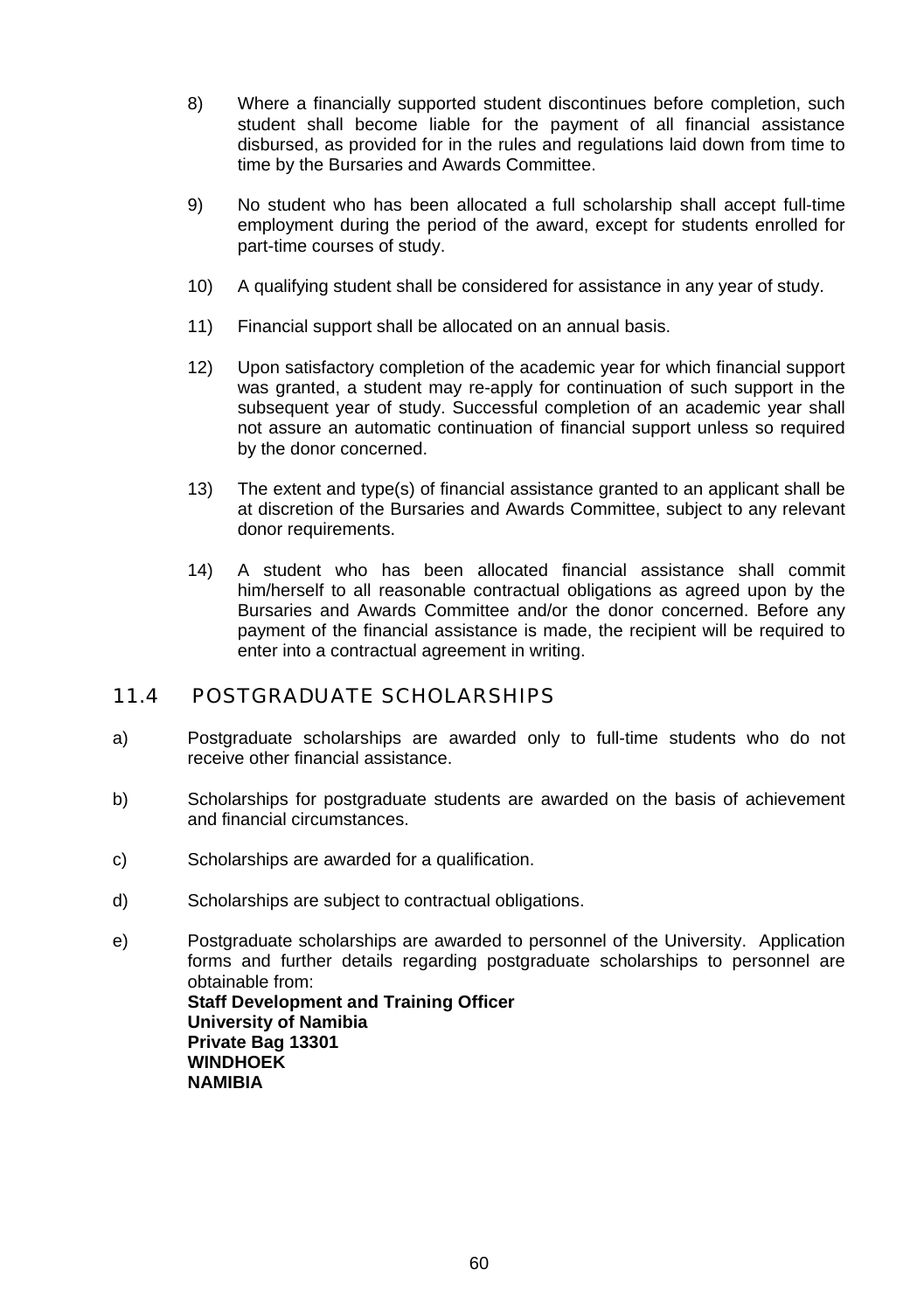# 11.5 PAYMENT OF SCHOLARSHIPS CONTROLLED BY THE UNIVERSITY

 If a scholarship is awarded to a student and he/she accepts it in writing, his/her account will be credited with the amount. The University will only pay actual costs and **NO** money will be paid out to students. If money remains from the book fees, meal fees or if (a) module(s) has been cancelled, the money will revert to the University scholarship budget.

# 11.6 ADDRESS FOR APPLICATION FORMS

 Application forms and further details regarding University scholarships are available from:

**The Office of the Registrar Attention: The Bursary Officer University of Namibia Private Bag 13301 WINDHOEK NAMIBIA**

## 11.7 MERIT AWARDS

There will be six categories of Merit Awards:

- **Best first year student**
- A certificate of achievement shall be awarded.
- **Best non-final year student** A certificate of achievement shall be awarded.
- **Best final year student**
- A certificate of achievement shall be awarded.
- **Best final year student per faculty** The Vice Chancellor's Medal shall be awarded.
- **Best postgraduate student**  The Vice Chancellor's Medal shall be awarded during the annual graduation ceremony.
- **\* Best student of the University**

 The Chancellor's Medal shall be awarded during the annual graduation ceremony.

## **11.7.1 THE CRITERIA FOR THE EVALUATION OF MERIT AWARDS**

## **11.7.1.1 Best undergraduate student per year of study per faculty**

 a) The best (undergraduate) student per year of study per faculty should have obtained an average of at least 70% for his/her course of study. (Students who have repeated any modules(s) at any level are normally not eligible for a merit award.)

### **11.7.1.2 Vice Chancellor's medal (Best student per faculty)**

- a) In order to qualify for the Vice Chancellor's Medal per faculty, a candidate must have passed each module throughout his/her years of study with an average of at least 65%, with major(s) passed with an average of not less than 75% at **final year level**.
- b) The overall mark (average) achieved by the candidate may not be less than 70%.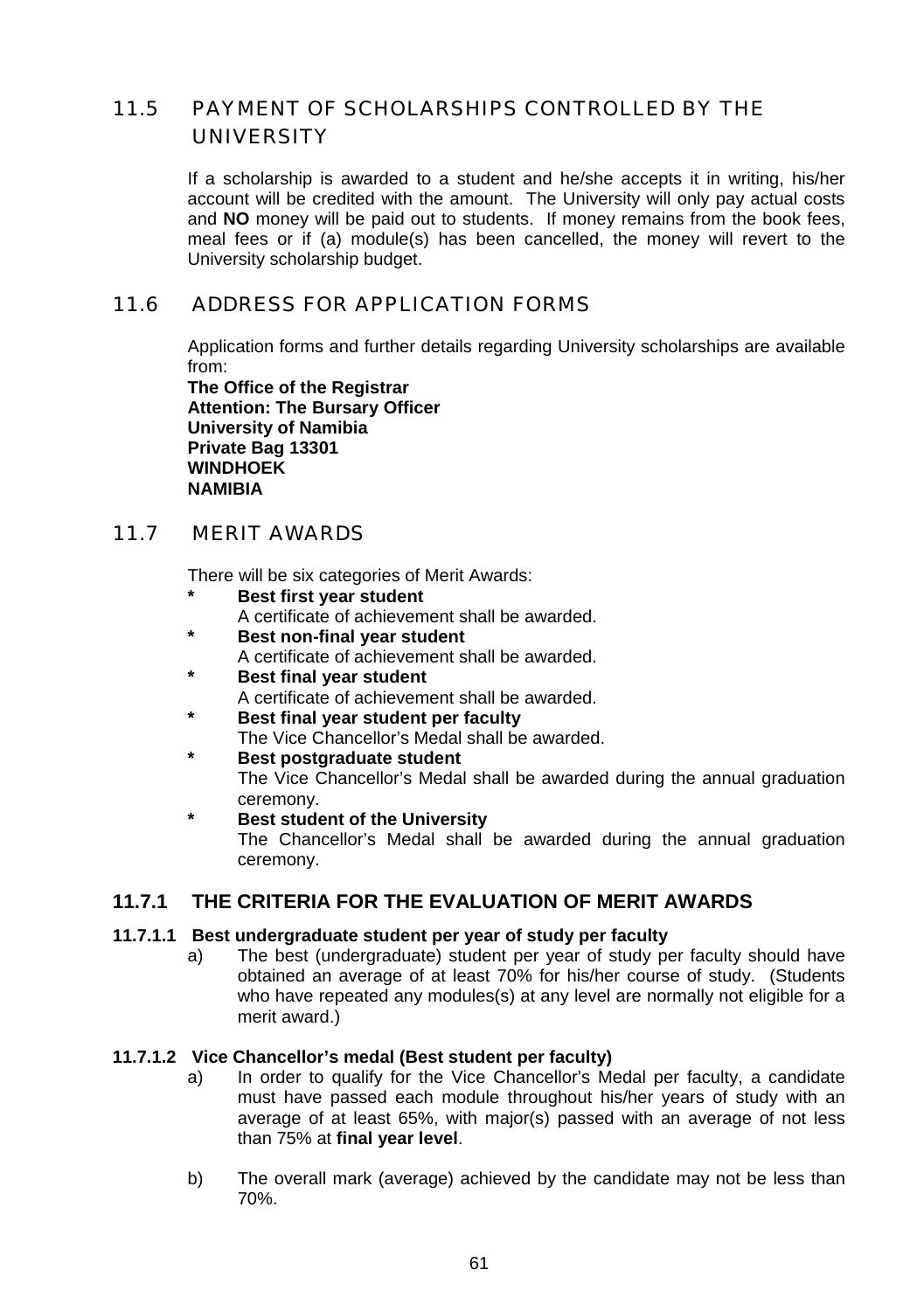- c) Candidates who had to repeat any modules(s) at any level due to examination failure, will not be eligible for selection.
- d) A suitable candidate for the Vice Chancellor's Medal should be nominated annually by each faculty to the Admissions and Examinations Committee for approval and be awarded to undergraduate students within each faculty.
- e) Should the overall mark (average) achieved by the next candidate be within the range of 0.5%, the Vice Chancellor's Medal will be shared by the candidates.
- f) Should a candidate be exempted from (a) modules(s), that module(s) will be ignored in calculating the average.
- g) The approved candidate per faculty will, apart from receiving the Vice Chancellor's Medal and a Certificate of Congratulation, be awarded an amount of N\$ 500.00.
- h) The nominated candidate should have completed the course of study within the shortest prescribed time.

## **11.7.1.3 Vice Chancellor's medal (Best postgraduate student)**

The Vice Chancellor's Medal for the best Postgraduate student shall be awarded to the following post graduate programmes:

#### **a) Best Student: Post Graduate Diploma**

- i) Candidates shall be required to have achieved an average of 70% for all modules of the final year and a minimum of 60% for each module.
- ii) Candidates should have completed their diploma course in the shortest prescribed time.

## **b) Best Student: Masters by course work, research and thesis**

- i) Candidates shall be required to have achieved an average of 70% for all modules at the end of the course work and a minimum of 60% for each module.
- ii) Candidates shall be required to have achieved an average of 75% in the evaluation reports of the thesis.
- iii) Candidates should have completed their Masters by course work, research and thesis in the shortest prescribed time.

### **c) Best Student: Masters by research and thesis**

- i) Candidates shall be required to have achieved an average of 80% in the evaluation reports of the thesis.
- ii) Candidates should have completed their Masters by research and thesis in the shortest prescribed time.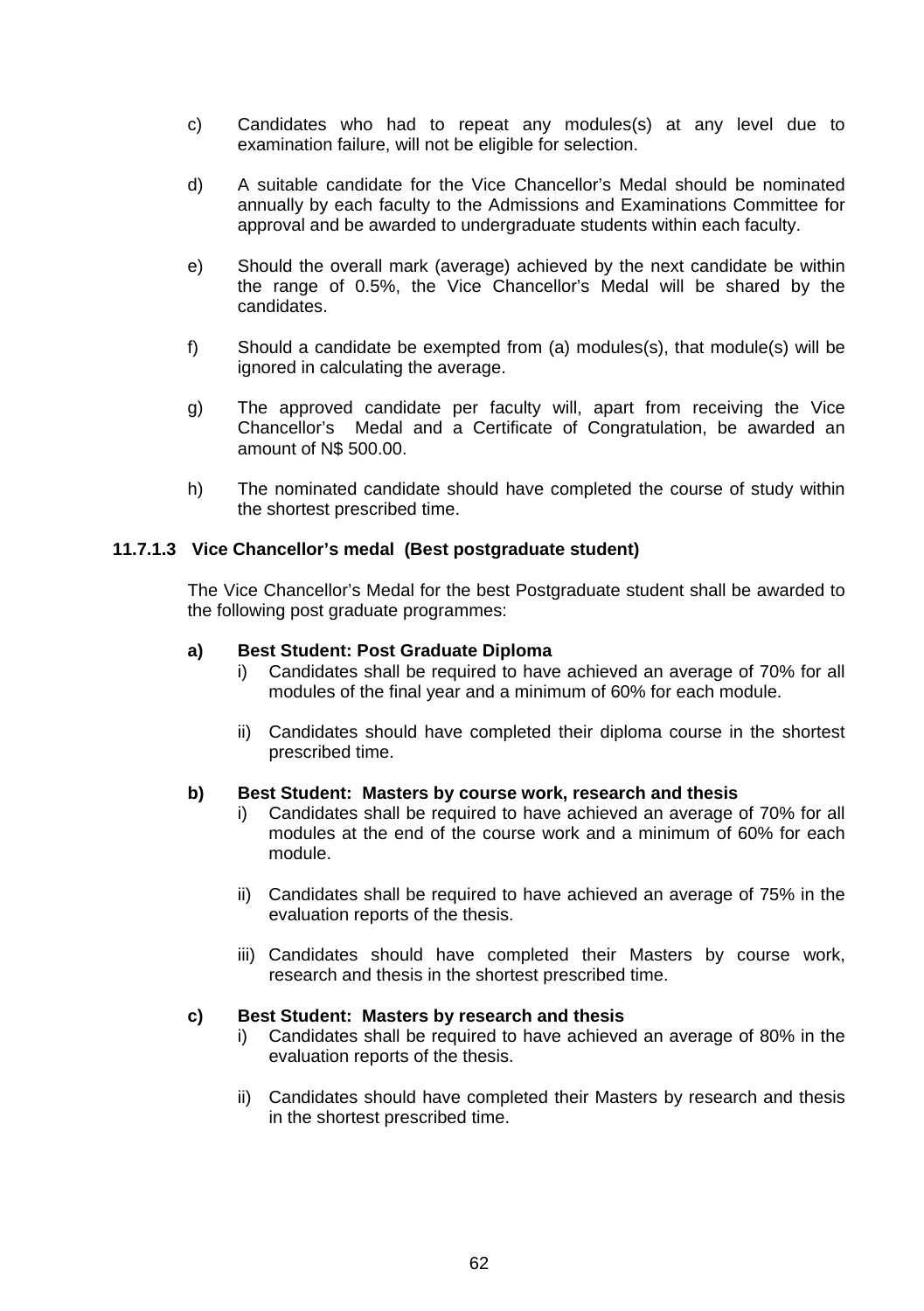## **d) Best Student: Doctorate by research and thesis**

- i) The evaluation reports of the thesis need to be evaluated by a select committee in order to find an average assessment rating.
- ii) Candidates shall be required to have generated new knowledge.
- iii) Candidates shall be required to have generated new knowledge that has application to national and/or regional needs.

## **e) Nominations**

 Nominations in the various categories shall be made by an ad hoc committee comprising the relevant Dean and Heads of Departments of each faculty concerned.

## **f) Selection**

 Selection of the best postgraduate student in each category shall be made by the Admissions and Examinations Committee as submitted by the various Faculties.

## **11.7.1.4 Chancellor's medal (Best student of the University of Namibia)**

 In order for a candidate to qualify for the Chancellor's Medal, he/she should, in addition to the guidelines as set out for the Vice Chancellor's Medal, also meet the following criteria:-

- a) A candidate must have passed each module with an average of at least 70% throughout his/her years of study, with major(s) passed with an average of not less than 80% at final year level.
- b) The overall mark (average) achieved by the candidate may not be less than 80%.
- c) Should the overall mark (average) achieved by the next candidate be within the range of 0.5%, the Chancellor's Medal will be shared by the candidates.
- d) The approved candidate will apart from receiving the Chancellor's Medal and a Certificate of Congratulations, be awarded with an amount of N\$ 1 000.00.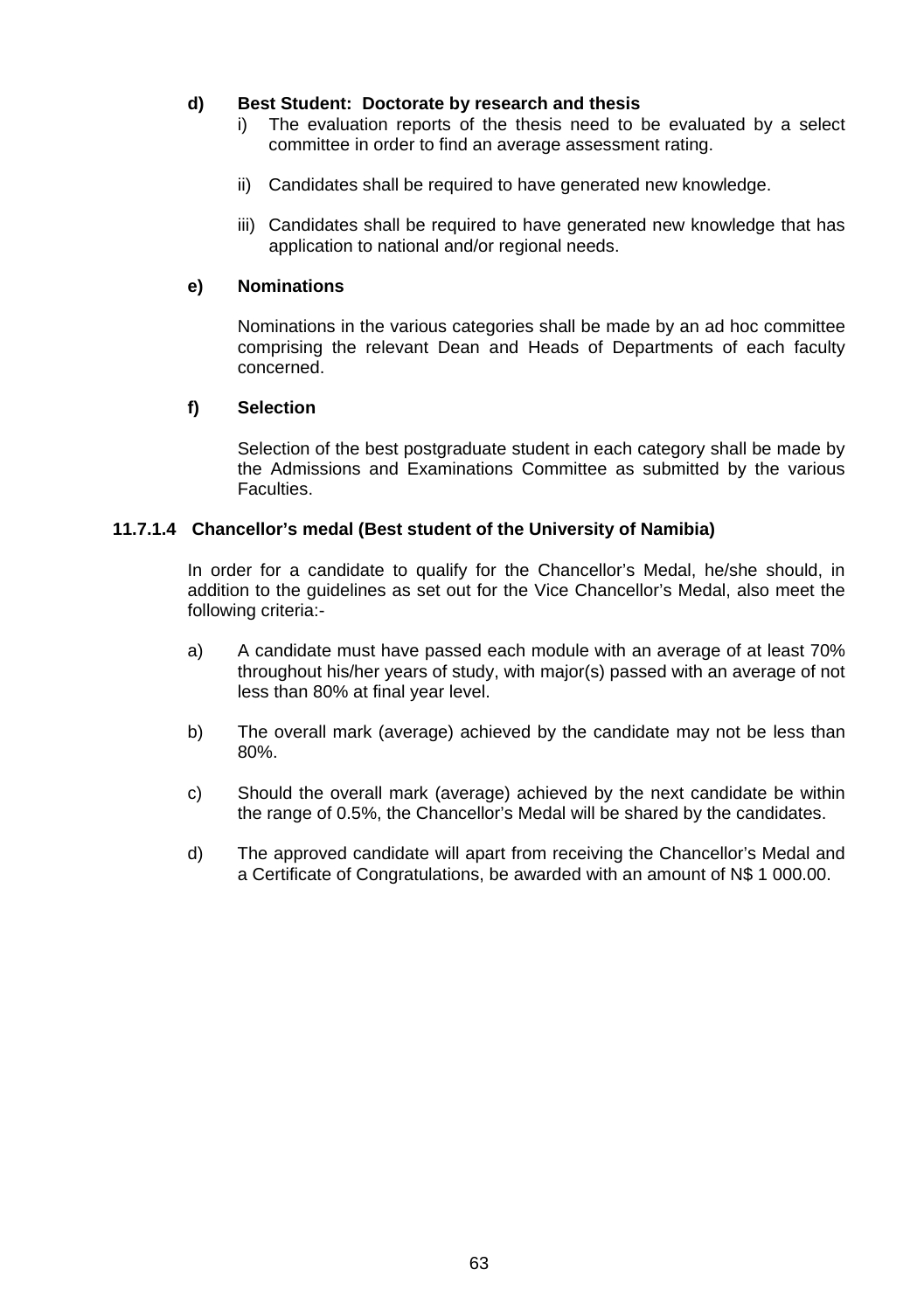# 12. LIBRARY AND INFORMATION SERVICES

# **12.1 GENERAL**

Functioning as an integral part of the Information and Learning Resource Centre (ILRC), the University Library primarily serves the needs and meets the demands of the University's staff and students. However given the national mandate of the ILRC and the University's unique position in the wider community, services are extended to all. The information below is based on collections, services and facilities in the ILRC building at the Windhoek Campus. Users of the branch libraries at Ogongo, Neudamm and the UNAM Northern Campus, Oshakati, and the library service outlets in the UNAM Regional Centres are advised to consult staff members at the above locations regarding local facilities.

## **12.2 OPENING HOURS**

| Mon - Thu & Sat<br>Mon - Thu<br><b>Semester</b><br>$08:00 - 22:00$<br>$07:30 - 22:00$<br>Friday<br>Friday<br>$08:00 - 16:30$<br>$07:30 - 16:30$<br>14:00 - 22:00<br>Sun<br>Sat<br>Closed<br>14:00 - 22:00<br>Sun<br><b>Vacations</b><br>Mon - Fri<br>$08:00 - 16:30$<br>Mon - Fri<br>$08:00 - 16:30$<br>Sat & Sun<br>Sat & Sun<br>Closed<br>Closed<br><b>Northern Campus</b><br>Ogongo<br><b>Semester</b><br>Mon - Thu<br>$07:30 - 22:00$<br>Mon & Fri<br>$08:00 - 16:30$<br>Tue, Wed, Thu 08:00 - 18:00<br>Friday<br>$07:30 - 16:30$<br>Winter-time<br>$08:00 - 17:30$<br>Sat<br>Closed<br>Sun<br>14:00 - 22:00<br>$10:00 - 14:00$<br>Sat<br><b>Vacations</b><br>Mon - Fri<br>Mon - Fri<br>08:00 - 16:30<br>$08:00 - 16:30$<br>Sat & Sun<br>Closed<br>Sat & Sun<br>Closed | Windhoek | Neudamm |  |
|----------------------------------------------------------------------------------------------------------------------------------------------------------------------------------------------------------------------------------------------------------------------------------------------------------------------------------------------------------------------------------------------------------------------------------------------------------------------------------------------------------------------------------------------------------------------------------------------------------------------------------------------------------------------------------------------------------------------------------------------------------------------------|----------|---------|--|
|                                                                                                                                                                                                                                                                                                                                                                                                                                                                                                                                                                                                                                                                                                                                                                            |          |         |  |
|                                                                                                                                                                                                                                                                                                                                                                                                                                                                                                                                                                                                                                                                                                                                                                            |          |         |  |
|                                                                                                                                                                                                                                                                                                                                                                                                                                                                                                                                                                                                                                                                                                                                                                            |          |         |  |
|                                                                                                                                                                                                                                                                                                                                                                                                                                                                                                                                                                                                                                                                                                                                                                            |          |         |  |
|                                                                                                                                                                                                                                                                                                                                                                                                                                                                                                                                                                                                                                                                                                                                                                            |          |         |  |
|                                                                                                                                                                                                                                                                                                                                                                                                                                                                                                                                                                                                                                                                                                                                                                            |          |         |  |

All Libraries are closed on public holidays. Changes will be posted at service points.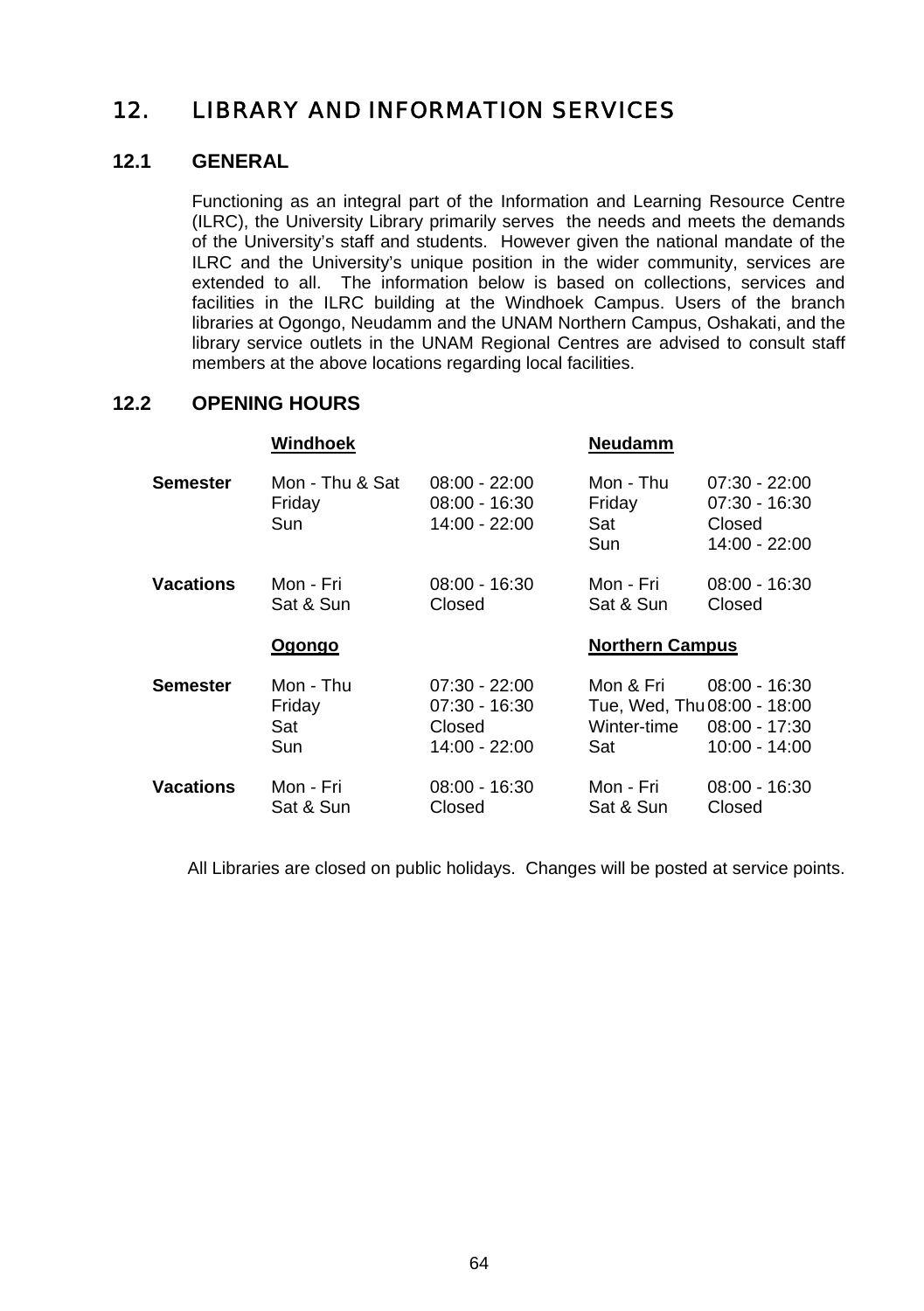# **12.3 MEMBERSHIP**

 Registration is on an annual basis for old and new members. Individuals and institutions will only be registered upon full completion of an application form and presentation of the required documentation as indicated below.

| <b>CATEGORIES</b>                                                                                      | <b>REQUIREMENTS</b>                                                                                                                                                                                     | <b>PATRON TYPE</b>                         | <b>BORROWING</b><br><b>PRIVILEGES</b>              |
|--------------------------------------------------------------------------------------------------------|---------------------------------------------------------------------------------------------------------------------------------------------------------------------------------------------------------|--------------------------------------------|----------------------------------------------------|
| <b>UNAM</b><br>Undergraduate                                                                           | Current student card                                                                                                                                                                                    | <b>UNAM</b><br>Undergraduate               | 6 items<br>14 days                                 |
| <b>UNAM Post</b><br>Graduate                                                                           | Current student card                                                                                                                                                                                    | <b>UNAM</b><br>Post Graduate               | 10 items<br>30 days                                |
| Prospective<br><b>UNAM Master and</b><br><b>Doctoral Students</b>                                      | Signed and dated letter from<br>relevant Head of Department,<br>Positive identification,<br>Two passport photographs                                                                                    | <b>UNAM</b><br>Post Graduate               | 10 items<br>30 days                                |
| Polytechnic of<br>Namibia Student                                                                      | Current student card                                                                                                                                                                                    | Polytechnic<br>Student                     | 2 items<br>14 days                                 |
| <b>UNISA Student</b>                                                                                   | Current student card<br>Two passport photographs                                                                                                                                                        | <b>UNISA Student</b>                       | 3 items<br>14 days                                 |
| <b>UNAM Academic</b><br>Staff                                                                          | <b>Staff Card</b>                                                                                                                                                                                       | <b>UNAM Academic</b><br>Staff              | 20 items<br>90 days                                |
| <b>UNAM Admin</b><br>Staff                                                                             | <b>Staff Card</b>                                                                                                                                                                                       | <b>UNAM</b><br><b>Administration Staff</b> | 10 items<br>30 days                                |
| <b>Visiting Staff</b>                                                                                  | Letter of introduction from<br>relevant Head of Department,<br>Positive identification,<br>Two passport photographs                                                                                     | <b>UNAM</b><br><b>Administration Staff</b> | Arranged with<br>Head: User<br><b>Services</b>     |
| <b>Retired UNAM</b><br>Staff                                                                           | Positive identification,<br>Proof of retirement,<br>Two passport photographs                                                                                                                            | <b>Retired UNAM</b><br>Staff               | 3 items<br>14 days                                 |
| Polytechnic of<br>Namibia Staff                                                                        | <b>Current staff card</b>                                                                                                                                                                               | Polytechnic Staff                          | 3 items<br>14 days                                 |
| Namibian cultural,<br>educational and<br>research<br>institutions and<br>government<br>ministries      | Letter of application by the<br>relevant official, undertaking<br>responsibility for loss or<br>damage of library<br>material.                                                                          | Institutional                              | 3 items<br>14 days<br>per registered<br>individual |
| Staff of registered<br>institutions                                                                    | Positive identification,<br>Signed and dated letter of<br>introduction<br>from<br>relevant<br>official.<br>Two passport photographs.                                                                    | Outside<br>Borrower<br>$1 - 3$             | $1-3$ items<br>14 days                             |
| Private<br>individuals,<br>including staff of<br>non-Namibian<br>institutions<br>and<br>organisations. | Positive identification,<br>Two passport<br>photographs,<br>Proof of postal and residential<br>address,<br>Non-refundable annual fee of<br>N\$40, N\$75, or N\$100 for 1,<br>2 or 3 items respectively. | Outside<br><b>Borrower</b><br>$1 - 3$      | 1-3 items<br>14 days                               |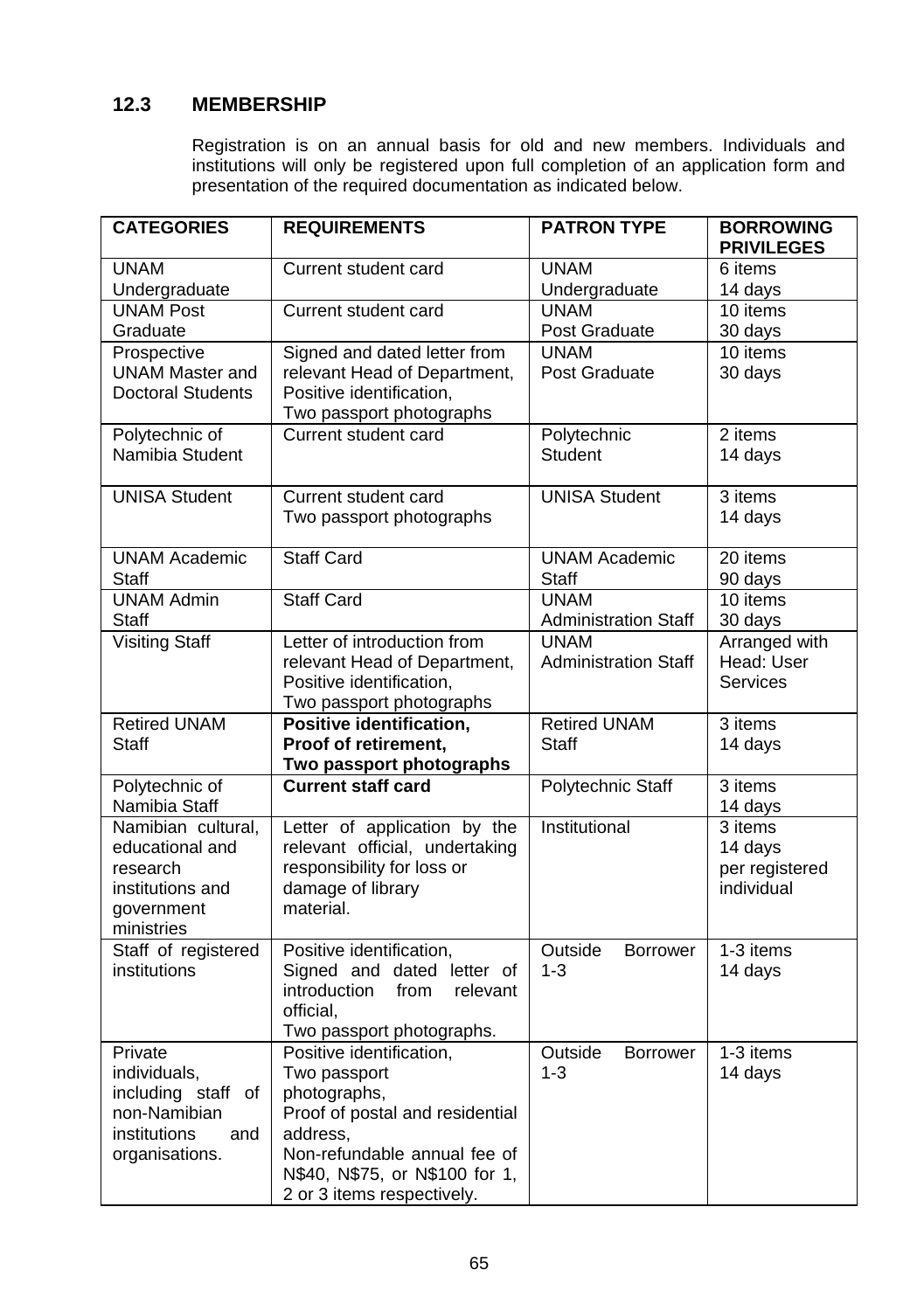## **12.3.1 Additional notes on special categories of users**

#### **(i) Namibian cultural, educational and research institutions and government ministries**

 Once institutional membership has been approved, individual staff of these institutions or organizations may apply to the University Librarian for membership and borrowing privileges.

### **(ii) Private individuals and staff of non-Namibian institutions and organizations**

 Individuals may apply on an individual basis to the University Librarian for membership and borrowing privileges.

### **(iii) Visitors**

Visitors are welcome and may use the collections on a reference basis. Visitors are advised to make their presence known to the User Services Librarian. Groups must make prior arrangements.

## **12.4 COLLECTIONS**

Books and other library material are located in different collections. Items within most of these collections are organized and shelved according to the Dewey Decimal Classification System (DDC).

## **12.4.1 Open Shelf Collection**

The main collection on the First and Second Floors. Material from this collection may be borrowed for the normal loan periods.

### **12.4.2 Short Loan Collection**

Literature for which usage is expected to be high is placed in the short loan on the recommendation of the lecturers. Two items may be borrowed simultaneously for a period of two hours only. Items may be taken out overnight from 20:00 but must be returned by 08:00 the next day. Reservations may be made for overnight loans. This collection for UNAM and Polytechnic students and staff, and other user groups as may be specified.

#### **12.4.3 General Reference Collection**

Includes atlases, encyclopedias, dictionaries and directories. Items from this collection must be used in the University Library and preferably within the General Reference area.

- **12.4.4 Law Reference Collection:** Located on the Second Floor.
- **12.4.5 Periodicals Collection:** Located on the First Floor.

#### **12.4.6 Special Collections**

Located on the Lower Ground Floor and contains items such as Namibian, government publications and theses. These are closed collections and items must be requested from the Special Collections staff. Material is for use in the Special Collections area only.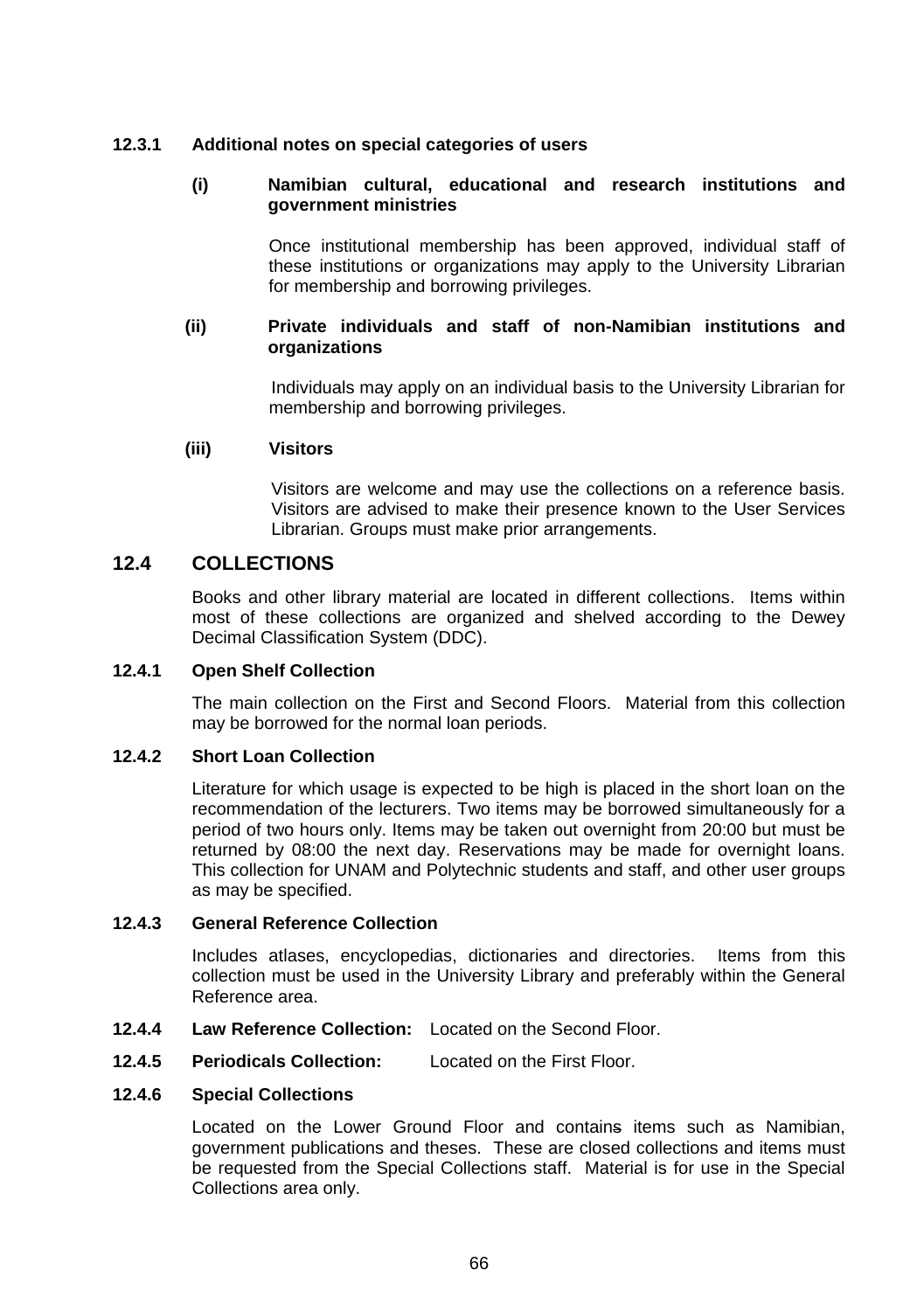- Items you may bring into the Special Collections Section:
	- Note paper
	- Pencil case with writing stationery
	- Photocopy card
	- Library user card
- Items not allowed into the Special Collections Section
	- Personal publications
	- Publications from other sections of the library
	- No bulky items such as folders, files and notebooks
- Seating is reserved for persons consulting Special Collections Section items
- To identify items you wish to consult, use the OPAC terminals on the Ground,  $1<sup>st</sup>$  and  $2<sup>nd</sup>$  floors
- Request staff in the Special Collections Section to retrieve the items you need
- You may consult a **maximum of two publications** at a time
- You must present your library user card (e.g. student card, staff card), when consulting itmes
- You must adhere to the provisions of The Copyright and Neighbouring Rights Protection Act, (Act 6 of 1994)
- Contravention of regulations may result in any, or a combination of the following penalties:
	- Spot fine of N\$50.00
	- Loss of borrowing and other library privileges (blacklisting) until fine is paid
	- Forfeiture of privilege to research from the Special Collections **Section**

#### **12.4.7 Archival Collection**

Located on the Lower Ground Floor. These are closed collections and enquiries must be made through Archival staff.

#### **12.4.8 Audio-Visual Material**

 Viewing and listening facilities for audio-visual material are available. Facilities must be booked in advance.

#### **12.4.9 Newspapers**

These may be borrowed from Short Loan under short loan conditions.

#### **12.4.10 Popular Magazines**

These may be borrowed from Short Loan under short loan conditions.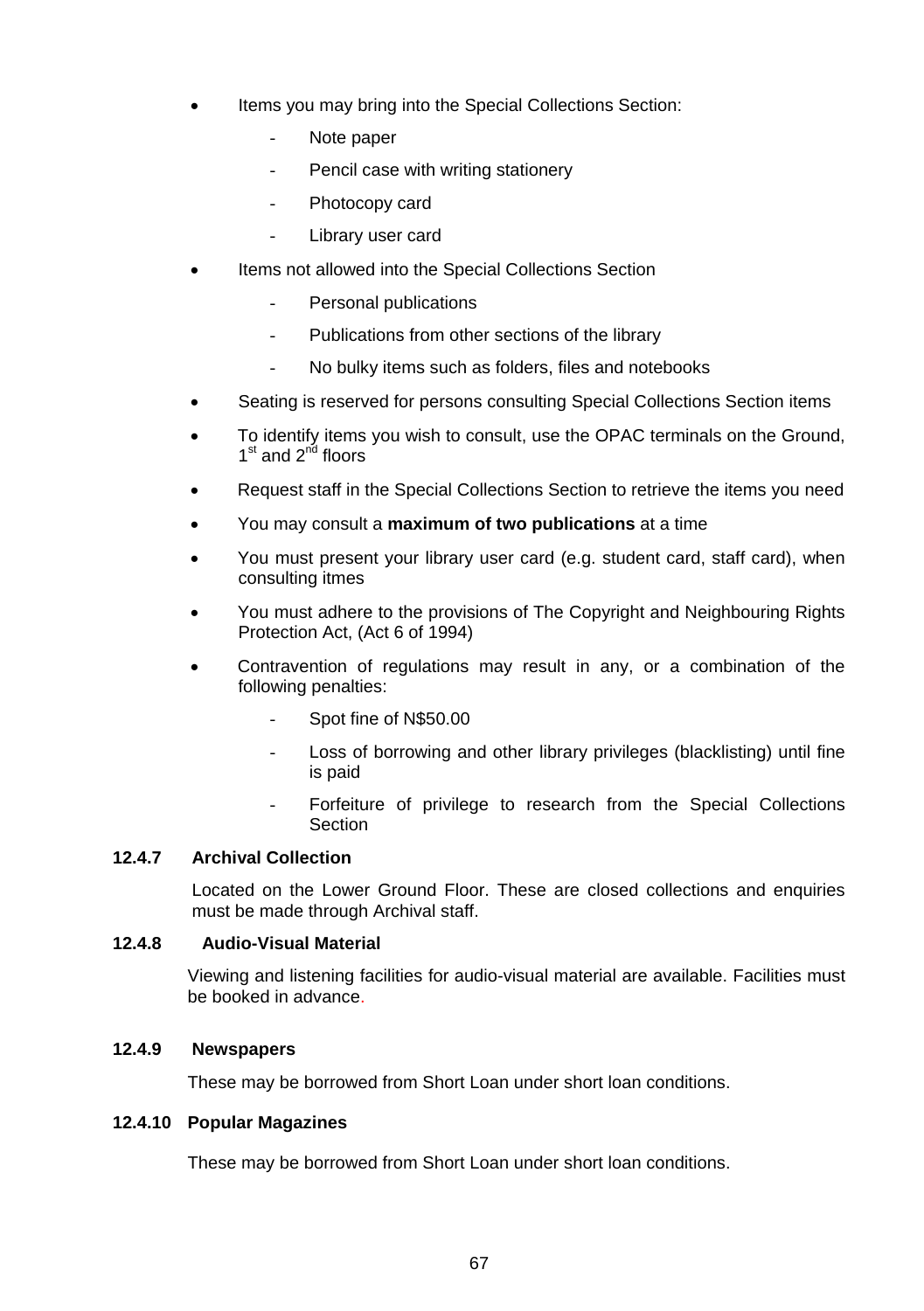#### **12.4.11 Sheet Music**

Sheet music is available for loan. Please enquire from the relevant Librarian.

#### **12.5 LIBRARY MATERIALS NOT AVAILABLE FOR LOAN**

The following materials are available for in-house use:

- Current and unbound periodicals
- Reference works
- Special Collection materials
- Archival materials

### **12.6 SERVICES**

#### **12.6.1 Subject Information Services**

Library users are encouraged to approach Librarians for professional information

services.

#### **12.6.2 Interlending And Document Delivery Service**

 The purpose of this service is to obtain material not available in the University Library. Due to costs and our responsibility for this material the service is normally restricted to academic staff, researchers and postgraduate students of UNAM. Transactions for UNAM undergraduates will be undertaken on the recommendation of the relevant lecturer.

#### **12.6.3 Online Public Access Catalogue (OPAC)**

The public access catalogue is web based and may be accessed at the following URL**: [http://www.library.unam.na](http://www.library.unam.na/)**

#### **12.6.4 Access For Users With Special Needs**

Users with special needs should arrange for access to both the external and internal lift of the building through Ext. 3525 / 3059 / 3740.

#### **12.6.5 Photocopying**

Photocopying facilities are available in keeping with the requirements of the Copyright and Neighbouring Rights Protection Act, Act no 6 of 1994.

#### **12.6.6 After-Hours Return Slot**

 During non-operational hours, users may return borrowed items through the slot provided to the right-hand side of the entrance. The after-hours return box is emptied daily.

#### **12.7 FACILITIES**

#### **12.7.1 Discussion Rooms**

#### **There are two discussion rooms, on the First and Second Floors, respectively.**

 Prior booking is necessary. Conditions of use apply. Enquiries: The Secretary: Office of the Librarian, Ext. 3874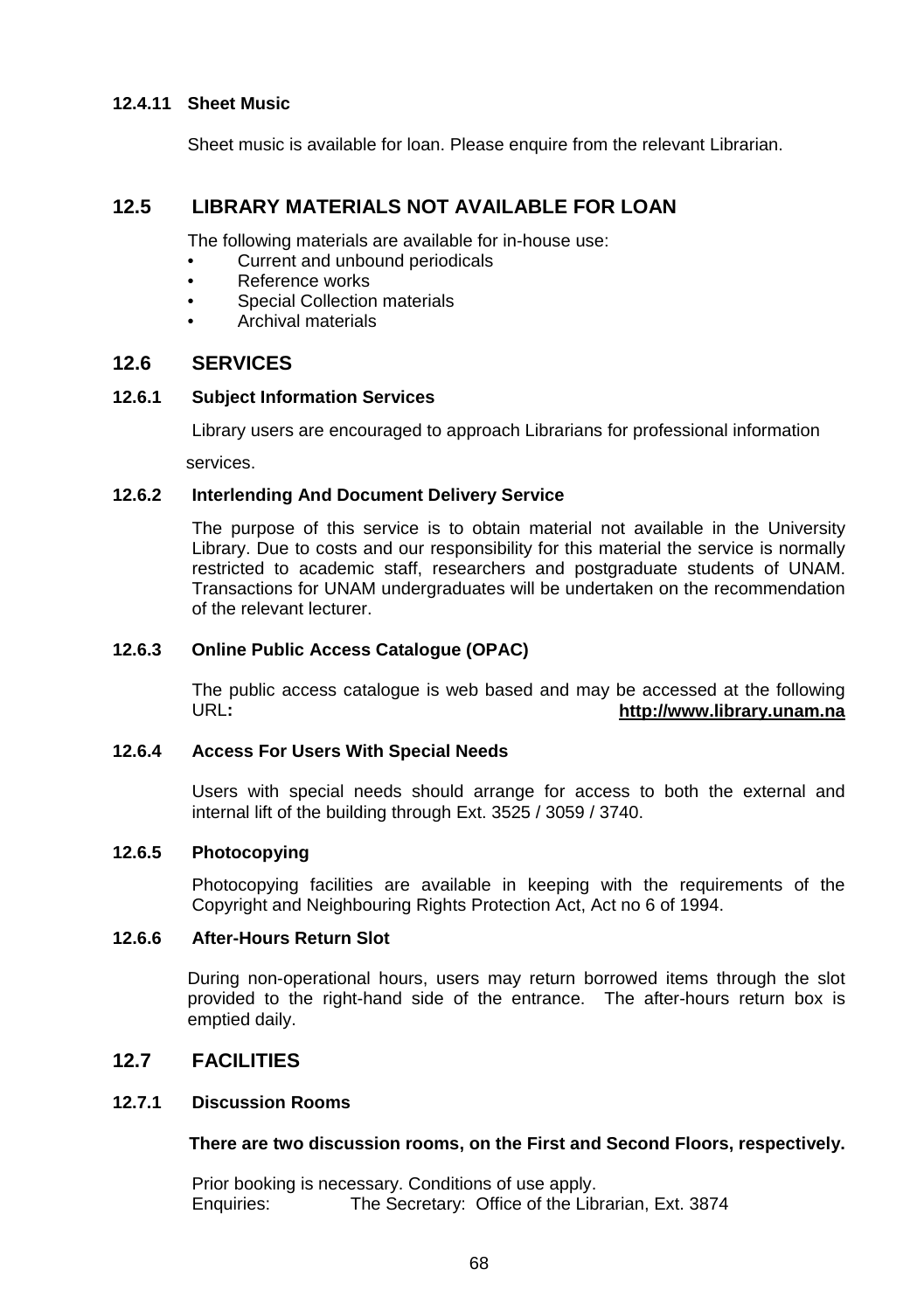Seating capacity: 16 people each Equipment: Reading tables, 16 chairs, White-board, Power outlets

Regulations for the use of these venues:

- The Discussion Room may only be utilized by registered UNAM  $3^{rd}$  &  $4^{th}$  year students, Postgraduate students, lecturers and facilitators.
- Booking, collection and return of keys can be done at the Secretary's office, Ext. 3874.
- A MINIMUM of 5 and MAXIMUM OF 16 persons are allowed.
- Access is during normal operational hours of the Library, as follows:

| Monday - Friday: | 08:00 - 13:00 |
|------------------|---------------|
|                  | 14:00 - 16:30 |

#### **CLOSE ON PUBLIC HOLIDAYS**

- Bookings must be made at least 2 days prior to actual booking.
- The Discussion Room may NOT be used for TEACHING.
- Purpose of the Discussion Room is ONLY for discussions, meetings, seminars, presentations,

 workshops, training or other group activities of an academic / administrative nature.

- No BLOCK bookings may be made.
- The General Rules of conduct within the Library also apply to the use of the Discussion Rooms, i.e. no smoking; no eating or drinking; no disturbance to other library users; no use of cell phones; no littering or damage to property.
- Future use may be prohibited in the event of keys being returned late, deface to property or leaving the room in an untidy manner

#### **12.7.2 Staff Access Room**

Reserved for UNAM staff members who wish to research on the Internet or do data processing.

| Enquiries: | The Secretary: Office of the Librarian, Ext. 3874     |
|------------|-------------------------------------------------------|
| Equipment: | Personal computer, CD-ROM reader, Internet connection |

Regulations for use of this venue:

- A maximum **THREE-HOUR BLOCK**, renewable for an equal period, or part thereof, depending on availability
- Staff ID required
- Contact details
- The USER remains responsible for the Staff Access room while in possession of the key.
- The Library will NOT be held responsible for any personal items left in the Staff Access room.
- The General Rules of conduct within the Library also apply to the use of the Staff Access room, i.e. no smoking; no eating or drinking; no disturbance to other library users; no use of cell phones; no littering or damage to property.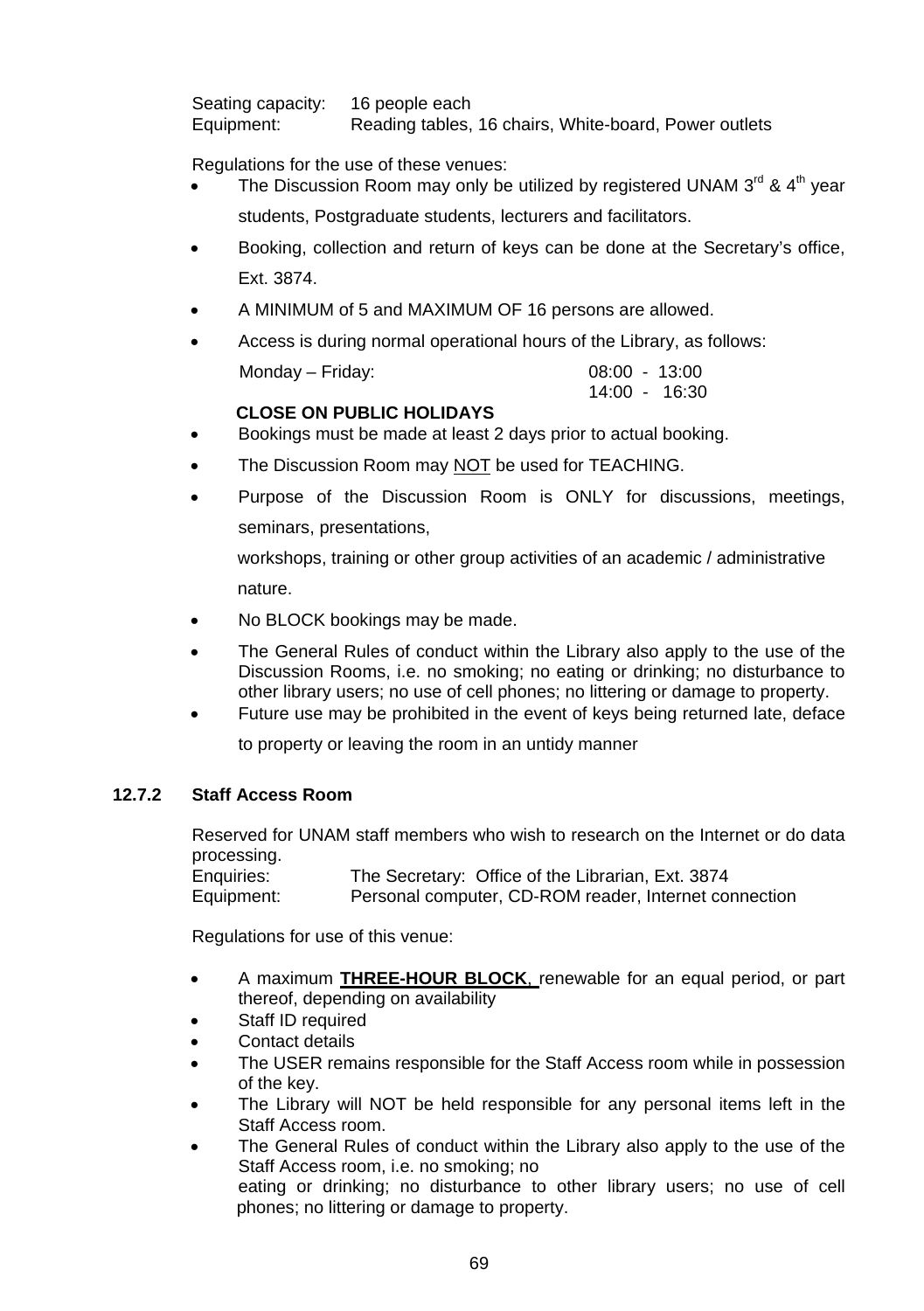• Future use may be prohibited in the event of keys being returned late, deface to property or leaving the room in an untidy manner

### **12.7.3 Study Carrels**

There are sixteen (16) individual lockable units for single person use. Prior booking is necessary. Conditions of use apply A refundable N\$30 fee is charged. Enquiries: Ext. 3525 Furniture: Study desk and chair. Equipment: Power outlet

#### **12.7.4 Display facilities**

 Display panels are available for indoor exhibitions, and posting of public notices. The University Librarian must approve all notices posted within the Library. Enquiries: Ext. 3531

#### **12.7.5 Foyer**

 The Foyer may be used for events such as displays and book launches. Enquiries: Ext. 3531.

#### **12.8 GENERAL RULES**

- 12.8.1 Cellular phones must be switched off when entering the building.
- 12.8.2 All visitors to the building are required to leave bags at the security counter and to familiarise themselves with conditions that apply.
- 12.8.3 No person should cause a disturbance or inconvenience other users. Group discussions are **strictly prohibited** in general reading areas. All group discussions must be held in the designated Discussion Rooms located on the First and Second Floors of the building.
- 12.8.4 Silence must be maintained in noise free zones of the building at all times. These zones also include the Photocopy, Printing, Word Processing and Internet Sections.

#### **12.8.5 It is prohibited to smoke, eat or drink in the public areas of the building.**

- 12.8.6 Persons who damage or tamper with University Library property will be held responsible. It is strictly prohibited to move around or rearrange Library furniture.
- 12.8.7 Users must carry their Student Card, Staff Card or User Card at all times, and must show the same when requested to identify themselves to staff and / or security personnel on duty.
- 12.8.8 Users must report loss of cards immediately to prevent unauthorised transactions.
- 12.8.9 A valid student, staff or user card must be produced before items will be issued. User cards are not transferable. The owner of each card will be held responsible for items issued on that card.
- 12.8.10 Renewals of loan period may be granted on request for two further periods of two weeks for undergraduate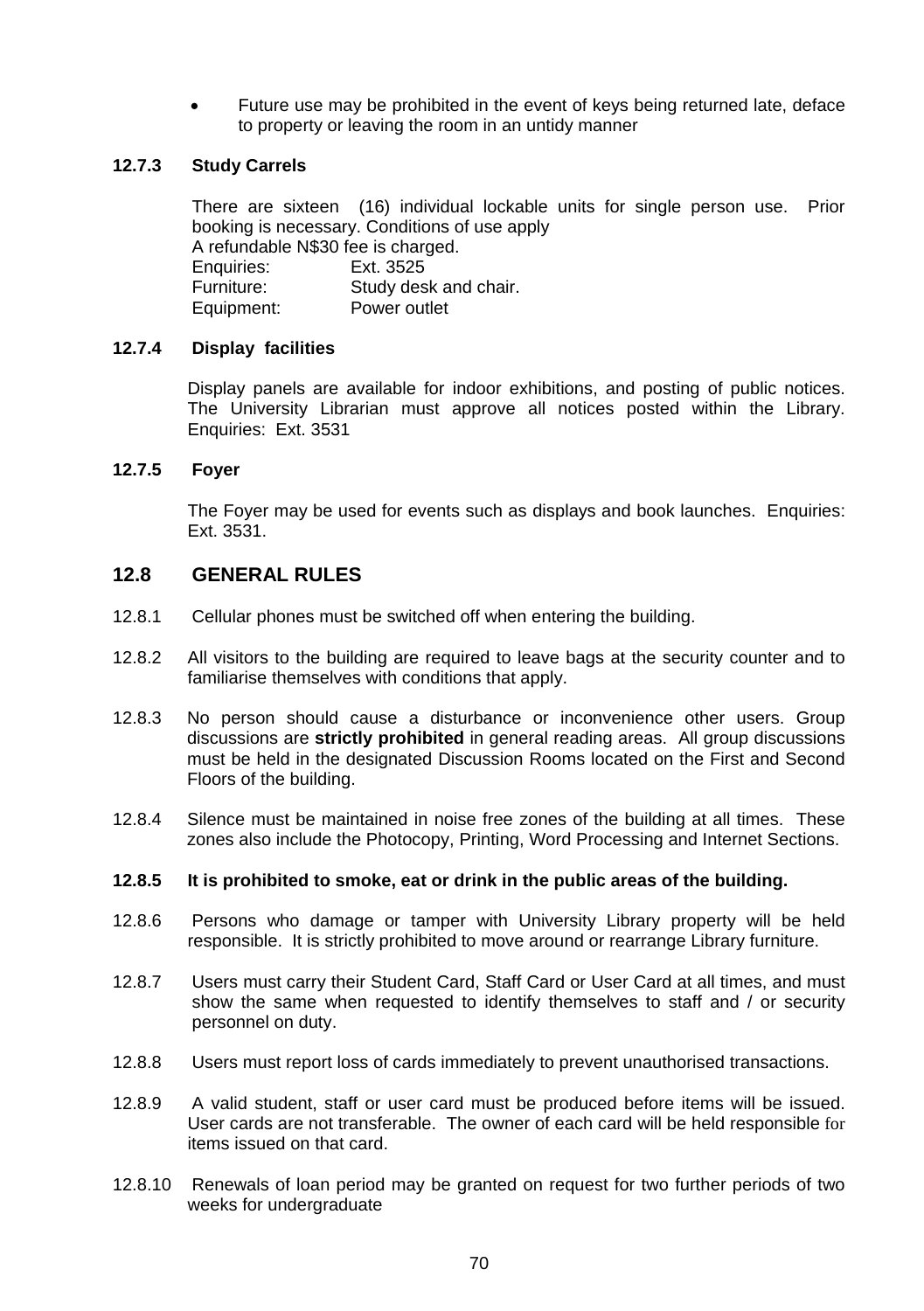students and special users, thirty days for postgraduate students and administrative staff and three months for academic and research staff, provided the item has not been reserved by another user. An item may be renewed twice without being brought to the University Library. Requests for extensions must be made before the loan period lapses.

- 12.8.11 Reservations may be made for items on loan to other users. The prospective user will be notified when the item is returned. However, reserved items will be returned to the shelf if not collected within five days of the user being notified.
- 12.8.12 To ensure the availability of information sources, users must return material urgently required by the University Library within the stipulated period.
- 12.8.13 A user is held responsible for the loss or damage of all items issued to him/her and is obliged to reimburse the University Library at the prevailing replacement cost. Where the price cannot be established, the user must pay a **minimum** replacement cost of N\$341.00. The user also has the option to replace the item with an identical copy.
- 12.8.14 Fines are charged for late returns of material. Overdue reminders are sent daily. After a third and final reminder, the replacement costs of the item will be claimed from the user. Failing to settle accounts, the user's borrowing privileges will be suspended. Student defaulters will be prevented from receiving their examination results while final year students will be prevented from receiving their graduating certificates until all accounts are fully settled. Staff defaulters will be referred to the Office of the Bursar for all outstanding amounts to be deducted from their salaries and / or other benefits.
- 12.8.15 Electronic security systems and security staff are in place to detect unauthorised removal of University property. Anyone found removing, or attempting to remove University Library material not correctly issued will be blacklisted and charged an on the spot fine of N\$341.00, and steps for further disciplinary action will be instituted. The same penalty will apply to anyone found to have mutilated, mutilating or attempting to mutilate any Library material.
- 12.8.16 Persons under 16 must either be accompanied by an adult or make prior arrangements with the User Services Librarian.
- 12.8.17 Visiting groups must make prior arrangements with the User Services Librarian.
- 12.8.18 No notices should be displayed anywhere inside the building without the prior approval of the University Librarian.
- 12.8.19 Secondary offenders shall be made to appear before a Disciplinary Hearing Committee, duly constituted by the Library in consultation with the Office of the Dean of Students and International Exchange.
- 12.8.20 It is a serious offence for any user of the Library to hinder the enforcement of any rule or regulation of the Library by either Library or security personnel through any act of intimidation, threat, abusive language, resistance, or any other method to achieve such purpose.
- 12.8.21 It shall be regarded as a very serious offence for any user to utilize any computing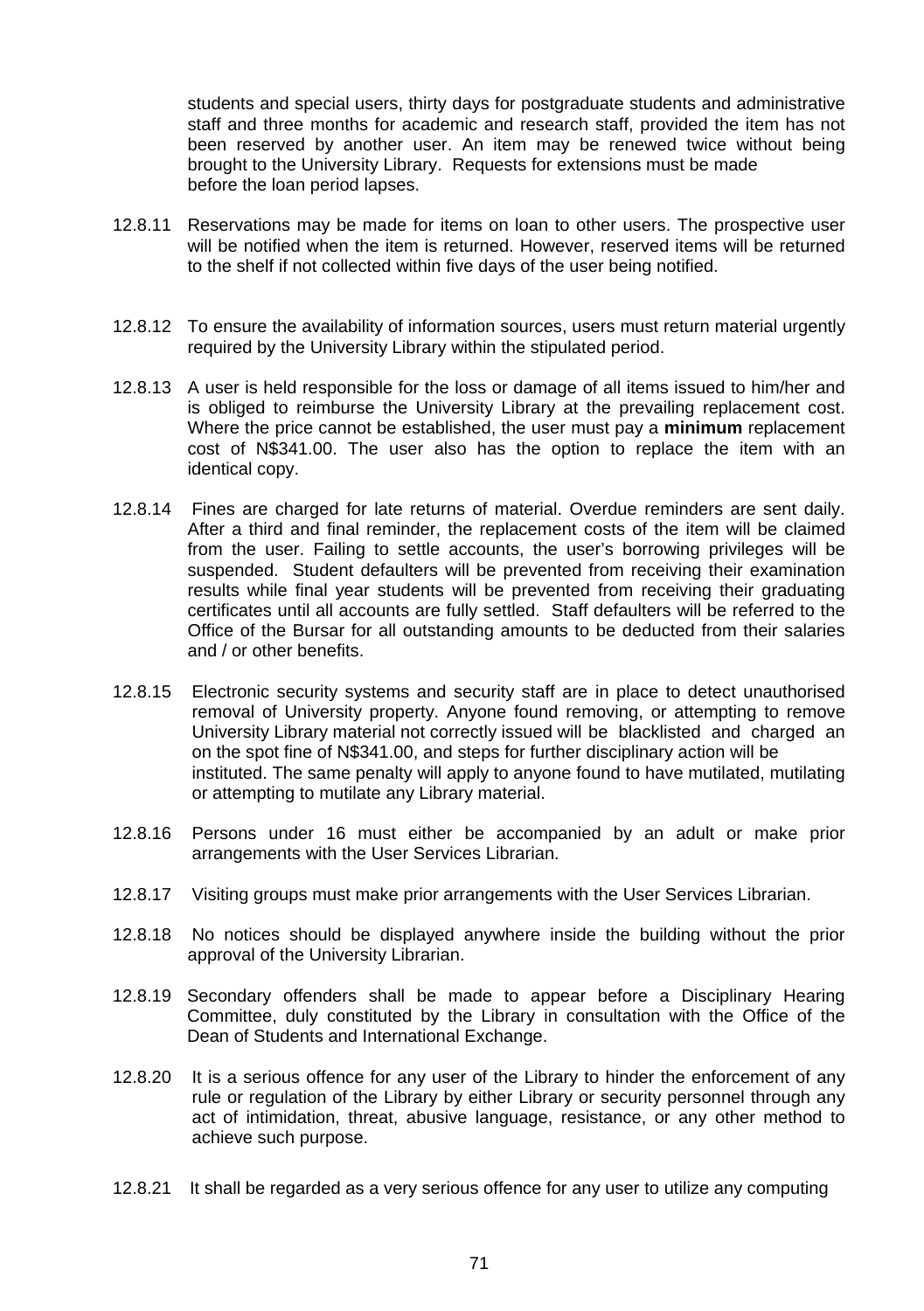facility in the Library building for the purpose of playing games, downloading and /or installation of unauthorized music or other software, or the accessing or display of pornographic material.

- 12.8.22 Unless otherwise stipulated, a person who violates any of the rules above will be charged an on the spot fine of N\$50.00 in addition to any other penalty / penalties that may be imposed on such offender.
- 12.8.23 Violations outside the jurisdiction of the University Librarian, will be referred to the relevant authorities for appropriate action.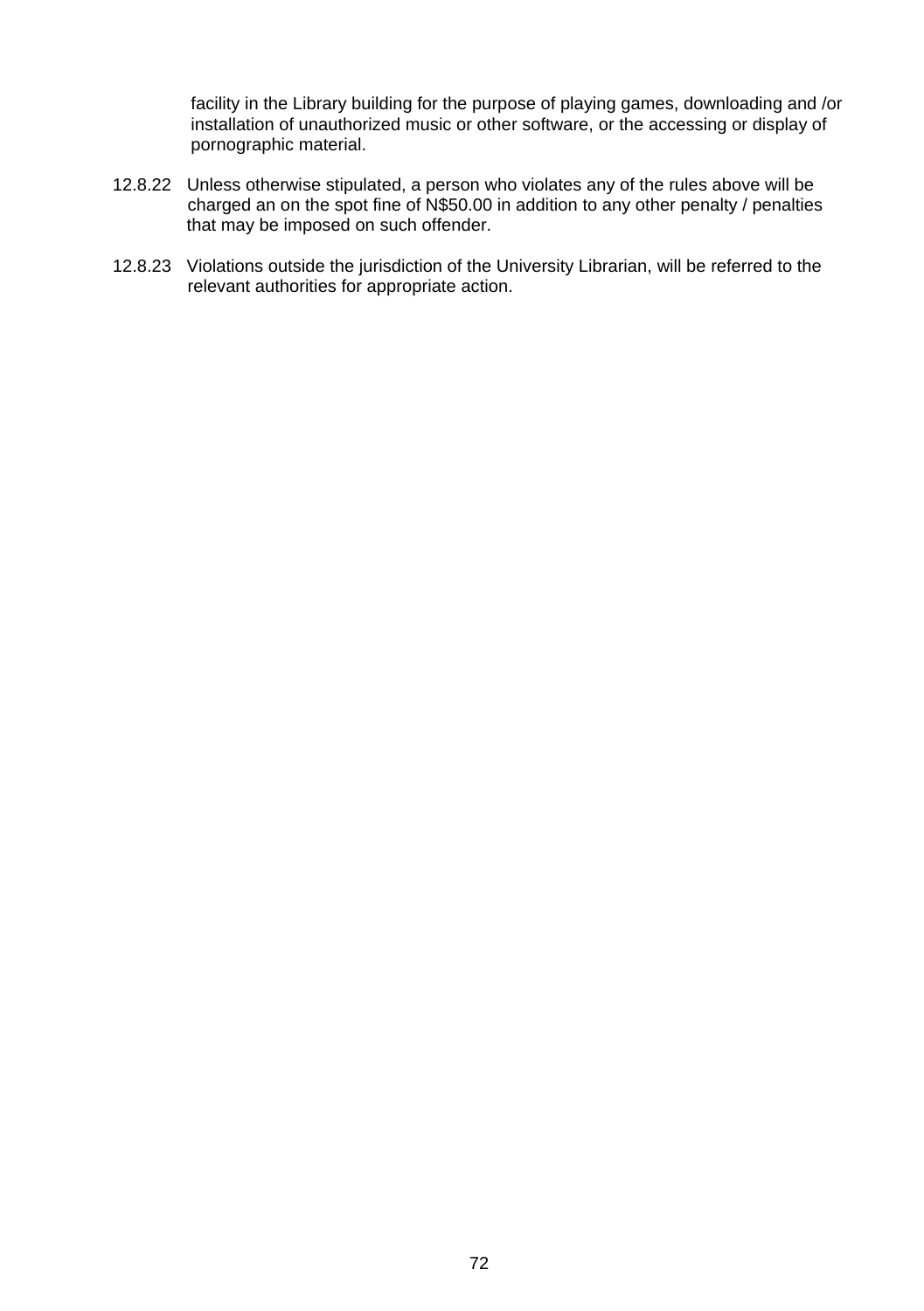# 13. OFFICE OF THE DEAN OF STUDENTS

### A. SPORTS AND CULTURE

## 13.1 SPORT CLUBS AND STUDENT SOCIETIES ACTIVITIES ON **CAMPUS**

 We aim to offer all registered UNAM students (hostel as well as non-hostel students) an opportunity to realize individual and/or group interests and needs in the sports and cultural areas.

 In charge of this Section is the Senior Sports and Cultural Officer who is responsible for the over-all control and co-ordination of Sports and Cultural activities at the University of Namibia.

 The Sports and Cultural Officers, with the help of Student Assistants for Sport and Culture, render an advisory and administrative service to all registered clubs and societies. The Student Representative Council (SRC) recognizes the founding of new clubs and societies as well as the continued functioning of already registered clubs and societies at the University. However all clubs/societies must re-register annually before the end of March.

 The Cultural Management Committee and the Student Sports Management Committee assist the SRC in performing its duties regarding sports and culture. These committees are compiled from the chairpersons of all clubs and societies, as well as the SRC Representative for Sport and Culture.

 Please note that procedures and guidelines for the founding of new sports clubs and societies as well as information pertaining to existing clubs/societies are obtainable from the offices of the Sports/Cultural Officer in the Office of the Dean of Students.

#### 13.2 SPORTS CLUBS

| <b>Athletics</b> | <b>Basketball</b> | Body-bu  |
|------------------|-------------------|----------|
| Boxing           | Cricket           | Hockey   |
| Judo             | Karate            | Netball  |
| Snooker          | Soccer            | Rugby    |
| Aerobics         | Chess             | Mountai  |
| Squash           | Volleyball        | Table Te |
| Tennis           | Swimming          |          |

Body-building Mountaineering & hiking Table Tennis

## 13.3 SOCIETIES

 Campus Vision Law Students Society UNAM Choir Pan - African Students Debating Society Campus Radio Econ & Marketing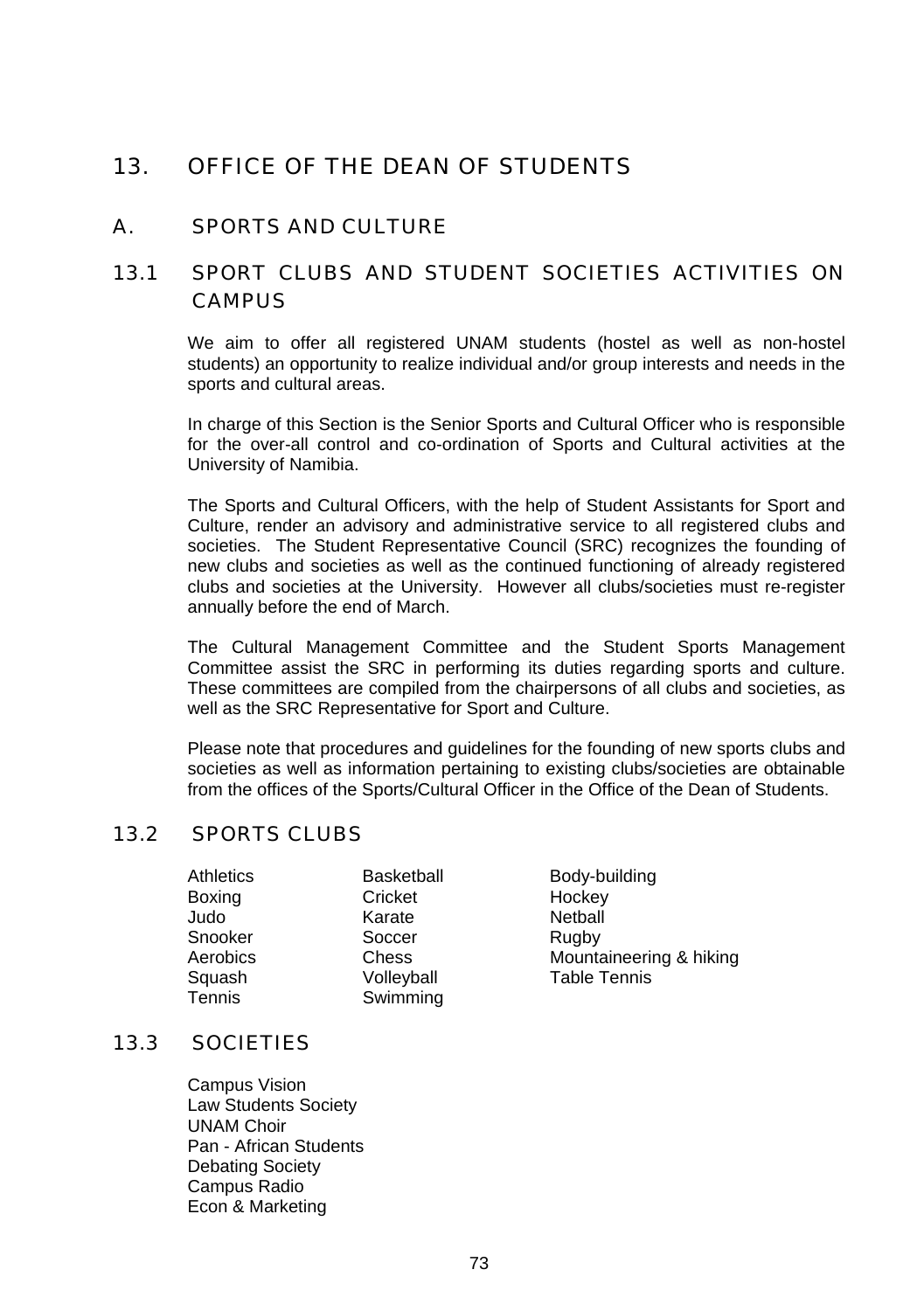Fellowship for Christian Movements (FCM) UNAM Science Society Agricultural Society History Society Malcolm X UNAM Environmental Society Student Welfare Society Accounting Society Rotoract (District 9350) Muslim Students' Society Bahai Students' Association

### 13.4 AIMS AND OBJECTIVES OF SOCIETIES

#### **13.4.1 UNAM DEBATING SOCIETY**

 Aims at inter alia, stimulating students' command of language, power of conviction and elocution talent.

#### **13.4.2 CAMPUS VISION**

 This society is responsible for the publication of the Campus Newspaper, "The Campus Vision". This paper enables students to express their creative abilities by means of literacy, art and journalism.

### **13.4.3 FELLOWSHIP FOR CHRISTIAN MOVEMENTS (FCM)**

 This is an Interdenominational society serving the church of Christ. Preaching the gospel and in-depth bible study and community service.

 Currently sub-societies resorts under this movement: Roman Catholic Student Society New Apostolic Student Society Seventh Day Adventist Student Society His People Deeper Life Campus Fellowship Christian Student Fellowship ELCIN Students' Society New Student Witness Campus Crusade

#### **13.4.4 PAN AFRICAN STUDENTS SOCIETY**

 It aims at receiving and upholding the African ideology, advocated by Kwame Krumah. It advocates African Unity. It aims to unite students, on National and African days. It holds public lectures and tours to destinations of National and African importance.

### **13.4.5 HISTORY SOCIETY**

 Their aim is to create interest in archeological and historical sites in Namibia, to improve the accessibility of history communities, schools and other interested parties and to bring Historians together. They want to preserve important archeological sites and promote historical research on Namibian History. This it is trying to achieve through the newly introduced web page on the Internet. It tries to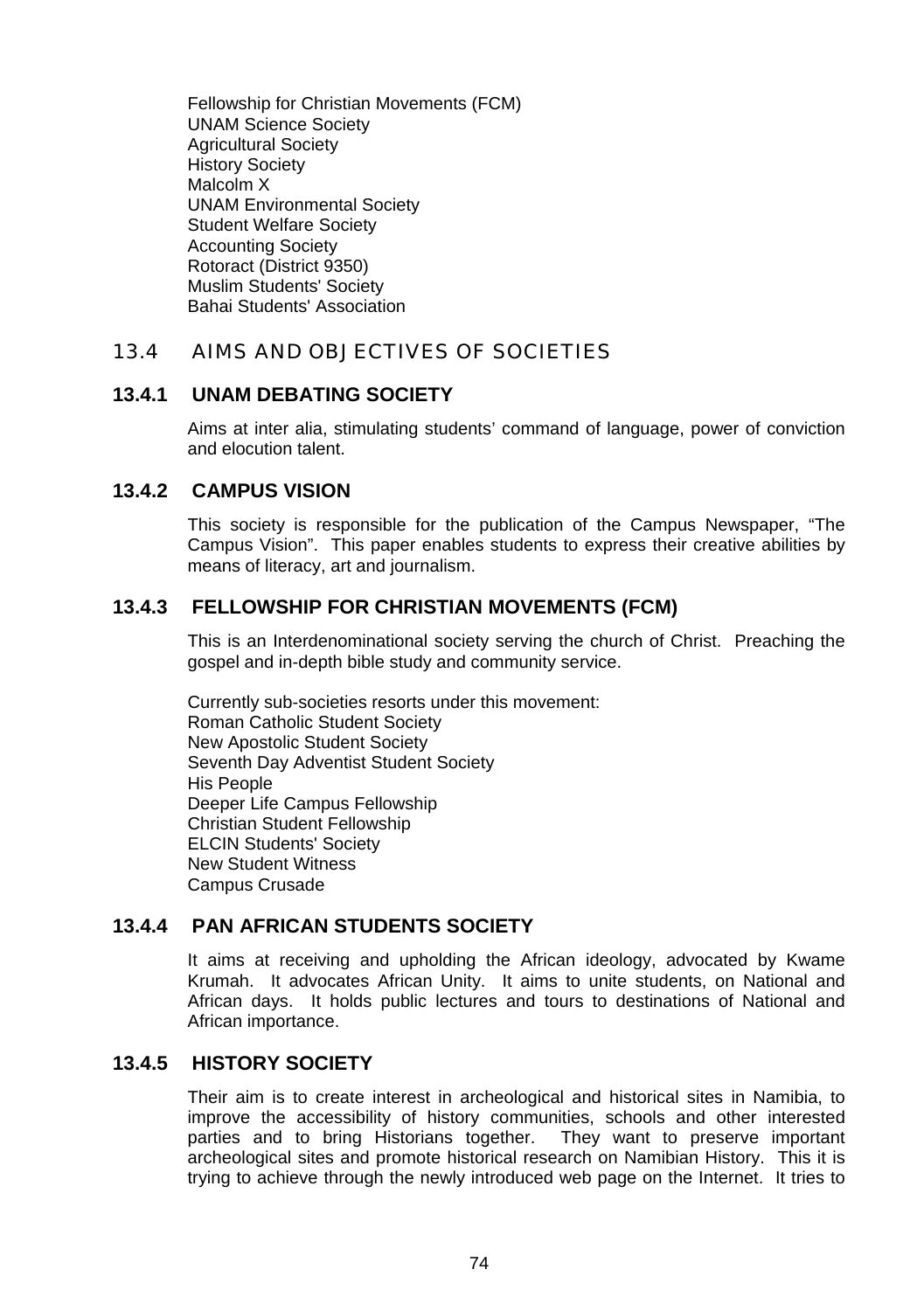support and promote the collection, storage and usage of data, documentation and any other materials relevant to such research.

#### **13.4.6 CAMPUS RADIO**

 It aims at serving the student community, as a platform for talented members of the student community to develop artistic skills, and enjoy their love for music and journalism. It serve as a medium through which students can express their views, opinions, requests, sentiments. It act as catalyst enabling students to communicate and socialize freely.

### **13.4.7 UNAM CHOIR**

 Its main aim is to bring together students that have a common interest in music. It provides entertainment for both formal and informal functions for the University and also aims at polishing the singing talents of students.

#### **13.4.8 ECONOMIC & MARKETING SOCIETY**

 This society aims at increasing students participation in the process of economic development planning through interaction with all stakeholders, such as the Government, parastatals printer section etc. This society engages students in programmes and activities that broadens their economic understanding by conducting seminars, public lectures and educational tours.

#### **13.4.9 UNAM ENVIRONMENTAL SOCIETY**

 Aims at sensitizing students and the community at large on national environmental concerns. It also aims at creating respect and appreciation of nature and the conservation and sustainable utilization of our scares resources.

### **13.4.10 MALCOLM X**

 They strive for both national and international justice, peace, freedom and harmony. They believe in the development of human resources, the education of the youth equality between men and women and economic harmony.

#### **13.4.11 UNAM SCIENCE SOCIETY**

 To enhance and create respect and appreciation of science and to articulate and act on issues of scientific concern. To create awareness amongst students and the society at large of the importance of scientific research and to promote the development of science, technology and environmental studies.

### **13.4.12 UNAM AGRICULTURE SOCIETY**

 To create awareness amongst students on issues such as research conducted and aimed at extending frontiers of knowledge relevant to Namibia's environment, natural resources, ecological processes, agricultural and livestock technology.

#### **13.4.13 UNAM LAW SOCIETY**

 To promote a culture of awareness amongst students, of human rights in Namibia and the Region. To conduct research which identifies the relationship between Namibian Law and other elements in society. To play a meaningful role in the development and adaptation of the law to the rapidly changing socio-economic conditions in the Region.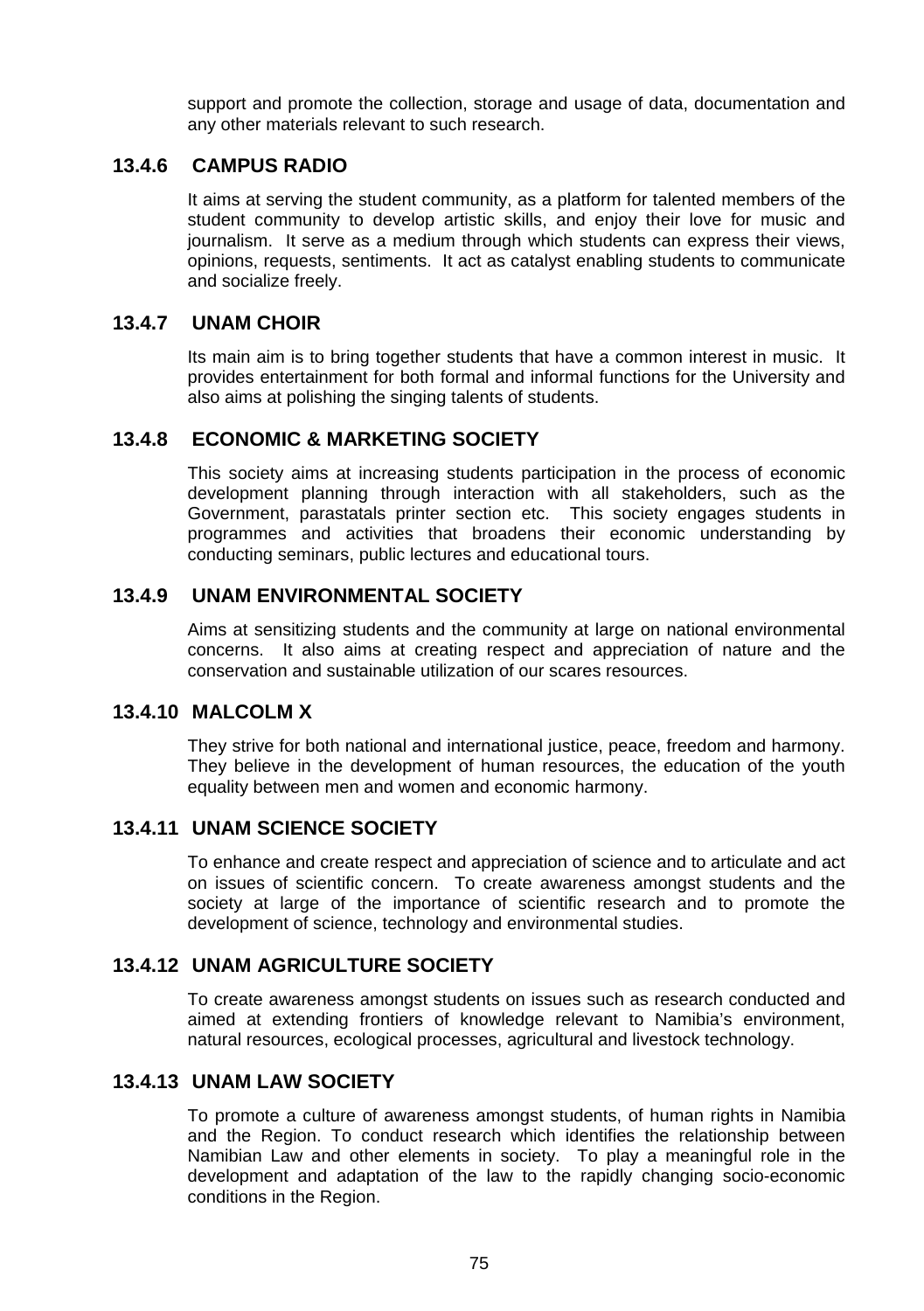#### B. COUNSELLING SERVICES

 The overall well-being of the students depends on the support system in the counselling office, whether it be social, psychological, health, spiritual, intellectual, emotional, career, environmental or physical.

 The Student Counselling Services in the Office of the Dean of Students can be seen as the backbone of student development. Students need to understand that they are part of a bigger structure which include the International World. They are confronted daily with decision-making, as well as to make choices such as, drug and alcohol abuse, Aids and HIV, pre-marital sex, subject choices and social socialization. One cannot imagine the negative effect, wrong decision-making can have on their wellness.

#### **How can counselling help?**

 Counselling is not about giving advice, telling people what to do or passing judgements. It does, however, offer the chance to reflect on your situation and explore, with a professional counsellor, the thoughts and feelings you have about yourself, particularly within the context of the University life.

 He or she will see a student in the first instance to assess the specific needs. One session may be enough, or a student may continue to attend for one-to-one counselling or join one of the counselling groups which the Service runs.

 The Service, which is quite an independent department, offers counselling at the Office of the Dean of Students.

#### **Why do people need counselling?**

 Students are faced with different types of problems during their University life. Typical problems are stress, uncertainty or depression which can interfere with their academic life.

 *Common problems that are presented to Counsellors are:*

- ◆ Career Guidance
- $\div$  Difficulties in coping academically
- ❖ A desire to know themselves better
- Y A vague sense of loneliness, 'rootless-ness', isolation or disconnectedness, perhaps because of cultural differences
- $\cdot \cdot$  Moods or unaccountable feelings (e.g. of sadness, depression, fear, anger or thoughts of suicide / self harm)
- $\div$  Sexual/racial or other harassment
- $\div$  Preoccupation with body image, perhaps leading to eating disorders
- Y Issues to do with self-esteem, self-confidence, under achievement
- ❖ Bereavement and loss
- $\div$  Concerns about relationships with partners, parents and other family members
- $\div$  Sexual issues, for example sexual abuse, unplanned pregnancies, uncertainty over sexual orientation
- Y Addictions, for example to alcohol, drugs, gambling, non-stop video or computer games.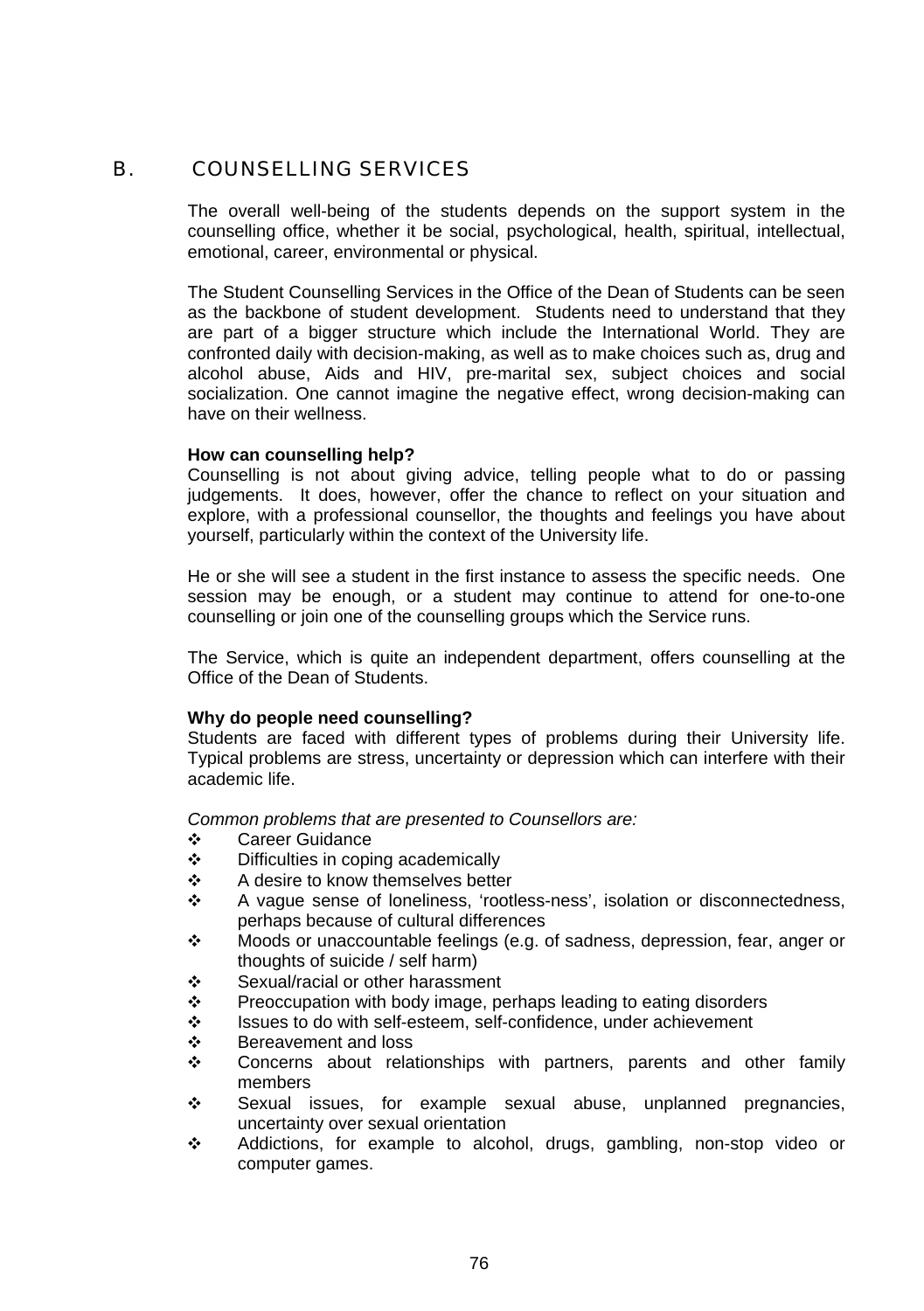*Please note that all counselling cases are always treated in the utmost confidentiality.*

 The student counselling service provide a variety of services for UNAM students through the offices of the Social Worker, Placement Officer and Professional Nurse. These services include career guidance, academic and personal counselling , spiritual quidance and -counselling.

#### C. CHAPLAINCY

 The role of the Chaplain at the University of Namibia is to help students and to encourage the spiritual well-being of the University community both collectively and individually.

 An important part of this is represented by the spiritual and pastoral care which is offered on a personal and confidential basis to students.

 Social events also feature in the Chaplaincy and it involves itself and members of the Fellowship of Christian Movements (FCM) in supporting a variety of charities in the Namibian society such as the Moira Grace Children's Home in Katutura in Windhoek.

 The Chaplaincy also forms part of the student counselling services in the Office of the Dean of Students. This service provides support for students and works closely with student organizations and colleagues in related fields.

 The Chaplaincy places high values on reporting on its work in a variety of ways to all of its stakeholders.

#### D. PRIMARY HEALTH CARE

The on-campus primary health care clinic provides preventative and curative services and gives Family Planning. It also provides health education on diseases such as sexual transmitted diseases, AIDS/HIV, Hypertension, Diabetes.

### E. HOSTEL FACILITIES

 The University of Namibia offers extensive accommodation services. Details regarding accommodation could be obtained from the Hostel Accommodation Booklet.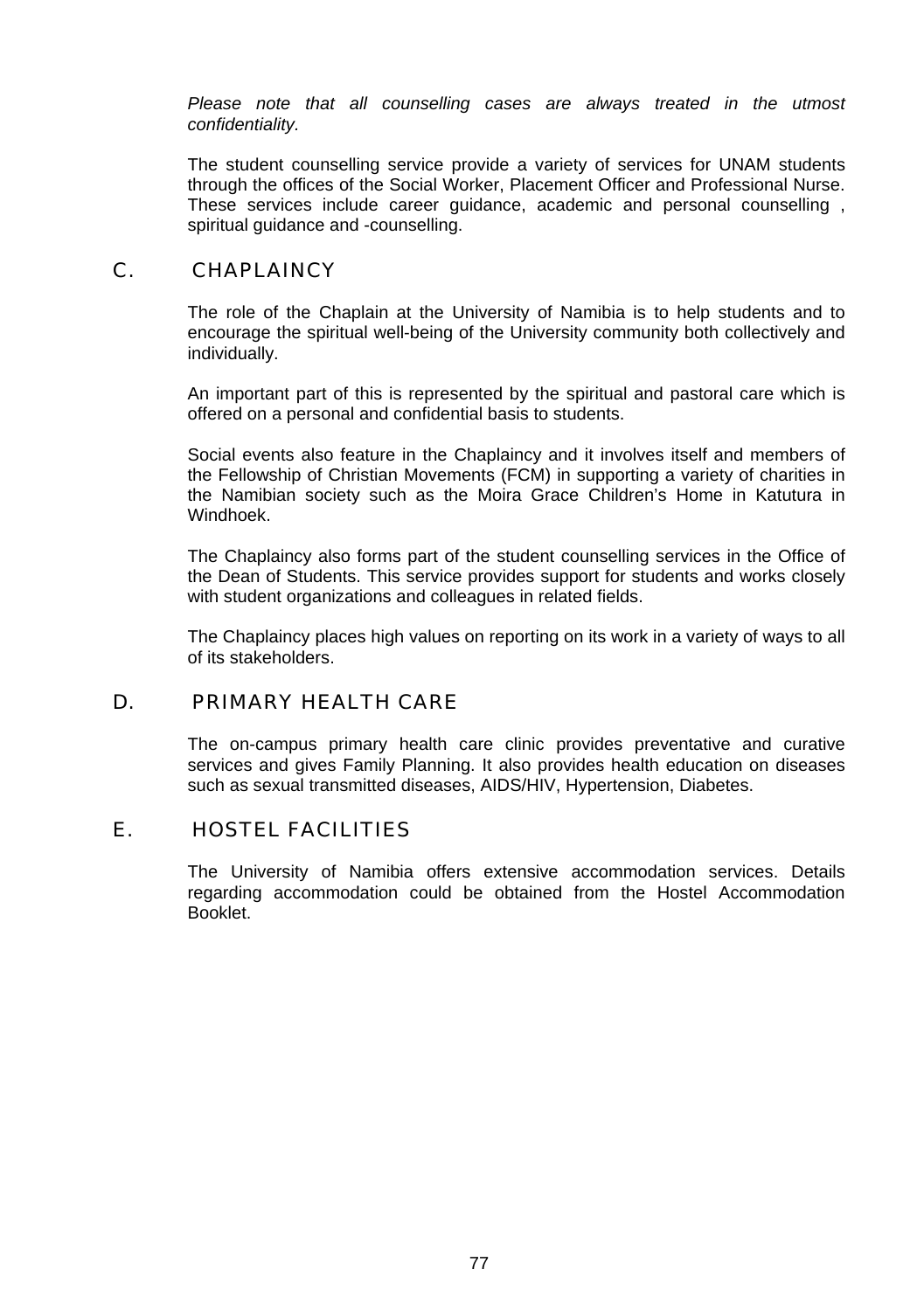# 14. UNAM - DAILY CALENDAR FOR 2007

# **ACADEMIC YEAR – 2007**

# **FIRST SEMESTER**

| 08 January               | University opens                                                                                   |
|--------------------------|----------------------------------------------------------------------------------------------------|
| 29 January - 09 February | Registration (Last day for Late Registration: 16 Febr)                                             |
| 12 February              | Lectures commence for FIRST SEMESTER                                                               |
| 02 April                 | <b>EASTER BREAK starts</b>                                                                         |
| 10 April                 | Lectures resume after Easter Break                                                                 |
| 01 June                  | Lectures end for FIRST SEMESTER                                                                    |
| 05 June                  | First Opportunity Exams (Sem I modules) commence                                                   |
| 22 June                  | First Opportunity Exams (Sem I modules) end                                                        |
| 10 July<br>27 July       | Second Opportunity Exams (Sem I mod) commence<br>Second Opportunity Exams (Semester I modules) end |

# **SECOND SEMESTER**

| 30 July         | Lectures commence for SECOND SEMESTER                 |
|-----------------|-------------------------------------------------------|
| 17 September    | <b>SPRING BREAK starts</b>                            |
| 24 September    | Lectures resume after Spring Break                    |
| 09 November     | Lectures end for SECOND SEMESTER                      |
| 13 November     | First Opportunity Exams (Sem II & Year mod) commence  |
| 30 November     | First Opportunity Exams (Sem II & Year mod) end       |
| 14 December     | Academic Year ends & University closes for recess     |
| 08 January 2008 | University opens (2008 academic year)                 |
| 09 January 2008 | Second Opportunity Exams (Sem II & Year mod) commence |
| 26 January 2008 | Second Opportunity Exams (Sem II & Year mod) end      |
|                 |                                                       |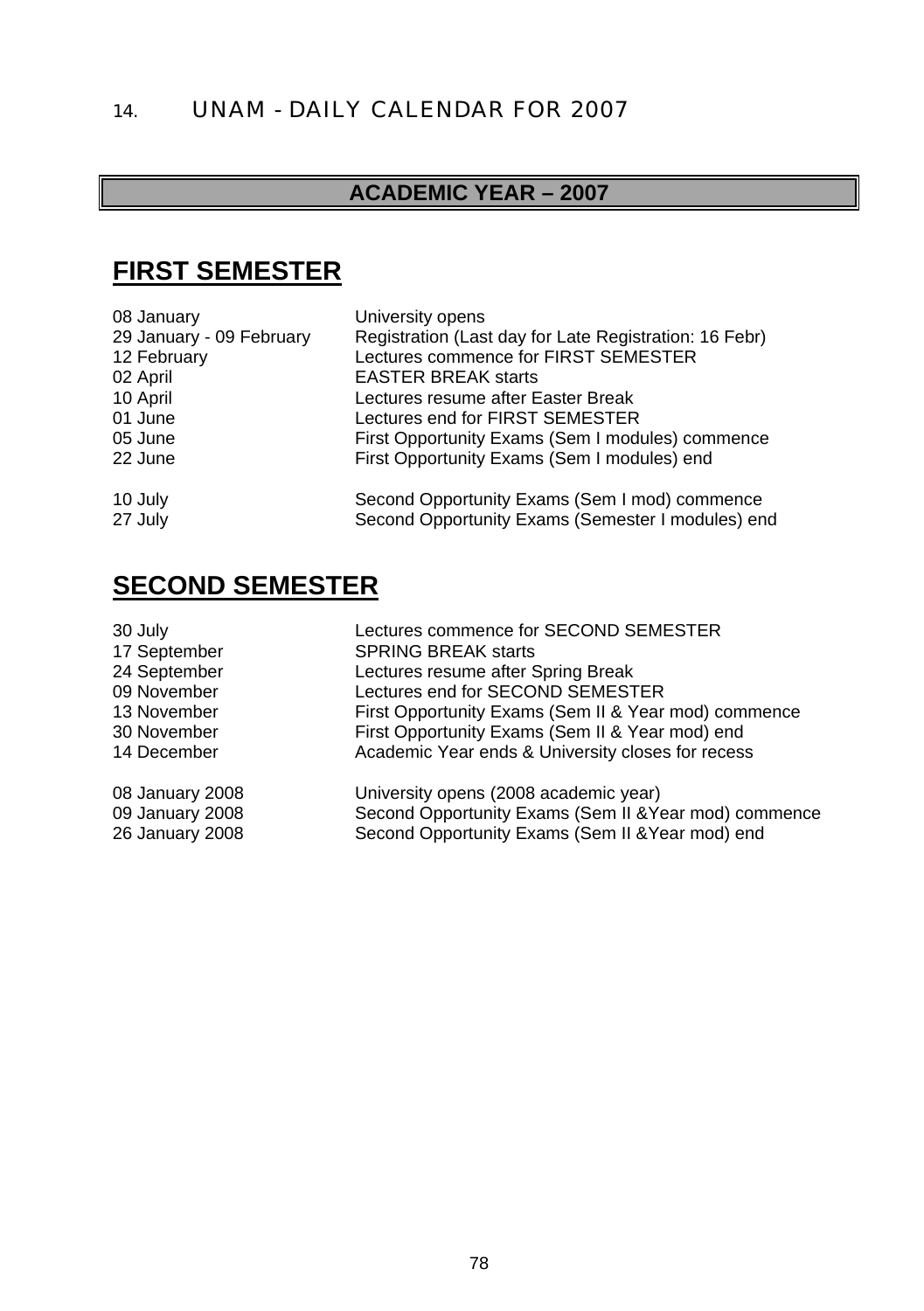## **COMMITTEES**

### **STANDING COMMITTEES OF COUNCIL**

- Council
- Executive Committee of Council
- Staff Appointments Committee
- Staff Development Committee
- ❖ Finance Committee
- Audit Committee
- Physical Planning Committee
- Appeals Committee

### **STANDING COMMITTEES OF SENATE**

- Senate
- Executive Committee of Senate
- ❖ Academic Planning Committee
- ❖ Admissions and Examinations Committee
- ❖ Bursaries and Awards Committee<br>❖ Calendar and Timetable Committe
- Calendar and Timetable Committee
- Honorary Degrees Committee
- **Example 2** Library and Information Technology Committee
- ❖ Postgraduate Studies Committee<br>❖ Research and Publications Comm
- Research and Publications Committee

#### **MANAGEMENT COMMITTEES AND WORKING GROUPS**

- Vice Chancellor's Management Committee
- Staff Disciplinary Committee
- Student Disciplinary Committee
- ❖ PVC Academic Forum
- PVC Administration Forum
- Budget Task Force
- ❖ Tender Board<br>❖ Faculty / Centr
- Faculty / Centre Boards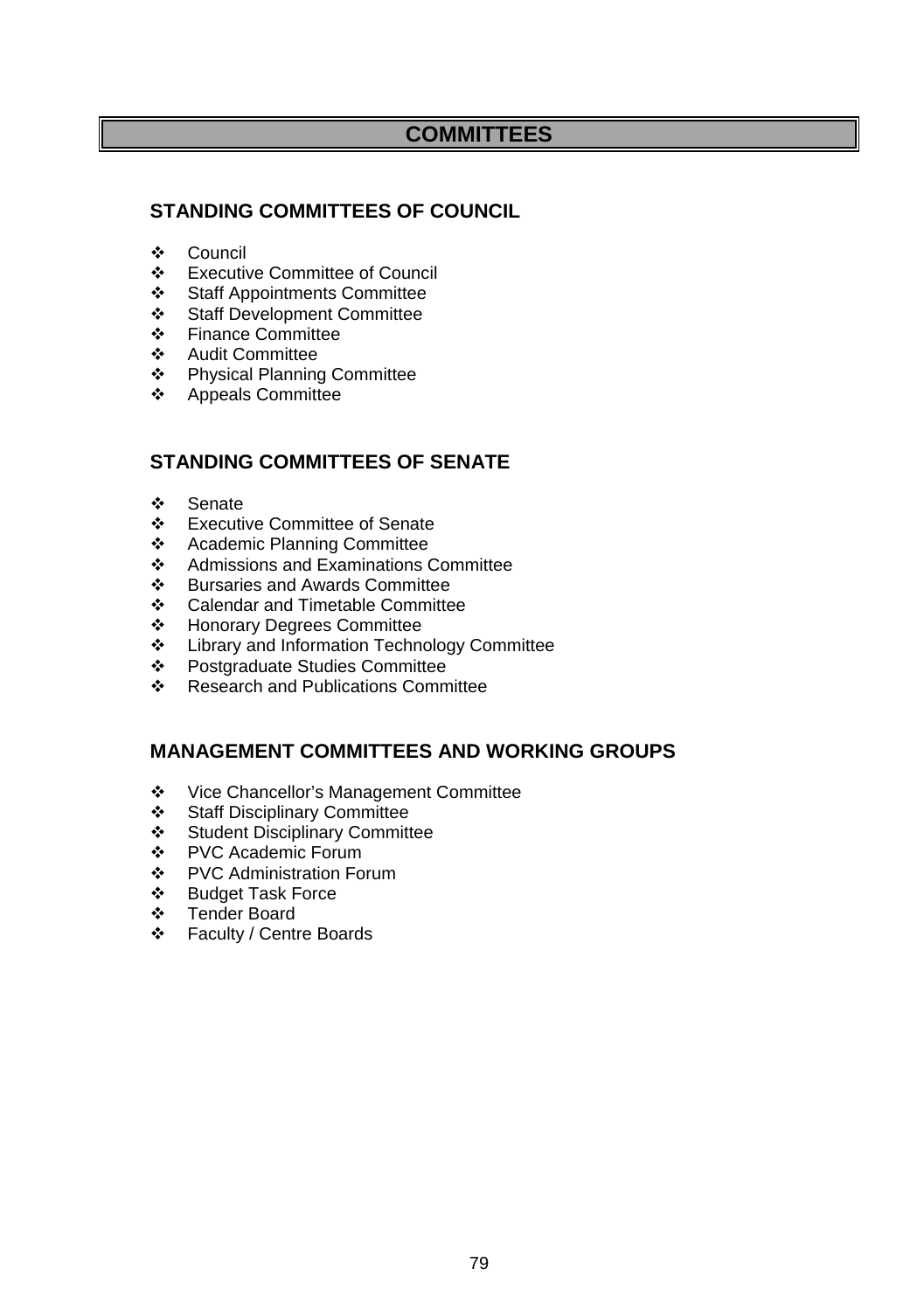# **LIST OF ACRONYMS, COMMITTEES & CHAIRPERSONS**

| <b>ACRONYM</b> | <b>COMMITTEES</b>                     | <b>CHAIRPERSON &amp; SECRETARY</b>                                |
|----------------|---------------------------------------|-------------------------------------------------------------------|
| AC             | <b>Audit Committee</b>                | Chairperson: Dr N Angolo                                          |
|                |                                       | Meetings Secretary: Ms Joey Matthews                              |
| <b>AEC</b>     | Admissions and Examinations           | Chairperson: PVC: AA & R                                          |
|                | Committee                             | Meetings Secretary: Ms Anne-Marie Tsuses                          |
| <b>APC</b>     | Academic Planning Committee           | Chairperson: PVC: AA & R                                          |
|                |                                       | Meetings Secretary: Ms Kapé Tujendapi                             |
| <b>APEC</b>    | Appeals Committee                     | Chairperson: (Appointed by Council)                               |
|                |                                       | Meetings Secretary: Ms Anne-Marie Tsuses                          |
| <b>BAC</b>     | <b>Bursaries and Awards</b>           | Chairperson: Mr A Fledersbacher                                   |
|                | Committee                             | Meetings Secretary: Mr Dewaldt Willemse                           |
| <b>BTF</b>     | <b>Budget Task Force</b>              | Chairperson: Prof L Hangula                                       |
|                |                                       | Meetings Secretary: Ms Joey Matthews                              |
| C              | Council                               | Chairperson: Prof F Amaambo                                       |
|                |                                       | Meetings Secretary: Ms Joey Matthews                              |
| <b>CTC</b>     | Calendar and Timetable                | Chairperson: Mr A Fledersbacher                                   |
|                | Committee                             | Meetings Secretary: Ms Kapé Tujendapi                             |
| ECC            | <b>Executive Committee of Council</b> | Chairperson: Prof F Amaambo                                       |
|                |                                       | Meetings Secretary: Ms Joey Matthews                              |
| ECS            | <b>Executive Committee of Senate</b>  | Chairperson: Prof L Hangula                                       |
|                |                                       | Meetings Secretary: Ms Joey Matthews                              |
| FC             | <b>Finance Committee</b>              | Chairperson: Prof L Hangula                                       |
|                |                                       | Meetings Secretary: Ms Joey Matthews                              |
| <b>HDC</b>     | Honorary Degrees Committee            | Chairperson: Prof L Hangula                                       |
|                |                                       | Meetings Secretary: Ms Kapé Tujendapi<br>Chairperson: PVC: AA & R |
| <b>LITC</b>    | Library and Information               |                                                                   |
|                | <b>Technology Committee</b>           | Meetings Secretary: Ms Anne-Marie Tsuses                          |
| <b>PGSC</b>    | Postgraduate Studies Committee        | Chairperson: Prof R Zimba                                         |
|                |                                       | Meetings Secretary: Ms Kapé Tujendapi                             |
| PPC            | Physical Planning Committee           | Chairperson: Mr Z Kazapua                                         |
|                |                                       | Meetings Secretary: Ms Kapé Tujendapi<br>Chairperson: PVC: AA & R |
| <b>RPC</b>     | <b>Research and Publications</b>      |                                                                   |
|                | Committee                             | Meetings Secretary: Ms Pamela Claassen                            |
| <b>PVC:ACF</b> | <b>PVC Academic Forum</b>             | Chairperson: PVC: AA & R                                          |
|                |                                       | Meetings Secretary: Ms Kapé Tujendapi                             |
| <b>PVC:ADF</b> | <b>PVC Administration Forum</b>       | Chairperson: Mr Z Kazapua                                         |
|                |                                       | Meetings Secretary: Ms Anne-Marie Tsuses                          |
| <b>SAC</b>     | <b>Staff Appointments Committee</b>   | Chairperson: Prof L Hangula                                       |
|                |                                       | Meetings Secretary: Ms Anne-Marie Tsuses                          |
| <b>SDC</b>     | Staff Development Committee           | Chairperson: Prof L Hangula                                       |
|                |                                       | Meetings Secretary: Mr Arndt Joubert                              |
| <b>SEN</b>     | Senate                                | Chairperson: Prof L Hangula                                       |
|                |                                       | Meetings Secretary: Ms Joey Matthews                              |
| <b>VCMC</b>    | Vice Chancellor's Management          | Chairperson: Prof L Hangula                                       |
|                | Committee                             | Meetings Secretary: Ms Joey Matthews                              |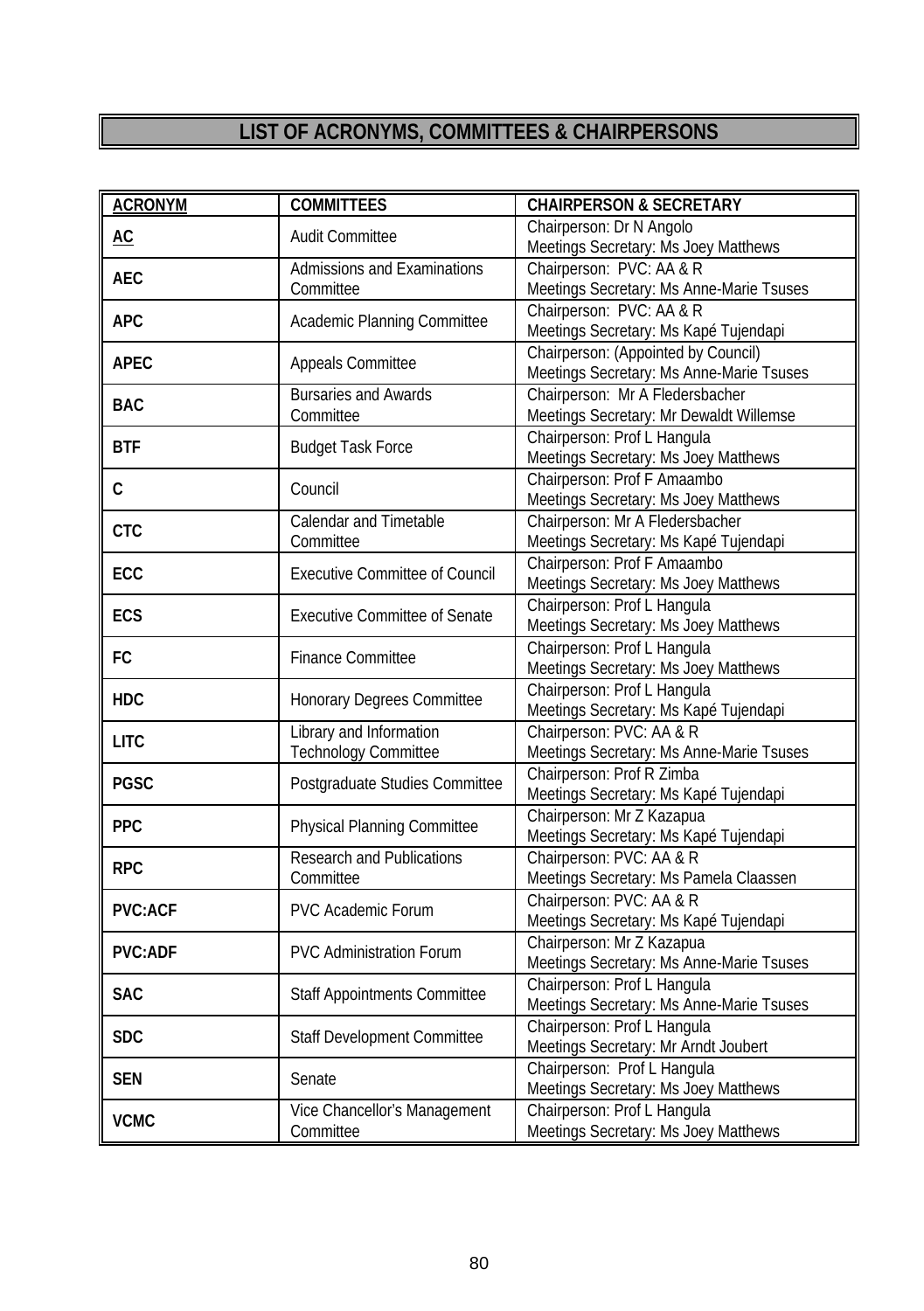# JANUARY 2007

| Date                    | Day       | <b>Meetings and Notes</b>                                                                                                                                                                            |
|-------------------------|-----------|------------------------------------------------------------------------------------------------------------------------------------------------------------------------------------------------------|
| 1                       | Monday    | PUBLIC HOLIDAY: NEW YEAR'S DAY                                                                                                                                                                       |
| $\overline{\mathbf{2}}$ | Tuesday   |                                                                                                                                                                                                      |
| 3                       | Wednesday |                                                                                                                                                                                                      |
| 4                       | Thursday  |                                                                                                                                                                                                      |
| 5                       | Friday    |                                                                                                                                                                                                      |
| $\boldsymbol{6}$        | Saturday  |                                                                                                                                                                                                      |
| $\overline{7}$          | Sunday    |                                                                                                                                                                                                      |
| 8                       | Monday    | University opens                                                                                                                                                                                     |
| 9                       | Tuesday   | Second Opportunity Examinations commence: Semester II & Double modules                                                                                                                               |
| 10                      | Wednesday |                                                                                                                                                                                                      |
| 11                      | Thursday  |                                                                                                                                                                                                      |
| 12                      | Friday    |                                                                                                                                                                                                      |
| 13                      | Saturday  |                                                                                                                                                                                                      |
| 14                      | Sunday    |                                                                                                                                                                                                      |
| 15                      | Monday    | Teaching Practice - Phase 1 & 2 start {B.Ed II & III Full time} (until 02 Febr)<br>Teaching Practice - Phase 3 starts {B.Ed IV Full time; B.Ed Distance; PGDE<br>Distance} (until 16 March)          |
| 16                      | Tuesday   |                                                                                                                                                                                                      |
| 17                      | Wednesday |                                                                                                                                                                                                      |
| 18                      | Thursday  | Lecturers resume office duties                                                                                                                                                                       |
| 19                      | Fridav    | Agenda closes: Bursaries & Awards Committee (12:00)                                                                                                                                                  |
| 20                      | Saturday  |                                                                                                                                                                                                      |
| 21                      | Sunday    |                                                                                                                                                                                                      |
| 22                      | Monday    |                                                                                                                                                                                                      |
| 23                      | Tuesday   |                                                                                                                                                                                                      |
| 24                      | Wednesday | <b>BURSARIES &amp; AWARDS COMMITTEE MEETING (09:30)</b>                                                                                                                                              |
| 25                      | Thursday  |                                                                                                                                                                                                      |
| 26                      | Friday    | Second Opportunity Examinations end: Semester II & Double modules                                                                                                                                    |
| 27                      | Saturday  |                                                                                                                                                                                                      |
| 28                      | Sunday    |                                                                                                                                                                                                      |
| 29                      | Monday    | Registration: First year students - Faculty of Law & Faculty of MHS<br>UNAM Northern Campus - Registration starts (until 09 Febr)<br>Examinations - Last day for appeals: November 2006 examinations |
| 30                      | Tuesday   | Registration: First year students - Faculty of EMS                                                                                                                                                   |
| 31                      | Wednesday | Registration: First year students - Faculty of HSS<br>Agenda closes: Faculty Management Committee - Faculty of Education                                                                             |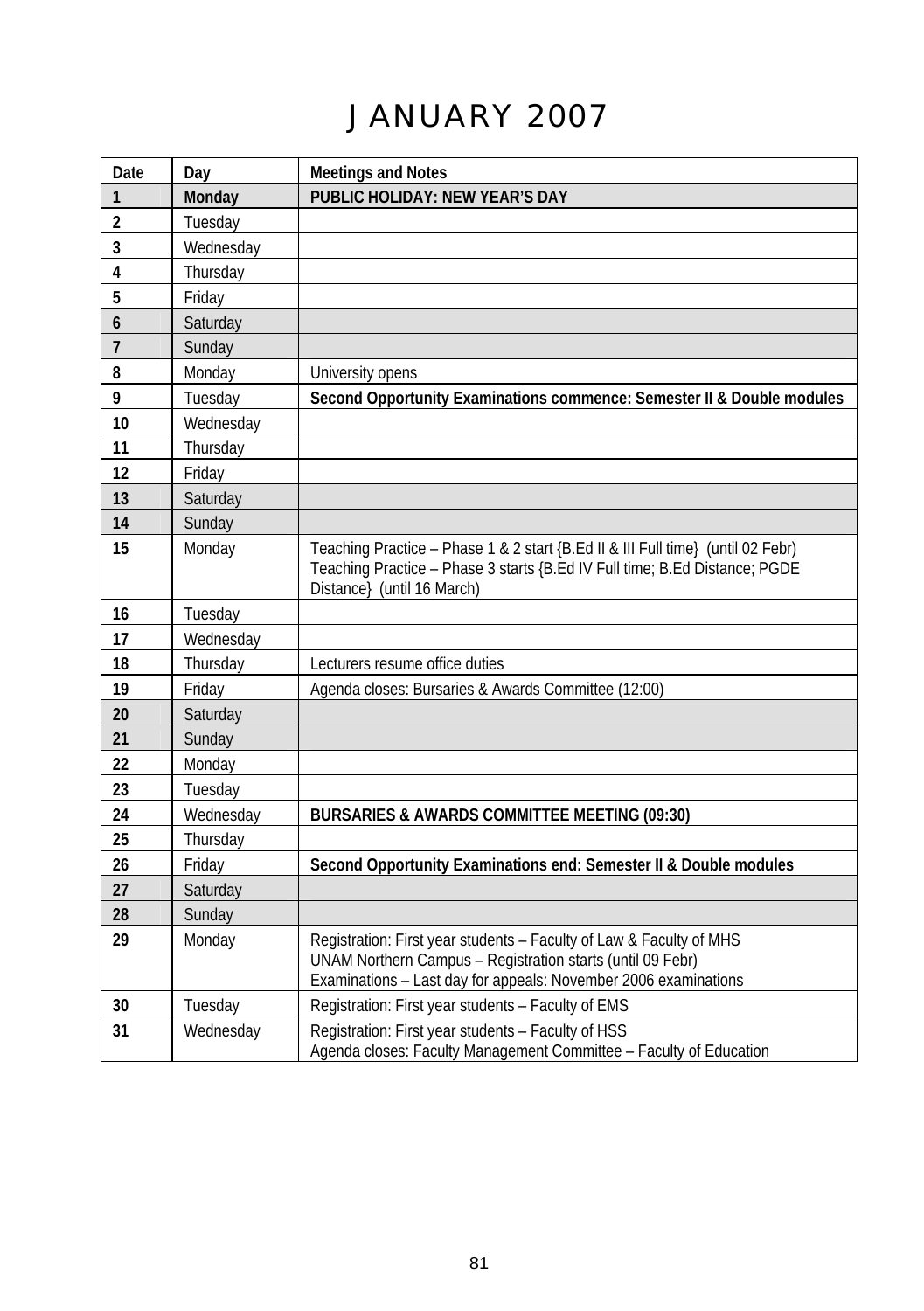# FEBRUARY 2007

| Date           | Day       | <b>Meetings and Notes</b>                                                                                                                                                                                                                                                                                                                                                                                                                                                   |
|----------------|-----------|-----------------------------------------------------------------------------------------------------------------------------------------------------------------------------------------------------------------------------------------------------------------------------------------------------------------------------------------------------------------------------------------------------------------------------------------------------------------------------|
| 1              | Thursday  | Registration: First year students - Faculty of Education<br>Agenda closes: Faculty Management Committee - Faculty of Science (12:00)<br>Annual Reports and Staff Appraisals - Office of PVC: AA&R to provide guidelines                                                                                                                                                                                                                                                     |
| 2              | Friday    | Registration: First year students - Faculty of Science & Faculty of Agric and Nat<br>Resources<br>Teaching Practice - Phase 1 & 2 end {B.Ed II & III Full time}<br>Examinations - Last day to submit Second Opportunity marks (Jan 2007 exams)<br>Examinations - Last day for Appeals (First Opportunity exams - Nov 2006) from<br>Depts to Exam Section.                                                                                                                   |
| 3              | Saturday  |                                                                                                                                                                                                                                                                                                                                                                                                                                                                             |
| $\overline{4}$ | Sunday    |                                                                                                                                                                                                                                                                                                                                                                                                                                                                             |
| 5              | Monday    | Registration: Senior students - Faculty of EMS<br>Orientation starts - First year students (until 09 Febr)<br>Faculty Management Committee Meeting - Faculty of Agric and Nat Res (09:00)                                                                                                                                                                                                                                                                                   |
| 6              | Tuesday   | Registration: Senior students - Faculty of HSS                                                                                                                                                                                                                                                                                                                                                                                                                              |
| $\overline{7}$ | Wednesday | Registration: Senior students - Faculty of Education<br>Faculty Management Committee Meeting - Faculty of Science (14:30)                                                                                                                                                                                                                                                                                                                                                   |
| 8              | Thursday  | Registration: Senior students - Faculty of Science & Faculty of Agric and Nat Res.<br>Agenda closes: Admissions & Exams Committee (12:00) (Admissions - special<br>cases)                                                                                                                                                                                                                                                                                                   |
| 9              | Friday    | Registration: Senior students - Faculty of Law & Faculty of MHS<br>Orientation ends - First year students<br><b>UNAM Northern Campus - Registration ends</b><br>UNAM Northern Campus - Science Foundation Steering Committee                                                                                                                                                                                                                                                |
| 10             | Saturday  |                                                                                                                                                                                                                                                                                                                                                                                                                                                                             |
| 11             | Sunday    |                                                                                                                                                                                                                                                                                                                                                                                                                                                                             |
| 12             | Monday    | Lectures commence: FIRST SEMESTER<br>Registration: All Postgraduate students & Fac of Agric and Nat Resources (Field<br>Attachment) students<br>Agenda closes: Postgraduate Studies Committee (12:00)                                                                                                                                                                                                                                                                       |
| 13             | Tuesday   | Late registration starts (until 16 Febr) - All Faculties (Late fee payable)<br>Agenda closes: Vice Chancellor's Management Meeting (12:00)<br><b>UNAM Northern Campus - Management Meeting</b>                                                                                                                                                                                                                                                                              |
| 14             | Wednesday | Agenda closes: PVC: Administration Forum (12:00)<br>Faculty Management Committee Meeting - Faculty of Education                                                                                                                                                                                                                                                                                                                                                             |
| 15             | Thursday  | ADMISSIONS & EXAMINATIONS COMMITTEE MEETING (09:00)                                                                                                                                                                                                                                                                                                                                                                                                                         |
| 16             | Friday    | Last day for Late Registration - All Faculties (Late fee payable)<br>Last day for approval of exemption(s)<br>Last day for approval of retention of CA mark<br>Last day for approval of module(s) & qualification changes<br>Agenda closes: PVC: Academic Forum (12:00)<br>Agenda closes: Faculty Management Committee - Faculty of Law<br>Agenda closes: Faculty Board - Faculty of Agric and Nat Res (12:00)<br>Agenda closes: Faculty Board - Faculty of Science (12:00) |
| 17             | Saturday  |                                                                                                                                                                                                                                                                                                                                                                                                                                                                             |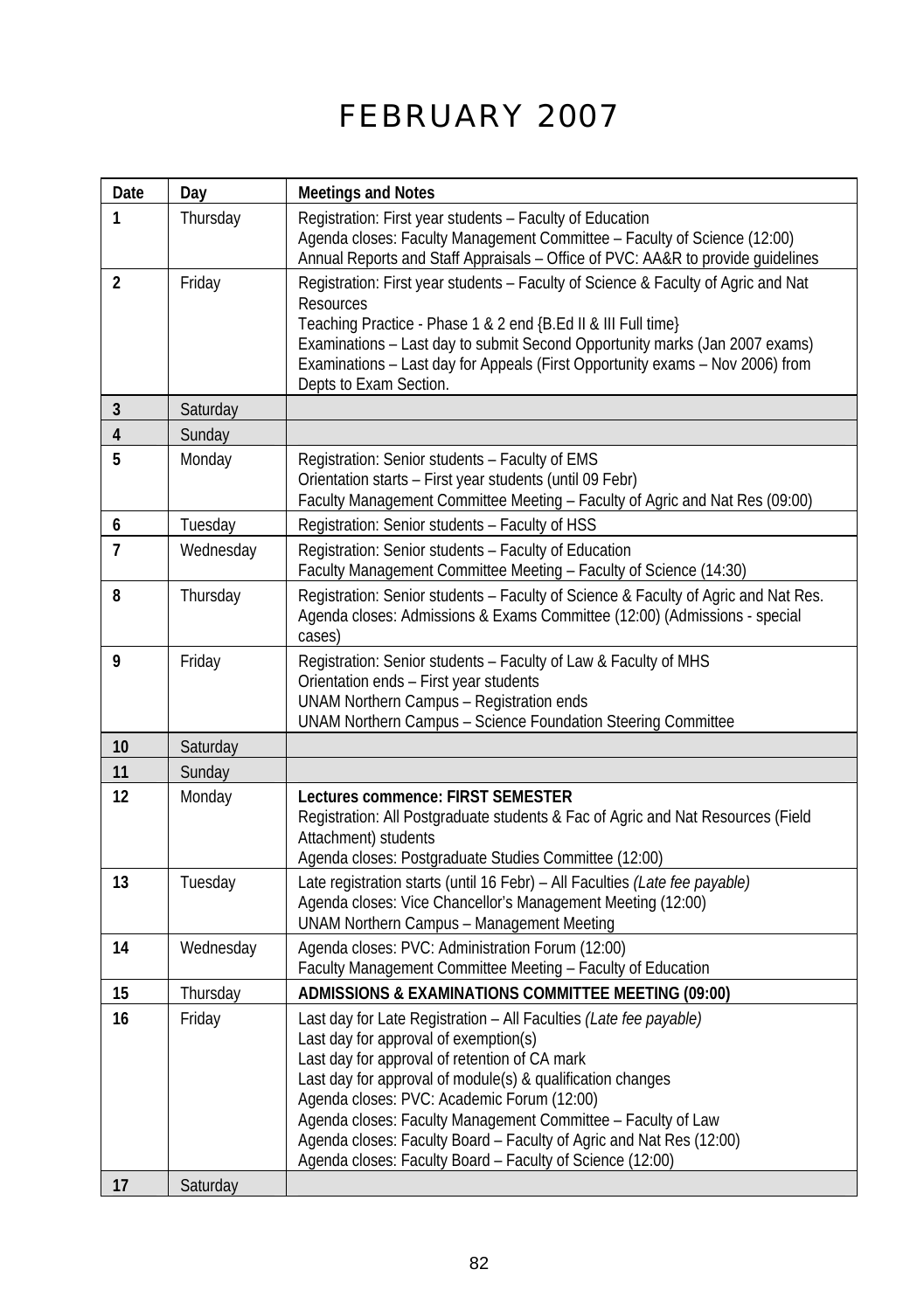| 18 | Sunday    |                                                                                                                                                                                                                                                                                                    |
|----|-----------|----------------------------------------------------------------------------------------------------------------------------------------------------------------------------------------------------------------------------------------------------------------------------------------------------|
| 19 | Monday    | <b>Annual Official Opening Ceremony</b>                                                                                                                                                                                                                                                            |
| 20 | Tuesday   | Alumni Executive Committee Meeting (09:00)<br>Agenda closes: Faculty Board - Faculty of HSS (12:00)                                                                                                                                                                                                |
| 21 | Wednesday | PVC: ADMINISTRATION FORUM MEETING (09:00)<br>Agenda closes: Staff Appointments Committee (12:00)<br>Agenda closes: Faculty Board - Faculty of Law<br>Agenda closes: Faculty Board - Faculty of EMS (12:00)                                                                                         |
| 22 | Thursday  | Affirmative Action Consultative Committee Meeting (09:00)<br>Agenda closes: ENGIMED Board (12:00)<br>Agenda closes: Research and Publications Committee (12:00)<br>Agenda closes: Faculty Board - Faculty of Education<br>Agenda closes: Faculty Board - Faculty of MHS (12:00)                    |
| 23 | Friday    | PVC: ACADEMIC FORUM MEETING (09:00)                                                                                                                                                                                                                                                                |
| 24 | Saturday  |                                                                                                                                                                                                                                                                                                    |
| 25 | Sunday    |                                                                                                                                                                                                                                                                                                    |
| 26 | Monday    | Faculty Management Committee Meeting - Faculty of Law                                                                                                                                                                                                                                              |
| 27 | Tuesday   | VICE CHANCELLOR'S MANAGEMENT MEETING (09:00)<br>Faculty Management Committee Meeting - Faculty of HSS (09:00)<br>Agenda closes: Language Centre Board (12:00)                                                                                                                                      |
| 28 | Wednesday | Finance - Last day to cancel with 100% credit (Semester I & Double modules)<br>Faculty Management Committee Meeting - Faculty of EMS (09:00)<br>Faculty Management Committee Meeting - Faculty of MHS (08:00)<br>Annual Reports and Staff Appraisals - Last day to submit Forms to Deans/Directors |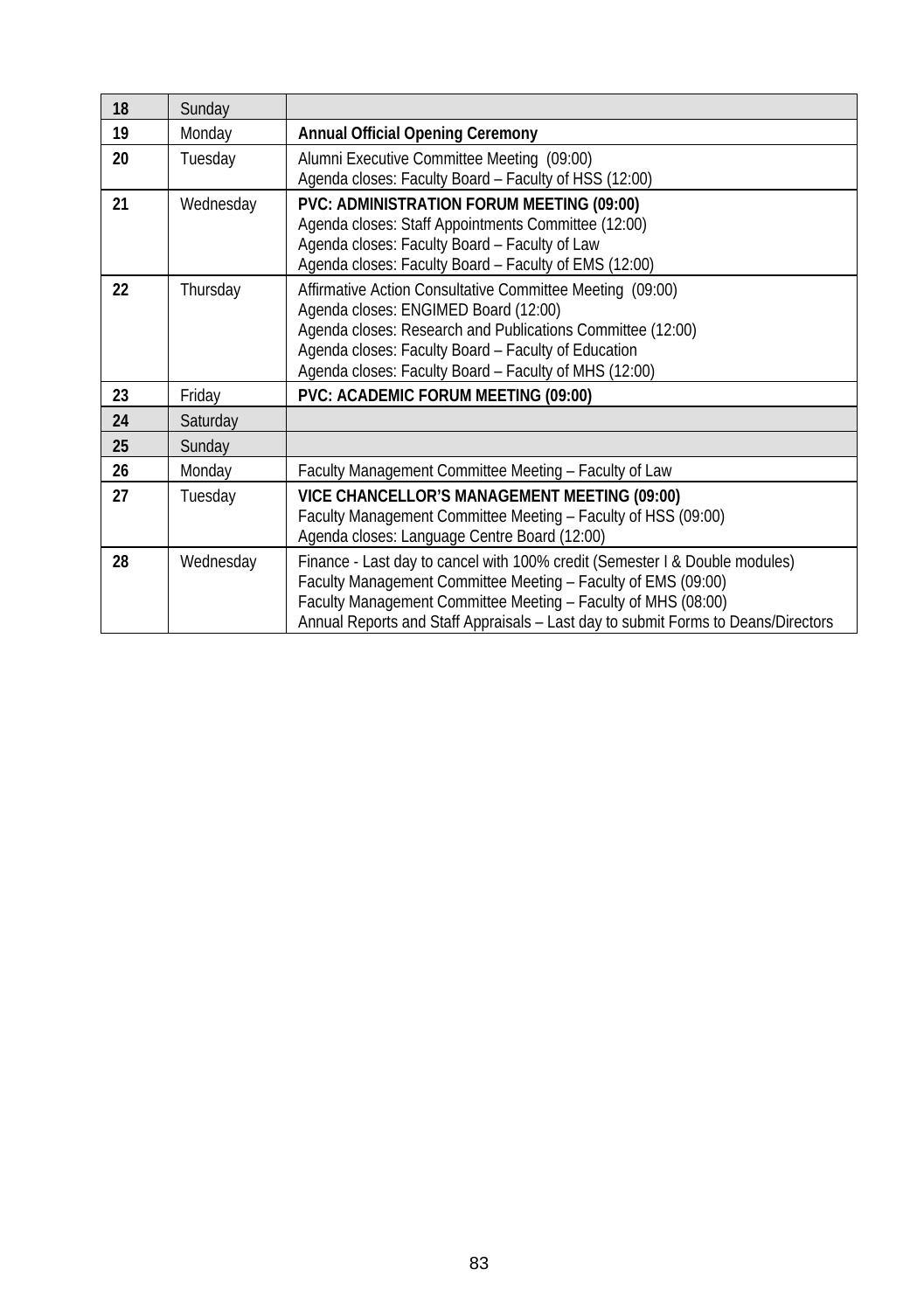# MARCH 2007

| Date           | Day       | <b>Meetings and Notes</b>                                                                                                                                                                                                                    |
|----------------|-----------|----------------------------------------------------------------------------------------------------------------------------------------------------------------------------------------------------------------------------------------------|
| 1              | Thursday  | Students-Lecturers Forum per Faculty (Lecture free: 14:00 - 16:00)<br>Agenda closes: Finance Committee (12:00)<br>Agenda closes: CES Board                                                                                                   |
| 2              | Friday    | POSTGRADUATE STUDIES COMMITTEE MEETING (09:00)                                                                                                                                                                                               |
| 3              | Saturday  |                                                                                                                                                                                                                                              |
| 4              | Sunday    |                                                                                                                                                                                                                                              |
| 5              | Monday    |                                                                                                                                                                                                                                              |
| 6              | Tuesday   | Faculty Board Meeting - Faculty of Agric and Nat Res (09:00)                                                                                                                                                                                 |
| $\overline{1}$ | Wednesday | STAFF APPOINTMENTS COMMITTEE MEETING (09:00)<br>UNAM Northern Campus - Science Foundation Steering Committee<br>General Student Assembly (GSA)                                                                                               |
| 8              | Thursday  | <b>ENGIMED BOARD MEETING (09:00)</b><br>RESEARCH AND PUBLICATIONS COMMITTEE MEETING (14:30)<br>Faculty Board Meeting - Faculty of Education<br>Faculty Board Meeting - Faculty of Law<br>Faculty Board Meeting - Faculty of Science (14:30)  |
| 9              | Friday    | Agenda closes: Faculty Management Committee - Faculty of Law                                                                                                                                                                                 |
| 10             | Saturday  |                                                                                                                                                                                                                                              |
| 11             | Sunday    |                                                                                                                                                                                                                                              |
| 12             | Monday    | Agenda closes: Admissions & Examinations Committee (12:00)<br>Agenda closes: Vice Chancellor's Management Meeting (12:00)                                                                                                                    |
| 13             | Tuesday   | Language Centre Board Meeting (14:30)<br>Agenda closes: Staff Development Committee (12:00)                                                                                                                                                  |
| 14             | Wednesday | Faculty Board Meeting - Faculty of EMS (14:30)<br>Faculty Board Meeting - Faculty of MHS (09:00)                                                                                                                                             |
| 15             | Thursday  | FINANCE COMMITTEE MEETING (09:00)<br>Agenda closes: Physical Planning Committee (12:00)<br>Faculty Board Meeting - Faculty of HSS (14:30)<br><b>CES Board Meeting</b>                                                                        |
| 16             | Friday    | ADMISSIONS & EXAMINATIONS COMMITTEE MEETING (09:00)<br>Agenda closes: PVC Administration Forum (12:00)<br>Agenda closes: PVC Academic Forum (12:00)<br>Teaching Practice - Phase 3 ends {B.Ed IV Full time; B.Ed Distance; PGDE<br>Distance} |
| 17             | Saturday  |                                                                                                                                                                                                                                              |
| 18             | Sunday    |                                                                                                                                                                                                                                              |
| 19             | Monday    | Agenda closes: Academic Planning Committee (12:00)                                                                                                                                                                                           |
| 20             | Tuesday   | Annual Reports and Staff Appraisals - Last day to submit Forms to Office of PVC:<br>AA&R                                                                                                                                                     |
| 21             | Wednesday | PUBLIC HOLIDAY : INDEPENDENCE DAY                                                                                                                                                                                                            |
| 22             | Thursday  | Faculty Management Committee Meeting - Faculty of Law                                                                                                                                                                                        |
| 23             | Friday    | PVC: ACADEMIC FORUM MEETING (09:00)                                                                                                                                                                                                          |
| 24             | Saturday  |                                                                                                                                                                                                                                              |
| 25             | Sunday    |                                                                                                                                                                                                                                              |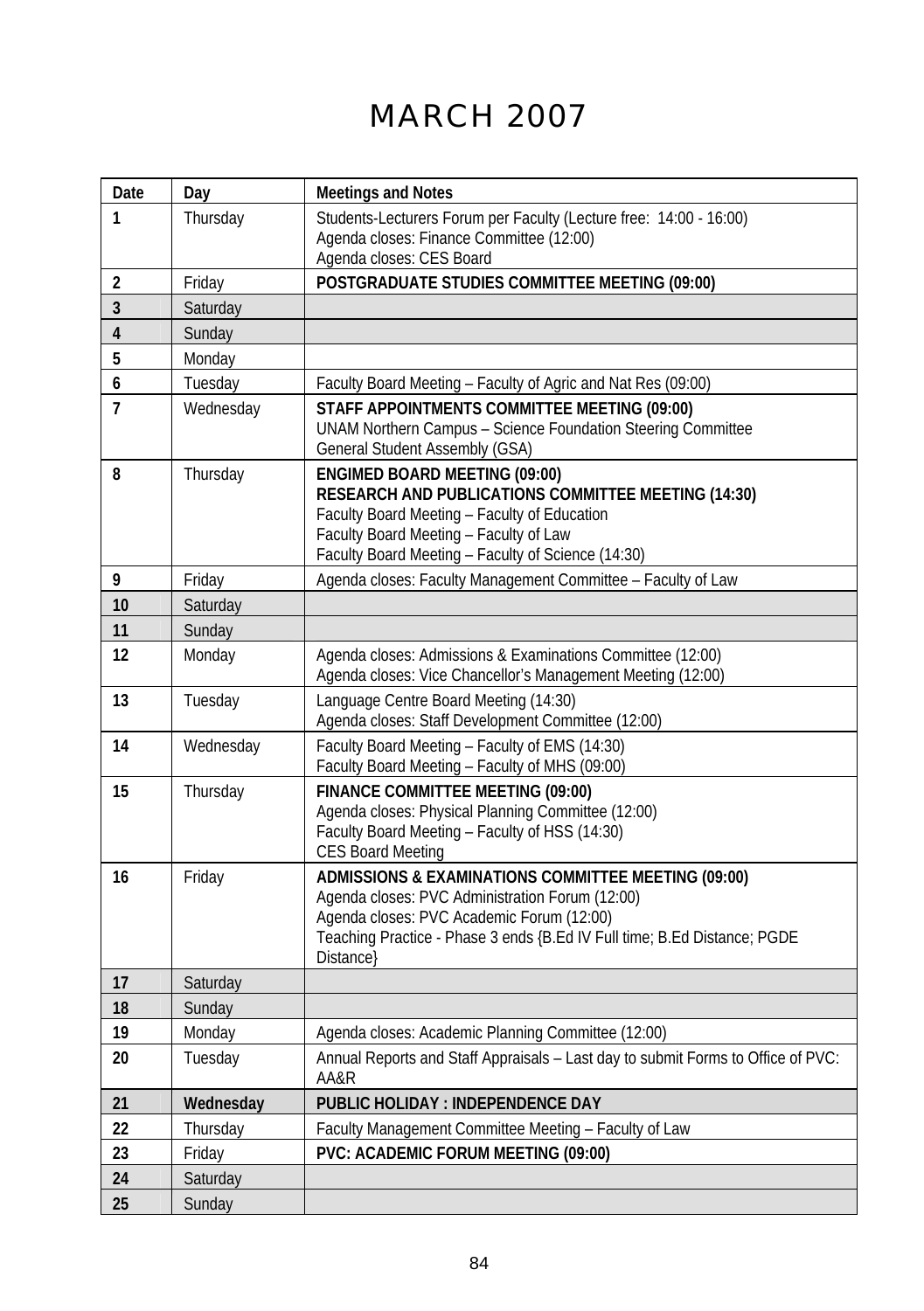| 26 | Monday    | VICE CHANCELLOR'S MANAGEMENT MEETING (09:00)<br>Corrections on 'Class Lists' start (until 30 March)<br>Corrections on 'Notification of module(s) registered' letters start (until 30 March)                                                 |
|----|-----------|---------------------------------------------------------------------------------------------------------------------------------------------------------------------------------------------------------------------------------------------|
| 27 | Tuesdav   | STAFF DEVELOPMENT COMMITTEE MEETING (09:00)                                                                                                                                                                                                 |
| 28 | Wednesday | PVC: ADMINISTRATION FORUM MEETING (09:00)<br>Agenda closes: Council (12:00)<br>UNAM Northern Campus - Advisory Committee Meeting (UNCAC)                                                                                                    |
| 29 | Thursdav  |                                                                                                                                                                                                                                             |
| 30 | Friday    | PHYSICAL PLANNING COMMITTEE MEETING (09:00)<br>Last day for corrections on 'Class Lists'<br>Last day for corrections on 'Notification of module(s) registered' letters<br>Finance - Last day to cancel with 50% credit (Semester I modules) |
| 31 | Saturday  |                                                                                                                                                                                                                                             |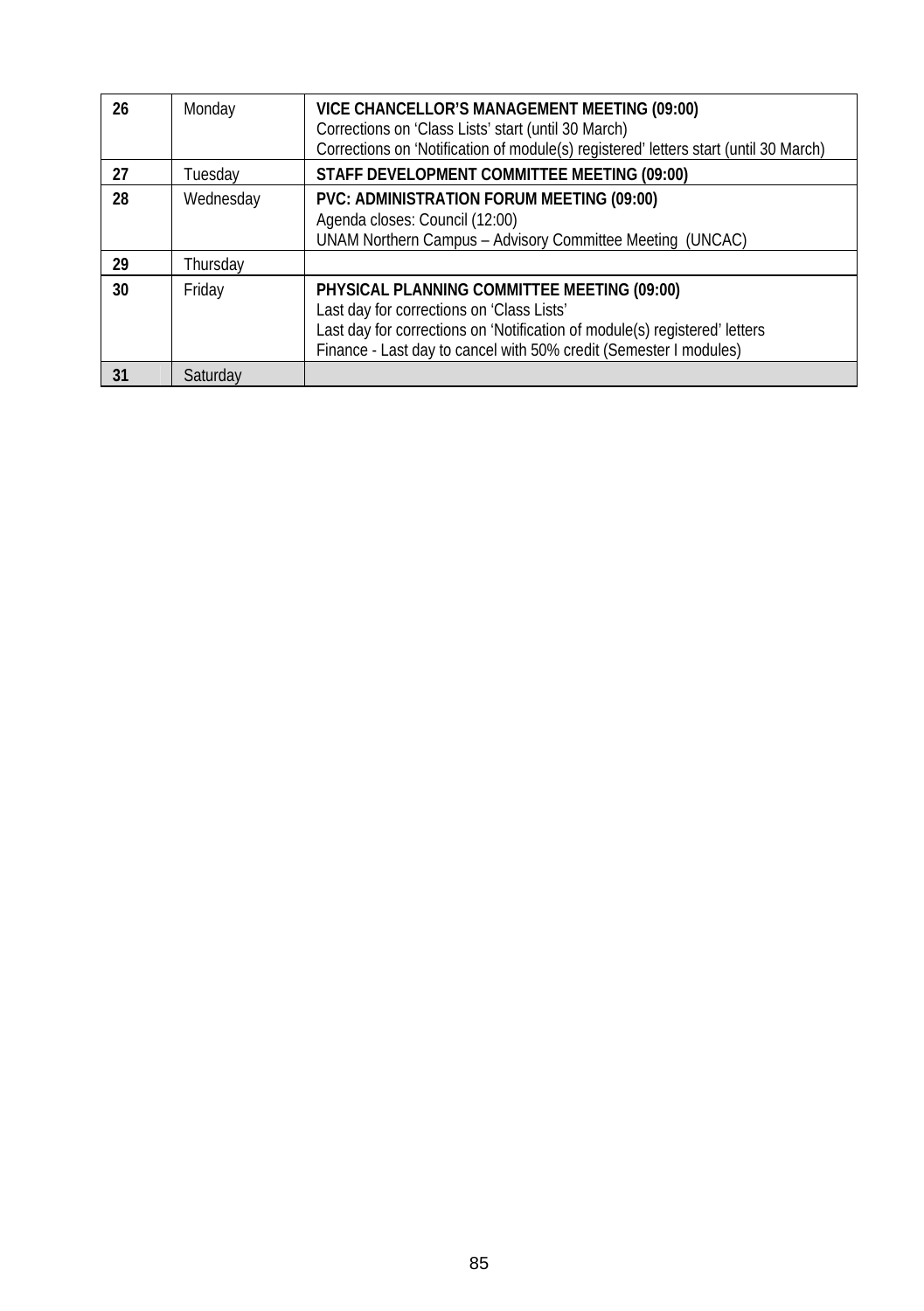# APRIL 2007

| Date             | Day       | <b>Meetings and Notes</b>                                                                                                                                                                                |
|------------------|-----------|----------------------------------------------------------------------------------------------------------------------------------------------------------------------------------------------------------|
| 1                | Sunday    |                                                                                                                                                                                                          |
| $\overline{2}$   | Monday    | <b>Easter Break starts</b><br>CES: Vacation school starts - Nursing (until 05 April)                                                                                                                     |
| 3                | Tuesday   |                                                                                                                                                                                                          |
| 4                | Wednesdav |                                                                                                                                                                                                          |
| 5                | Thursday  | Agenda closes: Postgraduate Studies Committee (12:00)<br>CES: Vacation school ends - Nursing                                                                                                             |
| 6                | Friday    | PUBLIC HOLIDAY : GOOD FRIDAY                                                                                                                                                                             |
| $\overline{7}$   | Saturday  |                                                                                                                                                                                                          |
| 8                | Sundav    |                                                                                                                                                                                                          |
| 9                | Monday    | <b>PUBLIC HOLIDAY: EASTER MONDAY</b>                                                                                                                                                                     |
| 10 <sup>10</sup> | Tuesday   | Lectures resume after Easter Break                                                                                                                                                                       |
| 11               | Wednesday | Faculty Management Committee Meeting - Faculty of Agric and Nat Res (09:00)<br>Examinations - Last day to submit Draft Examination Papers: First and Second<br>Opportunity Examinations (for moderation) |
| 12               | Thursday  | ACADEMIC PLANNING COMMITTEE MEETING (09:00)                                                                                                                                                              |
| 13               | Friday    | <b>COUNCIL MEETING (09:00)</b><br>Agenda closes: Faculty Management Committee - Faculty of Law                                                                                                           |
| 14               | Saturday  |                                                                                                                                                                                                          |
| 15               | Sunday    |                                                                                                                                                                                                          |
| 16               | Monday    |                                                                                                                                                                                                          |
| 17               | Tuesday   |                                                                                                                                                                                                          |
| 18               | Wednesday | <b>UNAM Northern Campus - Management Meeting</b>                                                                                                                                                         |
| 19               | Thursday  | <b>Graduation Ceremony (Windhoek)</b>                                                                                                                                                                    |
| 20               | Friday    | <b>Graduation Ceremony (Windhoek)</b>                                                                                                                                                                    |
| 21               | Saturday  |                                                                                                                                                                                                          |
| 22               | Sunday    |                                                                                                                                                                                                          |
| 23               | Monday    | Agenda closes: Staff Appointments Committee (12:00)<br>Agenda closes: PVC Administration Forum (12:00)<br>Agenda closes: Senate (12:00)                                                                  |
| 24               | Tuesday   | POSTGRADUATE STUDIES COMMITTEE MEETING (09:00)                                                                                                                                                           |
| 25               | Wednesday |                                                                                                                                                                                                          |
| 26               | Thursday  | <b>Graduation Ceremony (Northern Campus)</b><br>Faculty Management Committee Meeting - Faculty of Law                                                                                                    |
| 27               | Friday    | Agenda closes: PVC: Academic Forum (12:00)<br>Examinations - Release Examination Timetables (Semester I - First and Second<br><b>Opportunity Examinations)</b>                                           |
| 28               | Saturday  |                                                                                                                                                                                                          |
| 29               | Sunday    |                                                                                                                                                                                                          |
| 30               | Monday    | Agenda closes: Calendar & Timetable Committee (12:00)<br>CES: Vacation school starts - BETD, DEAL, DAED, SDEML (until 04 May)                                                                            |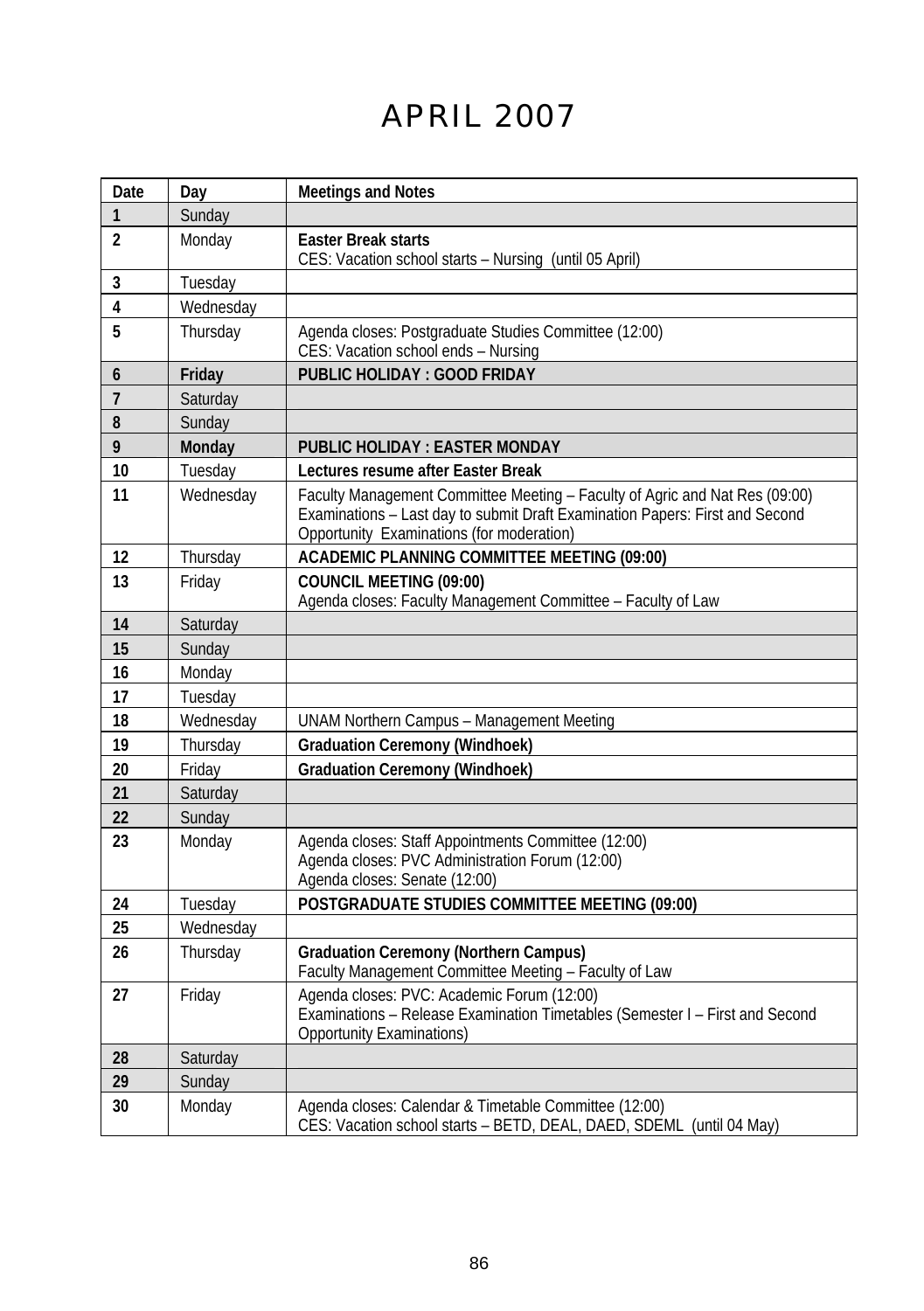# MAY 2007

| Date              | Day       | <b>Meetings and Notes</b>                                                                                                                                                                                                                                    |
|-------------------|-----------|--------------------------------------------------------------------------------------------------------------------------------------------------------------------------------------------------------------------------------------------------------------|
| 1                 | Tuesday   | <b>PUBLIC HOLIDAY: WORKERS' DAY</b>                                                                                                                                                                                                                          |
| $\overline{2}$    | Wednesday |                                                                                                                                                                                                                                                              |
| 3                 | Thursday  |                                                                                                                                                                                                                                                              |
| $\overline{4}$    | Friday    | <b>PUBLIC HOLIDAY: CASSINGA DAY</b><br>CES: Vacation school ends - BETD, DEAL, DAED, SDEML                                                                                                                                                                   |
| 5                 | Saturday  |                                                                                                                                                                                                                                                              |
| 6                 | Sunday    |                                                                                                                                                                                                                                                              |
| 7                 | Monday    | Agenda closes: Audit Committee (Audited Financial Statements) (12:00)<br>Agenda closes: ENGIMED Board (12:00)<br>CES: Vacation school starts - B.Ed, BBA, PGDE, Pre-Voc (until 11 May)<br>CES: Vacation school starts - MASTEP (until 18 May)                |
| 8                 | Tuesday   | PVC: ADMINISTRATION FORUM MEETING (09:00)<br>Agenda closes: Library & Information Technology Committee (12:00)                                                                                                                                               |
| 9                 | Wednesday | <b>SENATE MEETING (09:00)</b>                                                                                                                                                                                                                                |
| 10                | Thursday  | Alumni Executive Committee Meeting (09:00)                                                                                                                                                                                                                   |
| 11                | Friday    | PVC: ACADEMIC FORUM MEETING (09:00)<br>Last day to cancel Semester I modules<br>CES: Vacation school ends - B.Ed, BBA, PGDE, Pre-Voc<br>Examinations - Last day to submit Final Examination Papers: First & Second<br>Opportunity Examinations (Print ready) |
| $12 \overline{ }$ | Saturday  |                                                                                                                                                                                                                                                              |
| 13                | Sunday    |                                                                                                                                                                                                                                                              |
| 14                | Monday    | Agenda closes: Vice Chancellor's Management Meeting (12:00)<br>CES: Vacation school starts - DEAL, DAED, SDEML (until 18 May)                                                                                                                                |
| 15                | Tuesday   | STAFF APPOINTMENTS COMMITTEE MEETING (09:00)                                                                                                                                                                                                                 |
| 16                | Wednesday | Affirmative Action Consultative Committee Meeting (09:00)                                                                                                                                                                                                    |
| 17                | Thursday  | PUBLIC HOLIDAY : ASCENSION DAY                                                                                                                                                                                                                               |
| 18                | Friday    | <b>INSTITUTIONAL HOLIDAY</b><br>CES: Vacation school ends - DEAL, DAED, SDEML, MASTEP                                                                                                                                                                        |
| 19                | Saturday  |                                                                                                                                                                                                                                                              |
| 20                | Sunday    |                                                                                                                                                                                                                                                              |
| 21                | Monday    | CALENDAR & TIMETABLE COMMITTEE MEETING (09:00)<br>Agenda closes: Faculty Management Committee - Faculty of Law                                                                                                                                               |
| 22                | Tuesday   | LIBRARY & INFORMATION TECH. COMMITTEE MEETING (09:00)                                                                                                                                                                                                        |
| 23                | Wednesday | AUDIT COMMITTEE MEETING (Audited Financial Statements) (09:00)                                                                                                                                                                                               |
| 24                | Thursday  | Agenda closes: Faculty Management Committee - Faculty of Education                                                                                                                                                                                           |
| 25                | Friday    | PUBLIC HOLIDAY: AFRICA DAY                                                                                                                                                                                                                                   |
| 26                | Saturday  |                                                                                                                                                                                                                                                              |
| 27                | Sundav    |                                                                                                                                                                                                                                                              |
| 28                | Monday    |                                                                                                                                                                                                                                                              |
| 29                | Tuesday   | Agenda closes: Faculty Board - Faculty of HSS (12:00)                                                                                                                                                                                                        |
| 30                | Wednesdav | <b>ENGIMED BOARD MEETING (09:00)</b>                                                                                                                                                                                                                         |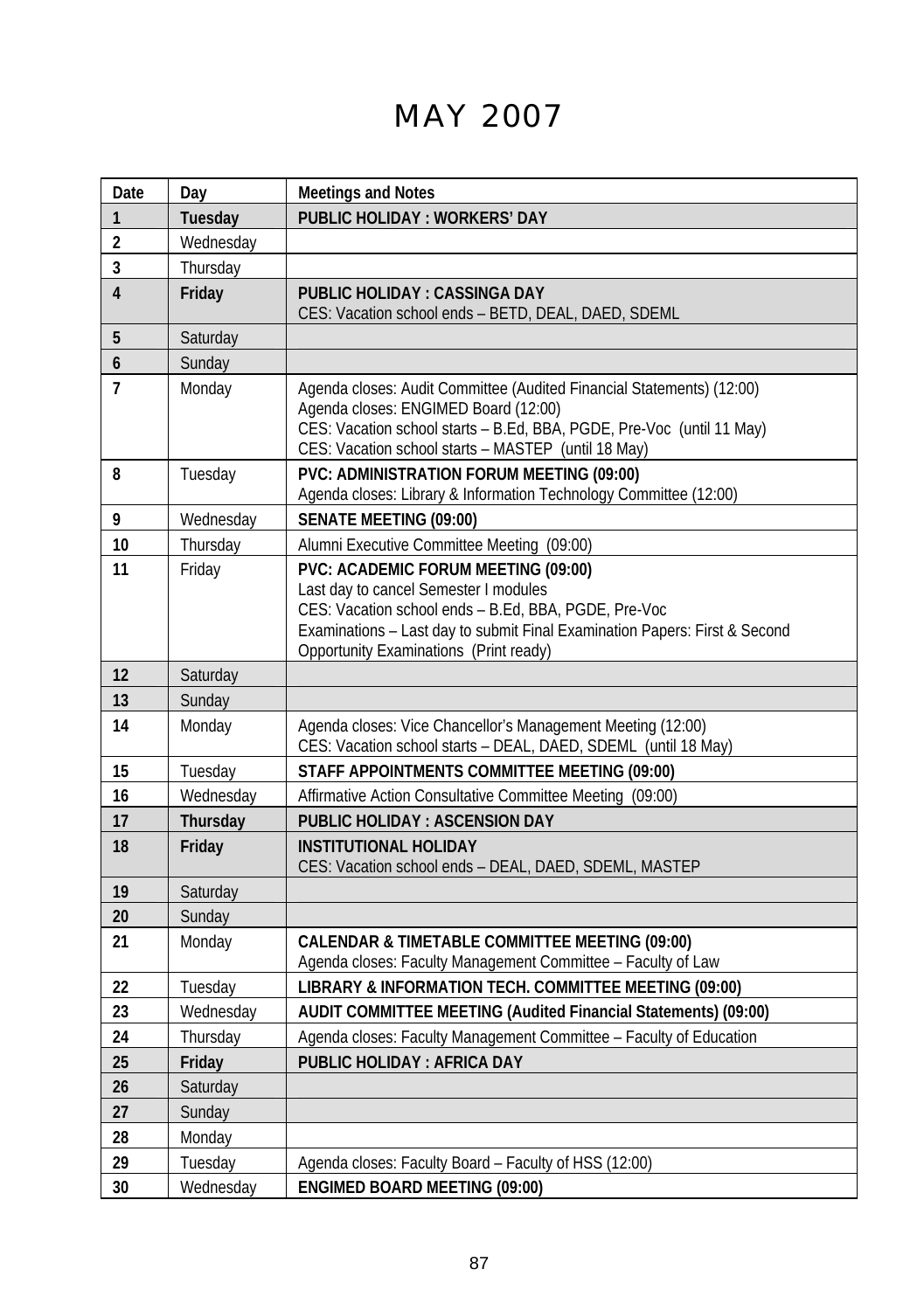|     |          | Examinations – Last day to submit CA marks to Exam Section: Semester I modules |
|-----|----------|--------------------------------------------------------------------------------|
| -31 | Thursday | VICE CHANCELLOR'S MANAGEMENT MEETING (09:00)                                   |
|     |          | Last day to submit outstanding documentation                                   |
|     |          | Faculty Management Committee Meeting - Faculty of Law                          |
|     |          | Examinations – Announcement of CA marks: Semester I modules                    |
|     |          | Academic Appraisals – Last day for Inter-Faculty Peer Review Teams to submit   |
|     |          | reports to Secretariat                                                         |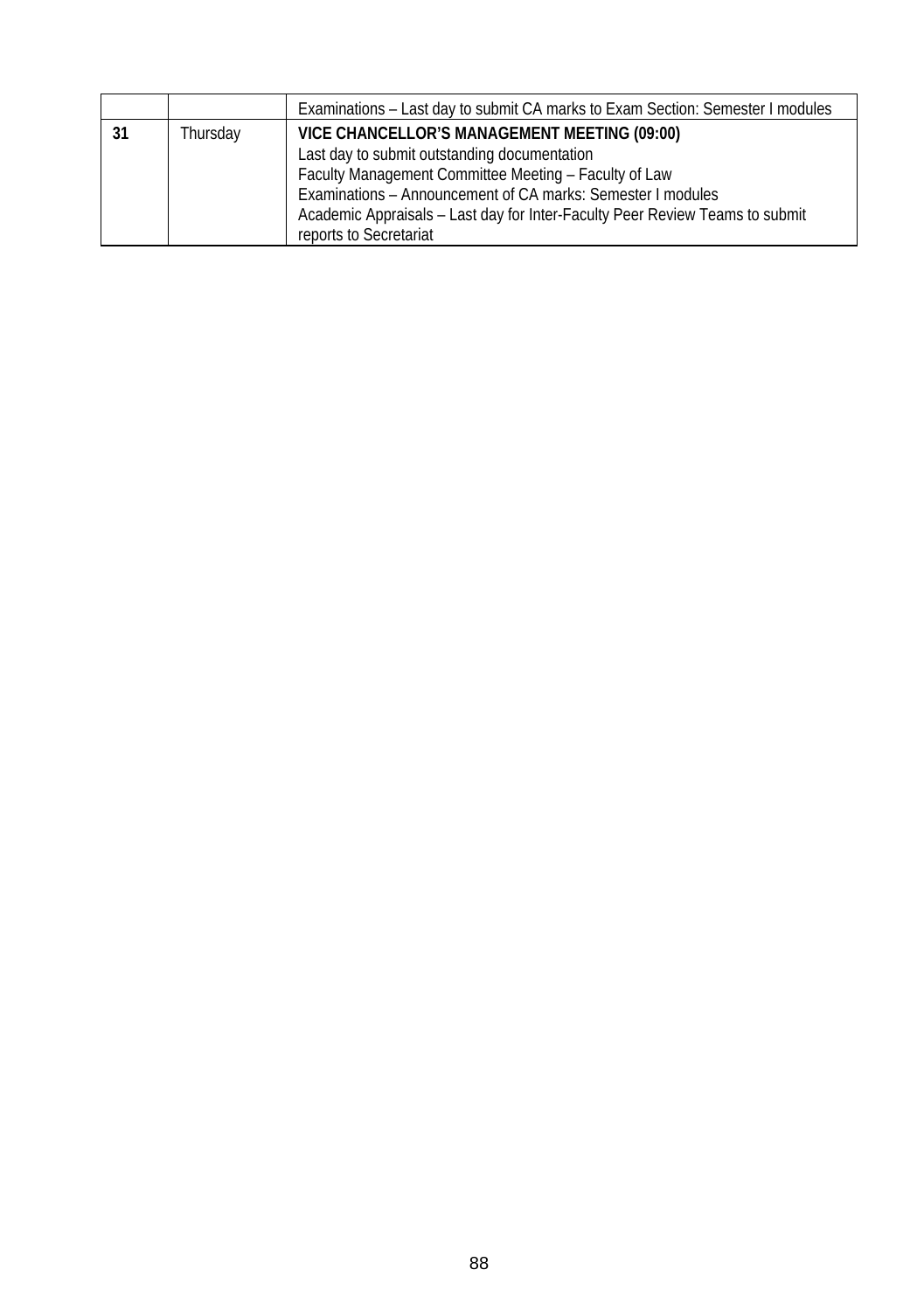# JUNE 2007

| Date           | Day       | <b>Meetings and Notes</b>                                                                                      |
|----------------|-----------|----------------------------------------------------------------------------------------------------------------|
| 1              | Friday    | Lectures end: FIRST SEMESTER                                                                                   |
|                |           | Finance - Last day to cancel with 50% credit (Double modules)                                                  |
|                |           | Office of the Bursar - Last day for students to pay outstanding Semester I fees                                |
|                |           | Agenda closes: Council (12:00)<br>Faculty Management Committee Meeting - Faculty of Education                  |
|                |           | Agenda closes: Faculty Board - Faculty of EMS (12:00)                                                          |
|                |           | Agenda closes: Faculty Management Committee - Faculty of Science (12:00)                                       |
| 2              | Saturday  |                                                                                                                |
| 3              | Sunday    |                                                                                                                |
| 4              | Monday    | Attachment starts {Dipl in Adult Education} (until 13 July)<br>CES: Science Practicals start (until 08 June)   |
| 5              | Tuesday   | First Opportunity Examinations commence (Semester 1 modules)                                                   |
| 6              | Wednesday |                                                                                                                |
| $\overline{1}$ | Thursday  | Agenda closes: Faculty Board - Faculty of Education                                                            |
|                |           | Faculty Management Committee Meeting - Faculty of EMS (09:00)                                                  |
|                |           | Faculty Management Committee Meeting - Faculty of HSS (09:00)                                                  |
| 8              | Friday    | Agenda closes: Faculty Management Committee - Faculty of Law                                                   |
|                |           | Faculty Management Committee Meeting - Faculty of Science (14:30)<br>CES: Science Practicals end               |
|                |           | UNAM Northern Campus - Advisory Committee Meeting (UNCAC)                                                      |
| 9              | Saturday  |                                                                                                                |
| 10             | Sunday    |                                                                                                                |
| 11             | Monday    |                                                                                                                |
| 12             | Tuesday   | <b>BUDGET TASK FORCE (Strategic guide to Budget 2008)</b>                                                      |
| 13             | Wednesday |                                                                                                                |
| 14             | Thursday  | <b>UNAM Northern Campus - Management Meeting</b>                                                               |
| 15             | Friday    | <b>COUNCIL MEETING (09:00)</b>                                                                                 |
| 16             | Saturday  |                                                                                                                |
| 17             | Sunday    |                                                                                                                |
| 18             | Monday    | Attachment starts {B.Ed III - Adult Education} (until 13 July)                                                 |
|                |           | Agenda closes: Faculty Board - Faculty of Science (12:00)                                                      |
| 19             | Tuesday   |                                                                                                                |
| 20             | Wednesday |                                                                                                                |
| 21             | Thursday  | Faculty Board Meeting - Faculty of Education<br>Faculty Management Committee Meeting - Faculty of Law          |
| 22             | Friday    | First Opportunity Examinations end (Semester 1 modules)                                                        |
|                |           | Agenda closes: PVC Administration Forum (12:00)<br>Agenda closes: Vice Chancellor's Management Meeting (12:00) |
| 23             | Saturday  |                                                                                                                |
| 24             | Sunday    |                                                                                                                |
| 25             | Monday    |                                                                                                                |
| 26             | Tuesday   |                                                                                                                |
| 27             | Wednesday |                                                                                                                |
| 28             | Thursdav  | Faculty Board Meeting - Faculty of EMS                                                                         |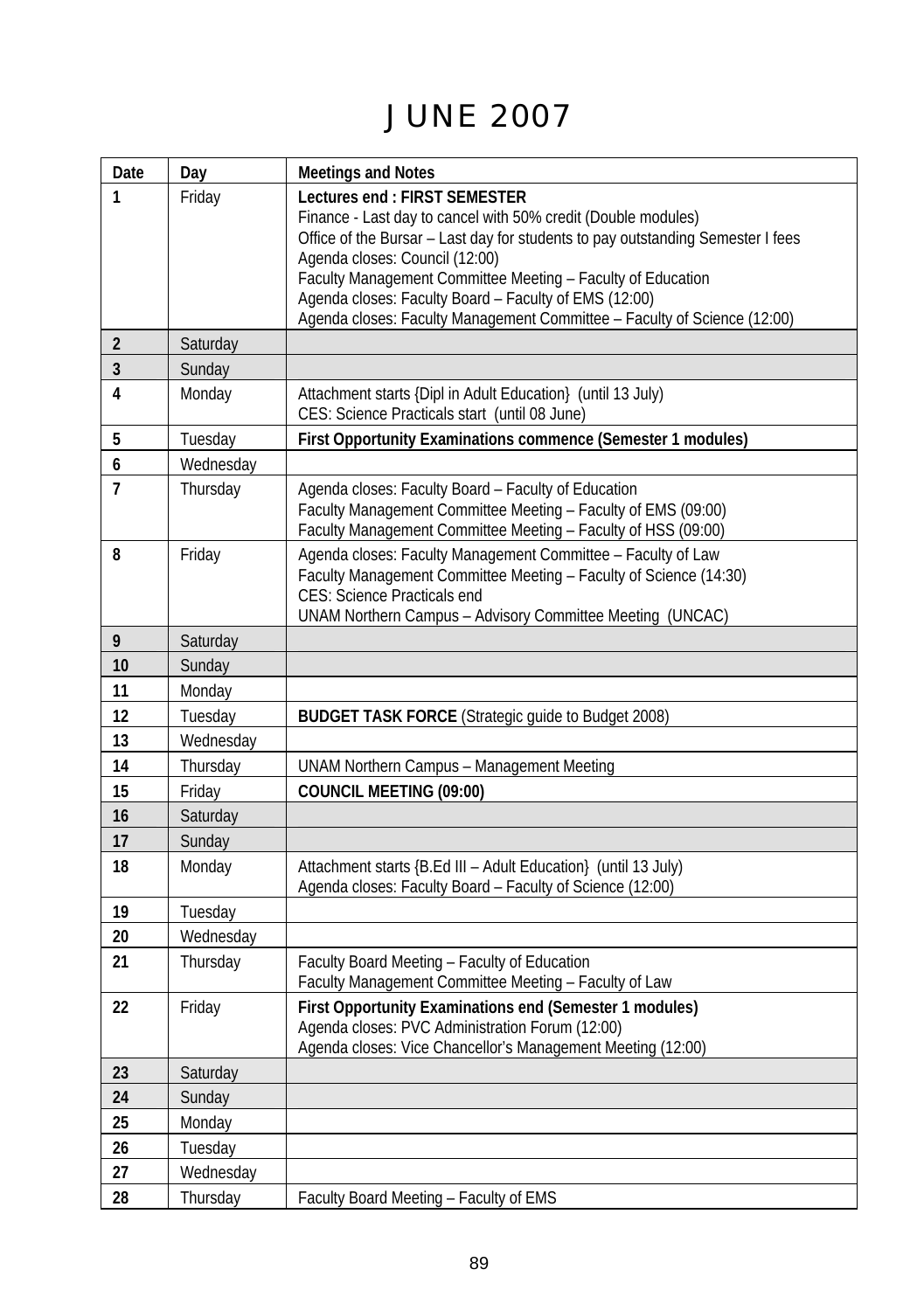|    |          | Faculty Management Committee Meeting - Faculty of MHS (08:00)                                                                                                                                            |
|----|----------|----------------------------------------------------------------------------------------------------------------------------------------------------------------------------------------------------------|
| 29 | Friday   | PVC: ADMINISTRATION FORUM MEETING (09:00)<br>Examinations – Last day to submit Examination marks for First Opportunity Exams<br>(additional marking timetable to be submitted during Examination period) |
| 30 | Saturday |                                                                                                                                                                                                          |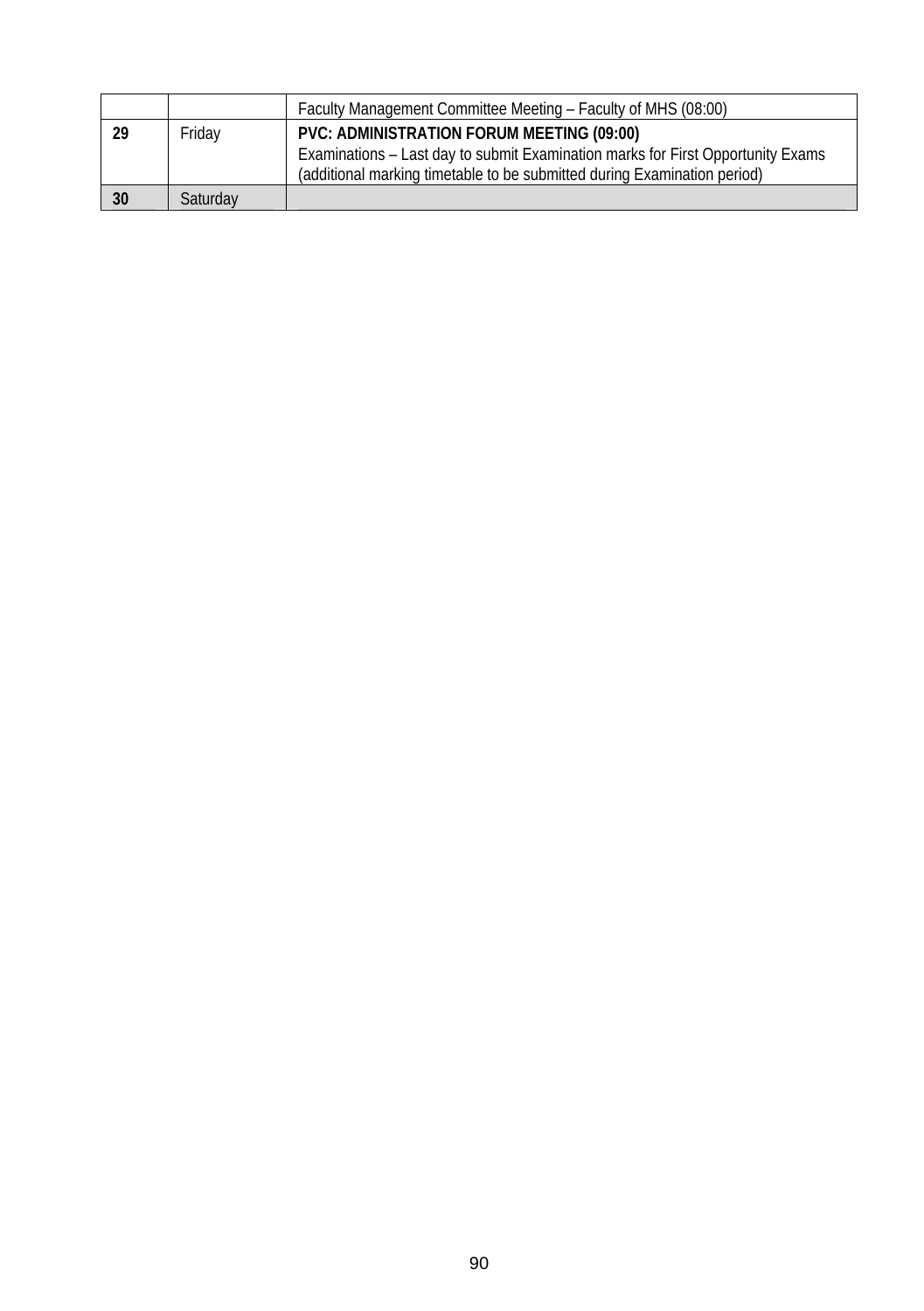# JULY 2007

| Date           | Day       | <b>Meetings and Notes</b>                                                                                                                                                                                                                                                       |
|----------------|-----------|---------------------------------------------------------------------------------------------------------------------------------------------------------------------------------------------------------------------------------------------------------------------------------|
| $\mathbf{1}$   | Sunday    |                                                                                                                                                                                                                                                                                 |
| $\overline{2}$ | Monday    |                                                                                                                                                                                                                                                                                 |
| 3              | Tuesday   | Affirmative Action Consultative Committee Meeting (09:00)<br>Agenda closes: Postgraduate Studies Committee (12:00)                                                                                                                                                              |
| 4              | Wednesday | Agenda closes: Faculty Board - Faculty of Law<br>Agenda closes: Faculty Board - Faculty of MHS (12:00)<br>Examinations - Announcement of First Opportunity Examination marks (Semester I<br>modules)                                                                            |
| 5              | Thursday  | VICE CHANCELLOR'S MANAGEMENT MEETING (09:00)<br>Faculty Board Meeting - Faculty of HSS (14:30)<br>Faculty Management Committee Meeting - Faculty of Agric and Nat Res (09:00)                                                                                                   |
| 6              | Friday    | UNAM Northern Campus - Science Foundation Steering Committee                                                                                                                                                                                                                    |
| $\overline{1}$ | Saturday  |                                                                                                                                                                                                                                                                                 |
| 8              | Sunday    |                                                                                                                                                                                                                                                                                 |
| 9              | Monday    | Agenda closes: Faculty Board - Faculty of Agric and Nat Res (12:00)                                                                                                                                                                                                             |
| 10             | Tuesday   | Second Opportunity Examinations commence (Semester 1 modules)<br>Agenda closes: Bursaries & Awards Committee (12:00)                                                                                                                                                            |
| 11             | Wednesday |                                                                                                                                                                                                                                                                                 |
| 12             | Thursday  | Agenda closes: ENGIMED Board (12:00)                                                                                                                                                                                                                                            |
| 13             | Friday    | Attachment ends {Dipl in Adult Education & B.Ed III - Adult Education}<br>Agenda closes: Faculty Management Committee - Faculty of Law                                                                                                                                          |
| 14             | Saturday  |                                                                                                                                                                                                                                                                                 |
| 15             | Sunday    |                                                                                                                                                                                                                                                                                 |
| 16             | Monday    | Agenda closes: Staff Appointments Committee (12:00)                                                                                                                                                                                                                             |
| 17             | Tuesday   | Faculty Board Meeting - Faculty of Agric and Nat Res (09:00)                                                                                                                                                                                                                    |
| 18             | Wednesday | <b>BURSARIES &amp; AWARDS COMMITTEE MEETING (09:30)</b><br>Faculty Board Meeting - Faculty of MHS (09:00)                                                                                                                                                                       |
| 19             | Thursday  | Agenda closes: Physical Planning Committee (12:00)<br>Faculty Board Meeting - Faculty of Law<br>UNAM Northern Campus - Academic Research Conference                                                                                                                             |
| 20             | Friday    | UNAM Northern Campus - Academic Research Conference<br>Academic Appraisals – Last day for Staff Members to submit documents to Dept.<br><b>Review Teams</b>                                                                                                                     |
| 21             | Saturday  |                                                                                                                                                                                                                                                                                 |
| 22             | Sunday    |                                                                                                                                                                                                                                                                                 |
| 23             | Monday    | CES: BETD registration starts (until 27 July)                                                                                                                                                                                                                                   |
| 24             | Tuesday   | POSTGRADUATE STUDIES COMMITTEE MEETING (09:00)<br>Faculty Board Meeting - Faculty of Science (14:30)                                                                                                                                                                            |
| 25             | Wednesday |                                                                                                                                                                                                                                                                                 |
| 26             | Thursday  | <b>ENGIMED BOARD MEETING (09:00)</b><br>Agenda closes: Research and Publications Committee (12:00)<br>Agenda closes: PVC: Academic Forum (12:00)<br>Agenda closes: Faculty Management Committee - Faculty of Education<br>Faculty Management Committee Meeting - Faculty of Law |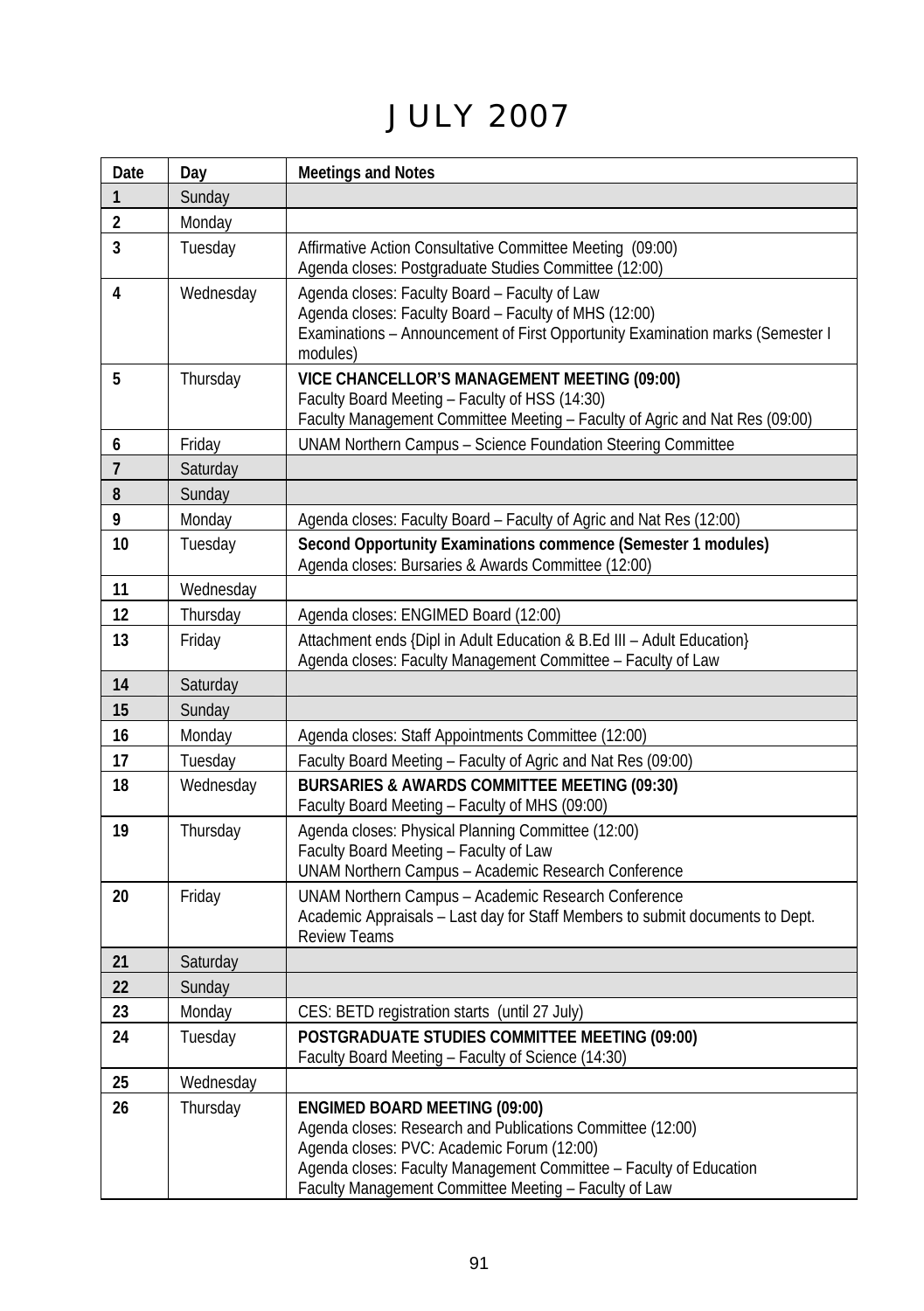|    |          | General Student Assembly (GSA)                                                                                                                                                         |
|----|----------|----------------------------------------------------------------------------------------------------------------------------------------------------------------------------------------|
| 27 | Friday   | Second Opportunity Examinations end (Semester 1 modules)<br>Agenda closes: Academic Planning Committee (Curriculum changes & new<br>Programmes) (12:00)<br>CES: BETD registration ends |
| 28 | Saturday |                                                                                                                                                                                        |
| 29 | Sunday   |                                                                                                                                                                                        |
| 30 | Monday   | Lectures commence for SECOND SEMESTER<br>Rectification of Semester II modules registered starts (until 03 Aug)                                                                         |
| 31 | Tuesday  | STAFF APPOINTMENTS COMMITTEE MEETING (09:00)<br>Agenda closes: Finance Committee (12:00)                                                                                               |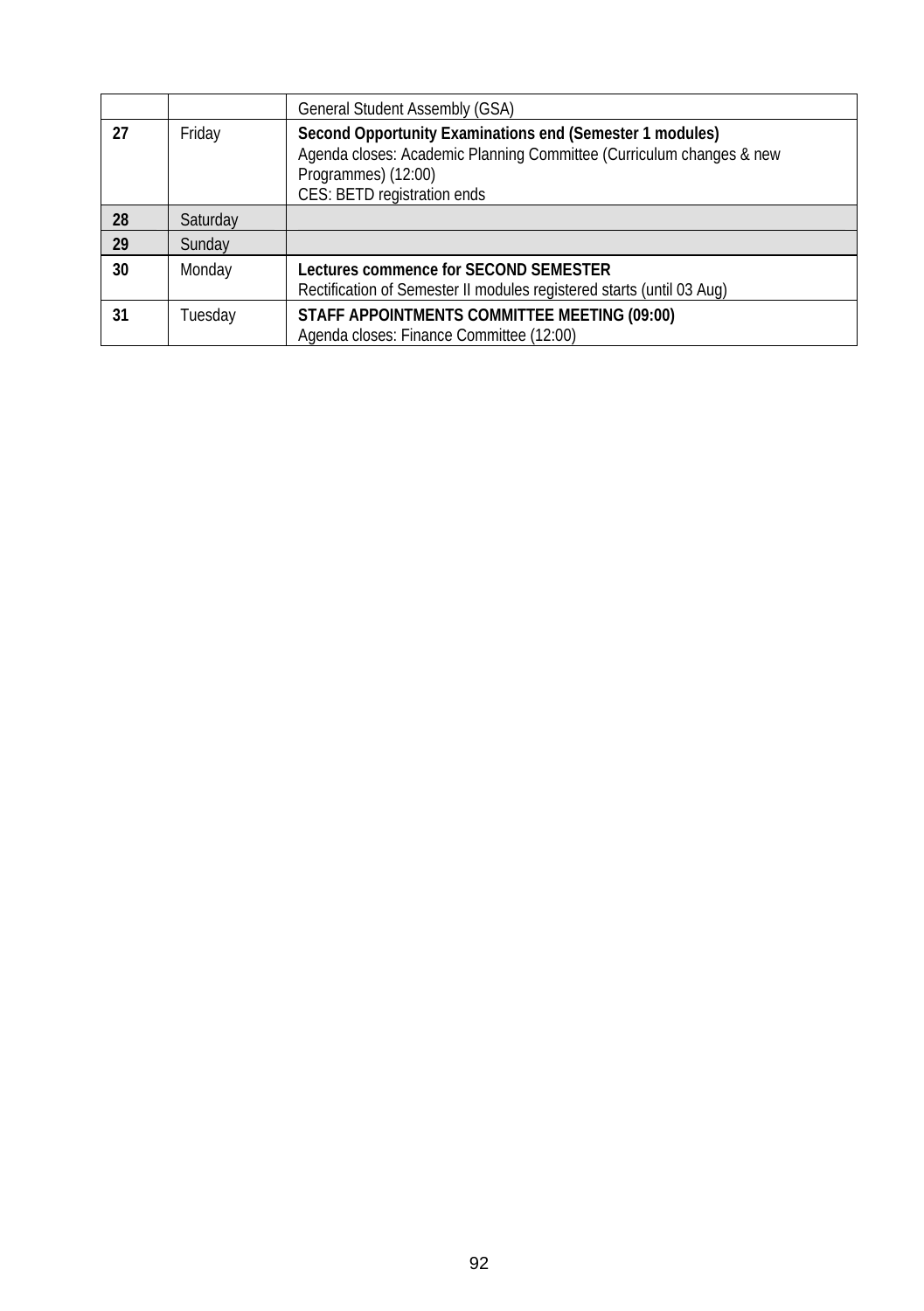# AUGUST 2007

| Date           | Day       | <b>Meetings and Notes</b>                                                                                                                                                                                                                                                                                                                                                                     |
|----------------|-----------|-----------------------------------------------------------------------------------------------------------------------------------------------------------------------------------------------------------------------------------------------------------------------------------------------------------------------------------------------------------------------------------------------|
| 1              | Wednesday | Agenda closes: Audit Committee (12:00)                                                                                                                                                                                                                                                                                                                                                        |
| $\overline{2}$ | Thursday  | PHYSICAL PLANNING COMMITTEE MEETING (09:00)                                                                                                                                                                                                                                                                                                                                                   |
| 3              | Friday    | PVC: ACADEMIC FORUM MEETING (09:-00)                                                                                                                                                                                                                                                                                                                                                          |
|                |           | Rectification of Semester II modules registered ends                                                                                                                                                                                                                                                                                                                                          |
| 4              | Saturday  |                                                                                                                                                                                                                                                                                                                                                                                               |
| 5              | Sunday    |                                                                                                                                                                                                                                                                                                                                                                                               |
| 6              | Monday    | Examinations - Last day to submit final marks for Second Opportunity Exams                                                                                                                                                                                                                                                                                                                    |
| $\overline{1}$ | Tuesday   | Alumni Executive Committee Meeting (09:00)                                                                                                                                                                                                                                                                                                                                                    |
| 8              | Wednesday | Agenda closes: Admissions & Examinations Committee (12:00)                                                                                                                                                                                                                                                                                                                                    |
| 9              | Thursday  | RESEARCH AND PUBLICATIONS COMMITTEE MEETING (14:30)<br>Faculty Management Committee Meeting - Faculty of Education                                                                                                                                                                                                                                                                            |
| 10             | Friday    | ACADEMIC PLANNING COMMITTEE MEETING (Curriculum changes & new<br>Programmes) (09:00)<br>Agenda closes: Vice Chancellor's Management Meeting (12:00)<br>Finance - Last day to cancel with 100% credit (Semester II modules)<br>Office of the Bursar - Preliminary Budget submission (2008) from HOD's<br>Examinations - Announcement of Second Opportunity Exam marks (Semester I)<br>modules) |
| 11             | Saturday  |                                                                                                                                                                                                                                                                                                                                                                                               |
| 12             | Sunday    |                                                                                                                                                                                                                                                                                                                                                                                               |
| 13             | Monday    |                                                                                                                                                                                                                                                                                                                                                                                               |
| 14             | Tuesday   | FINANCE COMMITTEE MEETING (09:00)<br>Agenda closes: PVC: Administration Forum (12:00)<br><b>UNAM Northern Campus - Management Meeting</b>                                                                                                                                                                                                                                                     |
| 15             | Wednesday | Agenda closes: Senate (Curriculum changes & new Programmes) (12:00)                                                                                                                                                                                                                                                                                                                           |
| 16             | Thursday  | <b>AUDIT COMMITTEE MEETING (09:00)</b><br>Students-Lecturers Forum per Faculty (Lecture free: 14:00 - 16:00)                                                                                                                                                                                                                                                                                  |
| 17             | Friday    | Agenda closes: Faculty Board - Faculty of Education<br>Agenda closes: Faculty Management Committee - Faculty of Law<br>Examinations - Last day for Appeals (First & Second Opportunity Exams)                                                                                                                                                                                                 |
| 18             | Saturday  |                                                                                                                                                                                                                                                                                                                                                                                               |
| 19             | Sunday    |                                                                                                                                                                                                                                                                                                                                                                                               |
| 20             | Monday    |                                                                                                                                                                                                                                                                                                                                                                                               |
| 21             | Tuesday   | PVC: ADMINISTRATION FORUM MEETING (09:00)<br>Agenda closes: Language Centre Board (12:00)                                                                                                                                                                                                                                                                                                     |
| 22             | Wednesday | ADMISSIONS & EXAMINATIONS COMMITTEE MEETING (09:00)                                                                                                                                                                                                                                                                                                                                           |
| 23             | Thursday  | Agenda closes: Council (12:00)<br>Career Fair                                                                                                                                                                                                                                                                                                                                                 |
| 24             | Friday    | VICE CHANCELLOR'S MANAGEMENT MEETING (09:00)<br>Agenda closes: Postgraduate Studies Committee (12:00)<br>Examinations - Last day for Appeals (First & Second Opportunity Exams) from Depts<br>to Exam Section                                                                                                                                                                                 |
| 25             | Saturday  |                                                                                                                                                                                                                                                                                                                                                                                               |
| 26             | Sunday    | PUBLIC HOLIDAY: HEROES' DAY                                                                                                                                                                                                                                                                                                                                                                   |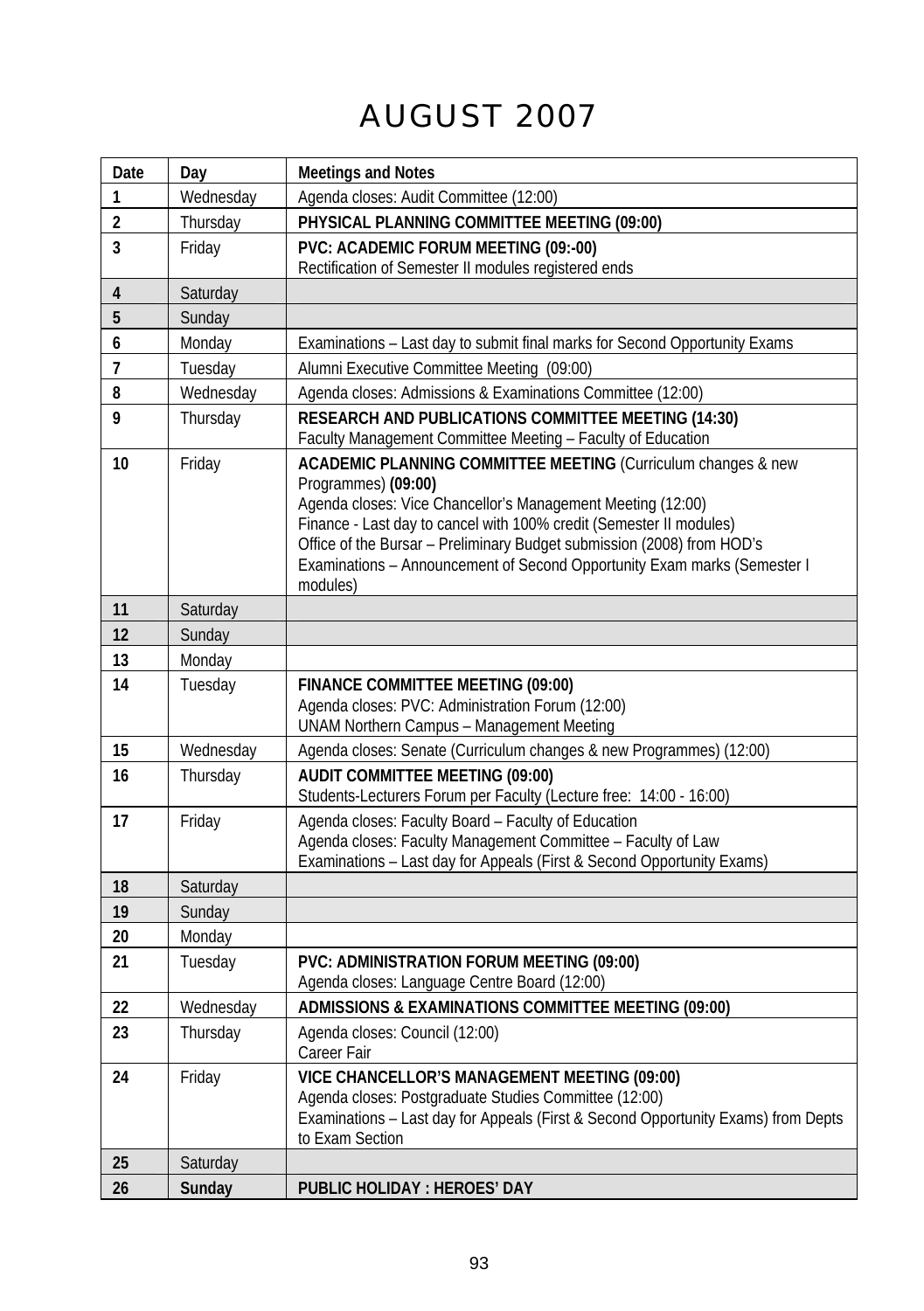| 27 | Monday    | <b>PUBLIC HOLIDAY</b><br>CES: Vacation school starts - BETD, DEAL, DAED, SDEML (until 31 Aug)<br>CES: Vacation school starts - MASTEP (until 07 Sept) |
|----|-----------|-------------------------------------------------------------------------------------------------------------------------------------------------------|
| 28 | Tuesdav   | Faculty Board Meeting - Faculty of Education                                                                                                          |
| 29 | Wednesday | Agenda closes: CES Board                                                                                                                              |
| 30 | Thursdav  | Faculty Management Committee Meeting - Faculty of Law                                                                                                 |
| 31 | Friday    | SENATE MEETING (Curriculum changes & new Programmes) (09:00)<br>CES: Vacation school ends - BETD, DEAL, DAED, SDEML                                   |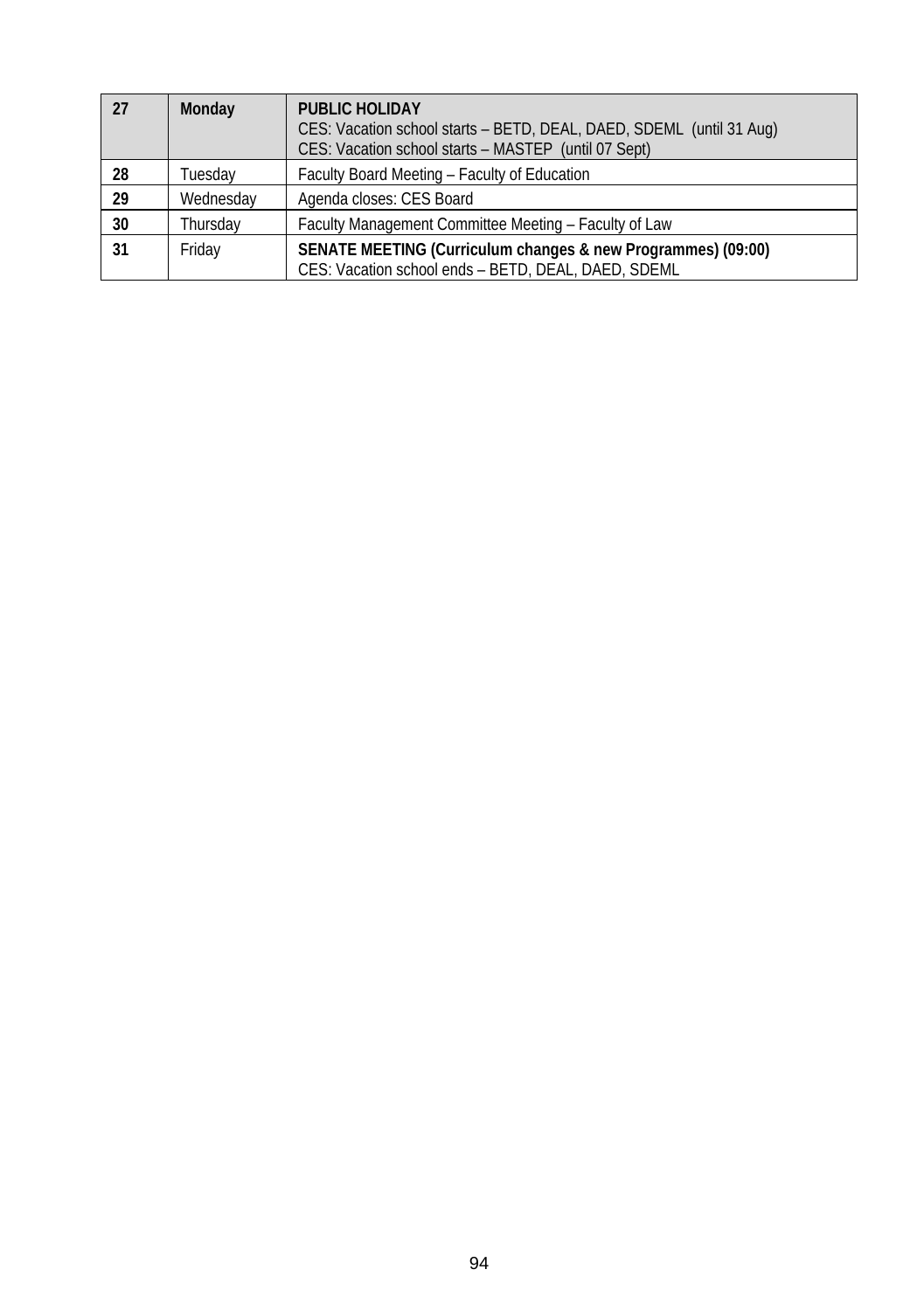# SEPTEMBER 2007

| Date           | Day       | <b>Meetings and Notes</b>                                                                                                                                                                                                                                                               |
|----------------|-----------|-----------------------------------------------------------------------------------------------------------------------------------------------------------------------------------------------------------------------------------------------------------------------------------------|
| 1              | Saturday  |                                                                                                                                                                                                                                                                                         |
| $\overline{2}$ | Sunday    |                                                                                                                                                                                                                                                                                         |
| 3              | Monday    | CES: Vacation school starts - B.Ed, BBA, PGDE, Pre-Voc (until 07 Sept)                                                                                                                                                                                                                  |
| 4              | Tuesday   | Language Centre Board Meeting (14:30)                                                                                                                                                                                                                                                   |
| 5              | Wednesday |                                                                                                                                                                                                                                                                                         |
| 6              | Thursday  | Office of the Bursar - Last day to pay all outstanding class fees<br>UNAM Cultural Festival starts (until 08 Sept)                                                                                                                                                                      |
| $\overline{7}$ | Friday    | <b>COUNCIL MEETING (09:00)</b><br>Agenda closes: Faculty Management Committee - Faculty of Law<br>CES: Vacation school ends - B.Ed, BBA, PGDE, Pre-Voc, MASTEP<br>UNAM Northern Campus - Science Foundation Steering Committee                                                          |
| 8              | Saturday  | <b>UNAM Cultural Festival ends</b>                                                                                                                                                                                                                                                      |
| 9              | Sunday    |                                                                                                                                                                                                                                                                                         |
| 10             | Monday    | POSTGRADUATE STUDIES COMMITTEE MEETING (09:00)<br>Agenda closes: Staff Appointments Committee (new positions & structures) (12:00)<br>Examinations - Last day to submit Draft Examination Papers: First and Second<br>Opportunity Exams (Semester II & Double modules) {for moderation} |
| 11             | Tuesday   |                                                                                                                                                                                                                                                                                         |
| 12             | Wednesday | Agenda closes: ENGIMED Board (12:00)<br><b>CES Board Meeting</b>                                                                                                                                                                                                                        |
| 13             | Thursday  | Faculty Management Committee Meeting - Faculty of Agric and Nat Res (09:00)                                                                                                                                                                                                             |
| 14             | Friday    | Agenda closes: PVC Academic Forum (12:00)<br>Agenda closes: Vice Chancellor's Management Meeting (12:00)<br>Finance - Last day to cancel with 50% credit (Semester II modules)<br>UNAM Northern Campus - Advisory Committee Meeting (UNCAC)                                             |
| 15             | Saturday  |                                                                                                                                                                                                                                                                                         |
| 16             | Sunday    |                                                                                                                                                                                                                                                                                         |
| 17             | Monday    | <b>Spring Break starts</b><br>CES: Vacation school starts - Nursing (Oshakati) (until 21 Sept)                                                                                                                                                                                          |
| 18             | Tuesday   | Agenda closes : Library & Information Technology Committee (12:00)                                                                                                                                                                                                                      |
| 19             | Wednesday |                                                                                                                                                                                                                                                                                         |
| 20             | Thursday  | Faculty Management Committee Meeting - Faculty of Law<br>Academic Appraisals - Last day for Departmental Peer Review Teams to submit<br>documents to Faculty Peer Review Teams                                                                                                          |
| 21             | Friday    | PVC: ACADEMIC FORUM MEETING (09:00)<br>CES: Vacation school ends - Nursing (Oshakati)                                                                                                                                                                                                   |
| 22             | Saturday  |                                                                                                                                                                                                                                                                                         |
| 23             | Sunday    |                                                                                                                                                                                                                                                                                         |
| 24             | Monday    | Lectures resume after Spring Break<br>CES: Vacation school starts - Nursing (Windhoek) (until 28 Sept)                                                                                                                                                                                  |
| 25             | Tuesday   |                                                                                                                                                                                                                                                                                         |
| 26             | Wednesday | <b>ENGIMED BOARD MEETING (09:00)</b><br>Agenda closes: Academic Planning Committee (12:00)                                                                                                                                                                                              |
| 27             | Thursday  | STAFF APPOINTMENTS COMMITTEE MEETING (09:00)                                                                                                                                                                                                                                            |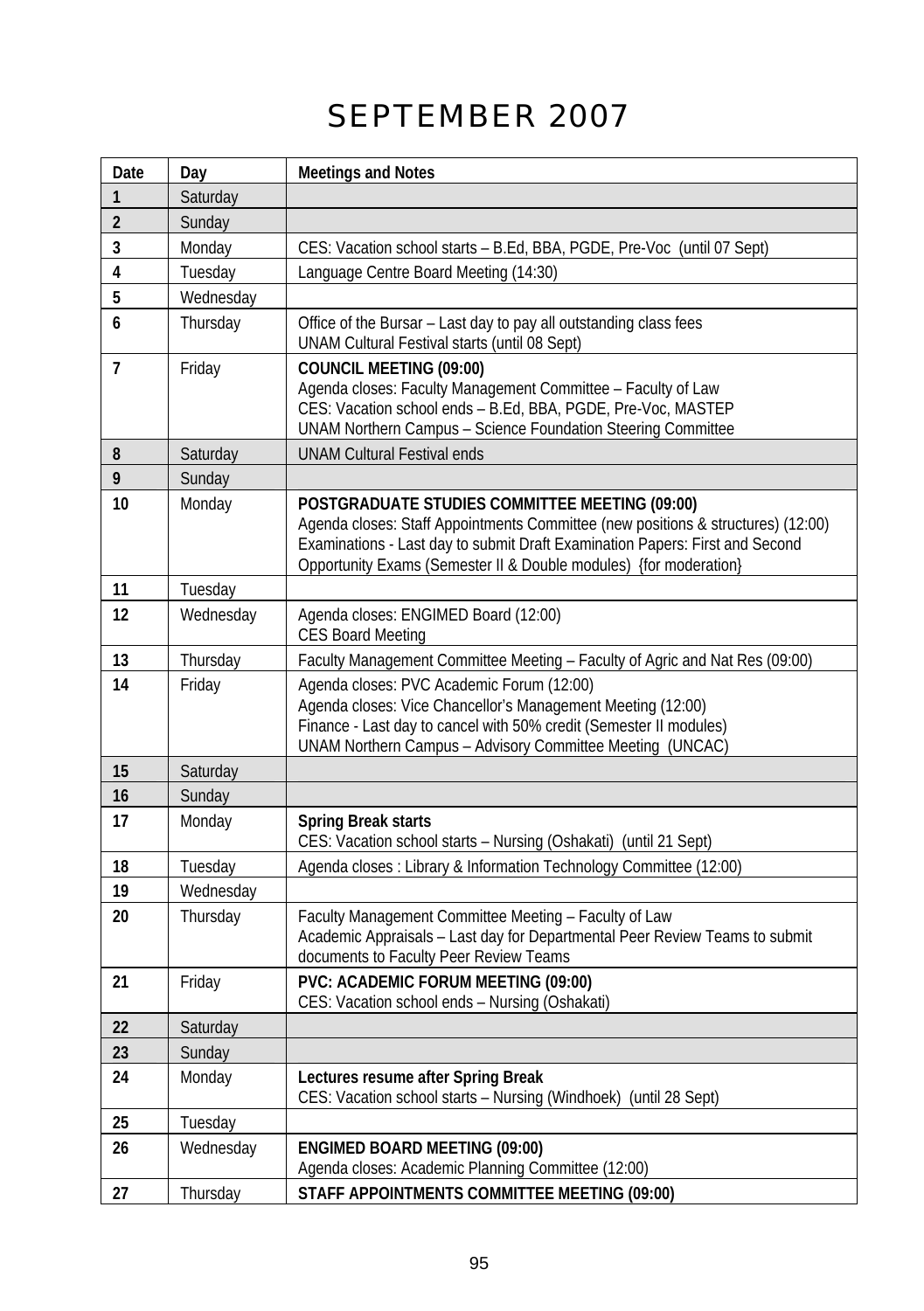|    |          | (new positions & structures)                                                                                                                                                                                                                                                                                                                   |
|----|----------|------------------------------------------------------------------------------------------------------------------------------------------------------------------------------------------------------------------------------------------------------------------------------------------------------------------------------------------------|
| 28 | Friday   | VICE CHANCELLOR'S MANAGEMENT MEETING (09:00)<br>Agenda closes: PVC: Administration Forum (12:00)<br>Agenda closes: Calendar & Timetable Committee (12:00)<br>Agenda closes: Staff Development Committee (12:00)<br>CES: Vacation school ends - Nursing (Windhoek)<br>Examinations - Release Exam Timetables (First & Second Opportunity Exams) |
| 29 | Saturday |                                                                                                                                                                                                                                                                                                                                                |
| 30 | Sundav   |                                                                                                                                                                                                                                                                                                                                                |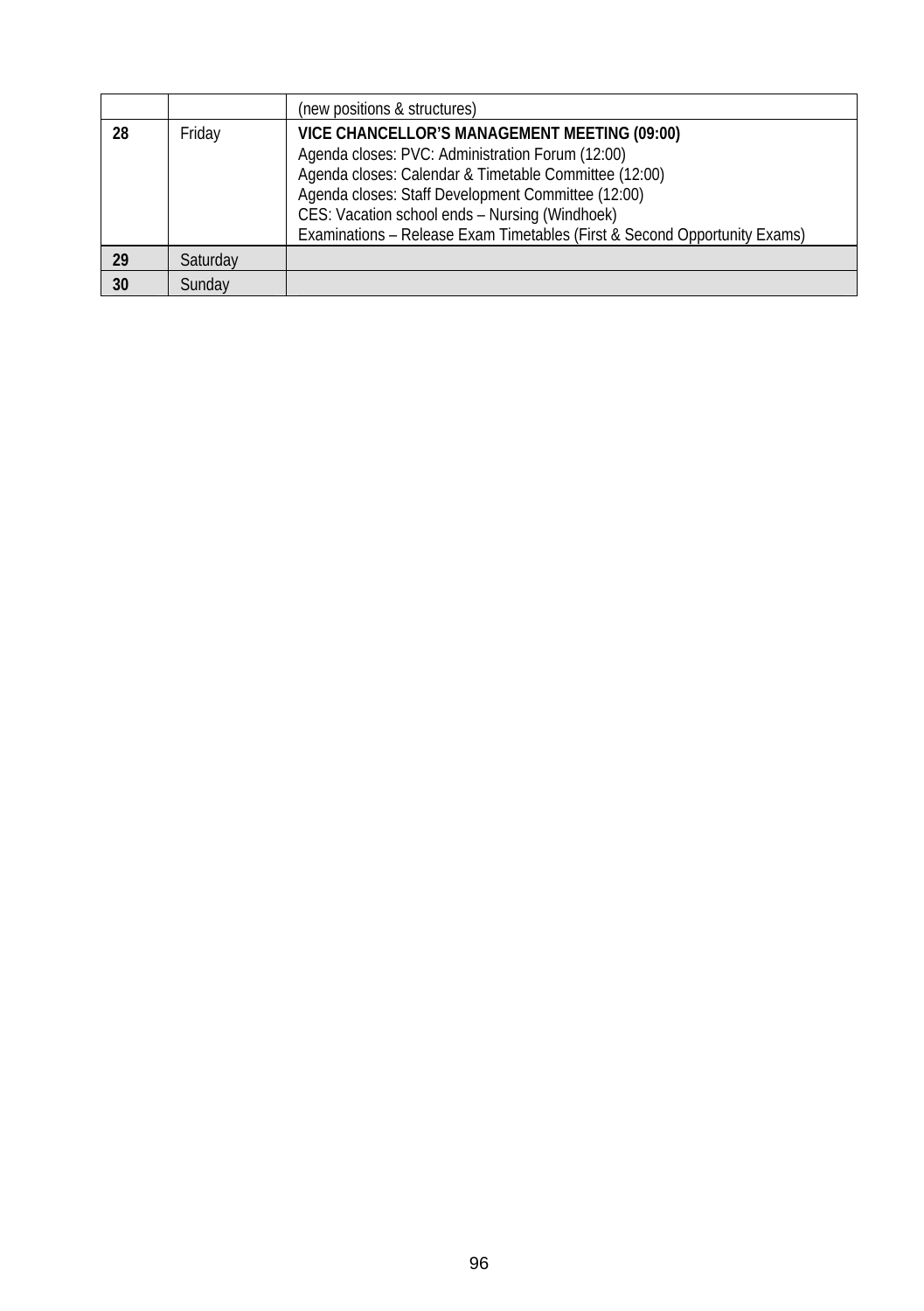# OCTOBER 2007

| Date           | Day       | <b>Meetings and Notes</b>                                                                                                 |
|----------------|-----------|---------------------------------------------------------------------------------------------------------------------------|
| 1              | Monday    | CES: BNSc skills workshop starts (until 04 Oct)                                                                           |
| $\overline{2}$ | Tuesday   | LIBRARY & INFORMATION TECH. COMMITTEE MEETING (09:00)                                                                     |
|                |           | Office of the Bursar - Final Budget submission (2008) from HOD's                                                          |
| 3              | Wednesday | Agenda closes: Physical Planning Committee (12:00)                                                                        |
| 4              | Thursday  | CES: BNSc skills workshop ends                                                                                            |
|                |           | <b>UNAM Northern Campus - Management Meeting</b>                                                                          |
| 5              | Friday    | PVC: ADMINISTRATION FORUM MEETING (09:00)<br>Examinations - Last day to submit Final Examination Papers: First and Second |
|                |           | Opportunity Exams (Semester II & Double modules) {print ready}                                                            |
| 6              | Saturday  |                                                                                                                           |
| $\overline{7}$ | Sunday    |                                                                                                                           |
| 8              | Monday    | <b>BUDGET TASK FORCE</b> (Final preparation for Finance Committee)                                                        |
| 9              | Tuesday   |                                                                                                                           |
| 10             | Wednesday | <b>ACADEMIC PLANNING COMMITTEE MEETING (09:00)</b>                                                                        |
|                |           | Agenda closes: Finance Committee (Approval: Budget & Fees) (12:00)                                                        |
| 11             | Thursday  |                                                                                                                           |
| 12             | Friday    | CALENDAR & TIMETABLE COMMITTEE MEETING (09:00)                                                                            |
|                |           | Agenda closes: Faculty Management Committee - Faculty of Law                                                              |
| 13             | Saturday  |                                                                                                                           |
| 14             | Sunday    |                                                                                                                           |
| 15             | Monday    | Agenda closes: Senate (12:00)                                                                                             |
| 16             | Tuesday   | Affirmative Action Consultative Committee Meeting (09:00)                                                                 |
| 17             | Wednesday | PHYSICAL PLANNING COMMITTEE MEETING (09:00)                                                                               |
| 18             | Thursday  |                                                                                                                           |
| 19             | Friday    | Agenda closes: PVC Academic Forum (12:00)<br>Last day to cancel Semester II & Double modules                              |
|                |           | Last day to cancel Enrolment                                                                                              |
| 20             | Saturday  |                                                                                                                           |
| 21             | Sunday    |                                                                                                                           |
| 22             | Monday    |                                                                                                                           |
| 23             | Tuesday   |                                                                                                                           |
| 24             | Wednesday | FINANCE COMMITTEE MEETING (Approval: Budget & Fees) (09:00)                                                               |
|                |           | Agenda closes: Postgraduate Studies Committee (12:00)                                                                     |
| 25             | Thursday  | Faculty Management Committee Meeting - Faculty of Law                                                                     |
| 26             | Friday    | PVC: ACADEMIC FORUM MEETING (09:00)                                                                                       |
|                |           | Agenda closes: Vice Chancellor's Management Meeting (12:00)                                                               |
| 27             | Saturday  |                                                                                                                           |
| 28             | Sunday    |                                                                                                                           |
| 29             | Monday    |                                                                                                                           |
| 30             | Tuesday   | <b>SENATE MEETING (09:00)</b>                                                                                             |
| 31             | Wednesday | Dean of Students Office - Awards Presentation                                                                             |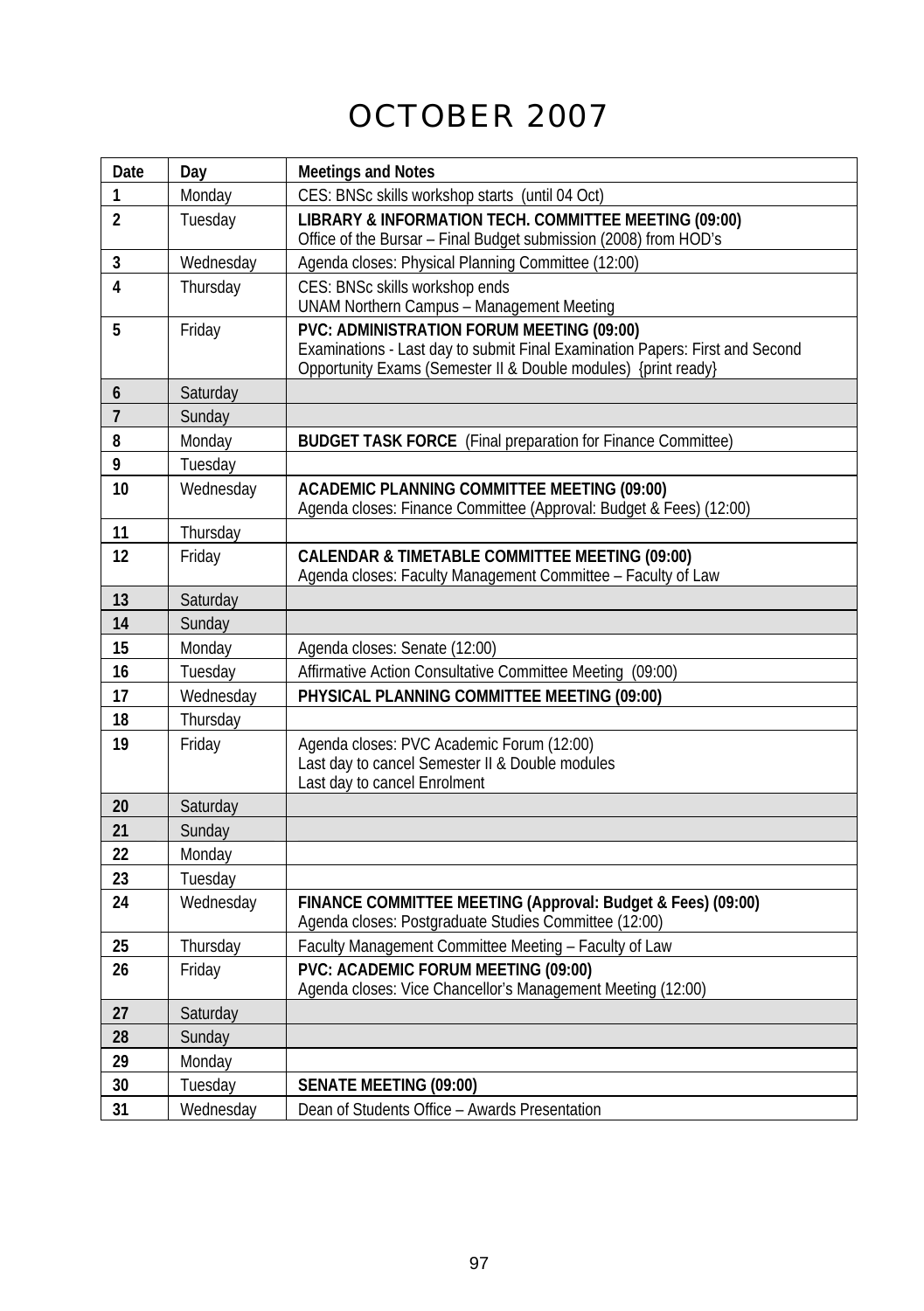# NOVEMBER 2007

| Date           | Day       | <b>Meetings and Notes</b>                                                                                                                     |
|----------------|-----------|-----------------------------------------------------------------------------------------------------------------------------------------------|
| 1              | Thursday  | Agenda closes: Council (12:00)<br>General Student Assembly (GSA)                                                                              |
| $\overline{2}$ | Friday    | Agenda closes: PVC: Administration Forum (12:00)<br>UNAM Northern Campus - Science Foundation Steering Committee                              |
| 3              | Saturday  |                                                                                                                                               |
| $\overline{4}$ | Sunday    |                                                                                                                                               |
| 5              | Monday    |                                                                                                                                               |
| 6              | Tuesday   | MRCC - Board Meeting (14:30)                                                                                                                  |
| $\overline{1}$ | Wednesday | Examinations - Last day to submit CA marks to Exam Section: Semester II & Double<br>modules                                                   |
| 8              | Thursday  | Examinations – Announcement of CA marks: Semester II & Double modules                                                                         |
| 9              | Friday    | Lectures end for SECOND SEMESTER<br>PVC: ADMINISTRATION FORUM MEETING (09:00)<br>Agenda closes: Faculty Management Committee - Faculty of Law |
| 10             | Saturday  |                                                                                                                                               |
| 11             | Sunday    |                                                                                                                                               |
| 12             | Monday    | VICE CHANCELLOR'S MANAGEMENT MEETING (09:00)                                                                                                  |
| 13             | Tuesday   | First Opportunity Examinations commence (Semester II & Year Modules)<br>POSTGRADUATE STUDIES COMMITTEE MEETING (09:00)                        |
| 14             | Wednesday | STAFF DEVELOPMENT COMMITTEE MEETING (09:00)<br>Agenda closes: ENGIMED Board (12:00)                                                           |
| 15             | Thursday  | Alumni Executive Committee Meeting (09:00)                                                                                                    |
| 16             | Friday    | <b>COUNCIL MEETING (09:00)</b>                                                                                                                |
| 17             | Saturday  |                                                                                                                                               |
| 18             | Sunday    |                                                                                                                                               |
| 19             | Monday    |                                                                                                                                               |
| 20             | Tuesday   | Academic Appraisals - Last day for Faculty Peer Review Teams to submit<br>documents to Secretariat                                            |
| 21             | Wednesday |                                                                                                                                               |
| 22             | Thursday  | Faculty Management Committee Meeting - Faculty of Law                                                                                         |
| 23             | Friday    |                                                                                                                                               |
| 24             | Saturday  |                                                                                                                                               |
| 25             | Sunday    |                                                                                                                                               |
| 26             | Monday    |                                                                                                                                               |
| 27             | Tuesday   |                                                                                                                                               |
| 28             | Wednesday | ENGIMED BOARD MEETING (09:00)                                                                                                                 |
| 29             | Thursday  |                                                                                                                                               |
| 30             | Friday    | First Opportunity Examinations end (Semester II & Year Modules)                                                                               |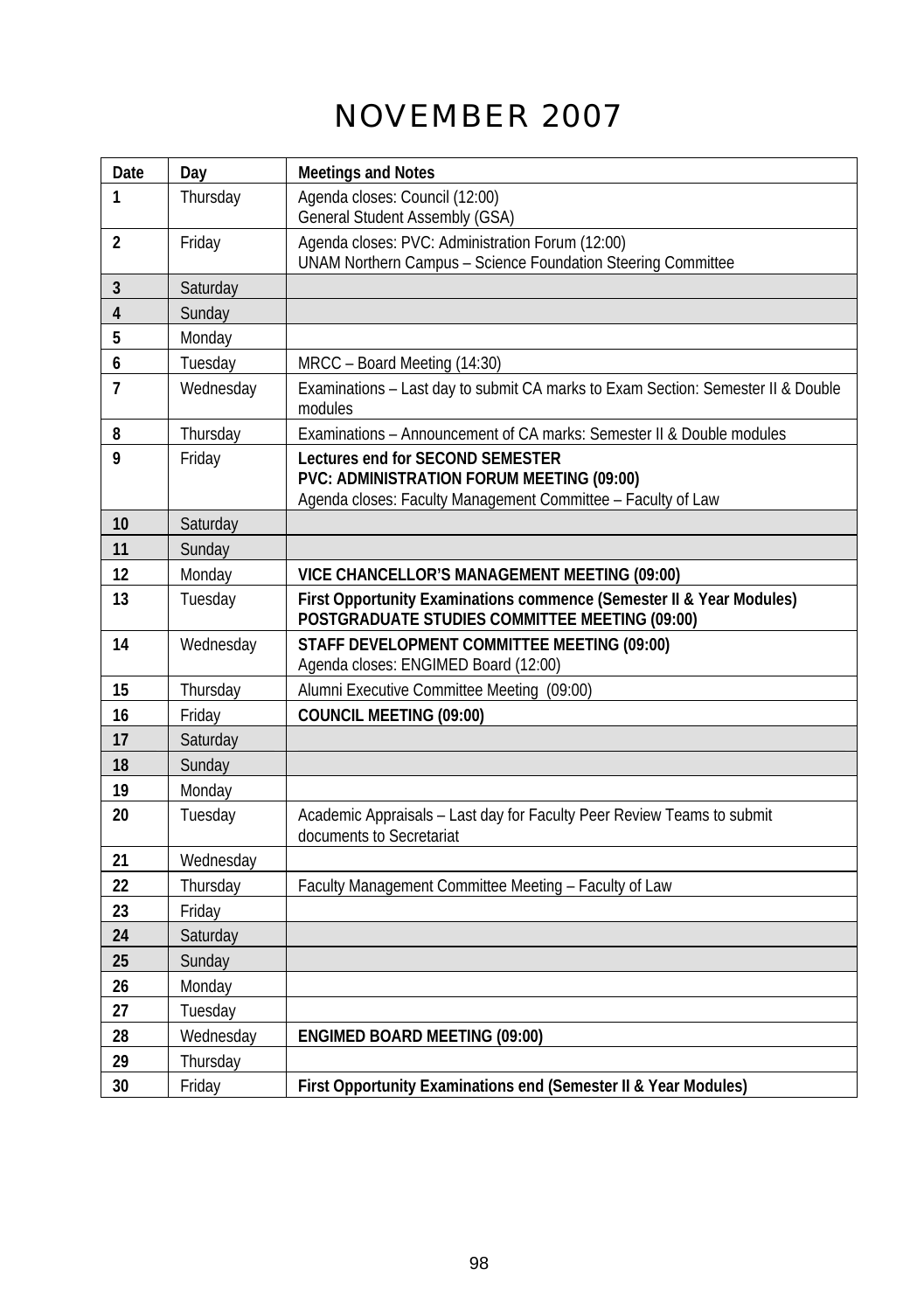# DECEMBER 2007

| Date           | Day       | <b>Meetings and Notes</b>                                                                                                                                                                                                   |
|----------------|-----------|-----------------------------------------------------------------------------------------------------------------------------------------------------------------------------------------------------------------------------|
| 1              | Saturday  |                                                                                                                                                                                                                             |
| $\overline{2}$ | Sunday    |                                                                                                                                                                                                                             |
| 3              | Monday    | Agenda closes: Bursaries & Awards Committee (12:00)<br>CES: Science Practicals start (until 07 Dec)<br>Examinations: In-house moderation starts (until 05 Dec)                                                              |
| 4              | Tuesday   |                                                                                                                                                                                                                             |
| 5              | Wednesday | Examinations: In-house moderation ends                                                                                                                                                                                      |
| 6              | Thursday  | Faculty Examination Promotion - All Faculties (9:00 - 12:00)<br>Examinations: Last day (deadline - 14:00) to submit Final Marks to Exam Section<br>(additional marking timetable to be submitted during examination period) |
| 7              | Friday    | CES: Science Practicals end                                                                                                                                                                                                 |
| 8              | Saturday  |                                                                                                                                                                                                                             |
| 9              | Sunday    |                                                                                                                                                                                                                             |
| 10             | Monday    | PUBLIC HOLIDAY: INTERNATIONAL HUMAN RIGHTS' DAY                                                                                                                                                                             |
| 11             | Tuesday   | BURSARIES & AWARDS COMMITTEE MEETING (09:30)<br>Agenda closes: Admissions & Examinations Committee (09:00)                                                                                                                  |
| 12             | Wednesday |                                                                                                                                                                                                                             |
| 13             | Thursday  |                                                                                                                                                                                                                             |
| 14             | Friday    | ADMISSIONS & EXAMINATIONS COMMITTEE MEETING (09:00)<br>Academic Year ends : University closes for recess (until 08 January 2008)                                                                                            |
| 15             | Saturday  |                                                                                                                                                                                                                             |
| 16             | Sunday    |                                                                                                                                                                                                                             |
| 17             | Monday    |                                                                                                                                                                                                                             |
| 18             | Tuesday   |                                                                                                                                                                                                                             |
| 19             | Wednesday |                                                                                                                                                                                                                             |
| 20             | Thursday  |                                                                                                                                                                                                                             |
| 21             | Friday    |                                                                                                                                                                                                                             |
| 22             | Saturday  |                                                                                                                                                                                                                             |
| 23             | Sunday    |                                                                                                                                                                                                                             |
| 24             | Monday    |                                                                                                                                                                                                                             |
| 25             | Tuesday   | PUBLIC HOLIDAY: CHRISTMAS DAY                                                                                                                                                                                               |
| 26             | Wednesday | <b>PUBLIC HOLIDAY: FAMILY DAY</b>                                                                                                                                                                                           |
| 27             | Thursday  |                                                                                                                                                                                                                             |
| 28             | Friday    |                                                                                                                                                                                                                             |
| 29             | Saturday  |                                                                                                                                                                                                                             |
| 30             | Sunday    |                                                                                                                                                                                                                             |
| 31             | Monday    |                                                                                                                                                                                                                             |